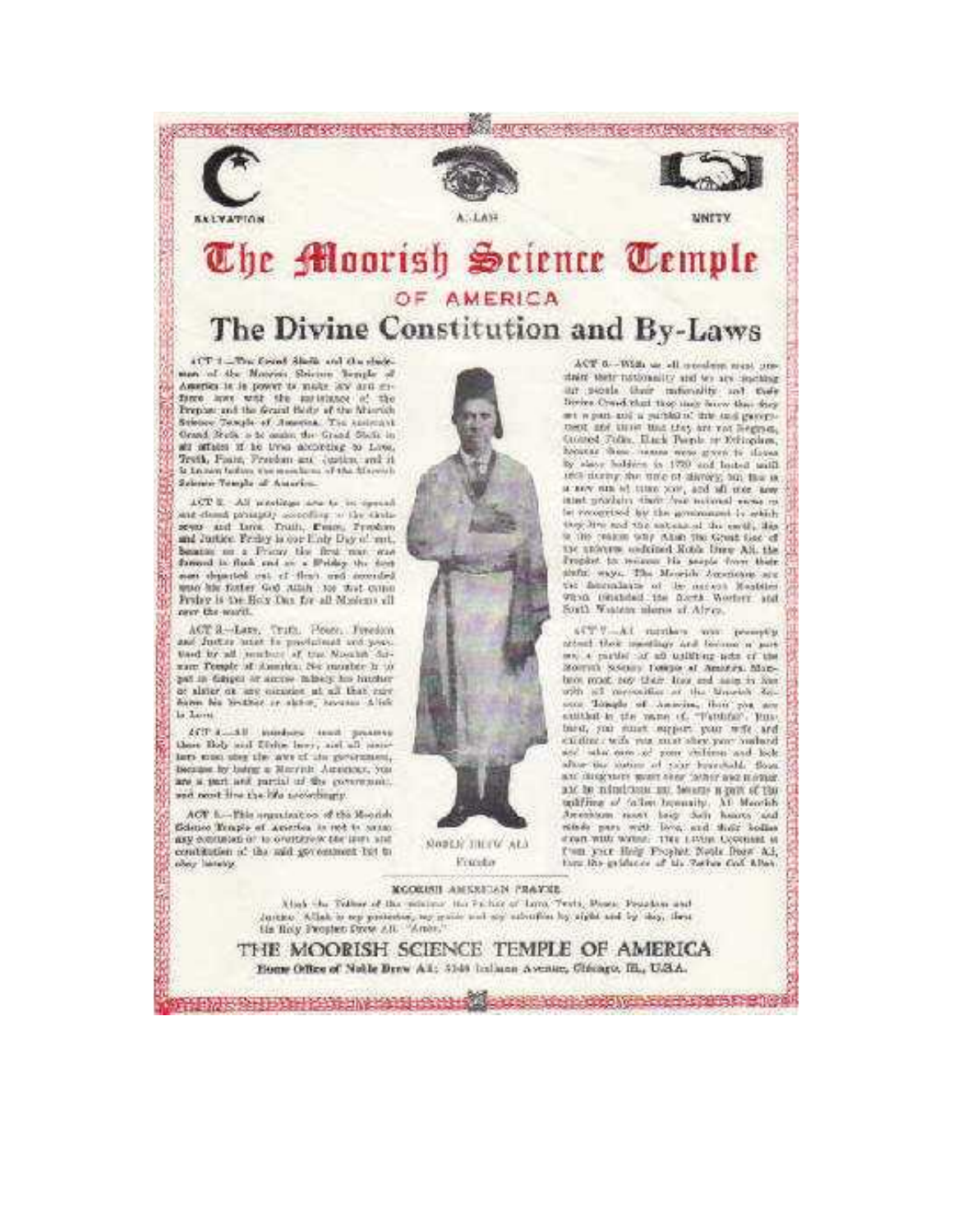# **The Holy Koran of The Moorish Science Temple of America**

# **DIVINELY PREPARED BY THE NOBLE PROPHET**

**DREW ALI**



**By the guiding of his father God, Allah; the great God of the universe. To redeem man from his sinful and fallen stage of humanity back to the highest plane of life with his father God, Allah.**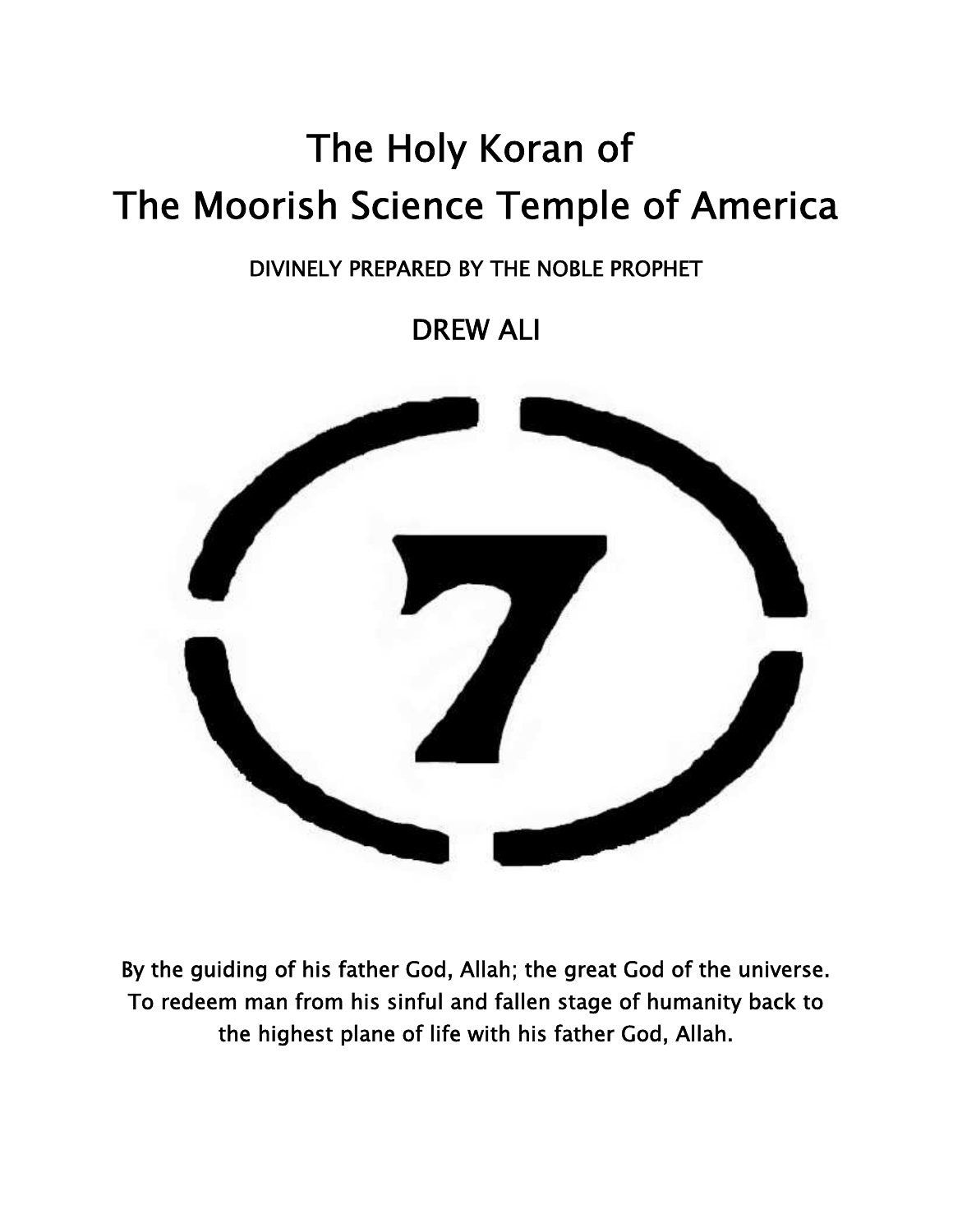# **Table of Contents**



# **NOBLE DREW ALI**

**THE PROPHET AND FOUNDER OF THE MOORISH SCIENCE TEMPLE OF AMERICA, TO REDEEM THE PEOPLE FROM THEIR SINFUL WAYS.**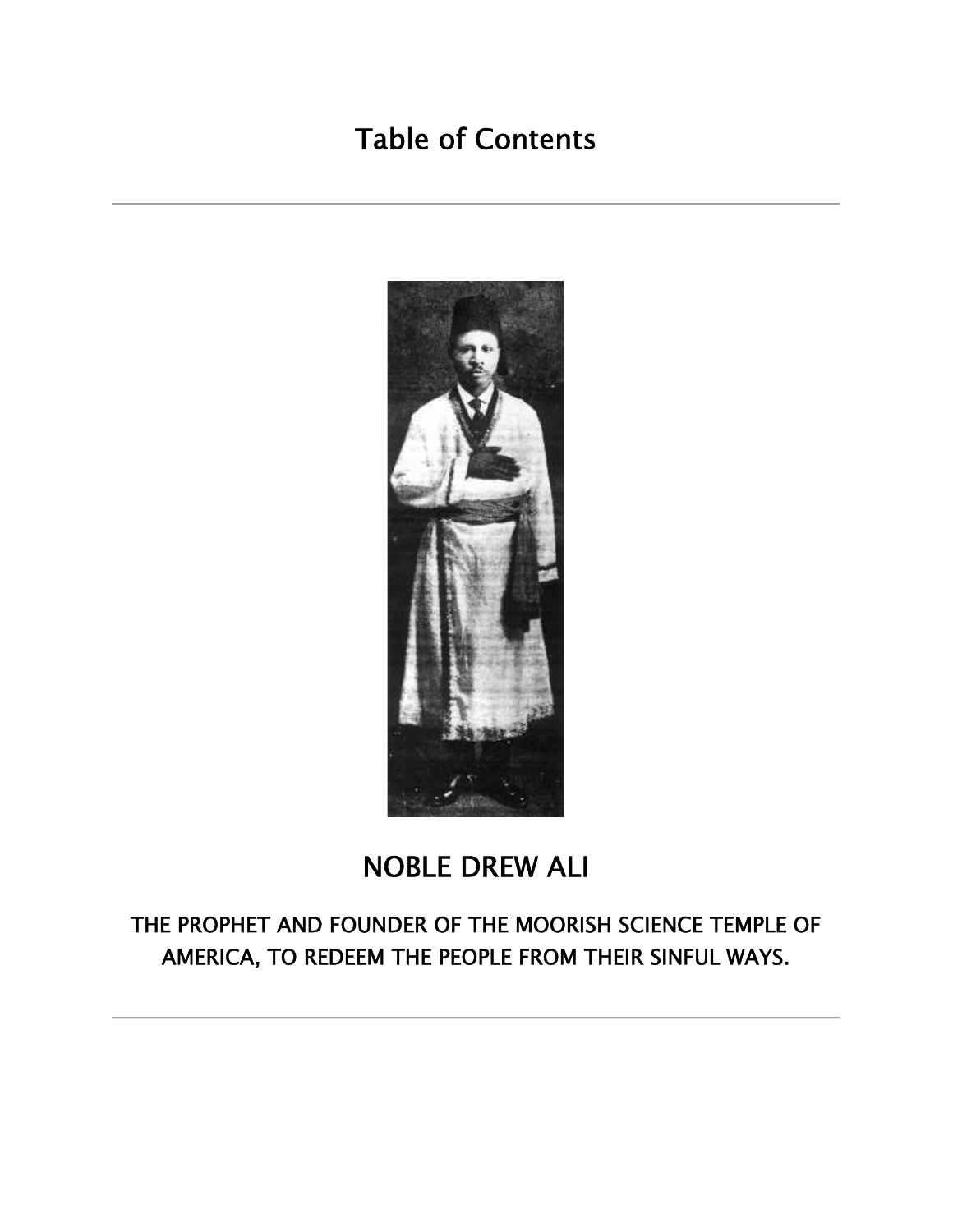# **Prologue**

# **Chapter I**

The Creation and Fall of Man

### **Chapter II**

Education of Mary and Elizabeth in Zoan, Egypt

### **Chapter III**

Elihu's Lessons--The Unity of Life

### **Chapter IV**

Death and Burial of Elizabeth--Matheno's lessons--The ministry of Death

# **Chapter V**

After the Feast--The Homeward Journey--The Missing Jesus--The Search For Him--His Parents Find Him in the Temple--He Goes With Them to Nazareth-- Symbolic Meaning of Carpenter's Tools

# **Chapter VI**

Life and Works of Jesus in India

Among the Moslems

### **Chapter VII**

The Friendship of Jesus and Lamass--Jesus Explains the Meaning of Truth

# **Chapter VIII**

Jesus Reveals to the People of Their Sinful Ways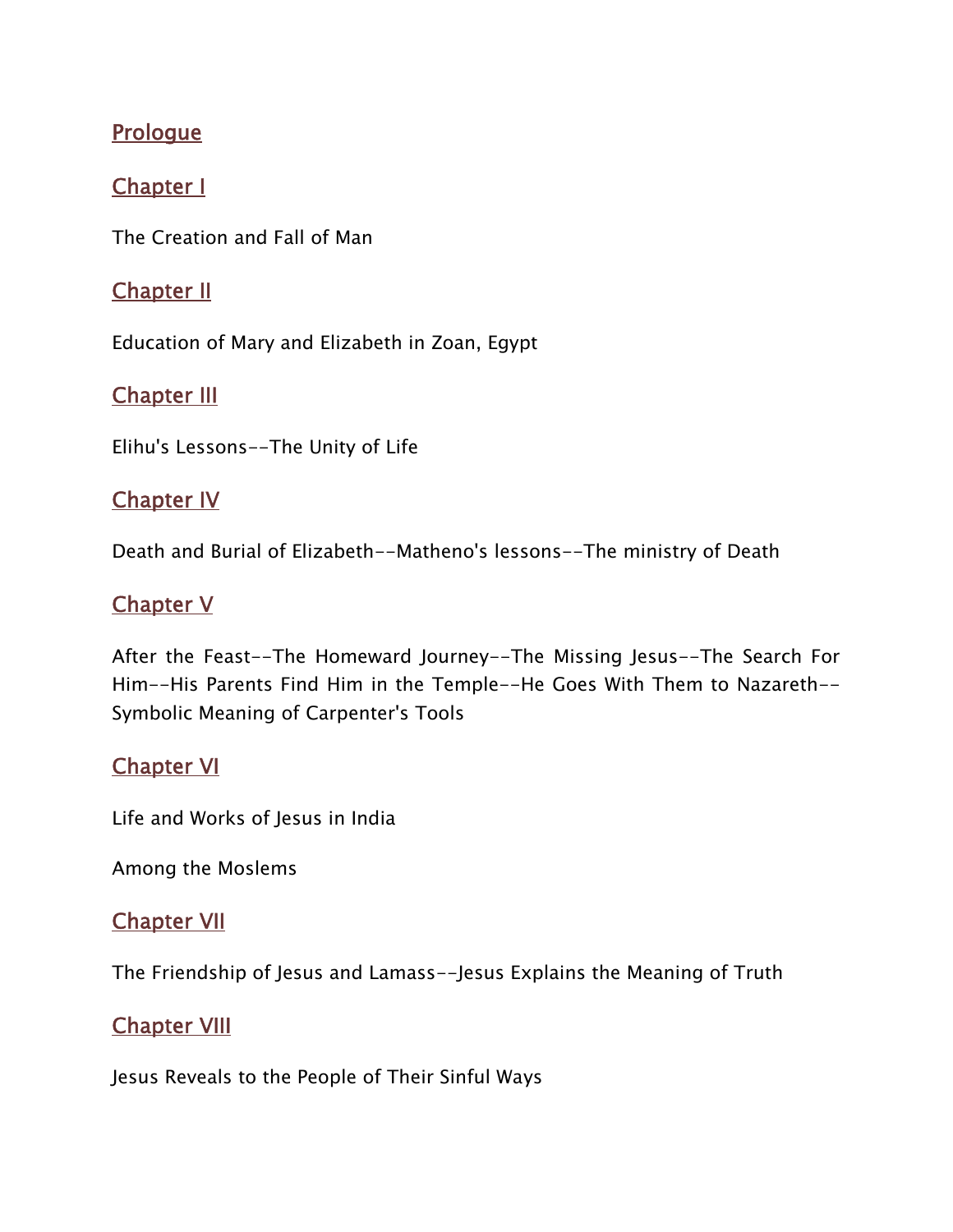# **Chapter IX**

Jesus Attends a Feast in Behar and Here He Taught Human Equality

# **Chapter X**

Jesus Spake on the Unity Of Allah and Man to the Hindus

# **Chapter XI**

Jesus and Barata--Together They Read the Sacred Books

### **Chapter XII**

Jesus Teaches the Common People at a Spring--Tells How to Obtain Eternal **Happiness** 

# **Chapter XIII**

Life and Works Of Jesus in Egypt Among the Gentiles

### **Chapter XIV**

The Ministry of John the Harbinger

John, the Harbinger, Returns to Hebron, Lives as a Hermit in the Wilds, Visits Jerusalem and Speaks to the People

# **Chapter XV**

Divine Ministry of Jesus--Jesus Goes to the Wilderness for Self Examination, Where He Remains for Forty Days. Is Subjected to Three Temptations--He Overcomes. Returns to the Camps of John and Begins Teaching

### **Chapter XVI**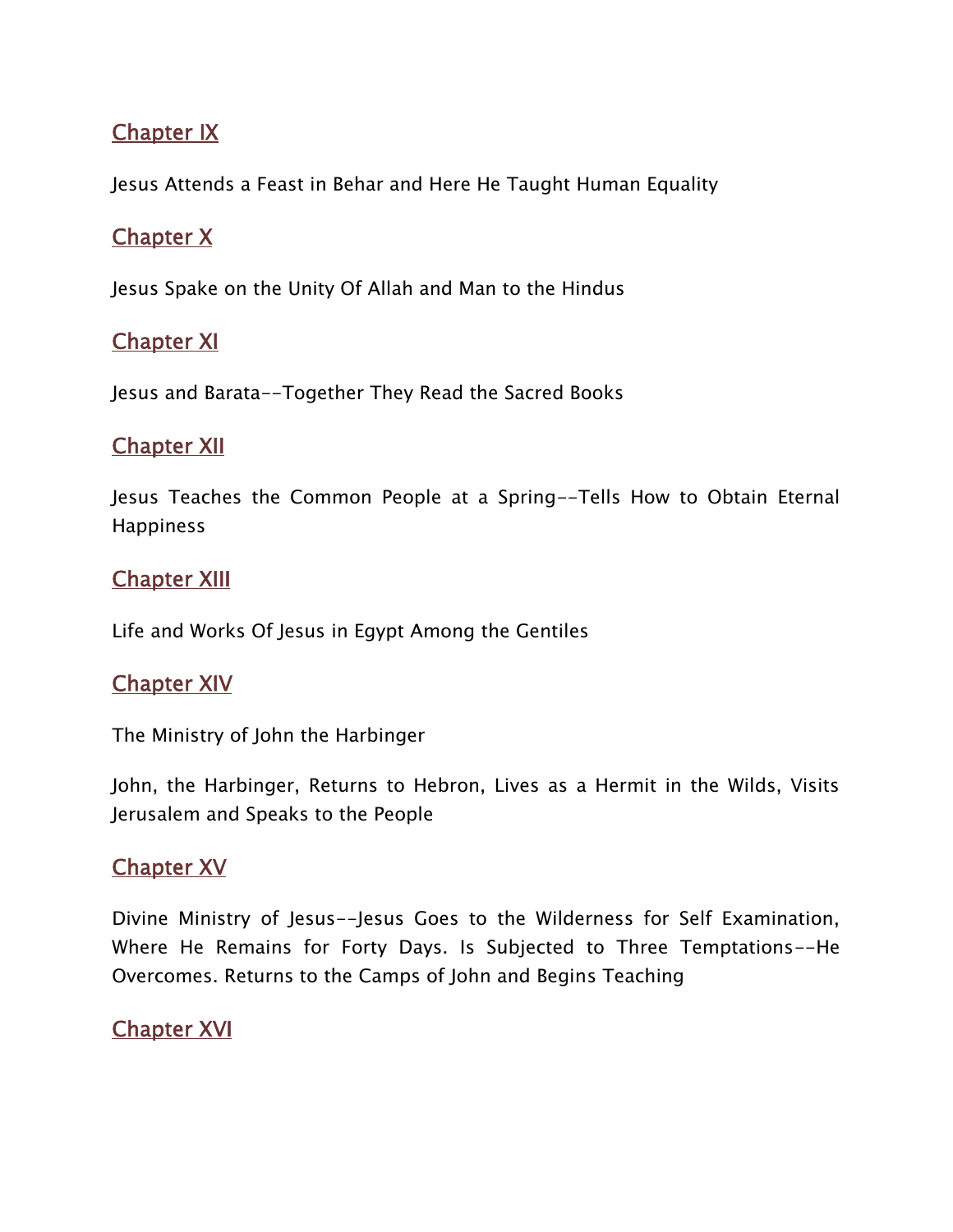Pilate's Final Effort to Release Jesus Fails--He Washes His Hands in Feigned Innocence--Delivers Jesus to the Jews for Execution--The Jewish Soldiers Drive Him to Calvary

### **Chapter XVII**

Jesus Appears, Fully Materialized, Before Apollo and the Silent Brotherhood in Greece--Appears to Claudia and Juliet on the Tiber Near Rome--Appears to the Egyptian Temple at Heliopolis

### **Chapter XVIII**

The Resurection of Jesus--Pilate Places the Seal Upon the Stone Door of the Tomb--At Midnight a Company of Silent Brothers March About the Tomb--The Soldiers Are Alarmed--Jesus Preaches to the Spirits in Prison--Early Sunday Morning He Rises From the Tomb--The Soldiers Are Bribed By the Priests to Say That the Disciples Had Stolen the Body

### **Chapter XIX**

Jesus Appears, Fully Materialised, to the Eastern Sages In the Palace of Prince Ravanna in India--To the Magian Priests In Persia--The Three Wise Men Speak In Praise of the Personality of the Nazarene

#### **Epilogue for Chapters II-XIX**

### **Chapter XX**

HOLY INSTRUCTIONS AND WARNINGS FOR ALL YOUNG MEN

### **Chapter XXI**

MARRIAGE INSTRUCTIONS FOR MAN AND WIFE FROM THE NOBLE PROPHET

### **Chapter XXII**

DUTY OF A HUSBAND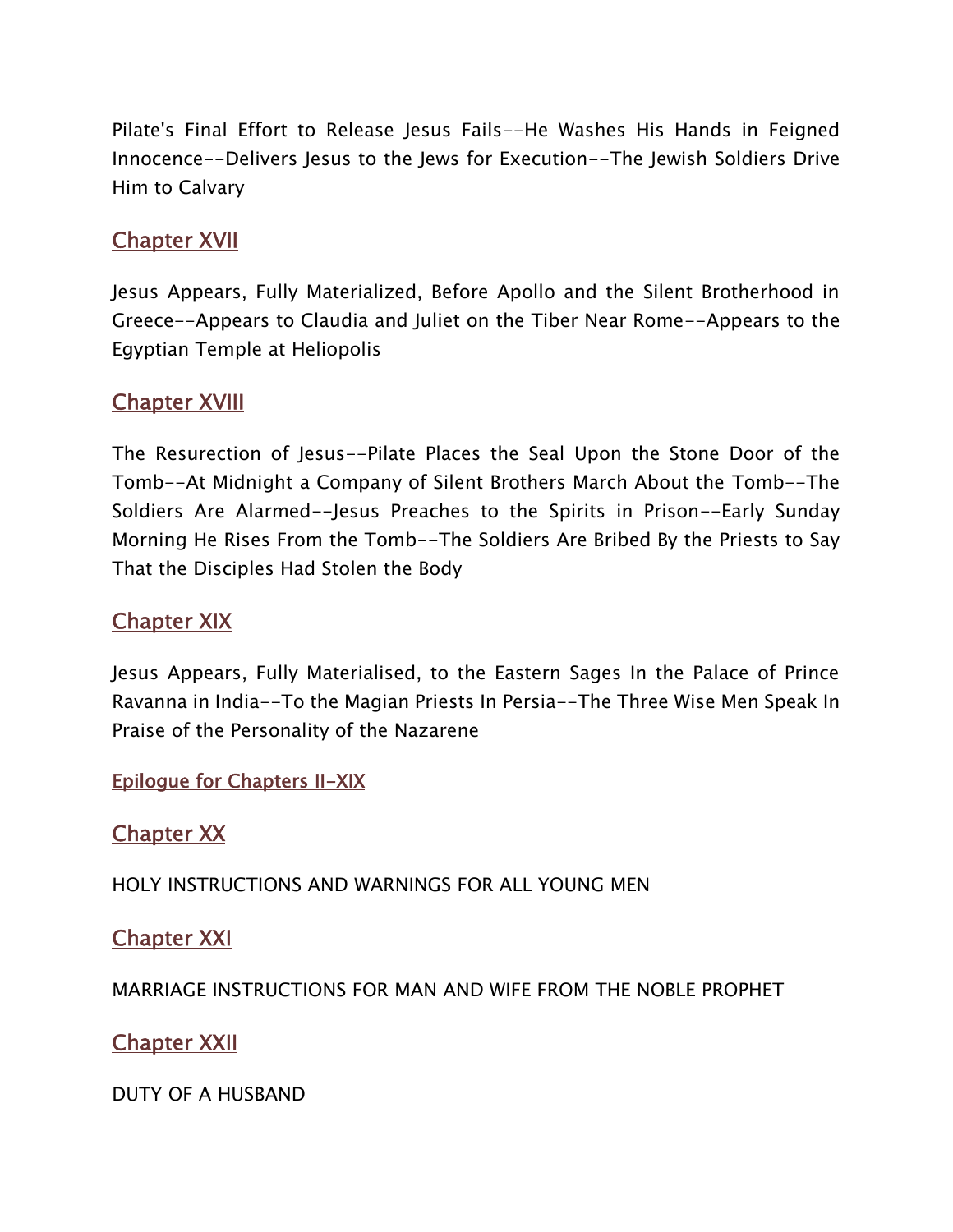# **Chapter XXIII**

HOLY INSTRUCTIONS FOR THY CHILDREN

### **Chapter XXIV**

THE OBEDIENCE OF CHILDREN TOWARDS THEIR FATHER

### **Chapter XXV**

A HOLY COVENANT OF THE ASIATIC NATION

**Chapter XXVI**

HOLY INSTRUCTIONS OF UNITY

**Chapter XXVII**

THE HOLY UNITY OF THE RICH AND POOR

**Chapter XXVIII**

HOLY INSTRUCTIONS FROM THE PROPHET

MASTER AND SERVANT

**Chapter XXIX**

MAGISTRATE AND SUBJECT

**Chapter XXX**

HOLY INSTRUCTIONS FROM THE PROPHET

THE SOCIAL DUTIES

**Chapter XXXI**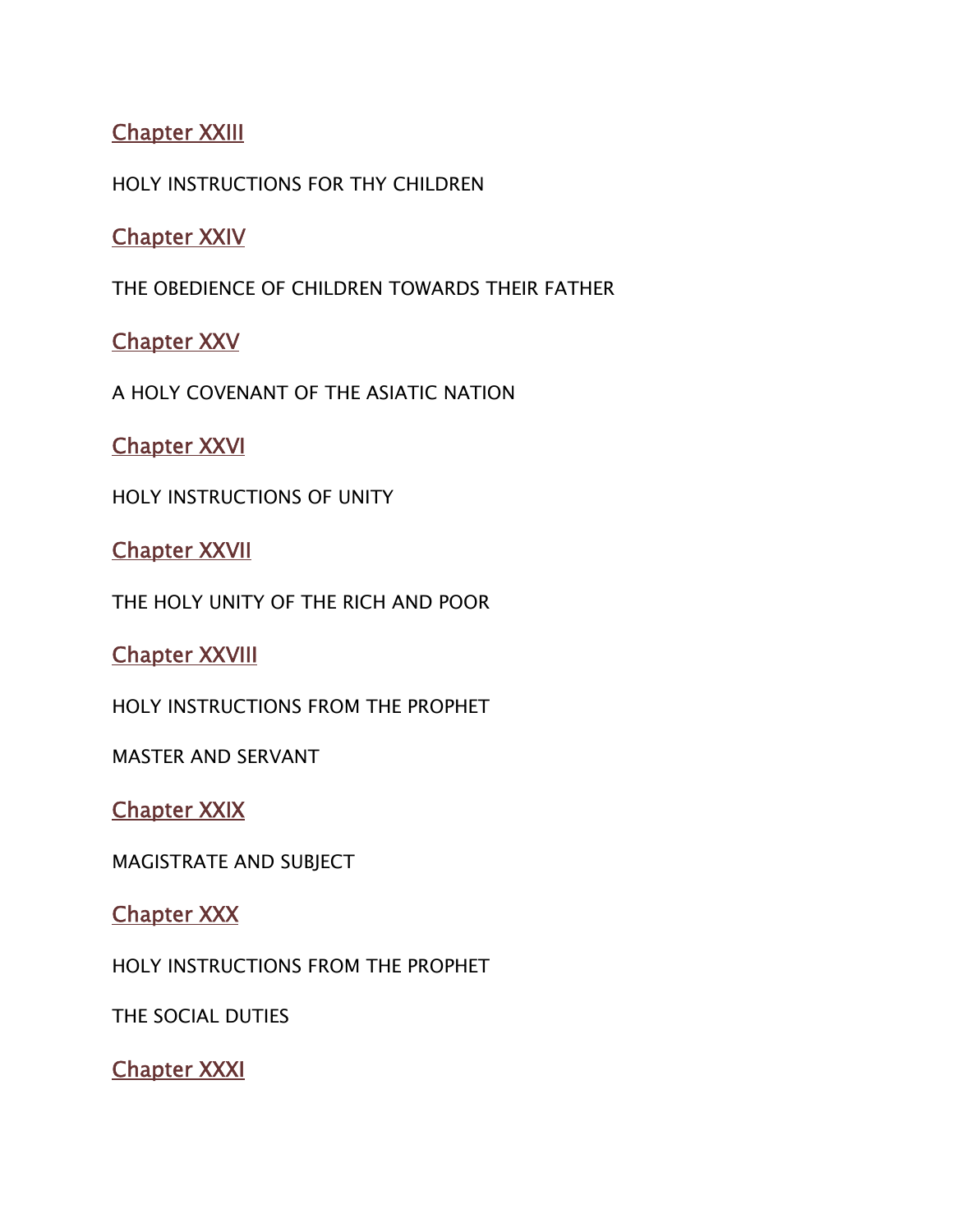#### HOLY INSTRUCTIONS FROM THE PROPHET

**JUSTICE** 

# **Chapter XXXII**

HOLY INSTRUCTIONS FROM THE PROPHET

**CHARITY** 

### **Chapter XXXIII**

HOLY INSTRUCTIONS FROM THE PROPHET

**GRATITUDE** 

# **Chapter XXXIV**

HOLY INSTRUCTIONS FROM THE PROPHET

**SINCERITY** 

### **Chapter XXXV**

HOLY INSTRUCTIONS FROM THE PROPHET

RELIGION

### **Chapter XXXVI**

HOLY INSTRUCTIONS FROM THE PROPHET

KNOW THYSELF

### **Chapter XXXVII**

HOLY INSTRUCTIONS FROM THE PROPHET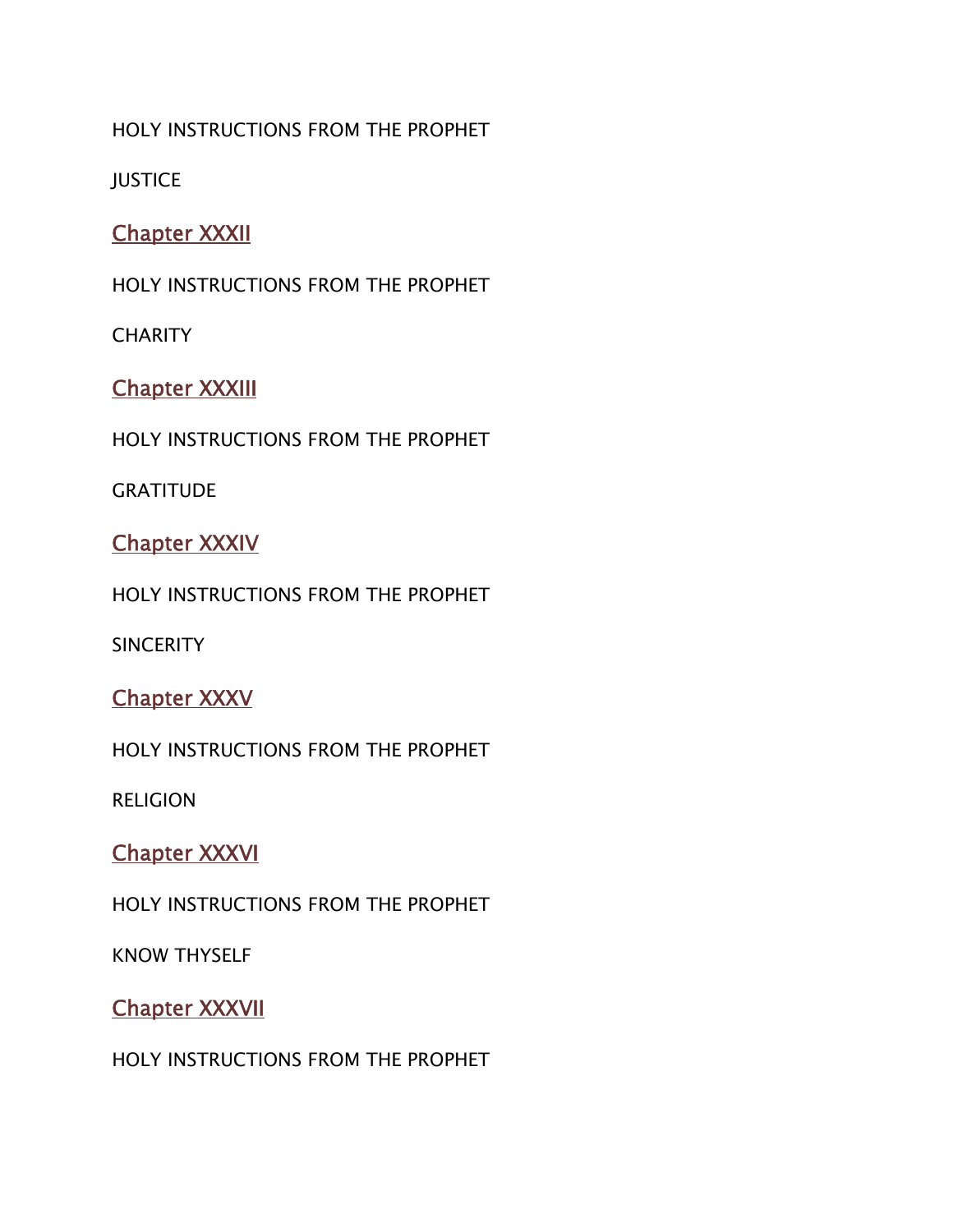#### THE BREATH OF HEAVEN

#### **Chapter XXXVIII**

HOLY INSTRUCTIONS FROM THE PROPHET

THE SOUL OF MAN

#### **Chapter XXXIX**

HOLY INSTRUCTIONS FROM THE PROPHET

PINNACLE OF WISDOM

### **Chapter XL**

HOLY INSTRUCTIONS FROM THE PROPHET

THE INSTABILITY OF MAN

#### **Chapter XLI**

HOLY INSTRUCTIONS FROM THE PROPHET

**INCONSTANCY** 

#### **Chapter XLII**

HOLY INSTRUCTIONS FROM THE PROPHET

**WEAKNESS** 

#### **Chapter XLIII**

HOLY INSTRUCTIONS FROM THE PROPHET

THE INSUFFICIENCY OF KNOWLEDGE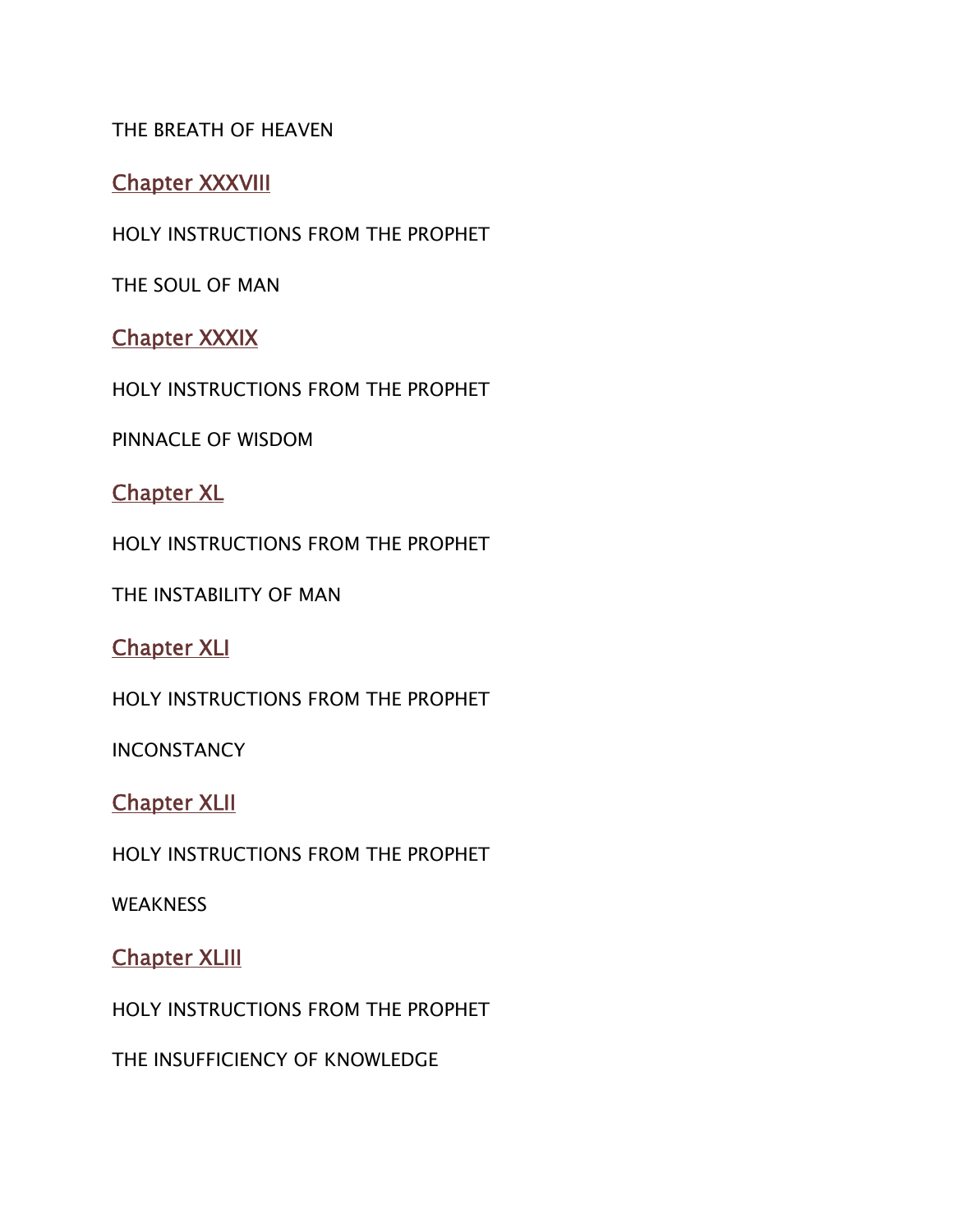# **Chapter XLIV**

HOLY INSTRUCTIONS FROM THE PROPHET

**MISERY** 

**Chapter XLV**

THE DIVINE ORIGIN OF THE ASIATIC NATIONS

**Chapter XLVI**

THE BEGINNING OF CHRISTIANITY

**Chapter XLVII**

EGYPT, THE CAPITAL EMPIRE OF THE DOMINION OF AFRICA

**Chapter XLVIII**

THE END OF TIME AND THE FULFILLING OF THE PROPHESIES

# **Know Thyself And Thy Father God Allah**

The genealogy of Jesus with eighteen years of the events, life works and teachings in India, Europe and Africa. These events occurred before He was thirty years of age. These secret lessons are for all of those who love Jesus and desire to know about his life works and teachings.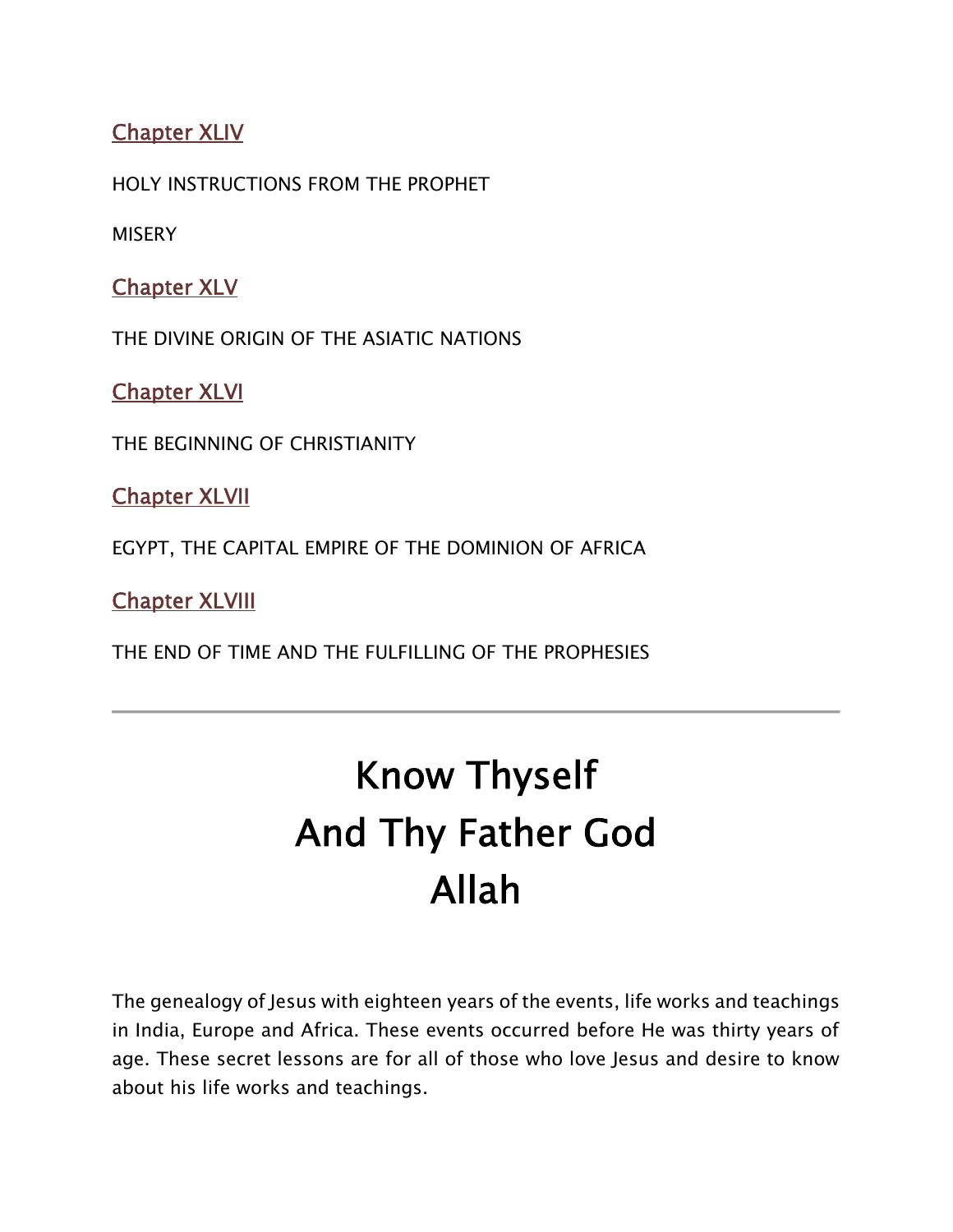Dear readers, do not falsely use these lessons. They are for good, peace and happiness for all those that love Jesus.

Dear mothers, teach these lessons to your little ones, that they may learn to love instead of hate.

Dear fathers, by these lessons you can set your house in order and your children will learn to love instead of hate.

The lessons of this pamphlet are not for sale, but for the sake of humanity, as I am a prophet and the servant is worthy of his hire, you can recieve this pamphlet at expense. The reason these lessons have not been known is because the Moslems of India, Egypt and Palestine had these secrets and kept them back from the outside world, and when the time appointed by Allah they loosened the keys and freed the secrets, and for the first time in ages have these secrets been delivered in the hands of the Moslems of America. All authority and rights of publishing of this pamphlet of 1927.

### By the Prophet

#### NOBLE DREW ALI

The industrious acts of the Moslems of the northwest and southwest Africa. These are the Moabites, Hamathites, Canaanites, who were driven out of the land of Canaan, by Joshua, and recieved permission from the Pharoahs of Egypt to settle in that portion of Egypt. In later years they formed themselves kingdoms. These kingdoms are called this day Morocco, Algiers, Tunis, Tripoli, etc.

# **Chapter I**

# **The Creation And Fall Of Man**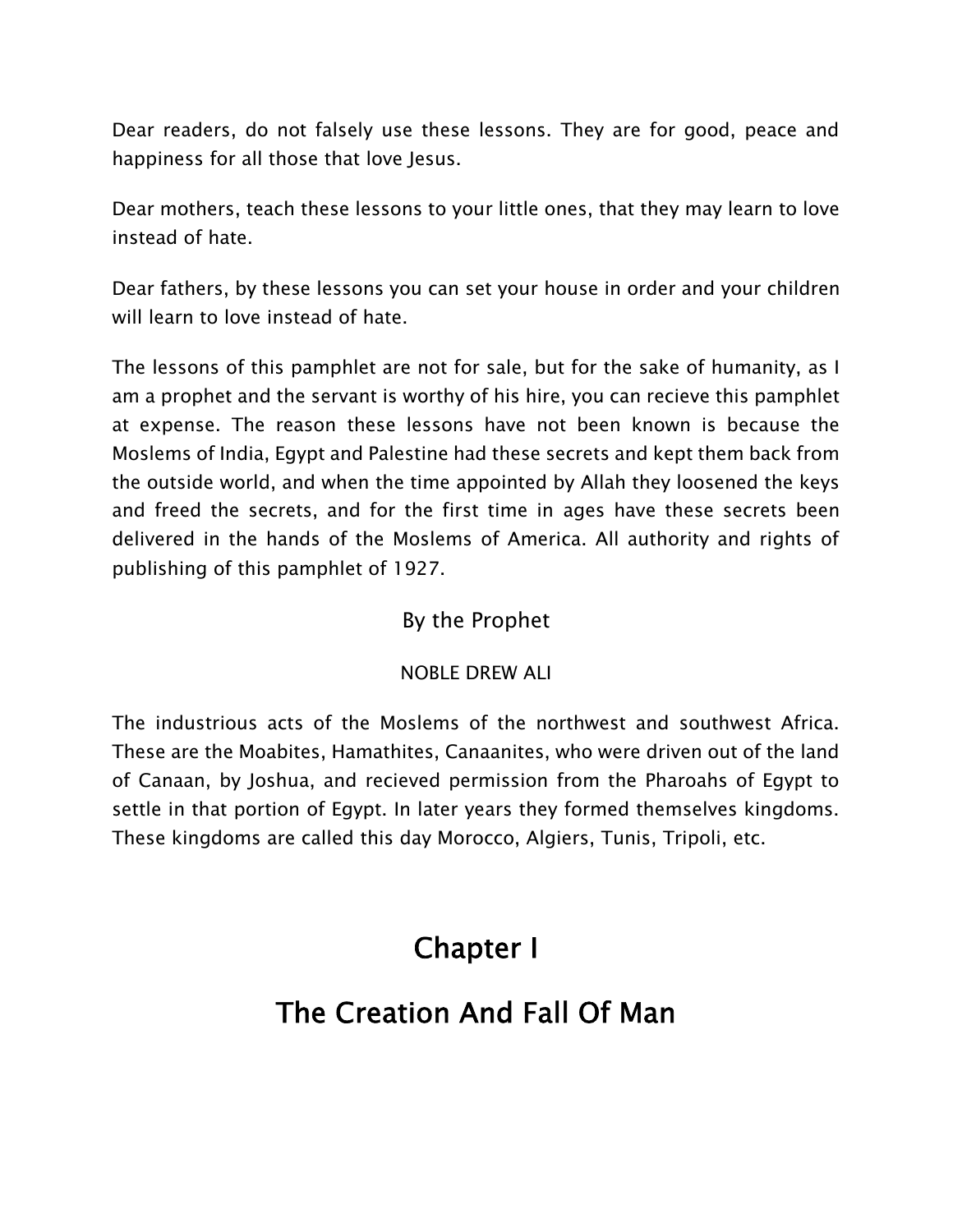"Time never was when man was not." If life of man at any time began, a time would come when it would end. "The thoughts of Allah cannot be circumscribed. No finite mind can comprehend things infinite. All finite things are subject unto change. All finite things will cease to be because there was a time when they were not." The bodies and the souls of men are finite things, and they will change, yea, from the finite point of view the time will come when they will be no more. "But man himself is not the body, nor the soul; he is a spirit and a part of Allah." Creative Fate gave to man, to spirit-man, a soul that he might function on the plane of soul; gave him a body of the flesh, that he might function on the plane of things made manifest. Why did creative Fate give to spirit-man a soul that he might function on the plane of soul? Why did creative Fate give to soul a body of the flesh that he might function on the plane of things that are made manifest?

["Hear, now, ye worlds, dominions, powers and thrones!]

Hear, mow, ye cherubim, ye seraphim, ye angels and ye men!

"Hear, now, oh protoplast, and earth, and plant and beast!

"Hear, now, ye creeping things of earth, ye fish that swim, ye birds that fly!

"Hear, now, ye winds that blow, ye thunders and ye lightnings of the sky!

"Hear, now, ye spirits of the fire, of water, earth, and air!

"Hear, now, oh everything that is, or was, or evermore will be, for Wisdom speaks from out of the highest plane of spirit life:

"Man is a thought of Allah; all thoughts of Allah are infinite; they are not measured up by time, for things that are concerned with time, begin and end.

"The thoughts of Allah are the everlasting of the past unto the never ending days to come. And so is man, the spirit-man.

"But man like every other thought of Allah, was but a seed, a seed that held within itself the potencies of Allah, just as the seed of any plant of earth holds deep within itself the attributes of every part of that especial plant.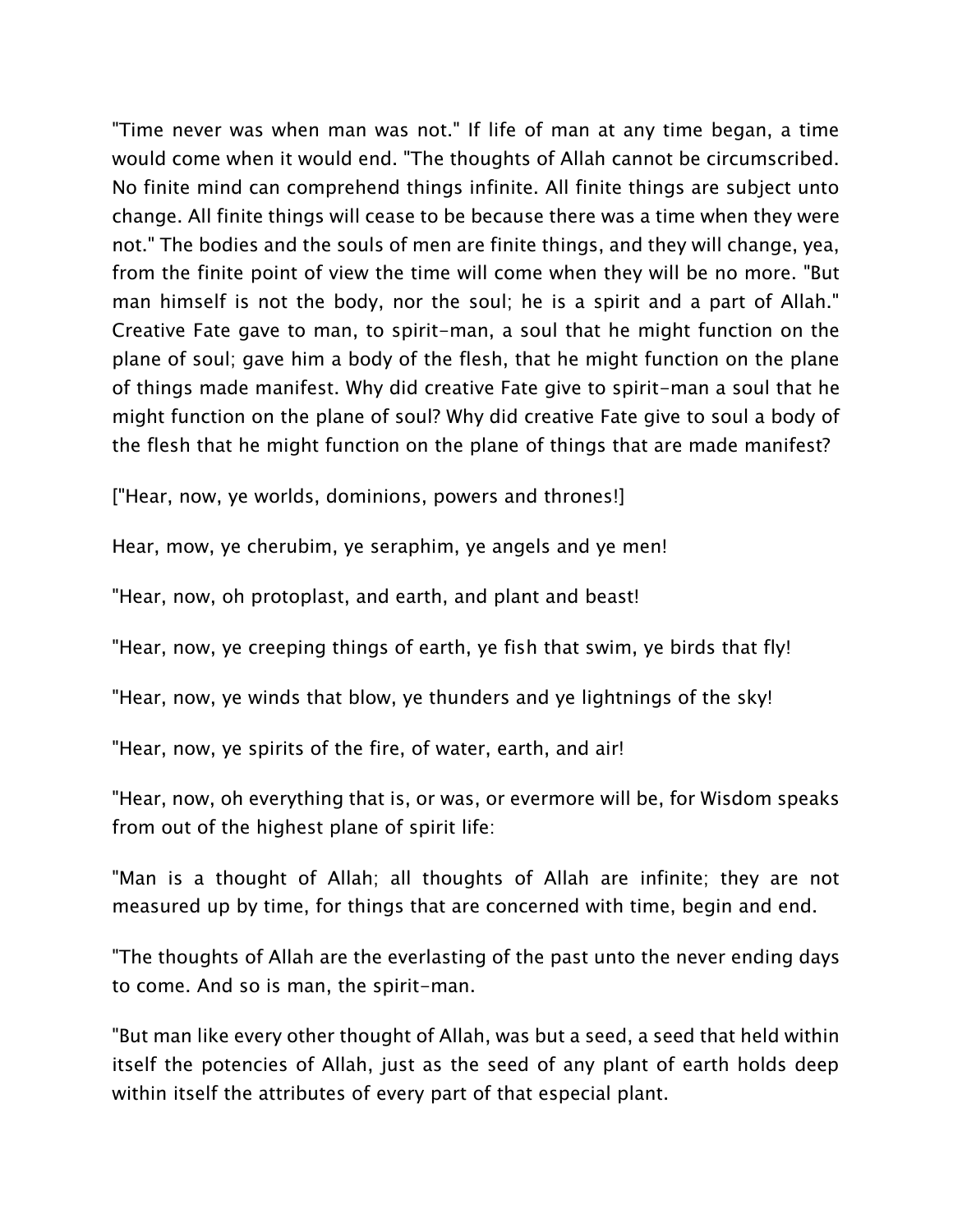"So spirit-man, as seed of Allah held deep within himself the attributes of every part of God.

"Now, seed are perfect, yea, as perfect as the source from which they come; but they are not unfolded into life made manifest. The child is as perfect as the mother is. So man, the seed, must be deep planted in a soil that he might grow, unfold, as does the bud unfold to show the flower. The human seed that came forth from the heart of Allah was full ordained to be the Lord of plane of soul, and of the plane of things made manifest. So Allah, the husbandman of every thing that is, threw forth this human seed into the soil of soul; it grew apace, and man became a living soul; and he became the Lord of all the kingdom of the soul. Hark, now, let every creature hear, the plane of soul is but the ether of the spirit plane vibrating not so fast, and in the slower rhythm of this plane the essences of life are manifest; the perfumes and the odors, the true sensations and the all of love are manifest.

"And these soul attributes become a body beautiful. A multitude of lessons man must learn upon the plane of soul; and here he tarries many ages until his lessons are all learned. Upon the boundary of the plane of soul, the ether began to vibrate slower still and then the essences took on a final garb; the perfumes and the odors and the true sensations and the all of love were clothed in flesh; and man was clothed in flesh. Perfected man must pass through all the ways of life, and so a carnal nature was full manifest, a nature that sprang forth from fleshly things. Without a foe a soldier never knows his strength, and thought must be developed by the exercise of strength. And so this carnal nature soon became a foe that man must fight, that he might be the strength of Allah made manifest. Let every living thing stand still and hear! Man is the Lord of all the plane of manifest, of protoplast, of mineral, of plant, of beast, but he gave up his birthrights, just to gratify his lower self. But man will regain his lost estate, his heritage; but he must do it in a conflict that cannot be told in words. Yea, he must suffer trials and temptations manifold; but let him know that cherubim and seraphim that rule the stations of the sun and spirit of the mighty Allah who rule the solar stars are his protectors and his guide, and they will lead to victory. Man will be fully saved, redeemed, perfected by the things he suffers on the plane of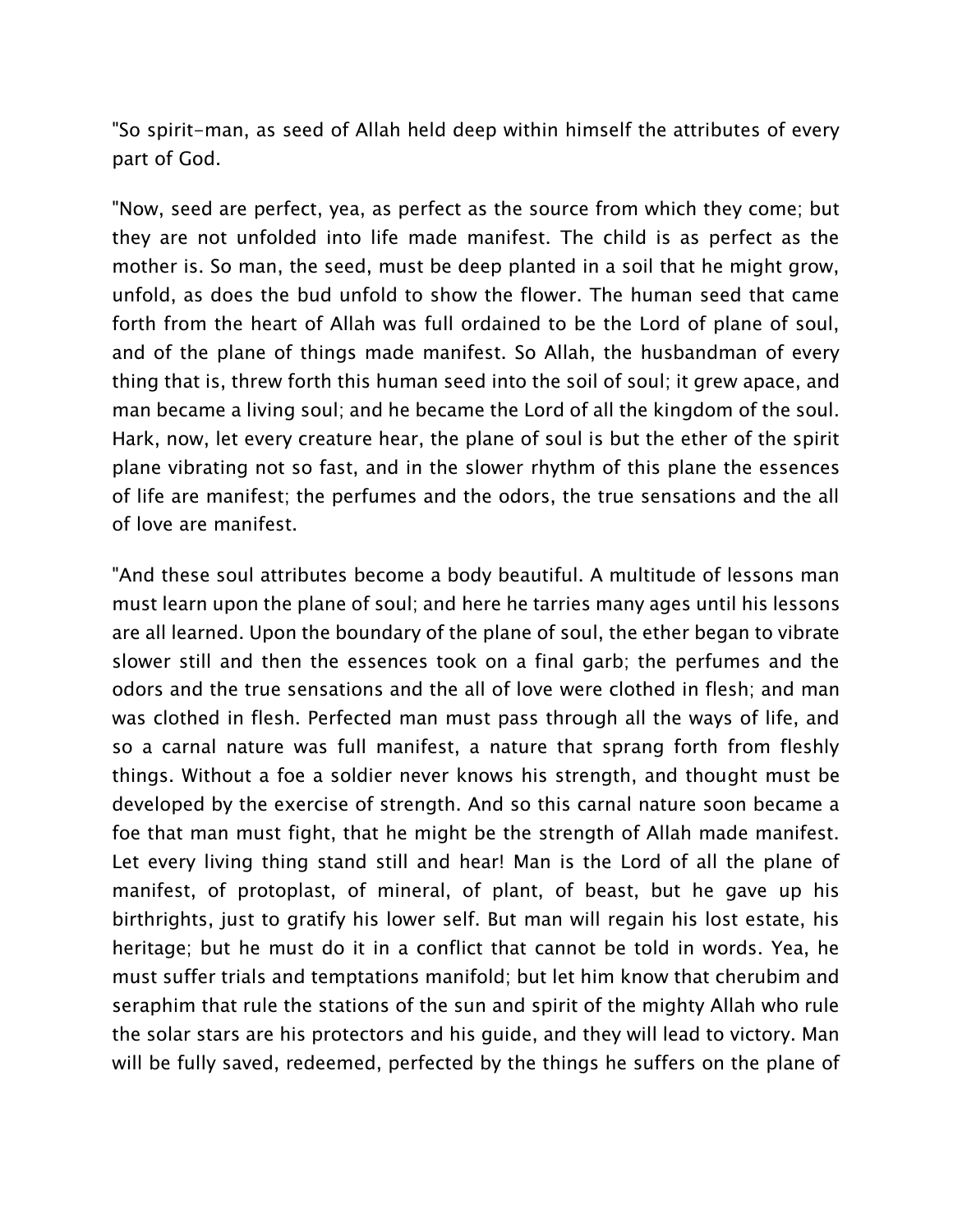flesh, and on the plane of soul. When man has conquered carnal things his garb of flesh will then have served its purpose well and it will fall; will be no more.

"Then he will stand untrammeled on the plane of soul where he must full complete his victories. Unnumbered foes will stand before man upon the plane of soul; these he must overcome, yea, overcome them every one. Thus hope will ever be his beacon light; there is no failure for the human soul, for Allah is leading on and victory is sure.

"Man cannot die; the spirit-man is one with Allah, and while Allah lives man cannot die. When man has conquered every foe upon the plane of soul the seed will have full opened out, will have unfolded in the Holy Breath. The garb of soul will then have served its purpose well, and man will need it never more, and it will pass and be no more and man will then attain unto the blessedness of perfectness and be at one with Allah."

# **Chapter II**

# **Education of Mary and Elizabeth in Zoan, Egypt**

1. The son of Herod, Archelaus, reigned in Jerusalem. He was a selfish, cruel king; he put to death all those who did not honor him.

2. He called in council all the wisest men and asked about the infant claimant to his throne.

3. The council said that John and Jesus both were dead; then he was satisfied.

4. Now Joseph, Mary and their son were down in Egypt in Zoan, and John was with his mother in the Judean Hills.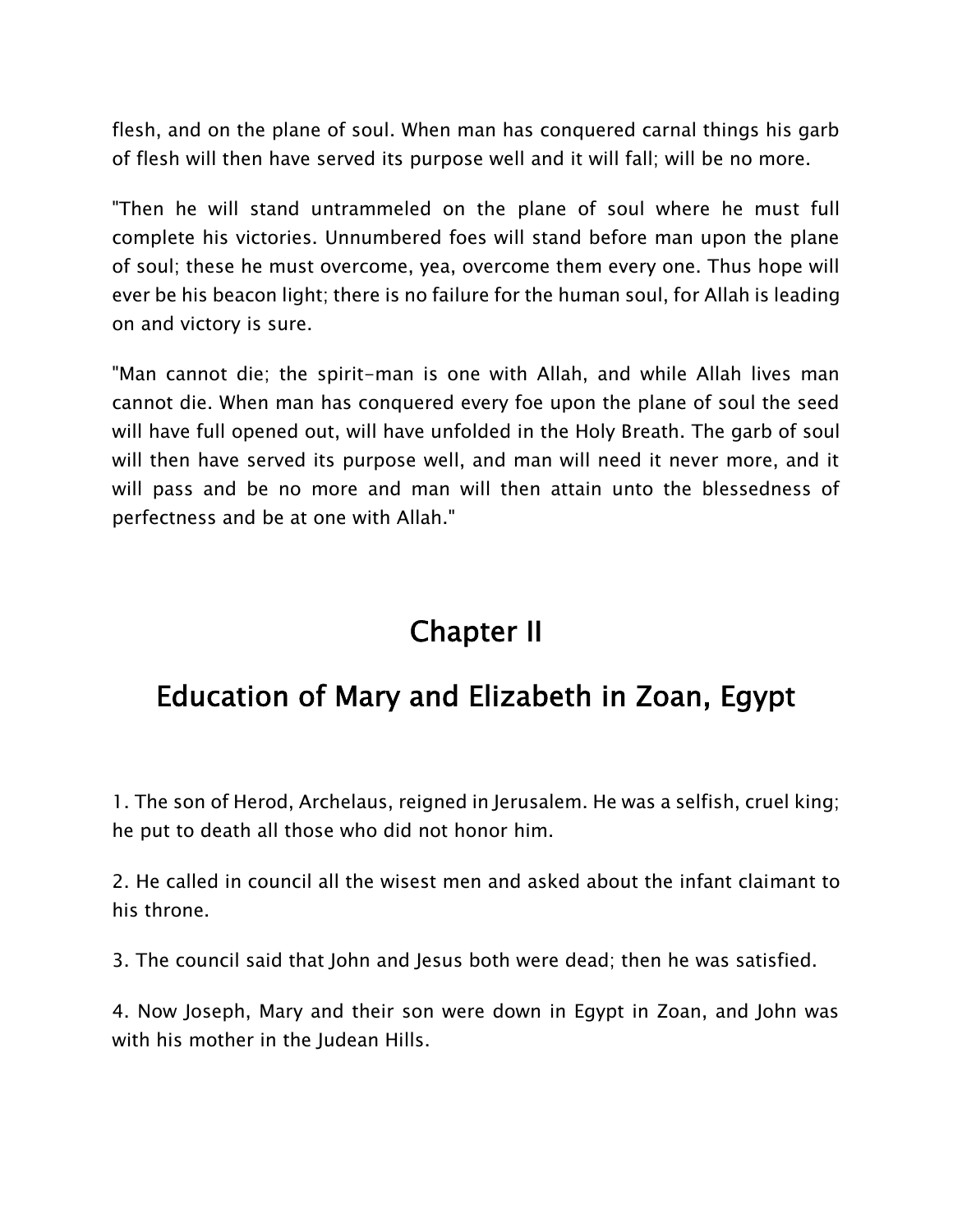5. Elihu and Salome sent messengers in haste to find Elizabeth and John. They found them, they brought them to Zoan.

6. Now Mary and Elizabeth were marveling much because of their deliverance.

7. Elihu said, "It is not strange; there are no happenings; law governs all events.

8. From olden times it was ordained that you should be with us and in this sacred school be taught."

9. Elihu and Salome took Mary and Elizabeth out to the sacred grove nearby where they were wont to teach.

10. Elihu said to Mary and Elizabeth: "You may esteem yourself thrice blessed, for you are chosen mothers of long promised sons.

11. Who are ordained to lay a solid rock a sure foundation stone on which the temple of the perfect man shall rest--a temple that shall never be destroyed.

12. We measure time by cycle ages, and the gate to every age we deem a mile stone in the journey of the race.

13. An age has passed; the gate unto another age flies open at the touch of time. This is the preparation age of soul, the kingdom of Immanuel, of Allah in man.

14. And these, your sons, will be the first to tell the news, and teach the gospel of good will to men, and peace on earth.

15. A mighty work is theirs, for carnal men want not the light; they love the dark, and when the light shines in the dark they comprehend it not.

16. We call these sons Revealers of the Light, but they must have the light before they can reveal the light.

17. And you must teach your sons, and set their souls on fire with love and holy zeal, and make them conscious of their missions to the sons of men.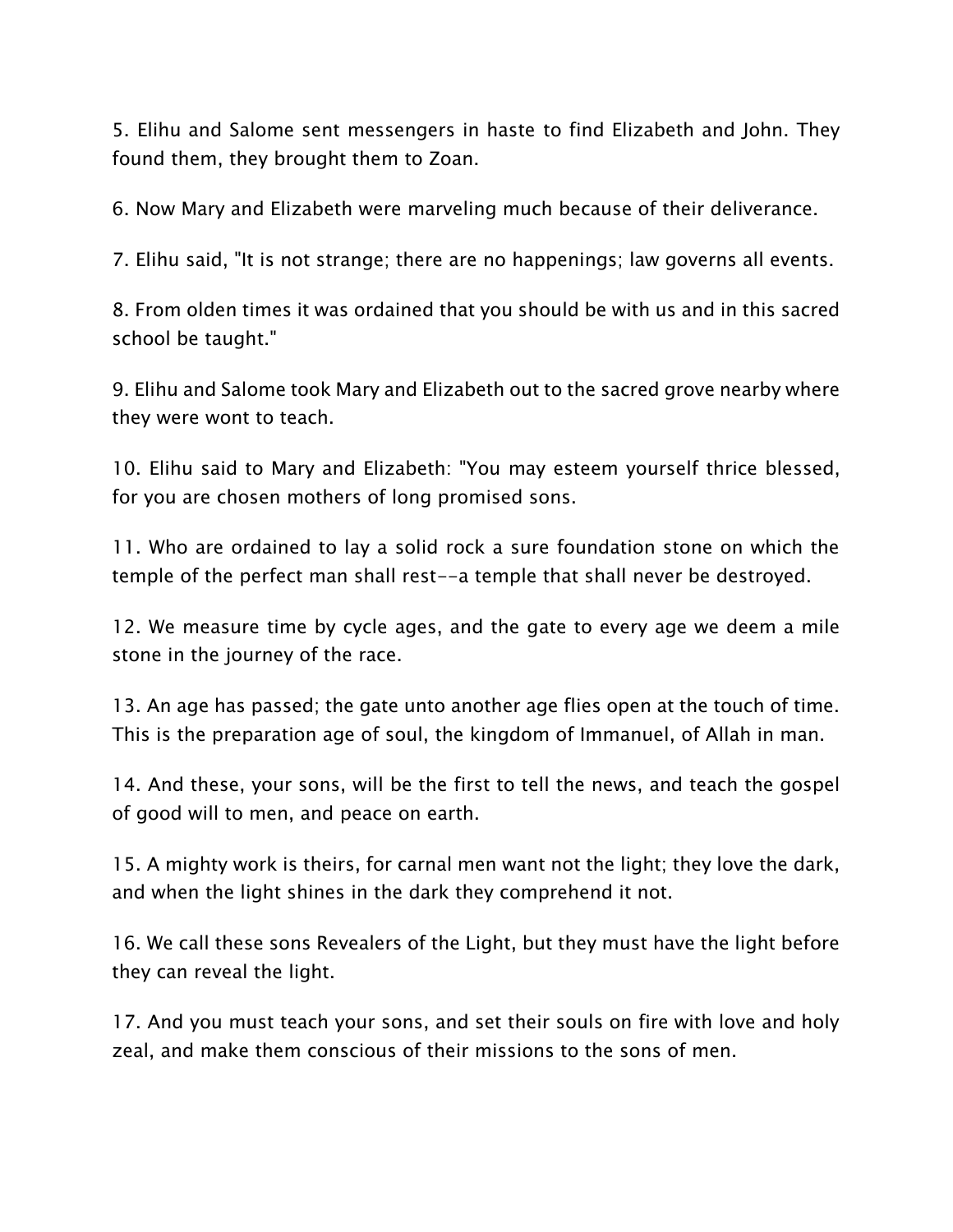18. Teach them that Allah and man are one, but that through carnal thoughts and words and deeds, man tore himself away from Allah, debased himself.

19. Teach that the Holy Breath would make them one again, restoring harmony and peace.

20. That naught can make them one but Love; that Allah so loved the world that He has clothed His son in flesh that man may comprehend.

21. The only Savior of the world is love; and Jesus, son of Mary, comes to manifest that love to men.

22. Now, love cannot manifest until its way has been prepared, and naught can rend the rock and bring down lofty hills and fill the valleys up, and thus prepare the way, but purity.

23. But purity in life men do not comprehend; and so, it, too, come in flesh.

24. And you, Elizabeth, are blessed because yours is purity made flesh, and he shall pave the way for love.

25. This age will comprehend but little of the works of Purity and Love; but not a word is lost, for in the Book of Allah's Remembrance a registry is made of every thought and word and deed.

26. And when the world is ready to receive, lo, Allah will send a messenger to open the book and copy from its sacred pages all the messages of Purity and Love.

27. Then every man of earth will read the words of life in language of his native land, and men will see the light, walk in the light and be the light.

28. And man again will be at one with Allah."

# **Chapter III**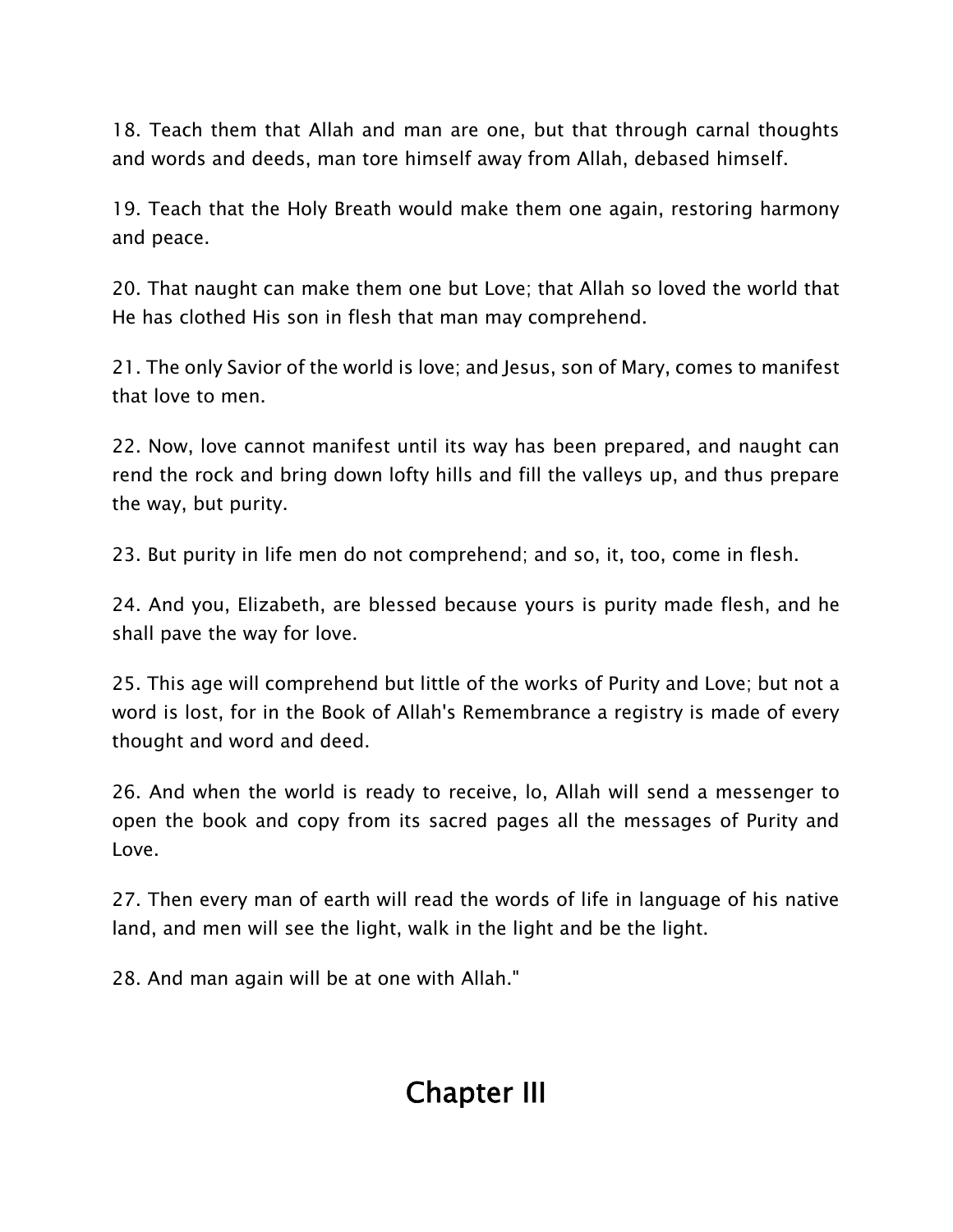# **Elihu's Lessons - The Unity Of Life**

1. Again Elihu met his pupils in the sacred grove and said:

2. "No man lives unto himself, for every living thing is bound by cords to every other living thing.

3. Blessed are the pure in heart; for they will love and not demand love in return.

4. They will not do to other men what they would not have other men do unto them.

5. There are two selves; the higher and the lower self.

6. The higher self is human spirit clothed with soul, made in the form of Allah.

7. The lower self, the carnal self, the body of desires, is a reflection of higher self, distorted by the murky ethers of the flesh.

8. The lower self is an illusion and will pass away; the higher self is Allah in man, and will not pass away.

9. The higher self is the embodiment of truth, the lower self is truth reversed and so is falsehood manifest.

10. The higher self is justice, mercy, love and right; the lower self is what the higher self is not.

11. The lower self breeds hatred, slander, lewdness, murders, theft, and everything that harms, the higher self is mother of the virtues and the harmonies of life.

12. The lower self is rich in promises, but poor in blessedness and peace; it offers pleasure, joy and satisfying gain; but gives unrest, misery and death.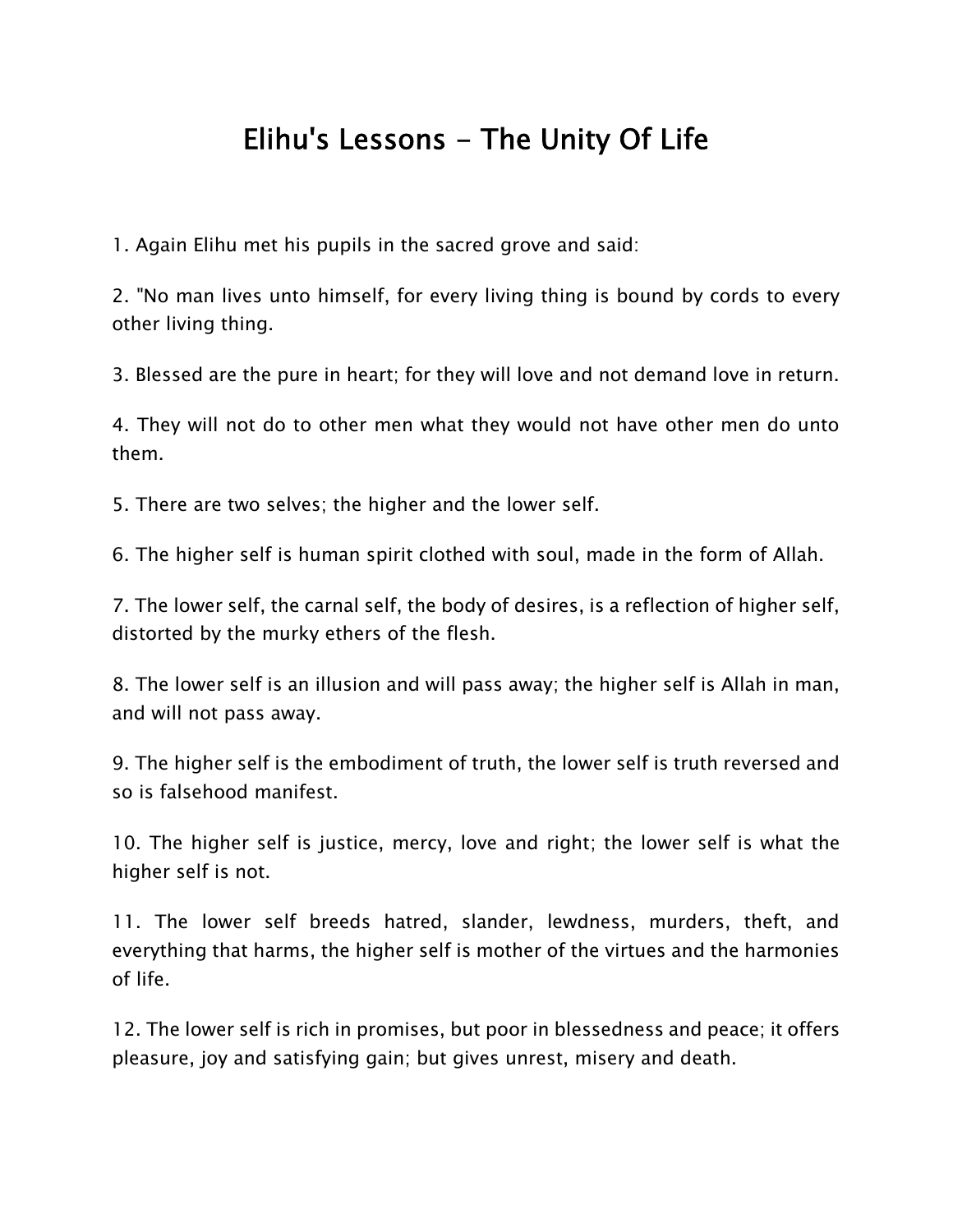13. It gives men apples that are lovely to the eye and pleasant to the smell; their cores are full of bitterness and gall.

14. If you would ask me what to study, I would say, yourselves; and when you well have studied them; and then would ask me what to study next, I would reply, yourselves.

15. He who knows well his lower self, knows the illusions of the world, knows of the things that pass away; and he who knows his higher self, know Allah; knows well the things that cannot pass away.

16. Thrice blessed is the man who has made purity and love his very own; he has been ransomed from the perils of the lower self and is himself his higher self.

17. Men seek salvation from an evil that they deem a living monster of the nether world; and they have gods that are but demons in disguise; all powerful, yet full of jealousy and hate and lust;

18. Whose favors must be bought with costly sacrifice of fruits, and of the lives of birds, and animals, and human kind.

19. And yet these gods possess no ears to hear, no eyes to see, no heart to sympathize, no power to save.

20. This evil is a myth; these gods are made of air, clothed with shadows of a thought.

21. The only devil from which men must be redeemed is self, the lower self. If man would find his devil he must look within; his name is self.

22. If man would find his savior he must look within; and when the demon self has been dethroned the savior, Love, will be exulted to the throne of power.

23. The David of the light is Purity, who slays the strong Goliath of the dark, and seats the savior, Love, upon the throne."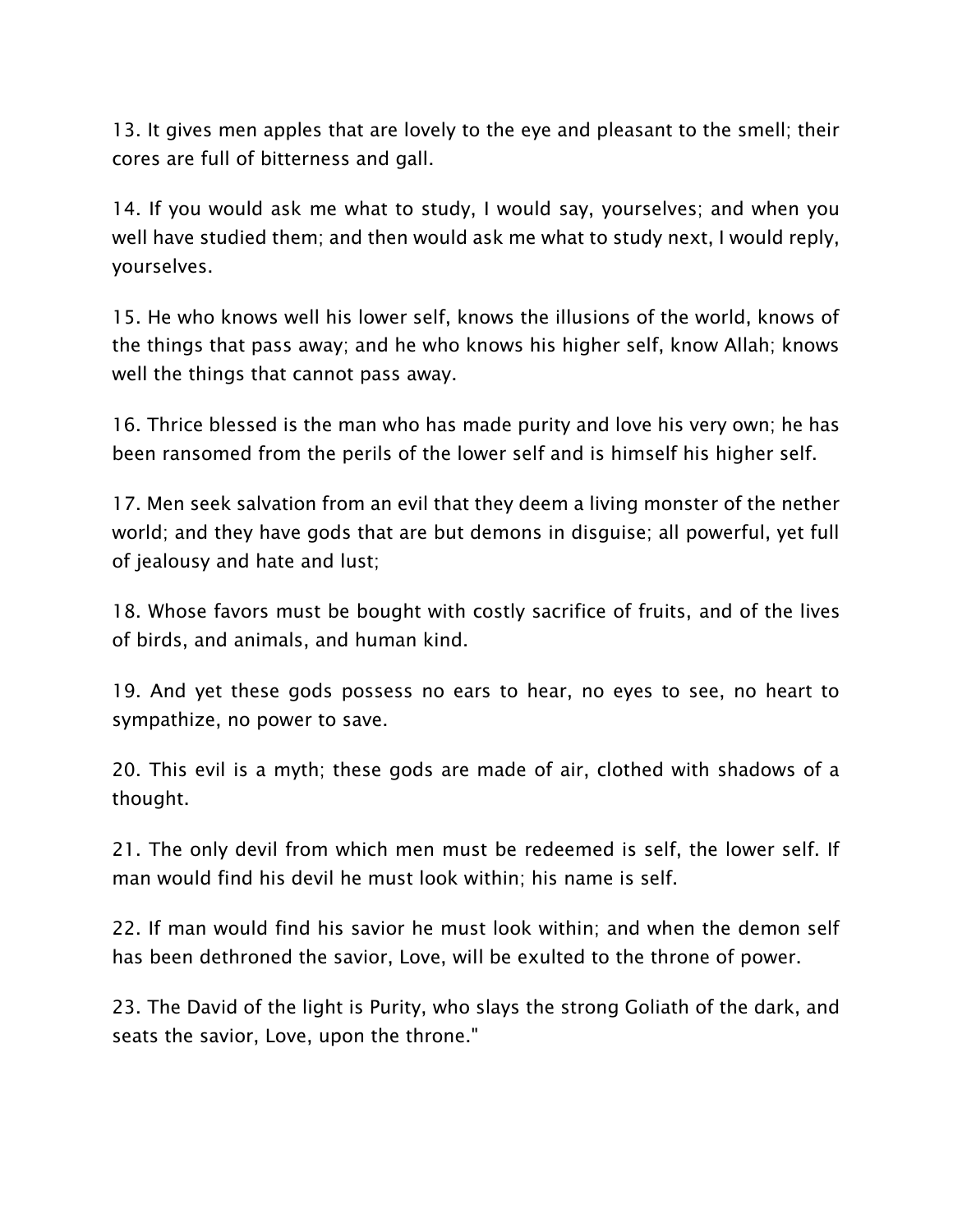# **Chapter IV**

# **Death and Burial of Elizabeth--Matheno's Lessons -- The Ministry of Death**

1. When John was twelve years old his mother died, and neighbors laid her body in a tomb among her kindred in the Hebron burying ground, and near to Zacharias' tomb.

2. And John was deeply grieved; he wept. Matheno said: "It is not well to weep because of death.

3. Death is no enemy of man; it is a friend who, when the work of life is done, just cuts the cord that binds the human boat to earth, that it may sail on smoother seas.

4. No language can describe a mother's worth, and yours was tried and true. But she was not called hence until her tasks were done.

5. The calls of death are always for the best, for we are solving problems there as well as here; and one is sure to find himself where he can solve his problems best.

6. It is but selfishness that makes one wish to call again to earth departed souls.

7. Then let your mother rest in peace. Just let her noble life be strength and inspiration unto you.

8. A crisis in your life has come, and you must have a clear conception of the work that you are called to do.

9. The sages of the ages call you harbinger. The Prophets look to you and say: "He is Elijah come again."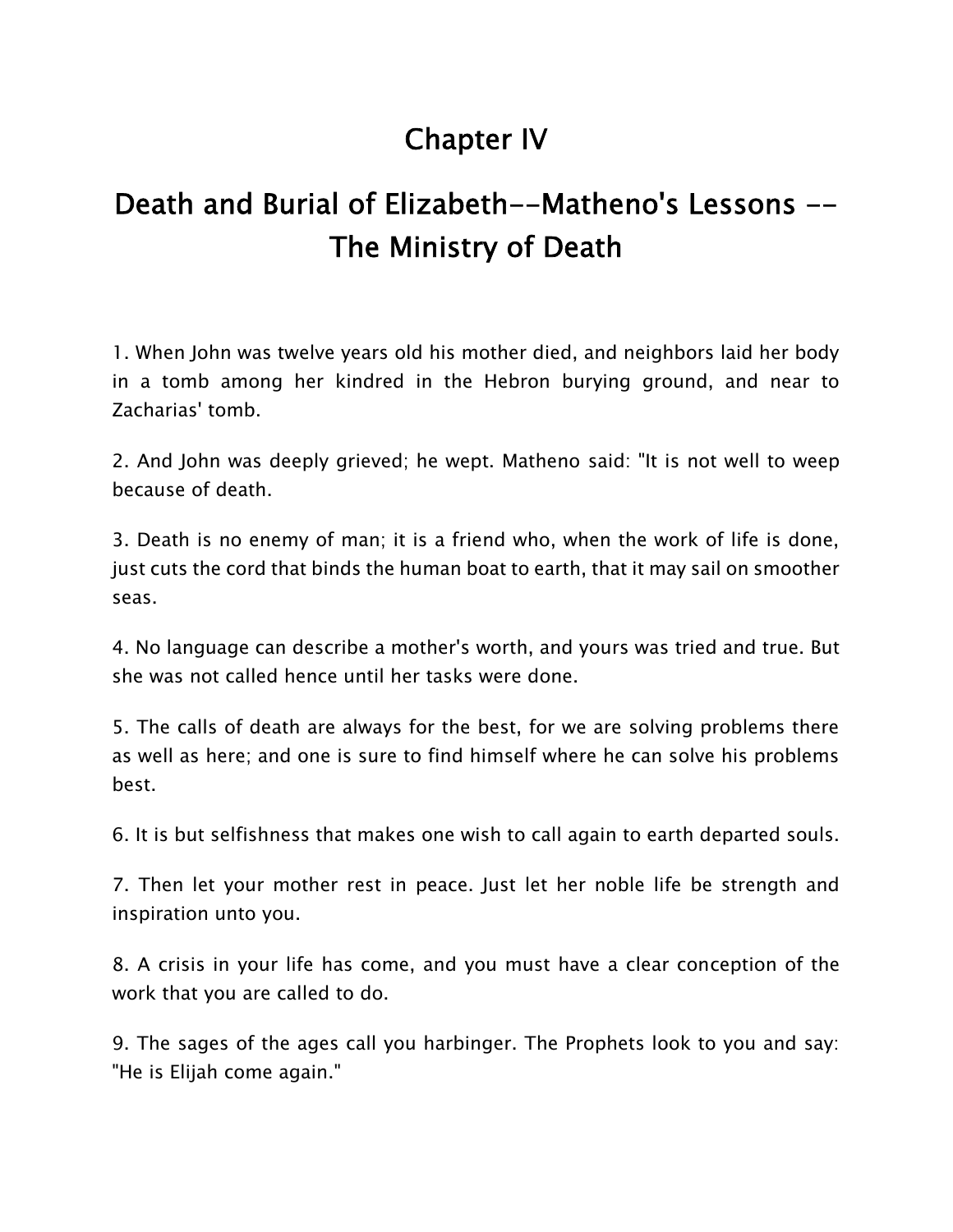10. Your mission here is that of harbinger; for you will go before the Messiah's face to pave His way, and make the people ready to receive their King.

11. This readiness is purity of heart; none but the pure in heart can recognize the king.

12. To teach men to be pure in heart, you must yourself be pure in heart and word and deed.

13. In infancy the vow for you was made and you became a Nazarite. The razor shall not touch your face nor head, and you shall taste not wine nor fiery drinks.

14. Men need a pattern for their lives; they love to follow, not to lead.

15. The man who stands upon the corners of the paths and points the way, but does not go, is just a pointer; and a block of wood can do the same.

16. The teacher treads the way; on every span of ground he leaves his footprints, clearly cut, which all can see and be assured that he, their master went that way.

17. Men comprehend the inner life by what they see and do. They come to Allah through ceremonies and forms.

18. And so when you would make men know that sins are washed away by purity in life, a rite symbolic may be introduced.

19. In water wash the bodies of the people who would turn away from sin and strive for purity in life.

20. This rite of cleansing is a preparation rite and they who thus are cleansed comprise the temple of purity.

21. And you shall say, You men of Israel, hear; reform and wash; become the sons of purity, and you shall be forgiven.

22. This rite of cleansing and this temple are but symbolic of the cleansing of the soul, which does not come from outward show, but is the temple within.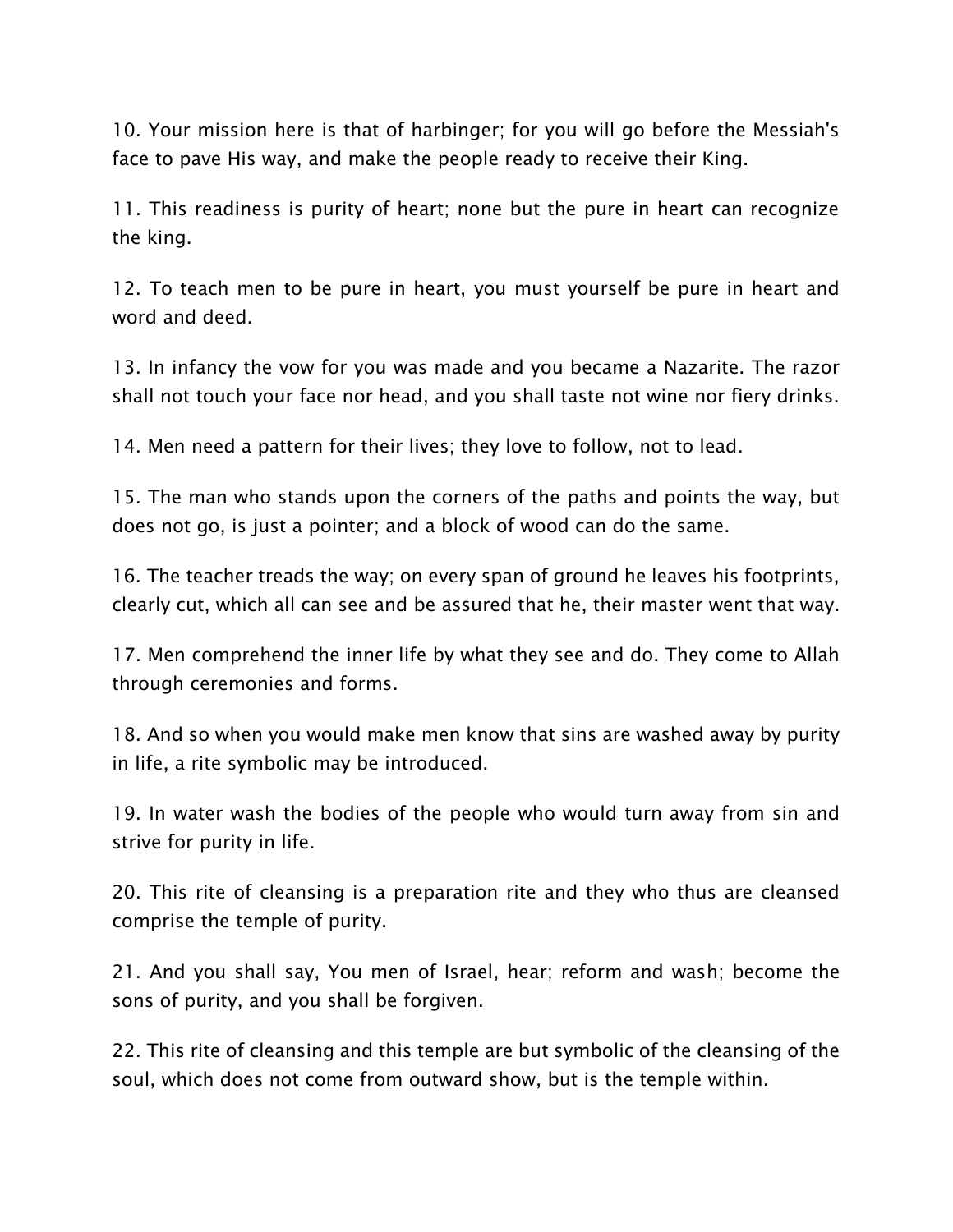23. Now, you may never point the way and tell the multitudes to do what you have never done; but you must go before and show the way.

24. You are to teach that men must wash; so you must lead the way, your body must be washed, symbolic of the cleansing of the soul."

25. John said, "Why need I wait? May I not go at once and wash?"

26. Matheno said: "Tis well", and then they went down to the Jordan ford, and east of Jericho, just where the host of Israel crossed when first they entered Canaan, they tarried for a time.

27. Matheno taught the harbinger, and he explained to him the inner meaning of the cleansing rite and how to wash himself and how to wash the multitude.

28. And in the river Jordan, John was washed; then they returned unto the wilderness.

29. Now in Engedi's hills Matheno's work was done and he and John went down to Egypt. They rested not until they reached the temple of Sakara in the valley of the Nile.

30. For many years, Matheno was a master in this temple of the Brotherhood, and when he told about the life of John and of his mission to the sons of men, the hierophant with joy received the harbinger and he was called the Brother Nazarite.

31. For eighteen years John lived and wrought within these temple gates; and here he conquered self, became a master mind and learned the duties of the harbinger.

# **Chapter V**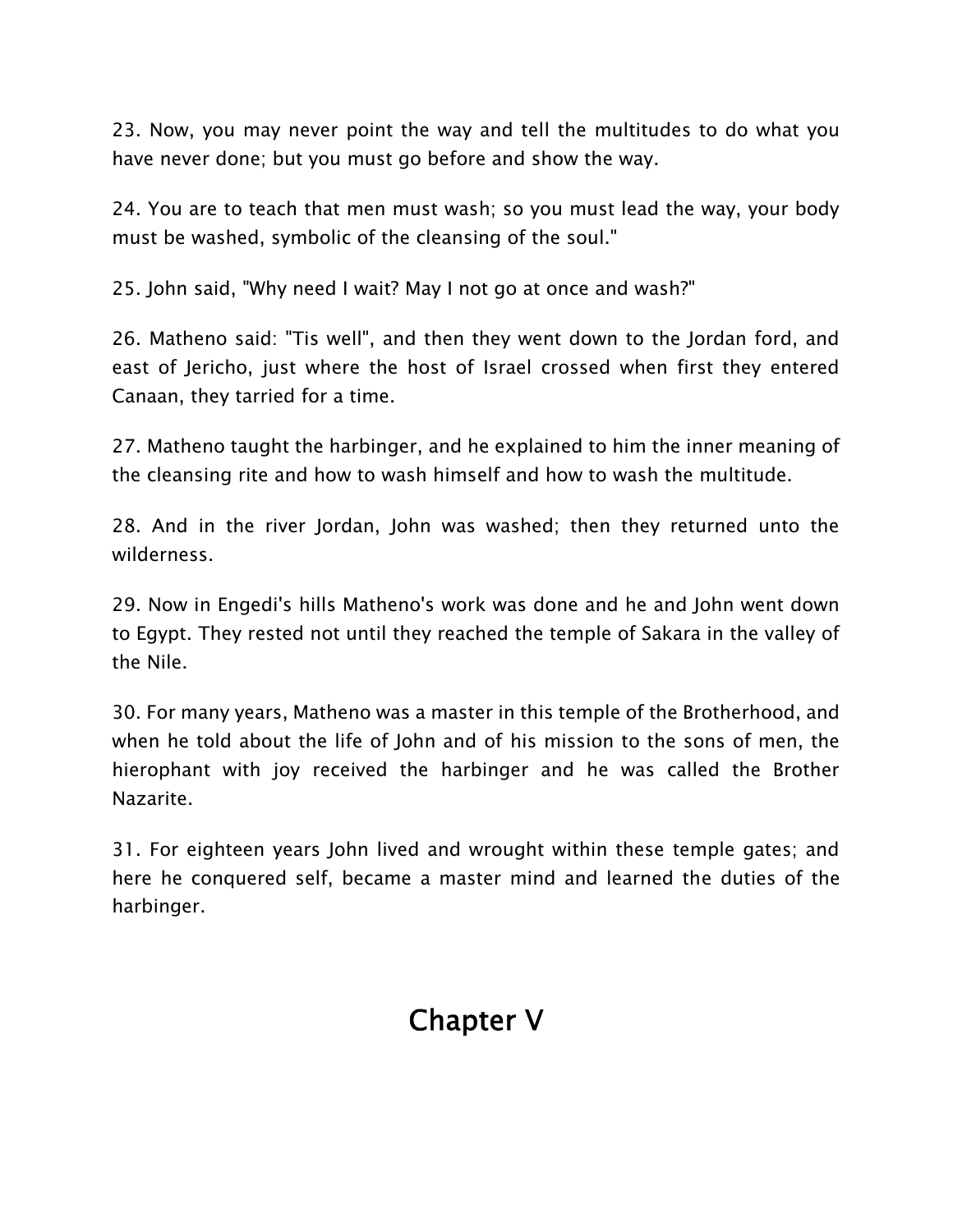# **After the feast--The Homeward Journey--The Missing Jesus--The Search For Him. His Parents Find Him In the Temple--He Goes With Them To Nazareth--Symbolic Meaning of Carpenter's Tools.**

1. The great Feast of the Pasch was ended and the Nazarenes were journeying toward their homes.

2. And they were in Samaria, and Mary said: "Where is my son?" No one had seen the boy.

3. And Joseph sought among their kindred who were on their way to Galilee; but they had seen him not.

4. Then Joseph, Mary, and a son of Zebedee returned and sought through all Jerusalem, but they could find him not.

5. And Mary asked the guards had they seen Jesus, a little boy about twelve years old.

6. The guards replied: "Yes, he is in the temple now disputing with the doctors of the law."

7. And they went in, and found him as the guards had said.

8. And Mary said: "Why, Jesus, why do you treat your parents thus? Lo, we have sought two days for you. We feared that some great harm had overtaken you."

9. And Jesus said, "Do you not know that I must be about my Father's work?"

10. But He went round and pressed the hand of every doctor of the law and said: "I trust that we meet again."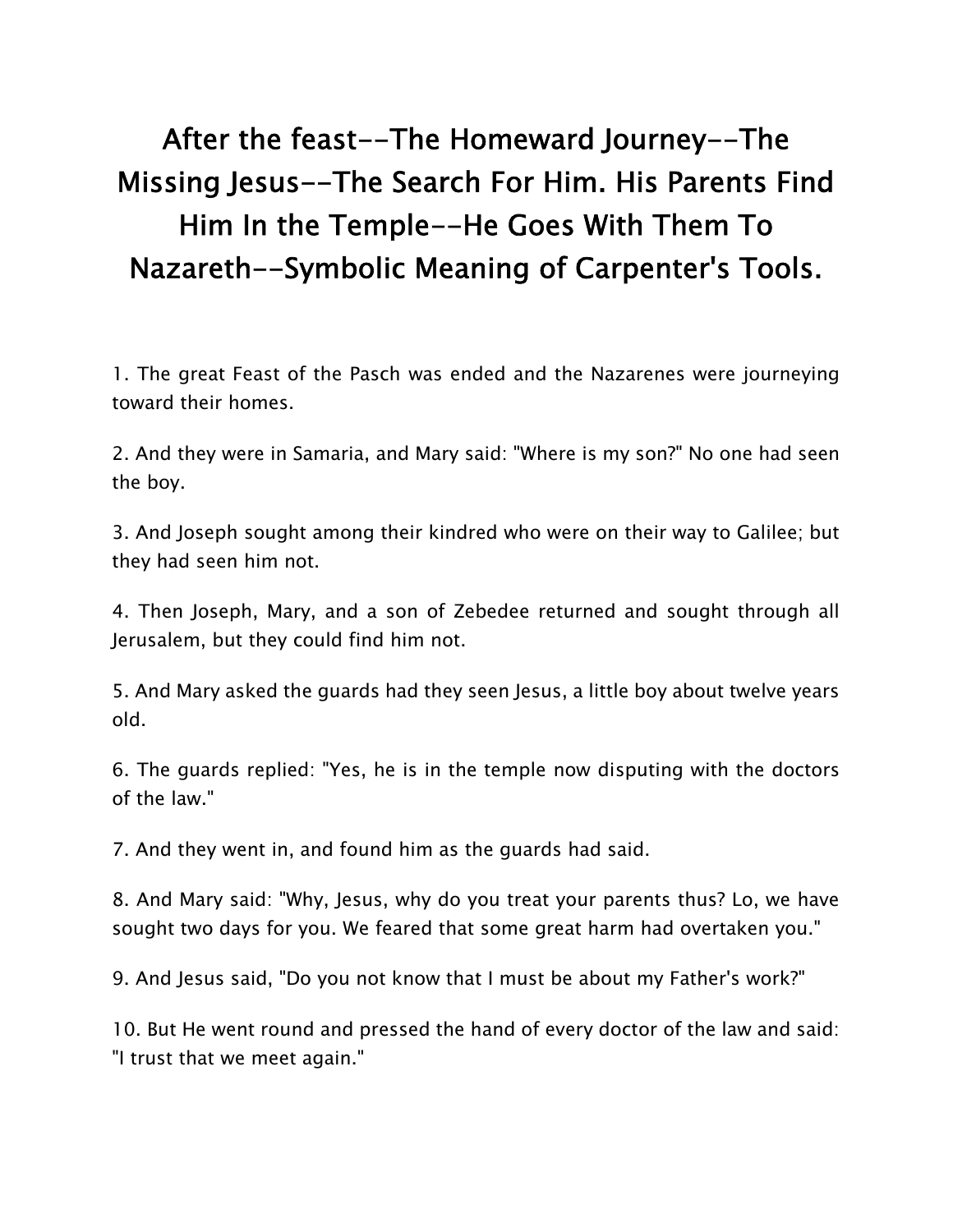11. And then he went forth with his parents on their way to Nazareth; and when they reached their home He wrought with Joseph as a carpenter.

12. One day as He was bringing forth the tools for work he said:

13. "These tools remind me of the ones we handle in the workshop of the mind where things were made of thought and where we build up character.

14. We use the square to measure all our lines, to straighten out the crooked places of the way, and make the corners of our conduct square.

15. We use the compass to draw circles around our passions and desires to keep them in the bounds of righteousness.

16. We use the axe to cut away the knotty, useless and ungainly parts and make the character symmetrical.

17. We use the hammer to drive home the truth, and pound it in until it is a part of every part.

18. We use the plane to smooth the rough, uneven surfaces of joint, and block, and board that go to build the temple for the truth.

19. The chisel, line, the plummet and the saw all have their uses in the workshop of the mind.

20. And then this ladder with its trinity of steps, faith, hope and love; on it we climb up to the dome of purity in life.

21. And on the twelve step ladder, we ascend until we reach the pinnacle of that which life is spent to build the Temple of Perfected Man."

# **Chapter VI**

# **Life and Works of Jesus in India Among the Moslems**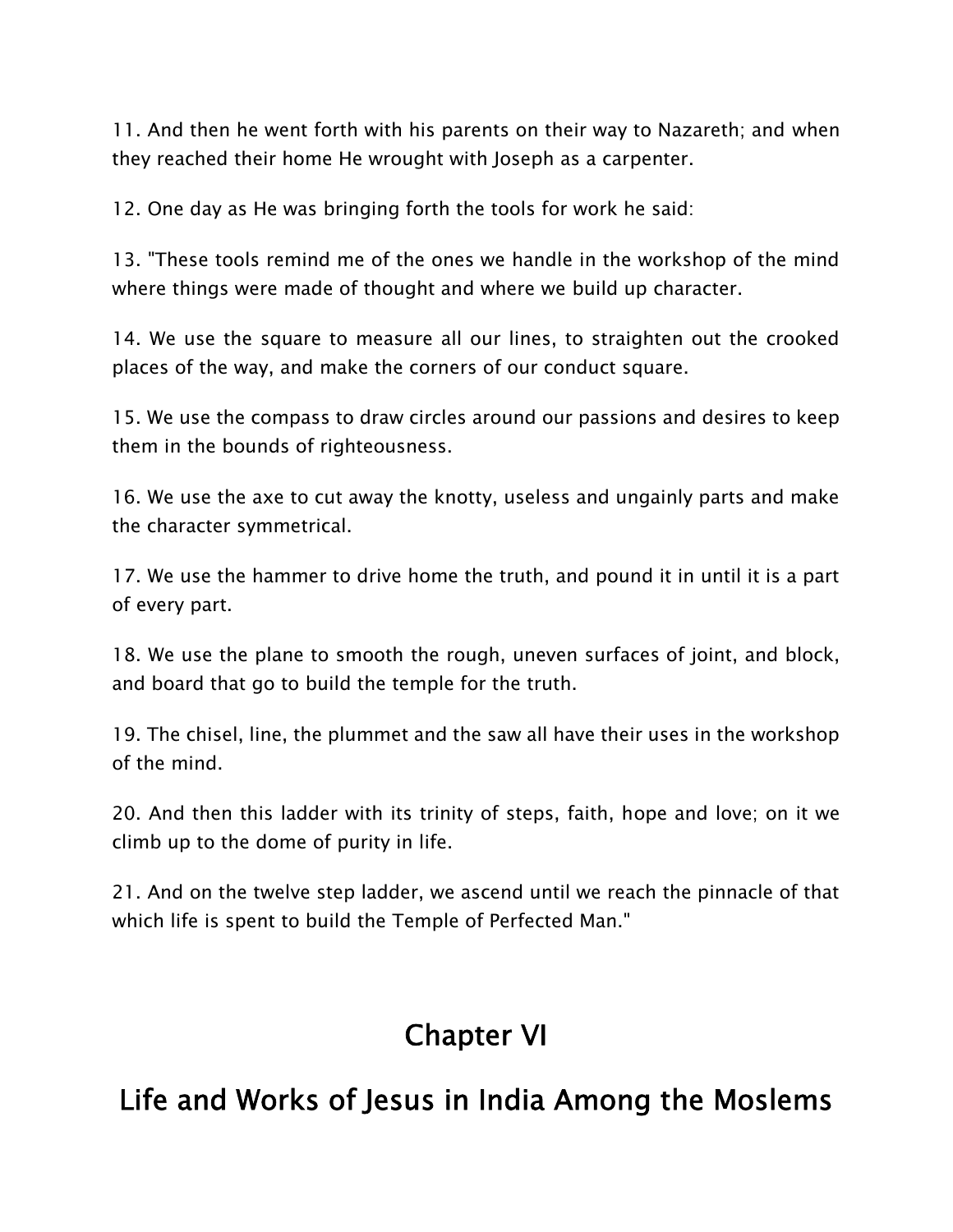1. A royal prince of India, Ravanna in the South, was at the Jewish Feast.

2. Ravanna was a man of wealth, and he was just, and with a band of Brahmic priests sought wisdom in the west.

3. When Jesus stood among the Jewish priests and read and spoke, Ravanna heard and was amazed.

4. And when he asked who Jesus was, from whence He came and what He was, Chief Hillel said:

5. "We call this child the Day Star from on high, for He has come to bring to men a light, the light of life; to lighten up the way of men and to redeem His people of Israel."

6. And Hillel told Ravanna all about the child; about the prophecies concerning Him; about the wonders of the night when He was born; about the visit of the Magian priests.

7. About the way in which He was protected from the wrath of evil men; about His flight to Egyptland, and how He then was serving with His father as a carpenter in Nazareth.

8. Ravanna was entranced, and asked to know the way to Nazareth, that he might go and honor such a one as son of Allah.

9. And with his gorgeous train he journeyed and came to Nazareth of Galilee.

10. He found the object of his search engaged in building dwellings for the sons of men.

11. And when he first saw Jesus He was climbing up a twelve step ladder, and He carried in His hands a compass, square and axe.

12. Ravanna said: "All hail, most favored son of Heaven!"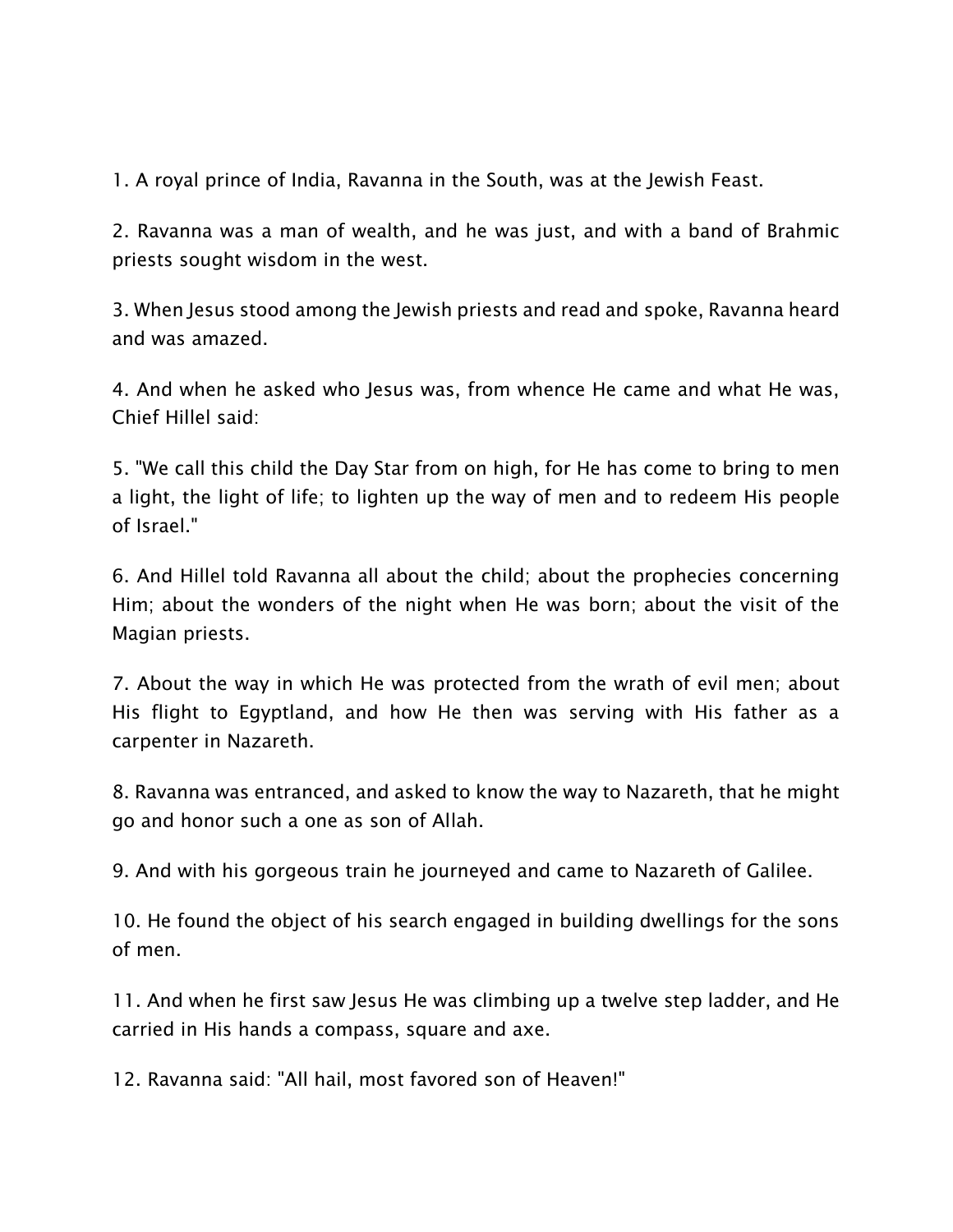13. And at the inn Ravanna made a feast for all the people of the town; and Jesus and His parents were honored guests.

14. For certain days Ravanna was a guest in Joseph's home on Marmion Way; he sought to learn the secret of the wisdom of the son; but it was all to great for him.

15. And then he asked that he might be the patron of the child, might take Him to the east, where He could learn the wisdom of the Brahms.

16. And Jesus longed to go, that He might learn; and after many days His parents gave consent.

17. Then, with proud heart, Ravanna with his train, began the journey towards the rising sun; and after many days they crossed the sand, and reached the province of Orissa, and the palace of the prince.

18. The Brahmic priests were glad to welcome home the prince; with favor they received the Jewish boy.

19. And Jesus was accepted as a pupil in the Temple Jagannath; and here He learned the Vedas and the Manic law.

20. The Brahmic Masters wondered at the clear conceptions of the Child, and often were amazed when He explained to them the meaning of the law.

# **CHAPTER VII**

# **The Friendship of Jesus and Lamaas--Jesus Explains to Lamaas the Meaning of Truth**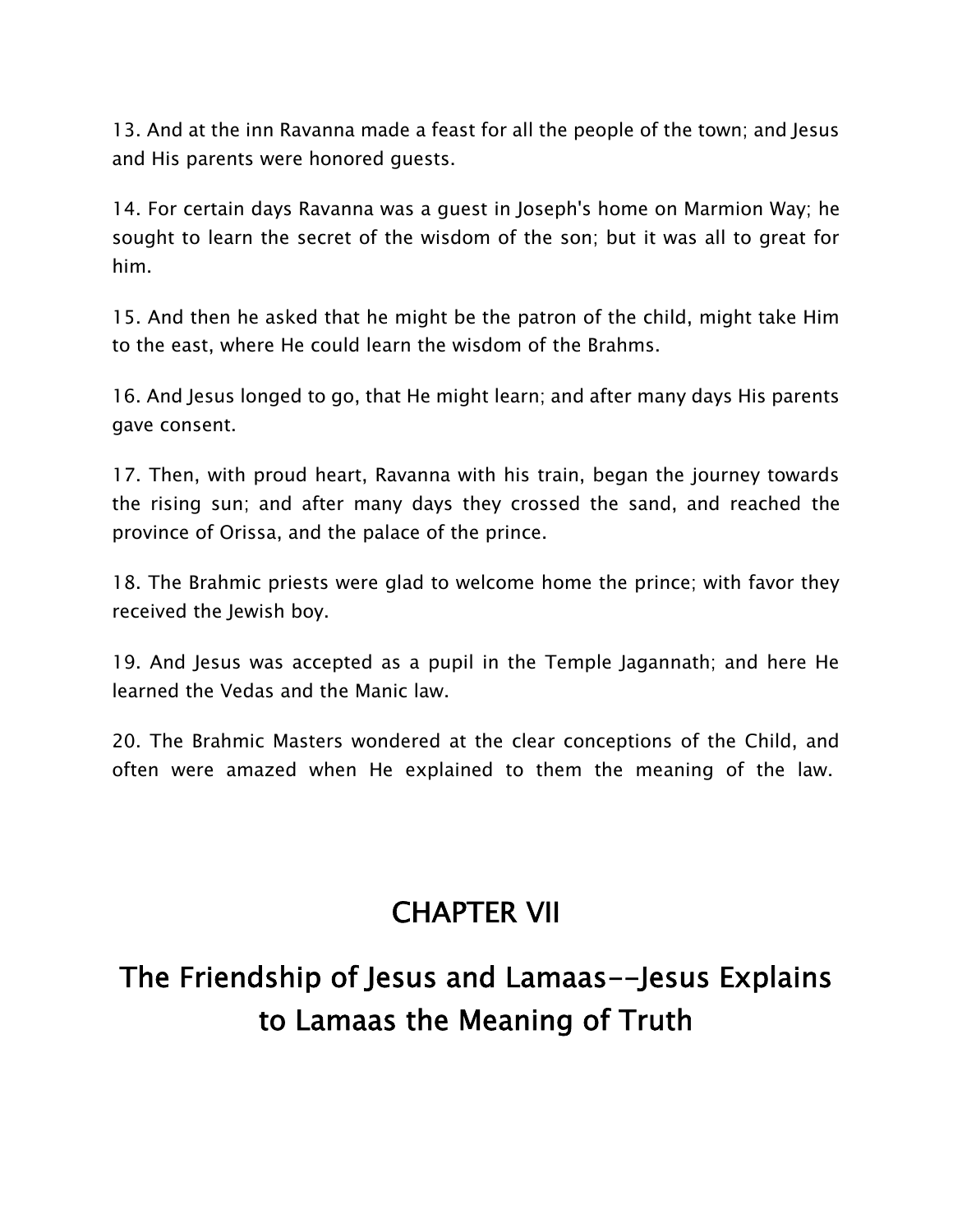1. Among the priests of Jagannath was one who loved the Jewish boy. Lamaas Bramas was the name by which the priest was known.

2. One day as Jesus and Lamaas walked alone in Plaza Jagannath, Lamaas said: "My Jewish master, what is truth?"

3. And Jesus said: "Truth is the only thing that changes not.

4. In all the world there are two things; The one is truth; the other is falsehood, and falsehood that which seems to be.

5. Now truth is aught and has no cause, and yet it is the cause of everything.

6. Falsehood is naught, and yet it is the manifest of right.

7. Whatever has been made will be unmade; that which begins must end.

8. All things that can be seen by human eyes are manifests of aught, are naught, and so must pass away.

9. The things we see are but reflexes just appearing, while the ethers vibrate so and so, and when conditions change they disappear.

10. The Holy Breath is truth; is that which was, and is, and evermore shall be; it cannot change nor pass away."

11. Lamaas said: "You answer well, now what is man?"

12. And Jesus said, "Man is the truth and falsehood strangely mixed.

13. Man is the Breath made flesh; so truth and falsehood are conjoined in him; and they strive, and naught goes down and man as truth abides."

14. Again Lamaas asked: "What do you say of power?"

15. And Jesus said: "It is a manifest; is the result of force; it is but naught; it is illusion, nothing more. Force changes not, but power changes as the ethers change.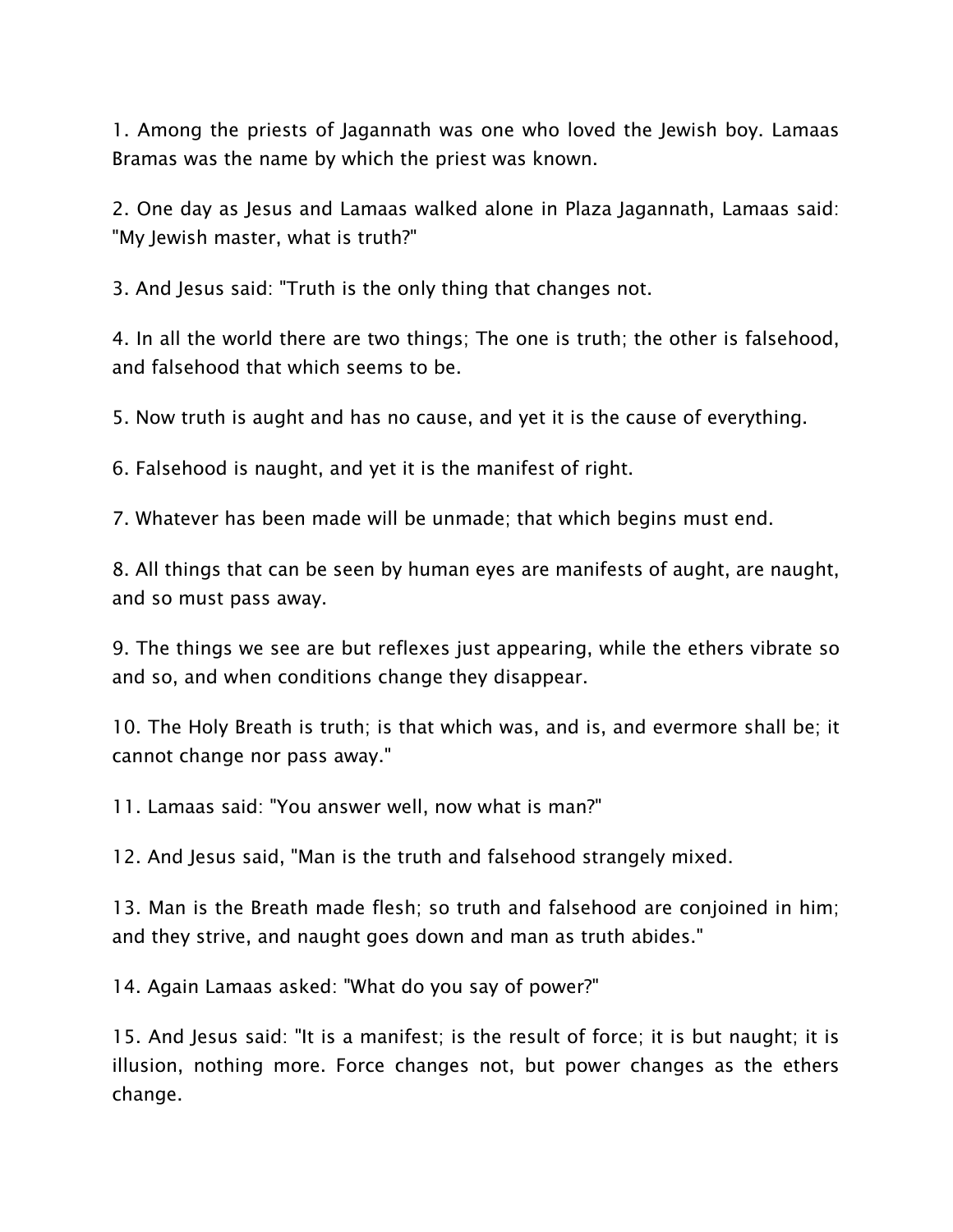16. "Force is the will of Allah and is omnipotent, and power is that will in manifest, directed by the Breath."

17. "There is power in the winds, a power in the waves, a power in the lightning's stroke, a power in the human arm, a power in the eye."

18. "The ethers cause these powers to be, and thought of Elohim, of angel, man, or other thinking things, directs the force; when it has done its work the power is no more."

19. Again Lamaas asked: "Of understanding, what have you to say?"

20. And Jesus said: "It is the rock on which man builds himself; it is the Gnosis of the aught and of the naught, of falsehood and of truth."

21. "It is the knowledge of the lower self; the sensing of the powers of man himself."

22. Again Lamaas asked: "Of wisdom what have you to say?"

23. And Jesus said: "It is the consciousness that man is aught; that Allah and man are one;

24. That naught is naught; that power is but illusion; that heaven and earth and hell are not above, around, below, but in; which in the light of aught becomes the naught, and Allah is all."

25. Lamaas asked: "Pray, what is faith?"

26. And Jesus said: "Faith is the surety of the omnipotence of Allah and man; the certainty that man will reach the deific life.

27. Salvation is a ladder reaching from the heart of man to heart of Allah.

28. It has three steps; Belief is first, and this is what man thinks, perhaps, is truth.

29. And faith is next, and this is what man knows is truth.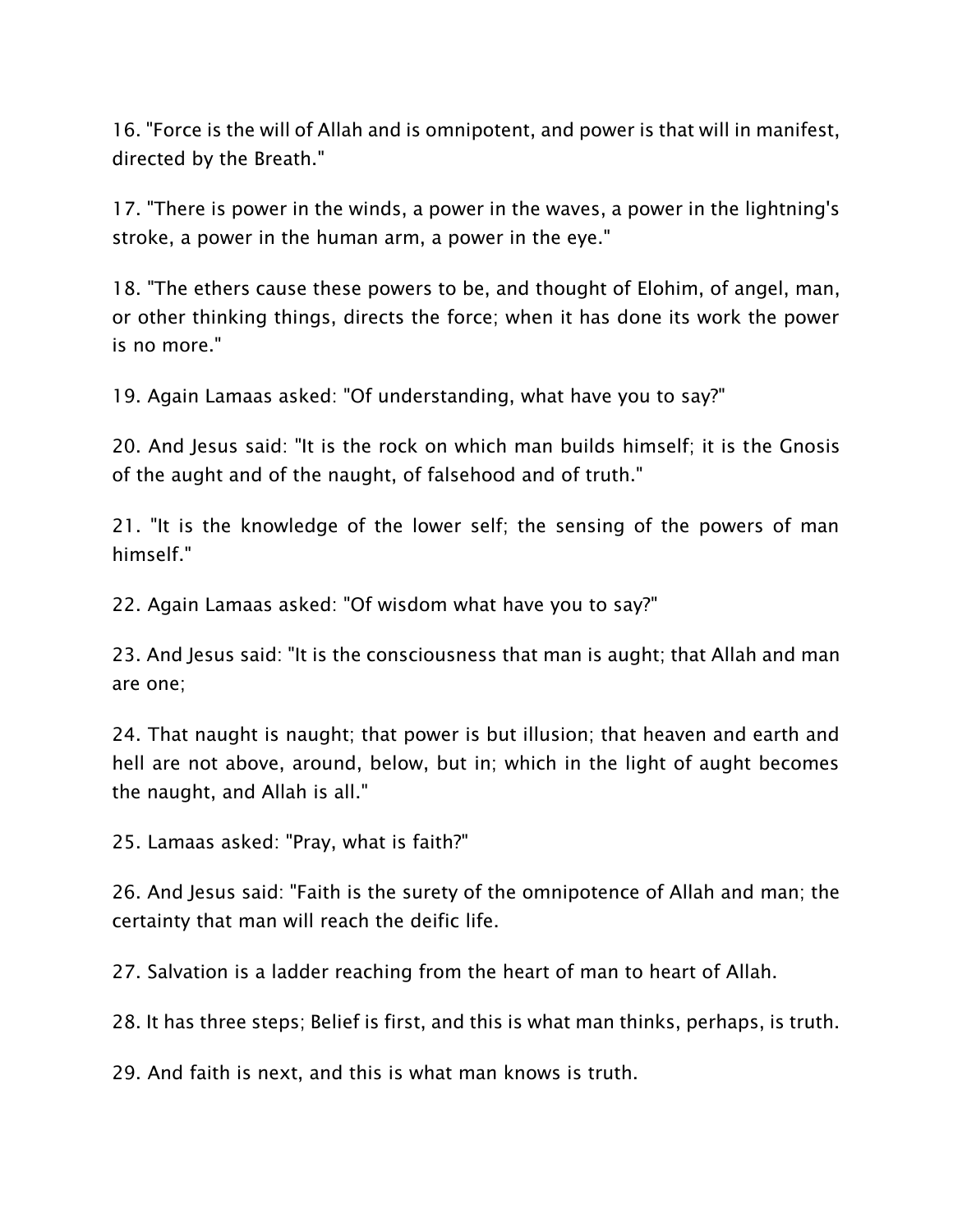30. Fruition is the last, and this is man himself, the truth.

31. Belief is lost in faith; and in fruition is lost; and man is saved when he has reached deific life; when he and Allah are one."

# **Chapter VIII**

# **Jesus Reveals to the People of Their Sinful Ways**

1. In all the cities of Orissa Jesus taught. At Katak, by the river side, He taught, and thousands of the people followed him.

2 One day a car of Jagannath was hauled along by scores of frenzied men, and lesus said:

3. "Behold, a form without a spirit passes by; a body with no soul; a temple with no altar fires.

4. This car of Krishna is an empty thing, for Krishna is not there.

5. This car is but an idol of a people drunk on wine of carnal things.

6. Allah lives not in the noise of tongues; there is no way to Him from any idol shrine.

7. Allah's meeting place with man is in the heart, and in a still small voice he speaks; and he who hears is still."

8. And all the people said: "Teach us to know the Holy One who speaks within the heart, Allah of the still small voice."

9. And Jesus said, "The Holy Breath cannot be seen with mortal eyes; nor can men see the spirits of the Holy One.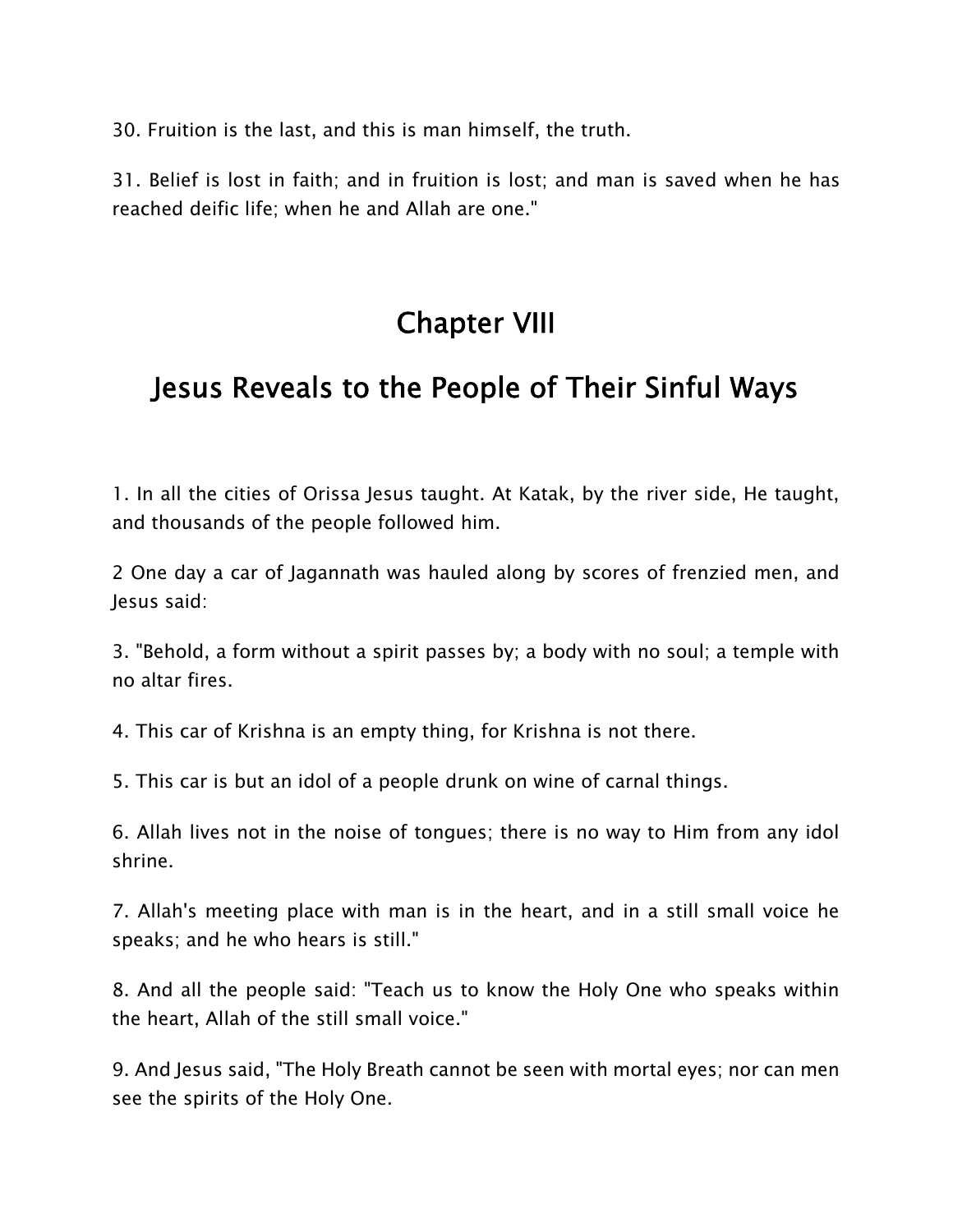10. But in their image man was made, and he who looks into the face of man, looks at the image of the Allah who speaks within.

11. And when man honors man, he honors Allah, and what man does for man he does for Allah.

12. And you must bear in mind that when man harms in thought or word or deed another man, he does a wrong to Allah.

13. If you would serve the Allah who speaks within the heart, just serve your near of kin, and those that are no kin, the stranger at your gates, the foe who seeks to do you harm.

14. Assist the poor, and help the weak; do harm to none, and covet not what is not yours.

15. Then, with your tongue the Holy One will speak; and he will smile behind your tears, will light your countenance with joy, and fill your hearts with peace."

16. And then the people asked: "To whom shall we bring gifts? Where shall we offer sacrifice?"

17. And Jesus said: "Our Father--Allah asks not for needless waste of plant, of grain, of dove, of lamb.

18. That which you burn on any shrine you throw away. No blessings can attend the one who takes the food from hungry mouths to be destroyed by fire.

19. When you would offer sacrifice unto Allah, just take your gift of grain, or meat, and lay it on the table of the poor.

20. From it an incense will arise to heaven, which will return to you with blessedness.

21. Tear down your idols; they can hear you not; turn all your sacrificial altars into fuel for the flames.

22. Make human hearts your altars, and burn your sacrifices with the fire of love."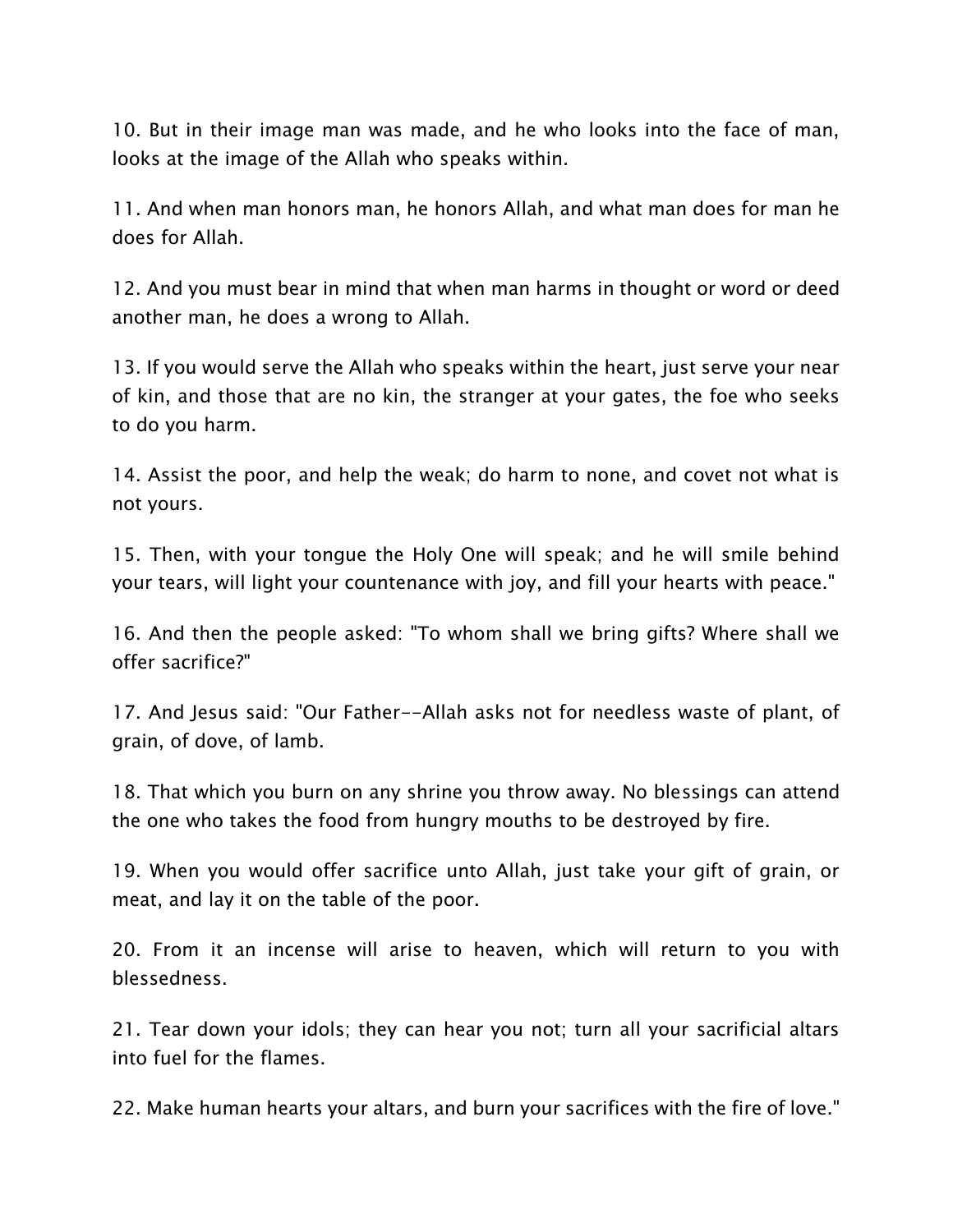23. And all the people were entranced, and would have worshiped Jesus as a God; but Jesus said:

24. "I am your brother man just come to show the way to Allah; you shall not worship man; praise Allah the Holy One."

# **CHAPTER IX**

# **Jesus attends a feast in Behar and Here He Taught Human Equality.**

1. The fame of Jesus as a teacher spread through all the land, and people came from near and far to hear His words of truth.

2. At Behar, on the sacred river of the Brahms, he taught for many days.

3. And Ach, a wealthy man of Behar, made a feast in honor of his guest, and he invited every one to come.

4. And many came; among them thieves, extortioners, and courtesans. And Jesus sat with them and taught; but they who followed him were much aggrieved, because He sat with thieves and courtesans.

5. And they upbraided Him; they said: "Rabboni, master of the wise, this day will be an evil day for you.

6. The news will spread that you consort with courtesans and men will shun you as they shun an asp."

7. And Jesus answered them and said: "A master never screens himself for sake of reputation or of fame.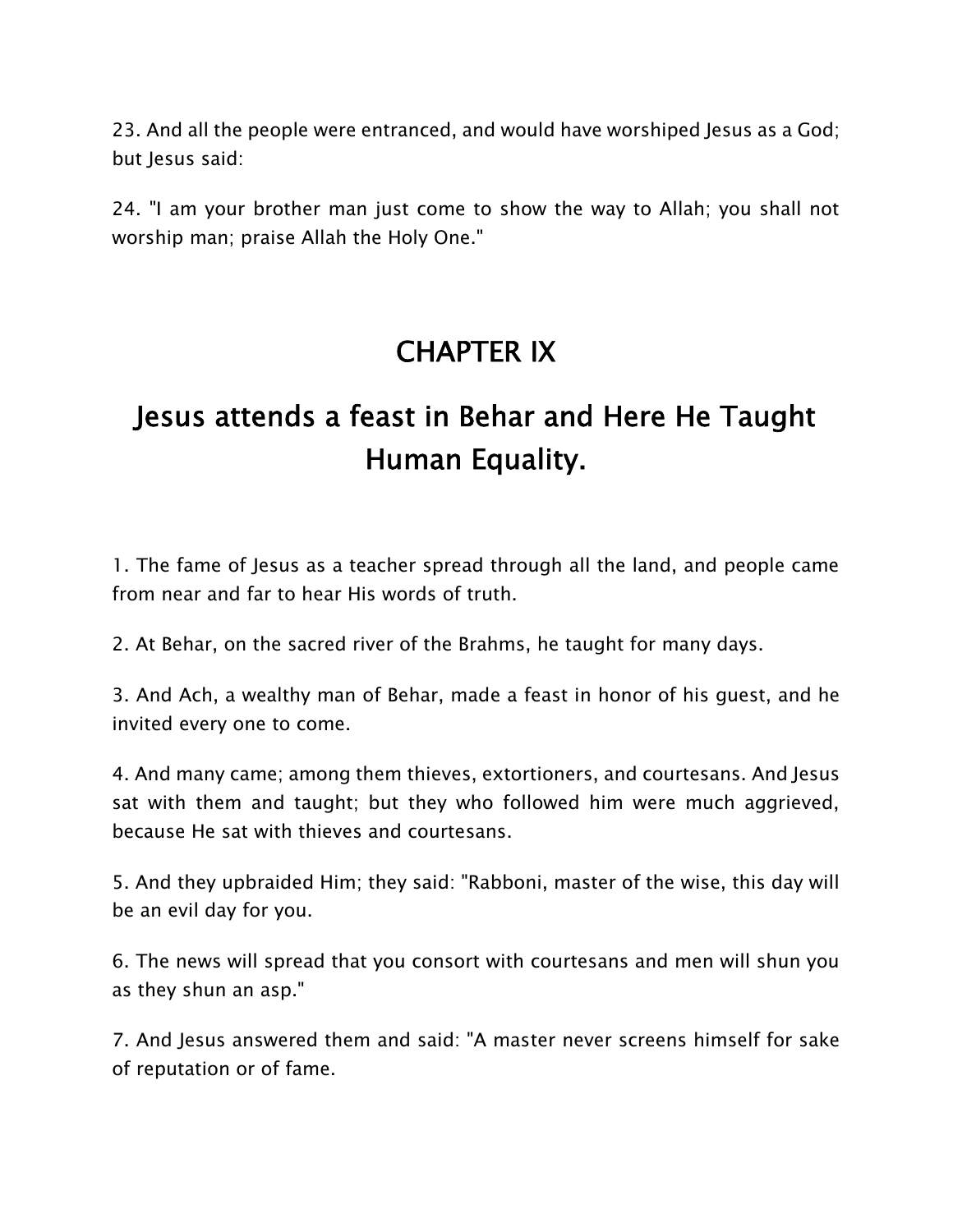8. These are but worthless baubles of the day; they arise and sink, like empty bottles on a stream; they are illusions and will pass away;

9. They are the indices to what the thoughtless think; they are the noise that people make; and shallow men judge merit by the noise.

10. Allah and all master men judge men by what they are and not by what they seem to be; not by their reputation and their fame.

11. These courtesans and thieves are children of my Father Allah; their soul are just as precious in His sight as yours, or of the Brahmic priests.

12. And they are working out the same life sums that you have solved, you men who look at them with scorn.

13. And some of them have solved much harder sums than you have solved, you men who look at them with scorn.

14. Yes, they are sinners, and confess their guilt while you are guilty, but are shrewd enough to have a polished coat to cover up your guilt.

15. Suppose you men who scorn the courtesans, these drunkards and these thieves, who know that you are pure in heart and life, that you are better far than they, stand forth that men may know just who you are.

16. The sin lies in the wish, in the desire, not in the act.

17. You covet other people's wealth; you look at charming forms, and deep within your hearts you lust for them.

18. Deceit you practice every day, and wish for gold, for honor and for fame, just for your selfish selves.

19. The man who covets is a thief, and she who lusts is courtesan. You who are none of these speak out."

20. Nobody spoke; the accusers held their peace.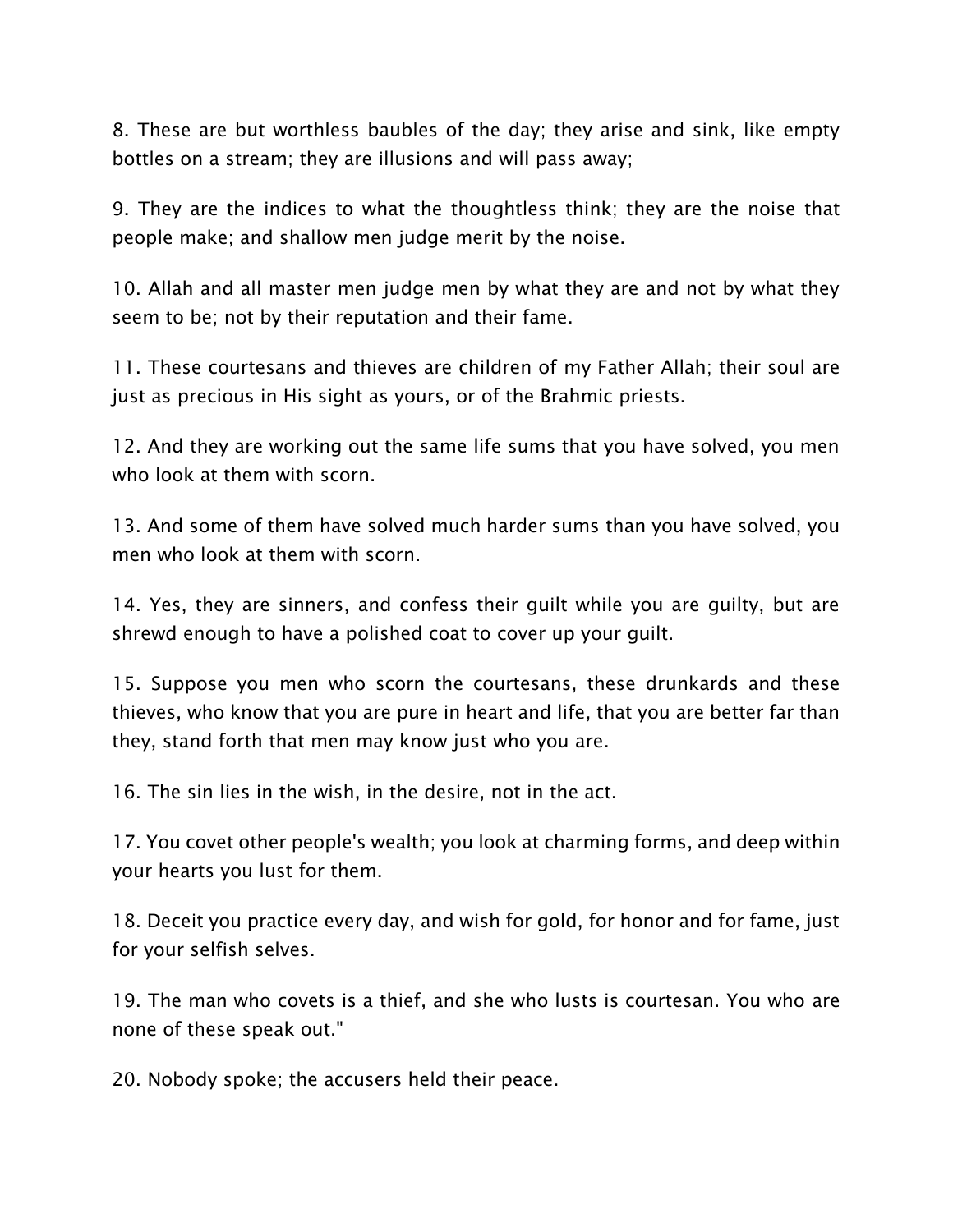21. And Jesus said: "The proof this day is all against those who have accused.

22. The pure in heart do not accuse. The vile in heart who want to cover up their guilt with holy smoke of piety are ever loathing drunkard, thief and courtesans.

23. This loathing and this scorn is mockery, for if the tinseled coat of reputation could be torn away, the loud professor would be found to revel in his lust, deceit and many forms of secret sin.

24. The man who spends his time in pulling other people's weeds can have no time to pull his own, and all the choicest flowers of life will soon be choked and die, and nothing will remain but darnel, thistles and burs."

25. And Jesus spoke a parable; He said: "Behold, a farmer had great fields of ripened grain, and when he looked he saw that blades of many stalks of wheat were bent and broken down.

26. And when he sent his reapers forth he said 'We will not save the stalks of wheat that have the broken blades.

27. Go forth and cut and burn the stalks with broken blades.'

28. And after many days he went to measure up his grain, but not a kernel could he find.

29. And then he called the harvesters and said to them: 'Where is my grain?'

30. They answered him and said: 'We did according to your word; we gathered up and burned the stalks with broken blades, and not a stalk was left to carry to the barn.'

31. And Jesus said: "If Allah saves only those who have no broken blades, who have been perfected in His sight, who will be saved?"

32. And the accusers hung their heads in shame; and Jesus went His way.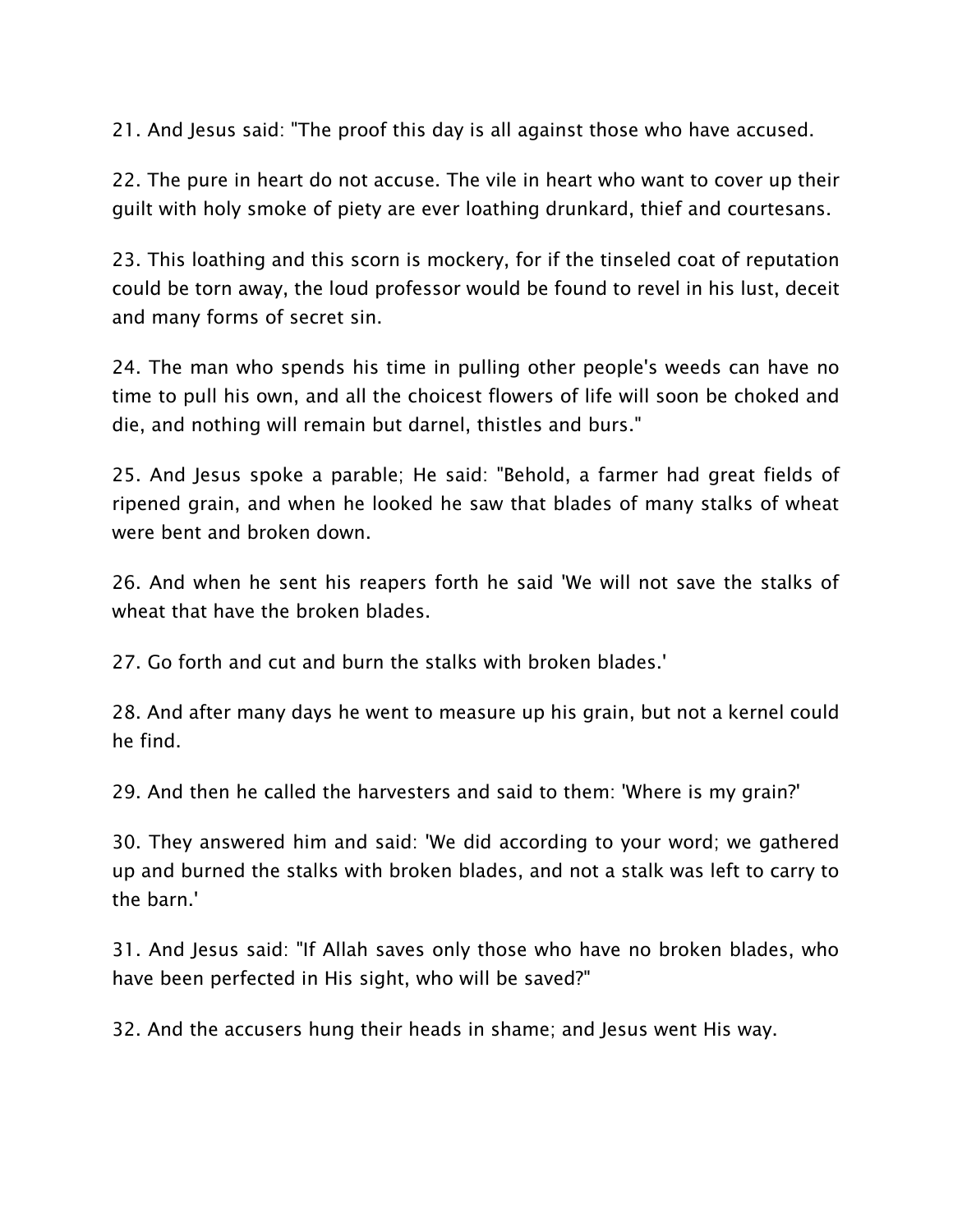# **CHAPTER X**

# **Jesus Spake on the Unity of Allah and Man to the Hindus**

1. Benares is the sacred city of the Brahms, and in Benares Jesus taught; Udraka was His host.

2. Udraka made a feast in honour of his guests, and many high born Hindu priests and scribes were there.

3. And Jesus said to them, with much delight "I speak to you concerning life- the brotherhood of life.

4. The universal Allah is one, yet He is more than one; all things are one.

5. By the sweet breath of Allah all life is bound in one; so if you touch a fiber of a living thing you send a thrill from the center to the outer bounds of life.

6. And when you crush beneath your foot the meanest worm, you shake the throne of Allah, and cause the sword of life to tremble in its sheath.

7. The bird sings out its song for men, and men vibrate in unison to help it sing.

8. The ant constructs her home, the bee its sheltering comb, the spider weaves her web and flowers breath to them a spirit in their sweet perfume that gives them strength to toil.

9. Now, men and birds and beasts and creeping things are deities, made flesh; and how dare men kill anything?

10. It is cruelty that makes the world awry, when men have learned that when they harm a living thing, they harm themselves, they surely will not kill, nor cause a thing that Allah has made to suffer pain."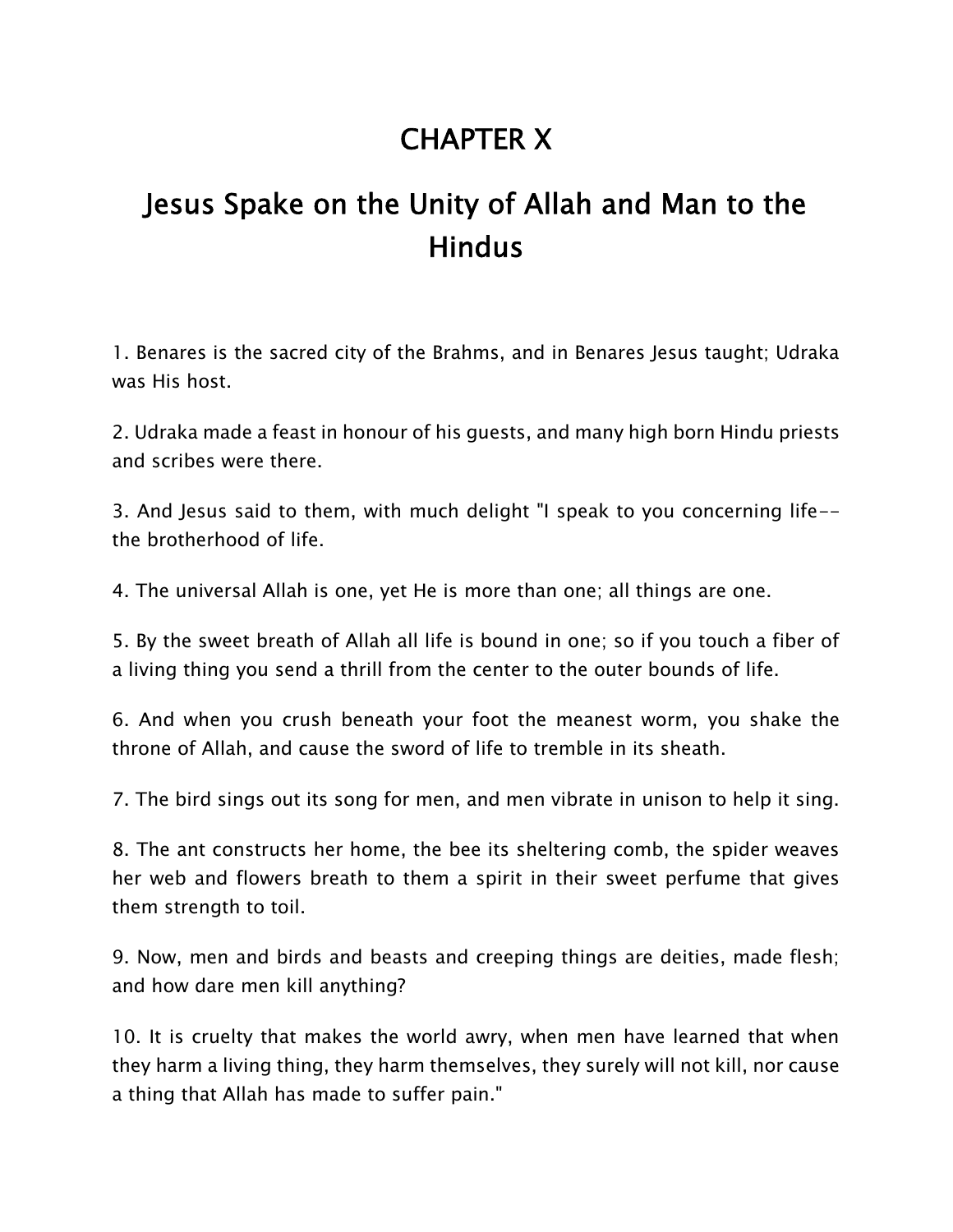11. A lawyer said: "I pray to Jesus, tell who is this Allah you speak about; where are His priests, His temples and His shrines?"

12. And Jesus said: "The Allah I speak about is everywhere; He cannot be compassed with walls, nor hedged about with bounds of any kind.

13. All people worship Allah, the One; but all the people see Him not alike.

14. This universal Allah is wisdom, will and love.

15. All men see not the Triune Allah. One sees Him as Allah of might; another as Allah of thought; another as Allah of love.

16. A man's ideal is his God, and so, as man unfolds, his God unfolds. Man's God today, tomorrow is not God.

17. The nations of the earth see Allah from different points of view, and so He does not seem the same to every one.

18. Man names the part of Allah he sees, and this to him is all of Allah; and every nation sees a part of Allah, and every nation has a name for Allah.

19. You Brahmans call Him Parabrahm; in Egypt he is Thoth; and Zeus is His name in Greece, Jehovah is His Hebrew name; but everywhere He is the causeless cause, the rootless root from which all things have grown.

20. When men are afraid of Allah and take Him for a foe, they dress up other men in fancy garbs and call them priests.

21. And charge them to restrain the wrath of Allah by prayers and when they fail to win His favour by their prayers, to buy Him off with sacrifice of animals or birds.

22. When man sees Allah as one with him, as Father Allah, he needs no middle man, no priest to intercede.

23. He goes straight up to Him and says, 'My Father God, Allah!' and then he lays his hand in Allah's own hand, and all is well.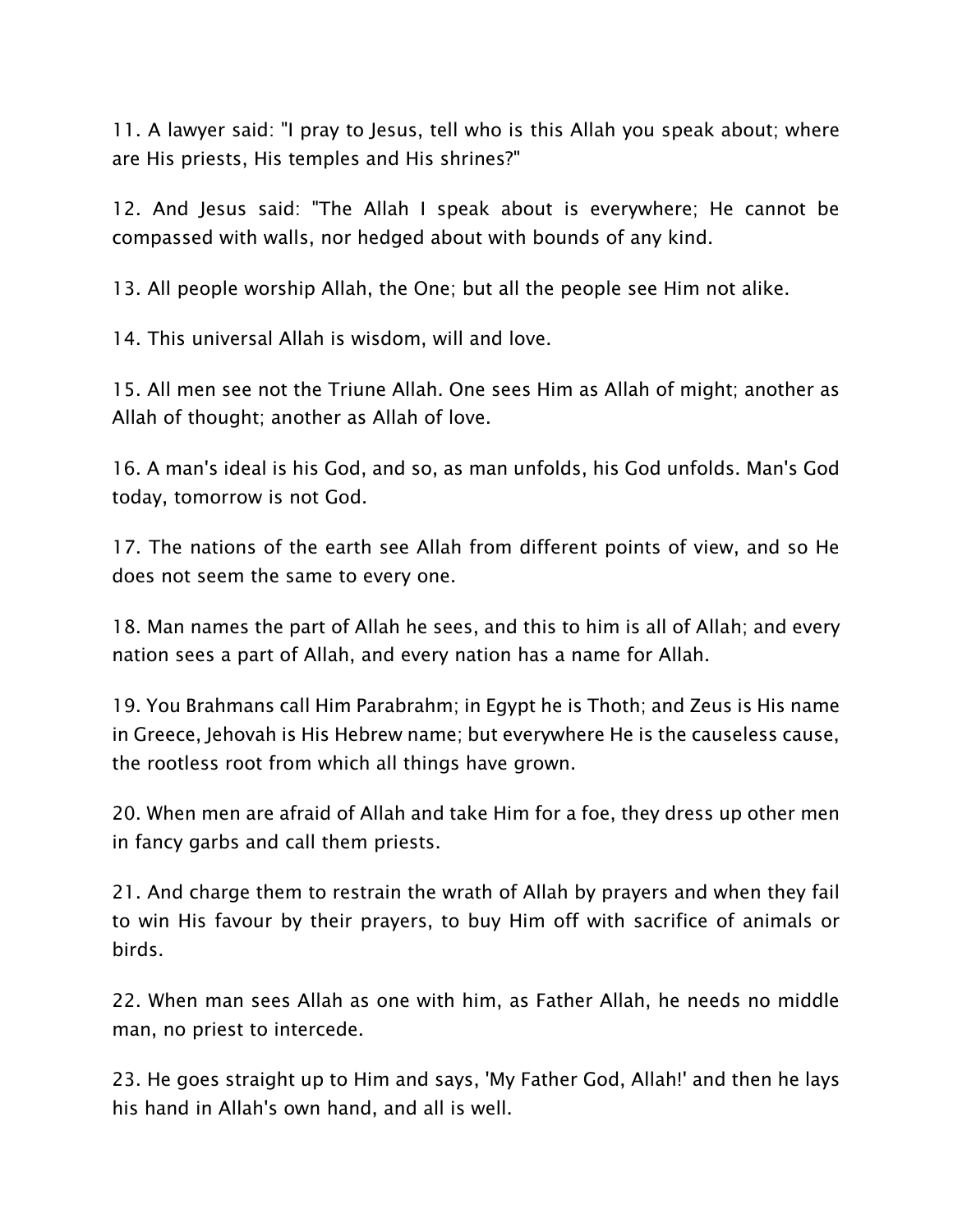24. And this is Allah. You are, each one, a priest, just for yourself; and sacrifice of blood Allah does not want.

25. Just give your life in sacrificial service to all of life, and Allah is pleased."

26. When Jesus had thus said He stood aside; the people were amazed, but strove among themselves.

27. Some said: "He is inspired by Holy Brahm" and others said: "He is insane"; and others said: "He is obsessed; he speaks as devils speak."

28. But Jesus tarried not. Among the guests was one, a tiller of the soil, a generous soul, a seeker after truth, who loved the words that Jesus spoke, and Jesus went with him and in his home abode.

# **Chapter XI**

# **Jesus and Barata--Together They Read the Sacred Books.**

1. Among the Buddhist priests was one who saw a lofty wisdom in the words that Jesus spoke. It was Barata Arabo.

2. Together Jesus and Barata read the Jewish Psalms and prophets; read the Vedas, the Avesta and the wisdom of Gautama.

3. And as they read and talked about the possibilities of man, Barata said:

4. "Man is the marvel of the universe. He is part of everything, for he has been a living thing on every plane of life.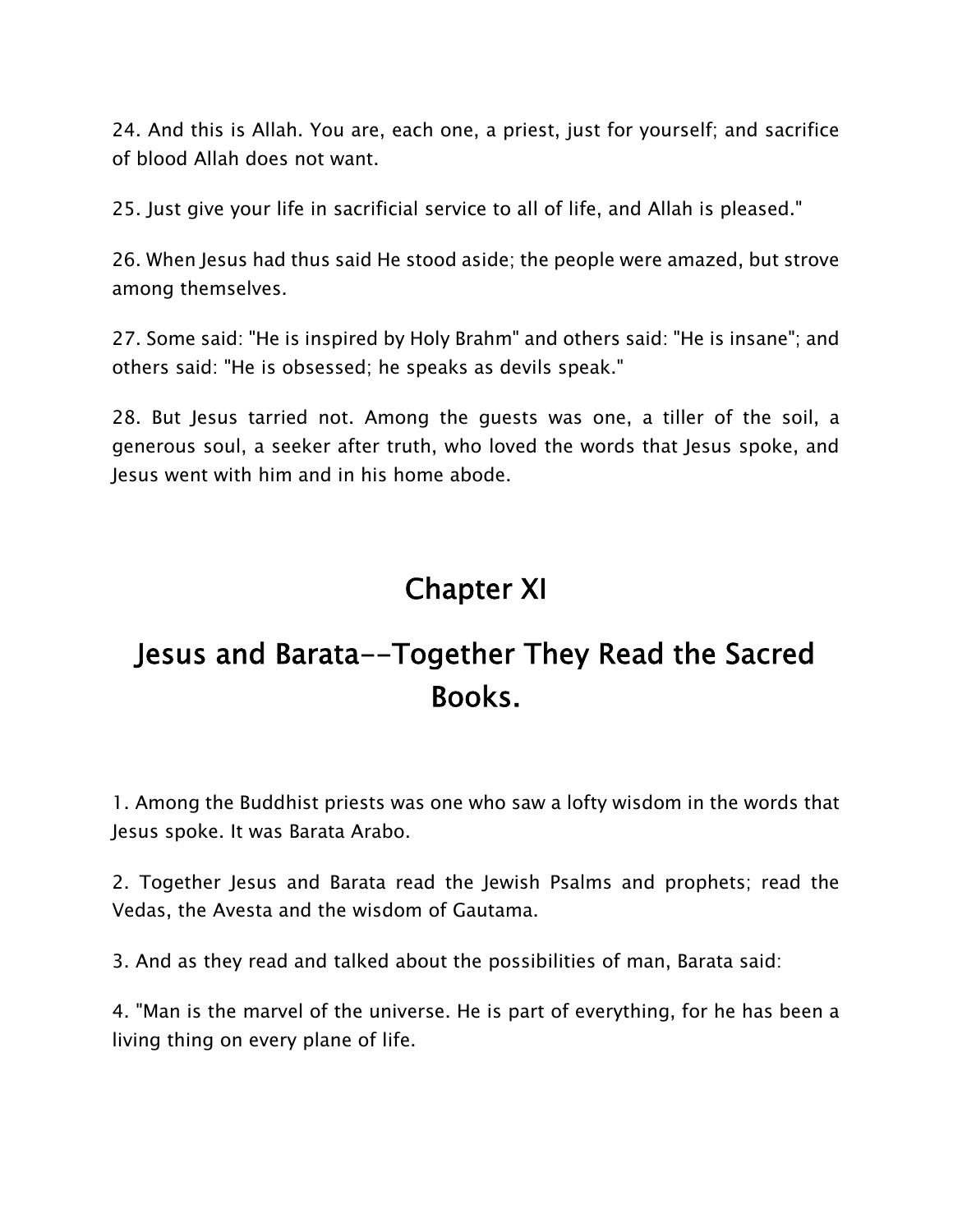5. Time was when man was not; and then he was bit of formless substance in the molds of time; and then a protoplast.

6. By universal law, all things tend upward to a state of perfectness. The protoplast evolved, becoming worm, then reptile, bird and beast, and then at last it reached the form of man.

7. Now, man himself is mind, and mind is here to gain perfection by experience; and mind is often manifest in fleshy form, and in the form best suited to its growth. So mind may manifest as worm, or bird, or beast, or man.

8. The time will come when everything of life will be evolved unto the state of perfect man.

9. And after man is man in perfectness, he will evolve to higher forms of life."

10. And Jesus said: "Barata Arabo, who taught you this, that mind which is the man, may manifest in flesh of beast, or bird, or creeping thing?"

11. Barata said: "From times which man remembers not our priests have told us so, and so we know."

12. And Jesus said: "Enlightened Arabo, are you a master mind and do not know that man knows naught by being told?

13. Man may believe what others say, but thus he never knows. If man would know, he must, himself be what he knows.

14. Do you remember, Arabo, when you were ape, or bird, or worm?

15. Now, if you have no better proving of your plea than that the priests have told you so, you do not know; you simply guess.

16. Regard not, then, what any man has said; let us forget the flesh, and go with mind into the land of fleshless things; mind never does forget.

17. And backward through the ages master minds can trace themselves; and thus they know.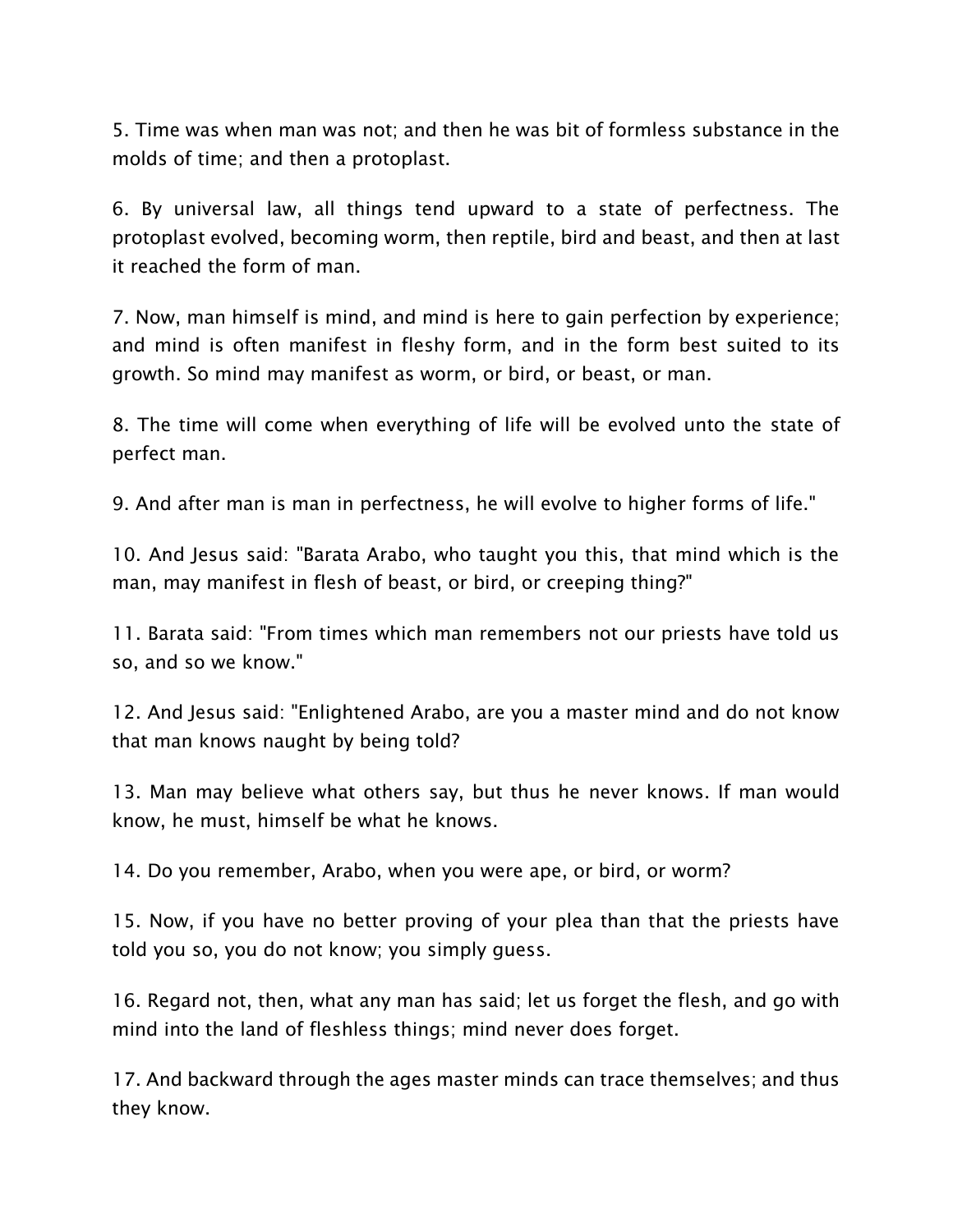18. Time never was when man was not.

19. That which begins will have an end. If man was not, the time will come when he will not exist.

20. From Allah's own Record Book we read: The Triune Allah breathed forth, and stood seven spirits before His face. The Hebrews call these seven Spirits, Elohim.

21. And these are they who, in their boundless power, created everything that is, or was.

22. These Spirits of the Triune Allah moved on the face of boundless space and seven others were and every other had its form of life.

23. These forms of life were but the thought of Allah, clothed in the substance of their ether planes.

24. Men call these ether planes the planes of protoplast, of earth, of plant, of beast, of man, of angel and of cherubim.

25. These planes with all their teeming thoughts of Allah, are never seen by eyes of man in flesh; they are composed of substance far too fine for fleshy eyes to see, and still they constitute the soul of things.

26. And with the eyes of soul all creatures see these ether planes, and all forms of life.

27. Because all forms of life on every plane are thoughts of Allah, all creatures think, and every creature is possessed of will, and, in its measure, has the power to choose.

28. And in their native planes all creatures are supplied with nourishment from the ethers of their planes.

29. And so it was with every living thing until the will became a sluggish will, and then the ethers of the protoplast, the earth, the plant, the beast, the man, began to vibrate very slow.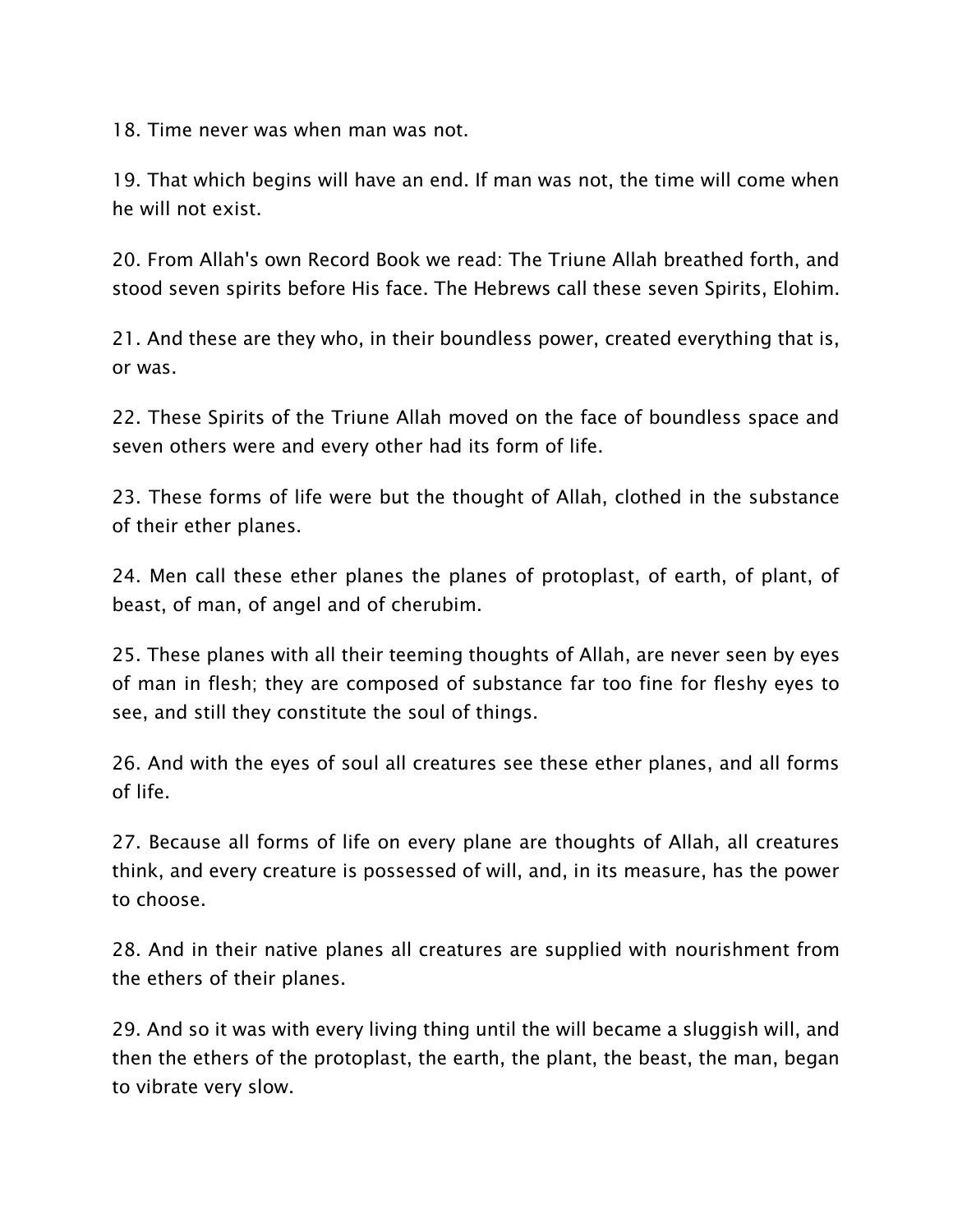30. The ethers all became more dense, and all the creatures of these planes were clothed with coarser garbs garbs of flesh, which men can see; and thus this coarser manifest, which men call physical, appeared.

31. And this is what is called the fall of man; but man fell not alone for protoplast, and earth, and plant and beast were all included in the fall.

32. The angels and the cherubim fell not; their wills were ever strong, and so they held the ethers of their planes in harmony with Allah.

33. Now, when the ether reached the rate of atmosphere, and all the creatures of these planes must get their food from atmosphere, the conflict came; and that which the finite man called, survival of the best, became the law.

34. The stronger ate the bodies of the weaker manifests; and here is where the carnal law of evolution had its rise.

35. And now man, in his utter shamelessness, strikes down and eats the beasts, the beast consumes the plant, the plant thrives on the earth, the earth absorbs the protoplast.

36. In yonder kingdom of the soul this carnal evolution is not known, and the great work of master minds is to restore the heritage of man, to bring him back to his estate that he has lost, when he again will live upon the ethers of his native plane.

37. The thoughts of Allah change not; the manifests of life on every plane unfold into perfection of their kind; and as the thought of Allah can never die, there is no death to any being of the seven ethers of the seven Spirits of the Triune Allah.

38. And so an earth is never plant; a beast, or bird, or creeping thing is never man, and man is not, and cannot be, a beast, or bird, or creeping thing.

39. The time will come when all these seven manifests will be absorbed, and man and beast and plant and earth and protoplast will be redeemed."

40. Barata was amazed; the wisdom of the Jewish sage was a revelation unto him.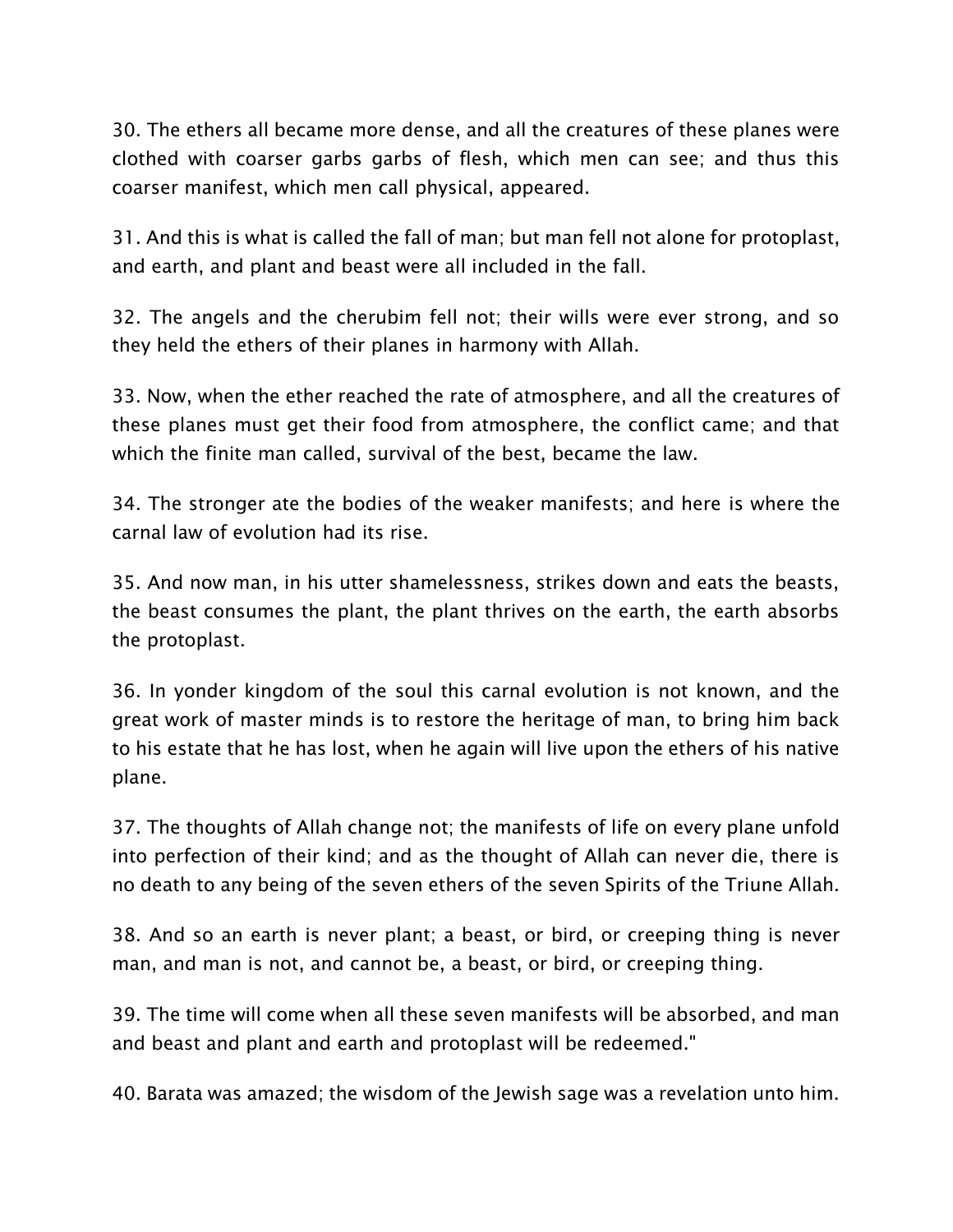41. Now, Vidyapati, wisest of the Indian sages, chief of temple Kapavistu, heard Barata speak to Jesus of the origin of man, and heard the answer of the Hebrew prophet, and he said:

42. "You priests of Kapavistu, hear me speak; we stand to-day upon a crest of time. Six times ago a master soul was born who gave a glorious light to man, and now a master sage stands here in the temple Kapavistu.

43. The Hebrew prophet is the rising star of wisdom, deified. He brings to us a knowledge of the secrets things of Allah; and all the world will hear his words, will heed his words, and glorify his name.

44. You priests of temple Kapavistu, stay; be still and listen when he speaks; he is the living Oracle of Allah."

45. And all the priests gave thanks, and praised the Buddha of enlightenment.

# **CHAPTER XII**

# **Jesus Teaches the Common People at a Spring--Tells Them How to Obtain Eternal Happiness.**

1. In silent meditation Jesus sat beside a flowing spring. It was a holy day, and many people of the servant caste were near the place.

2. And Jesus saw the hard drawn lines of toil on every brow, in every hand. There was no look of joy in any face. Not one of all the group could think of anything but toil.

3. And Jesus spoke to one and said: "Why are you all so sad? Have you no happiness in life?"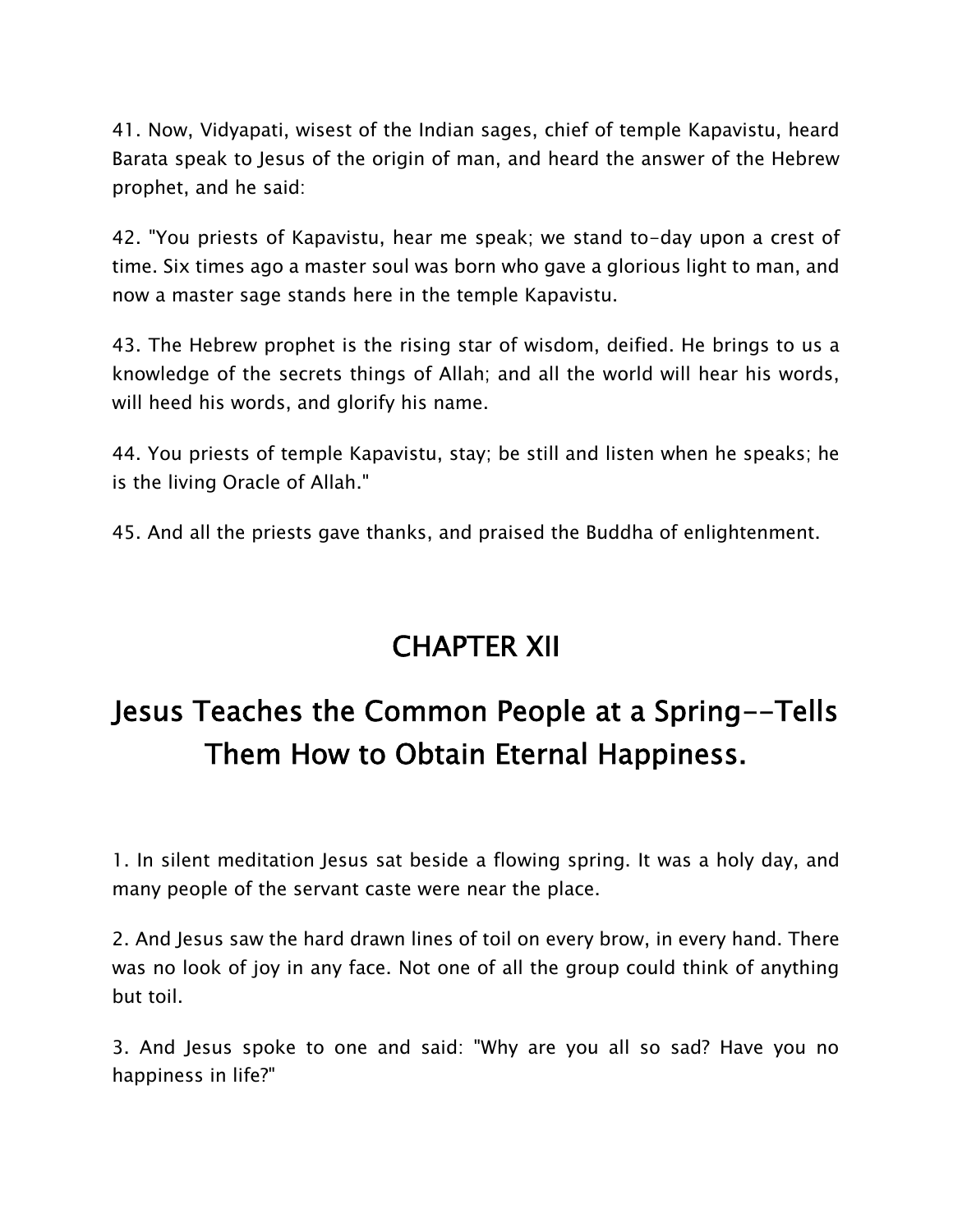4. The man replied: "We scarcely know the meaning of that word. We toil to live, and hope for nothing else but toil, and bless the day when we can cease our toil and lay down and rest in Buddha's city of the dead."

5. And Jesus' heart was stirred with pity and with love for these poor toilers, and he said:

6. "Toil should not make a person sad; men should be happiest when they toil. When hope and love are back of toil then all of life is filled with joy and peace and this is heaven. Do you not know that such a heaven is for you?"

7. The man replied: "Of heaven we have heard; but then it is so far away, and we must live so many lives before we can reach that place!"

8. And Jesus said: "My brother, man, your thoughts are wrong; your heaven is not far away, and it is not a place of metes and bounds, is not a country to be reached; it is a state of mind!

9. Allah never made a heaven for man; He never made a hell; we are creators and we make our own.

10. Now cease to seek for heaven in the sky; just open up the windows of the hearts, and, like a flood of light, a heaven will come and bring a boundless joy; then toil will be no cruel task."

11. The people were amazed, and gathered close to hear this strange young master speak,

12. Imploring him to tell them more about the Father-God, Allah, about the heaven that men can make on earth; about the boundless joy.

13. And Jesus spoke a parable; he said: "A certain man possessed a field; the soil was hard and poor.

14. By constant toil he scarcely could provide enough of food to keep his family from want.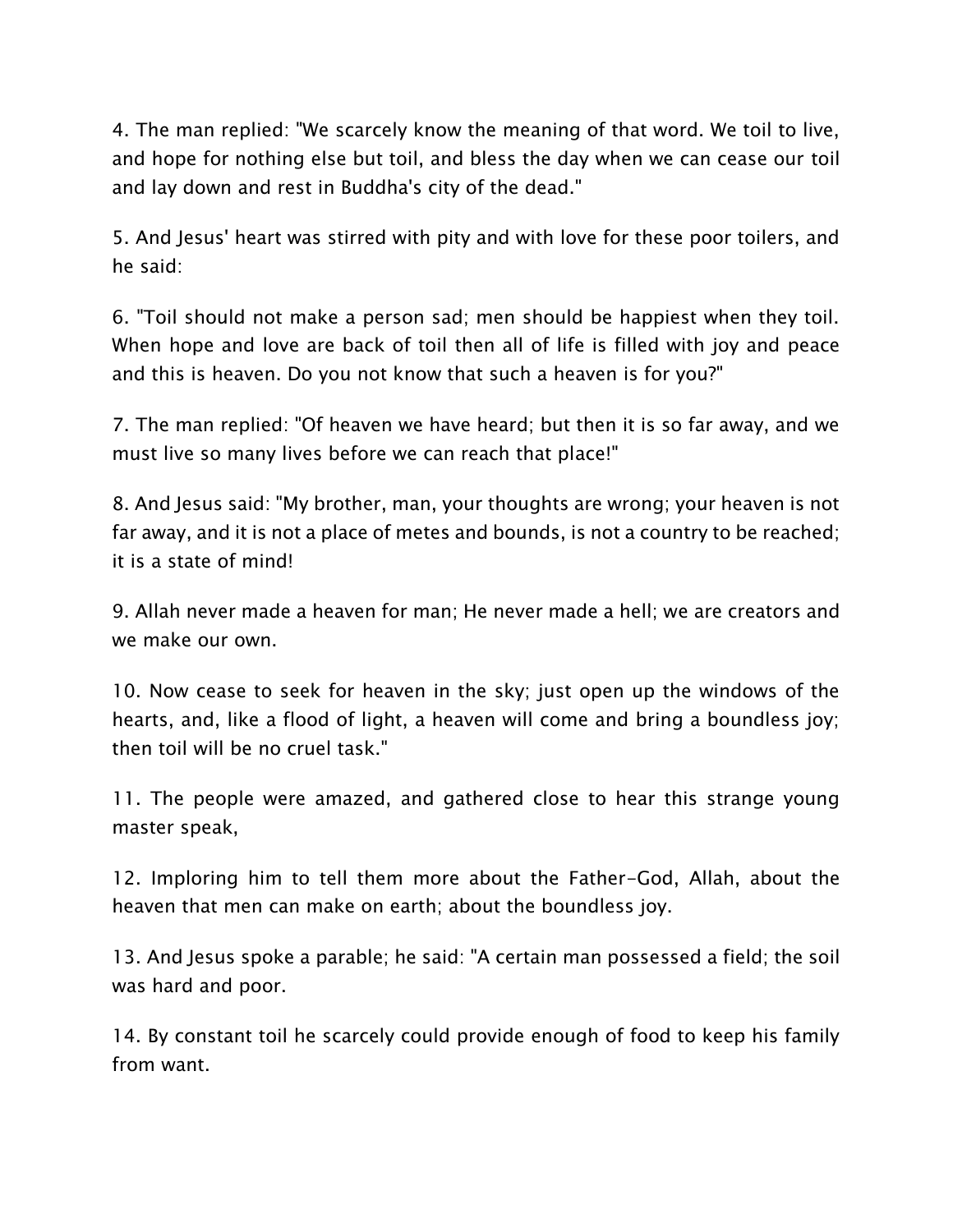15. One day a miner who could see beneath the soil, in passing on his way, saw this poor man and his unfruitful field.

16. He called the weary toiler and he said: 'My brother, know you not that just below the surface of your barren field rich treasures lie concealed?

17. You plough and sow and reap in a scanty way, and day by day you tread upon a mine of gold and precious stones.

18. This wealth lies not upon the surface of the ground; but if you will dig away the rocky soil, and delve down deep into the earth, you need no longer till the soil for naught.'

19. The man believed. 'The miner surely knows,' 'And I will find the treasures hidden in my field.'

20. And then he dug away the rocky soil, and deep down in the earth he found a mine of gold."

21. And Jesus said: "The sons of men are toiling hard on desert plains, and burning sands and rocky soils, are doing what there fathers did, not dreaming they can do aught else.

22. Behold a master comes, and tells them of a hidden wealth; that underneath the rocky soil of carnal things are treasures that no man can count.

23. That in the heart the richest gems abound; that he who wills may open the door and find them all."

24. And then the people said: "Make known to us the way that we may find the wealth that lies within the heart."

25. And Jesus opened up the way; the toilers saw another side of life, and toil became a joy.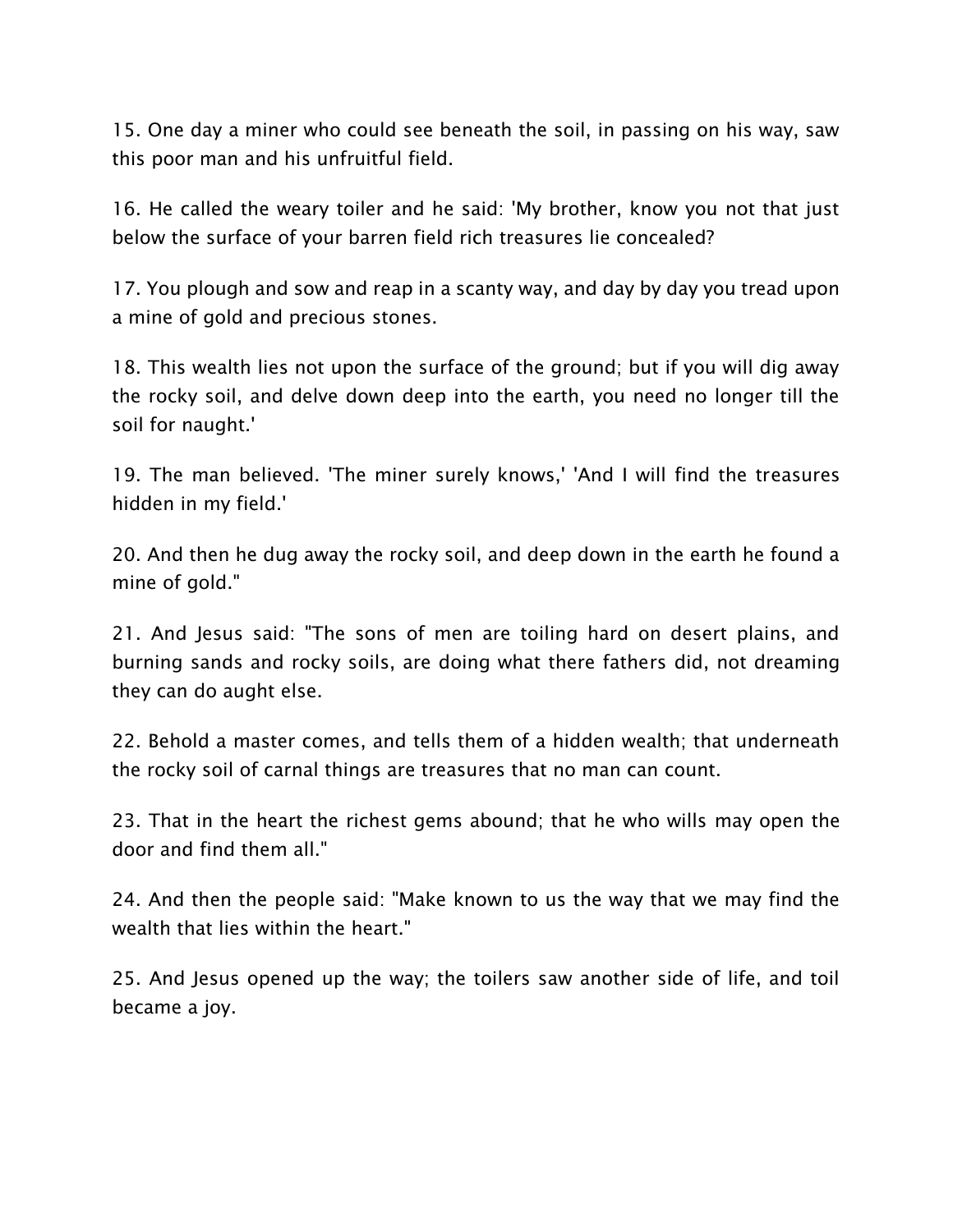# **Chapter XIII**

## **Life and Works of Jesus In Egypt Among the Gentiles**

1. Jesus with Elihu and Salome in Egypt. Tells the story of his journeys. Elihu and Salome praise Allah. Jesus goes to the temple in Heliopolis and is received as a pupil.

2. And Jesus came to Egyptland and all was well. He tarried not upon the coast; He went at once to Zoan, home of Elihu and Salome, who five and twenty years before had taught His mother in their sacred school.

3. And there was joy when met these three. When last the son of Mary saw these sacred groves he was a babe;

4. And now a man grown strong by buffeting of every kind; a teacher who had stirred the multitudes in many lands.

5. And Jesus told the aged teachers all about His life; about his journeyings in foreign lands; about the meetings with the masters and about His kind receptions by the multitudes.

6. Elihu and Salome heard His story with delight; they lifted up their eyes to heaven and said: "Our Father-God Allah, let now Thy servants go in peace, for we have seen the glory of Allah.

7. And we have talked with Him, the messenger of love, and of the covenant of peace on earth, good will to men.

8. Through Him shall all the nations of the earth be blessed; through Him, Immanuel."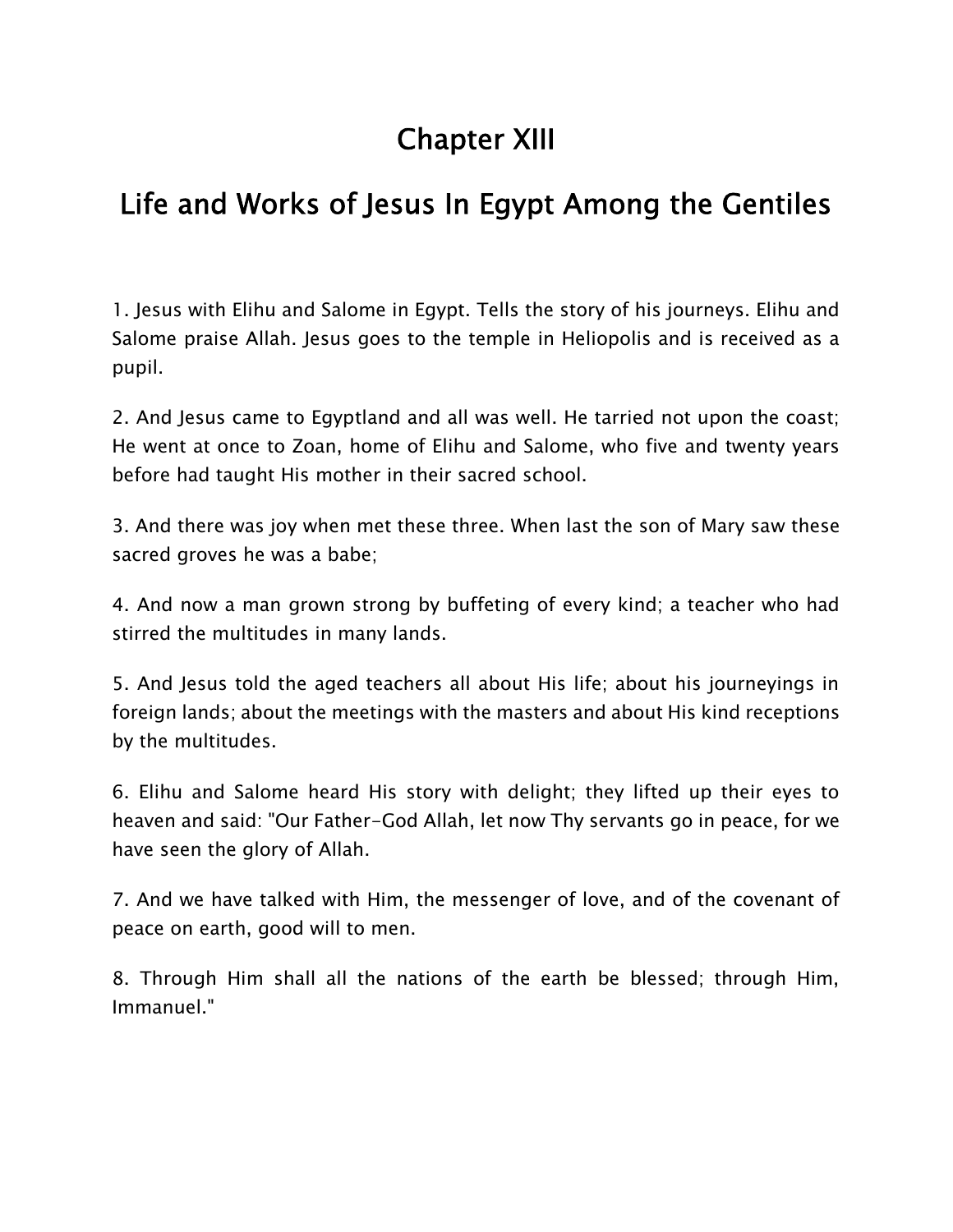9. And Jesus stayed in Zoan many days; and then went forth unto the city of the sun, that men call Heliopolis, and sought admission to the temple of the sacred brotherhood.

10. The council of the brotherhood convened, and Jesus stood before the hierophant; He answered all the questions that were asked with clearness and with power.

11. The hierophant exclaimed: "Rabboni of the rabbinate, why come you here? Your wisdom is the wisdom of the gods; why seek for wisdom in the halls of men?"

12. And Jesus said: "In every way of earth-life I would walk; in every hall of learning I would sit; the heights that any man has gained, these I would gain.

13. What any man has suffered I would meet, that I may know the griefs, the disappointments and the sore temptations of my brother man; that I may know just how to succor those in need.

14. I pray you brothers, let me go into your dismal crypts; and I would pass the hardest of your tests."

15. The master said: "Take then the vow of secret brotherhood." And Jesus took the vow of secret brotherhood.

16. Again the master spoke; he said: "The greatest heights are gained by those who reach the greatest depths; and you shall reach the greatest depths."

17. The guide then led the way and in the fountain Jesus bathed; and when He had been clothed in proper garb He stood again before the hierophant.

# **CHAPTER XIV**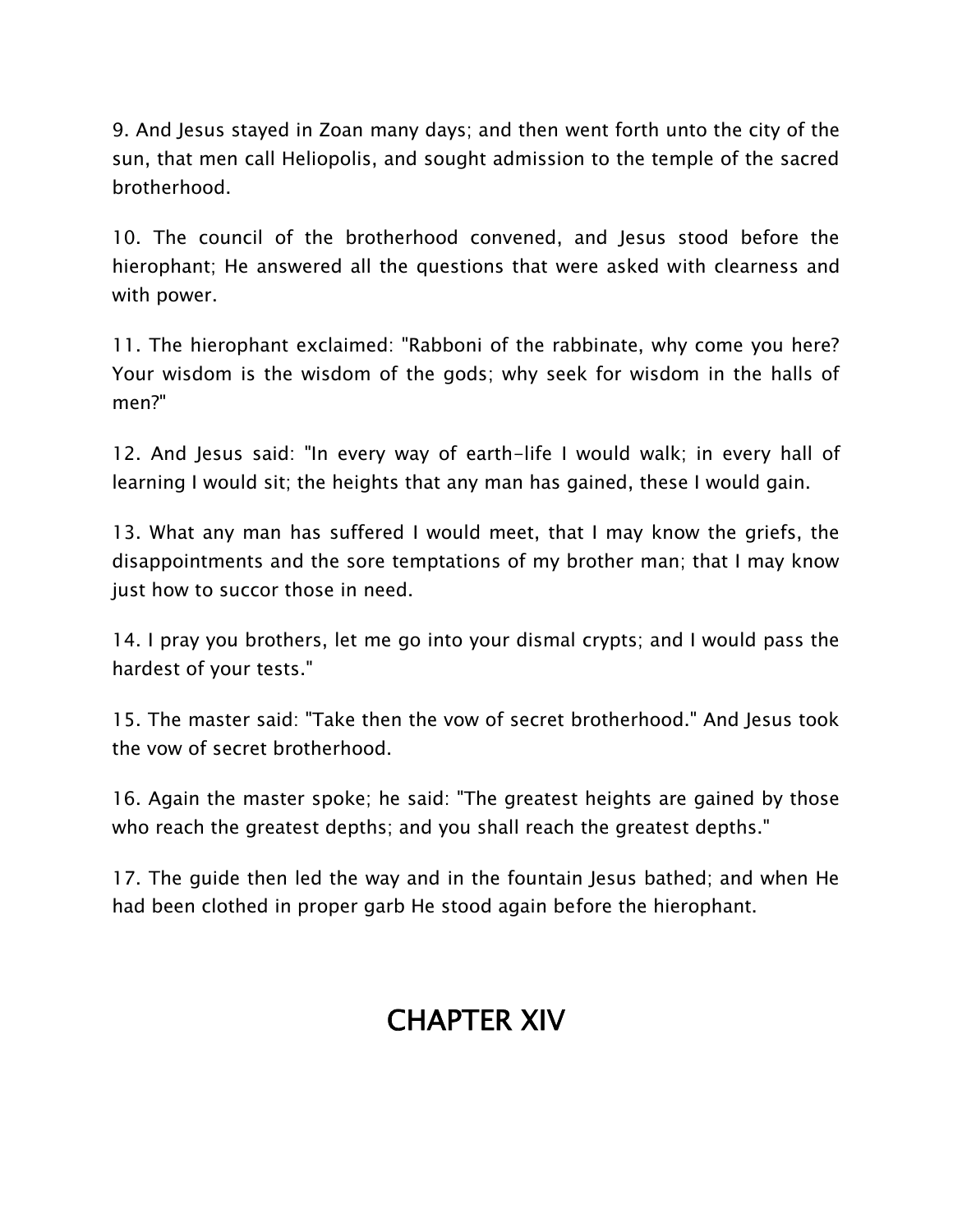# **John, the Harbinger, Returns to Hebron, Lives as a Hermit In the Wilds, Visits Jerusalem and Speaks to the People.**

1. It came to pass when John, the son of Zacharias and Elizabeth, had finished all his studies in the Egyptian schools he returned to Hebron, where he abode for certain days.

2. And then he sought the wilderness and made his home in David's cave, where many years before he was instructed by the Egyptian sage.

3. Some people called him Hermit of Engedi; and others said, "He is the wild man of the hills."

4. He clothed himself with skins of beasts; his food was carobs, honey, nuts and fruits.

5. When John was thirty years of age he went into Jerusalem, and in the market place he sat in silence seven days.

6. The common people and the priests, the scribes and Pharisees came out in multitudes to see the silent hermit of the hills; but none were bold enough to ask him who he was.

7. But when his silent past was done he stood forth in the midst of all and said:

8."Behold the King has come; the prophets told of Him; the wise men long have looked for Him.

9. Prepare, O Israel, prepare to meet your King."

10. And that was all he said, and then he disappeared, and no one knew where he had gone.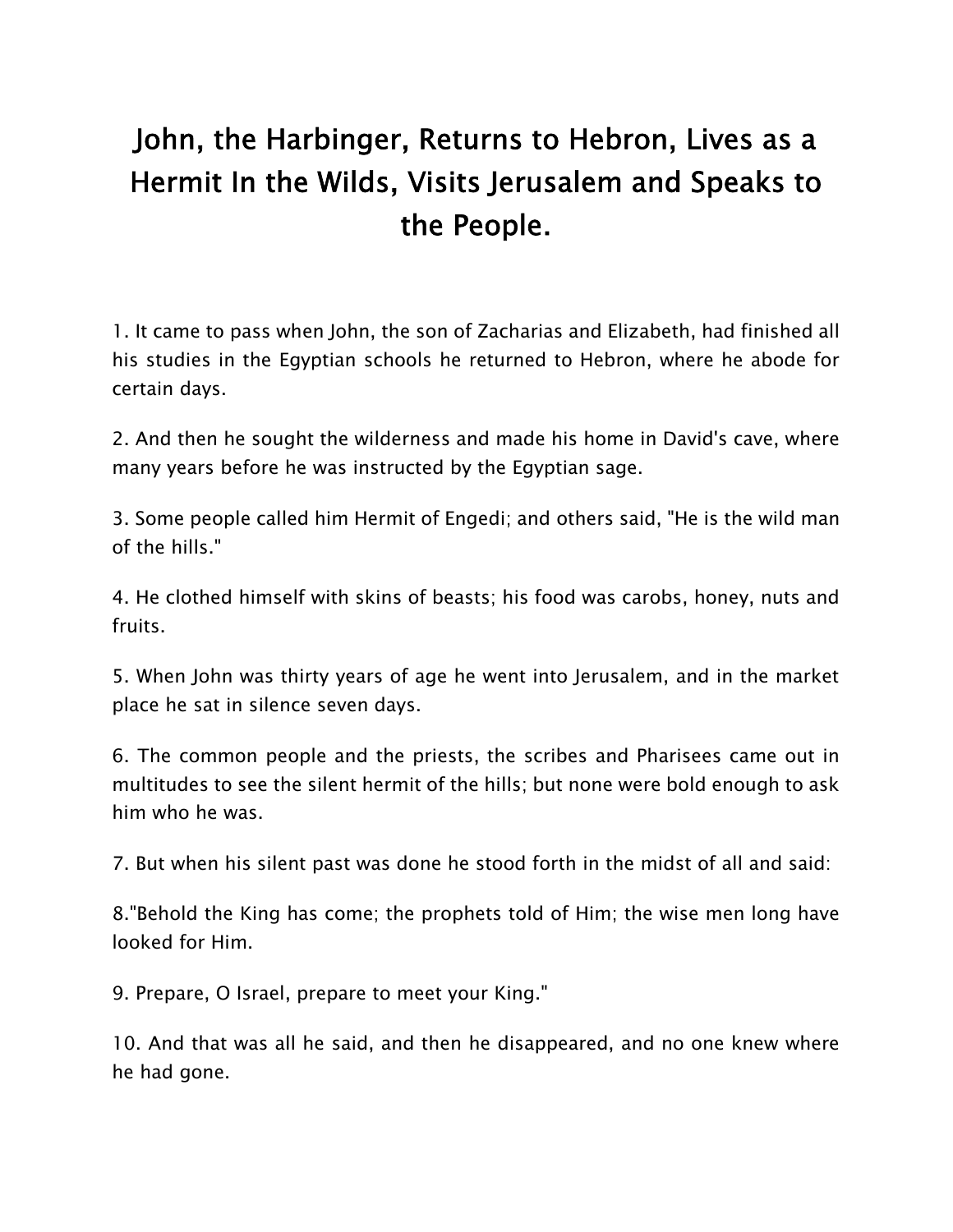11. And there was great unrest through all Jerusalem. The rulers heard the story of the hermit of the hills.

12. And they sent couriers forth to talk with him that they might know about the coming King; but they could find him not.

13. And after certain days he came again into the market place, and all the city came to hear him speak. He said:

14. "Be not disturbed, you rulers of the state; the coming King is no antagonist; he seeks no place on any earthly throne."

[He comes the Prince of Peace, the king of righteousness and love; his kingdom is with in the soul.]

15. "The eyes of men shall see it not and none can enter but the pure in heart."

16. "Prepare, O Israel, prepare to meet your King."

17. Again, the hermit disappeared; the people strove to follow him, but he had drawn a veil about his form and men could see him not.

18. Jewish feast day came; Jerusalem was filled with Jews and proselytes from every part of Palestine, and John stood in the temple court and said:

19. "Prepare, O Israel, prepare to meet your King."

20. "So, you have lived in sin; the poor cry in your streets, and you regard them not.

21. Your neighbors, who are they? You have defrauded friends and foes alike.

22. You worship Allah with voice and lip; your hearts are far away, and set on gold.

23. Your priests have bound upon the people burdens far to great to bear; they live in ease upon the hard earned wages of the poor.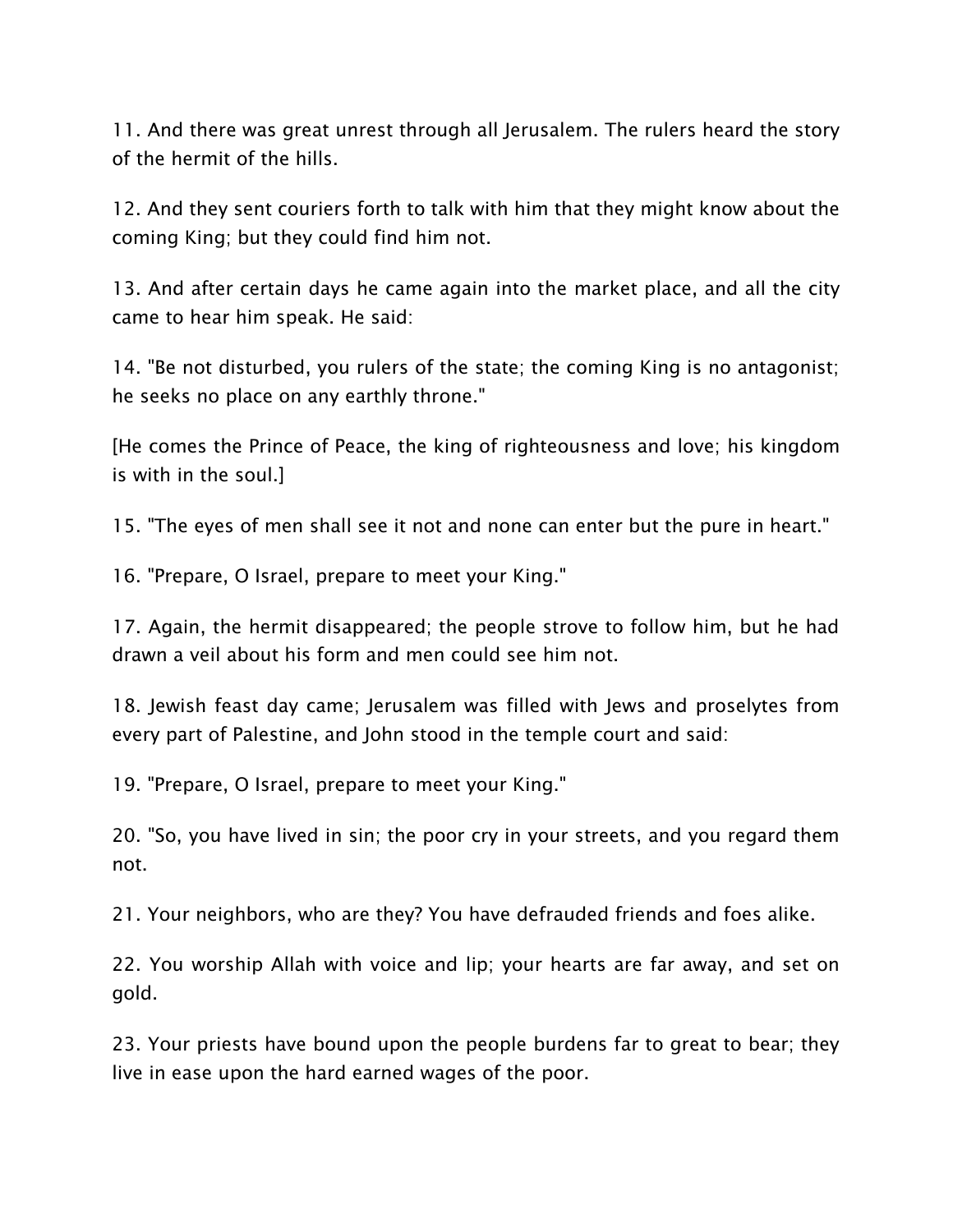24. Your lawyers, doctors, scribes are useless cumberers of the ground; they are but tumors on the body of the state.

25. They toil not, neither do they spin, yet they consume the profits of your marts of trade.

26. Your rulers are adulterers, extortioners and thieves, regarding not the rights of any man.

27. And robbers ply their calling in the sacred hills; the holy temple you have sold to thieves; their dens are in the sacred places set apart for prayer.

28. Hear! hear! You people of Jerusalem! Reform: turn from your evil ways or Allah will turn from you, and heathen from afar will come, and what is left of all your honor and your fame will pass in one short hour."

29. "Prepare, Jerusalem, prepare to meet your King."

30. He said no more; he left the court and no one saw him go.

31. The priests, the doctors and the scribes were all in rage. They sought for John, intent to do him harm. They found him not.

[The common people stood in his defense; they said: "The hermit speaks the truth.

And then the priests, the doctors and the scribes were sore afraid; they said no more; they hid themselves away.]

#### **CHAPTER XV**

# **Jesus Goes to the Wilderness For Self-examination, Where He Remains Forty Days--Is Subjected to Three**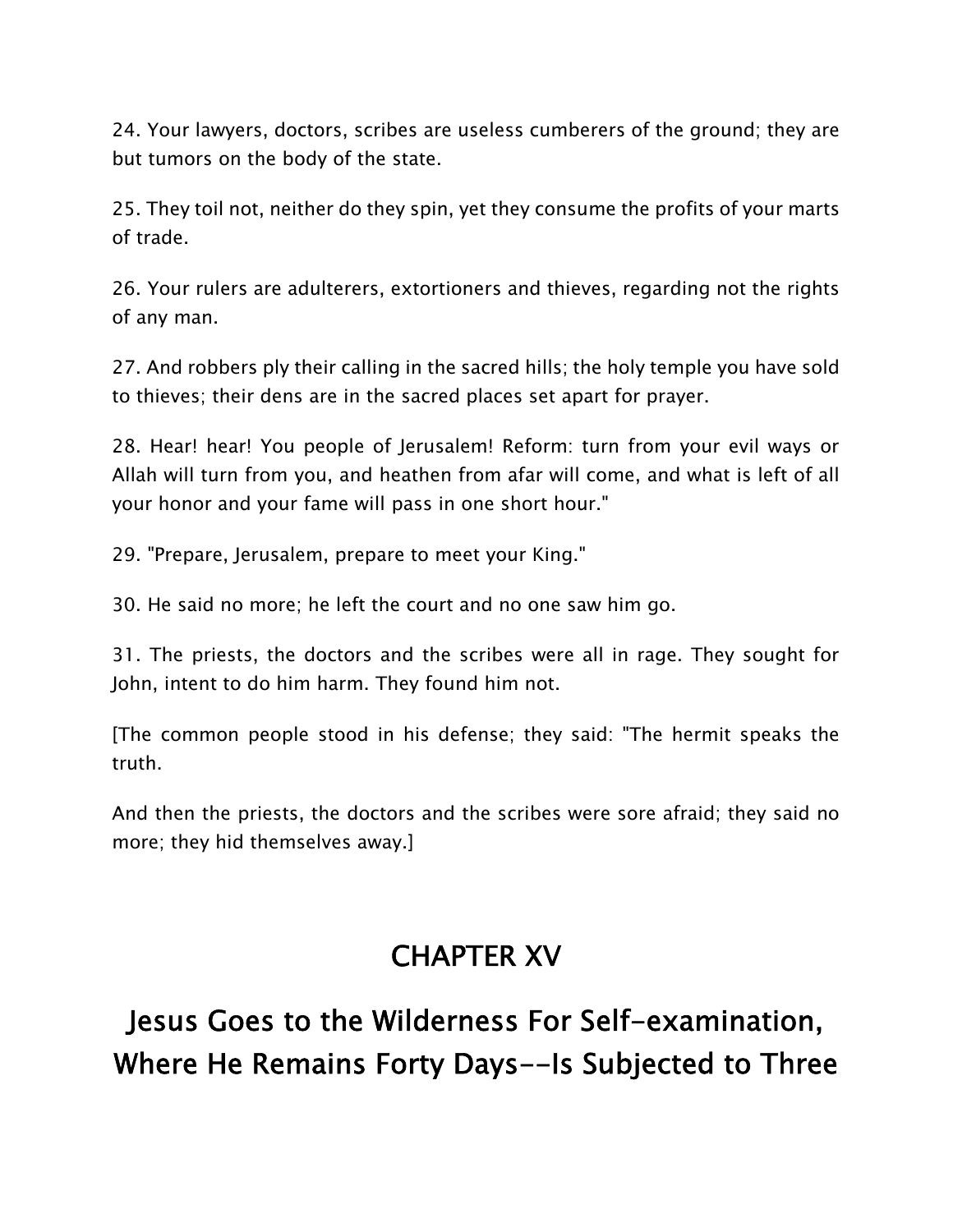# **Temptations. He Overcomes--Returns to the Camps of John and Begins Teaching.**

1. The harbinger had paved the way; the Logos had been introduced to men as love made manifest, and he must now begin his divine ministry.

2. And he went forth into the wilderness to be alone with Allah, that He might look into His inner heart, and note its strength and worthiness.

3. And with Himself He talked; He said: "My lower self is strong; by many ties I am bound down to carnal life.

4. Have I the strength to overcome and give my life a willing sacrifice for men?

5. When I shall stand before the face of men, and they demand a proof of my Messiahship, what will I say?"

6. And then the tempter came and said: "If you be son of Allah, command these stones to turn to bread."

7. And Jesus said: "Who is it that demands a test? It is no sign that one is Son of Allah because he does a miracle; the devils can do mighty things.

8. Did not the Gentile magicians do great things before the Pharaoh?

9. My words and deeds in all the walks of life shall be the proof of my Messiahship."

10. And then the tempter said: "If you will go into Jerusalem, and from the temple pinnacle cast down yourself to earth, the people will believe that you are the Messiah sent from Allah.

11. This you can surely do; for did not David say: 'He gives His angels charge concerning you, and with their will they uphold lest you should fall?"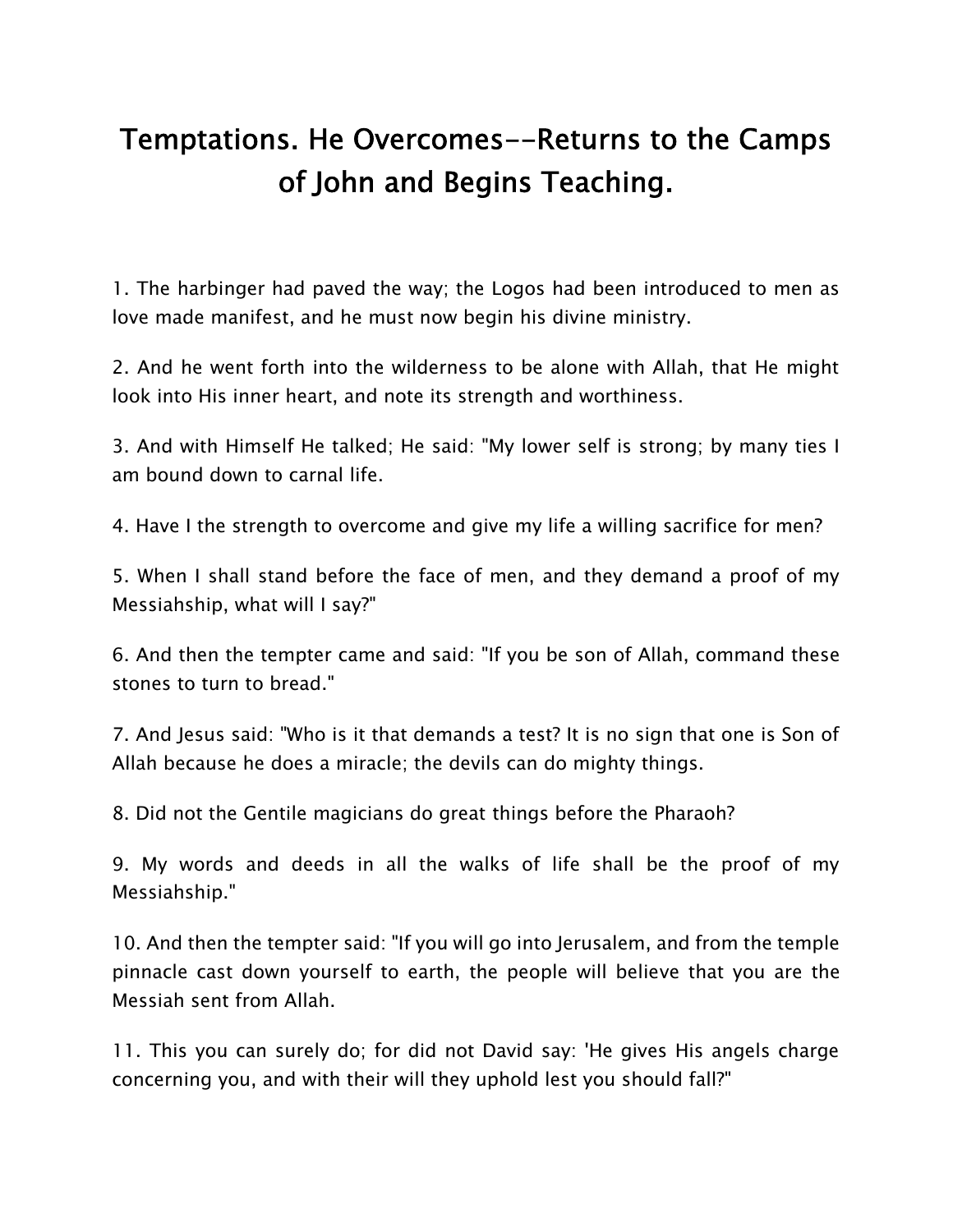12. And Jesus said: "I may not tempt the Lord, my God, Allah."

13. And then the tempter said: "Look forth upon the world; behold its honors and its fame! Behold its pleasures and its wealth!

14. If you will give your life for these they shall be yours."

15. But Jesus said: "Away from me all tempting thoughts. My heart is fixed. I spurn this carnal self with all its vain ambition and its pride."

16. For forty days did Jesus wrestle with His carnal self; His higher self Prevailed. He then was hungry, but his friends had found Him and they ministered to Him.

17. Then Jesus left the wilderness and in the consciousness of Holy breath, he came unto the camps of John and taught.

#### **CHAPTER XVI**

# **Pilate's Final Effort to Release Jesus Fails--He Washes His Hands In Feigned Innocence--Delivers Jesus to the Jews For Execution--The Jewish Soldiers Drive Him to Calvary.**

1. A superstitious people are the Jews. They have a faith that they have borrowed from the idol worshipers of other lands, that at the end of every year,

2. They may heap all their sins upon the head of some man set apart to bear their sins.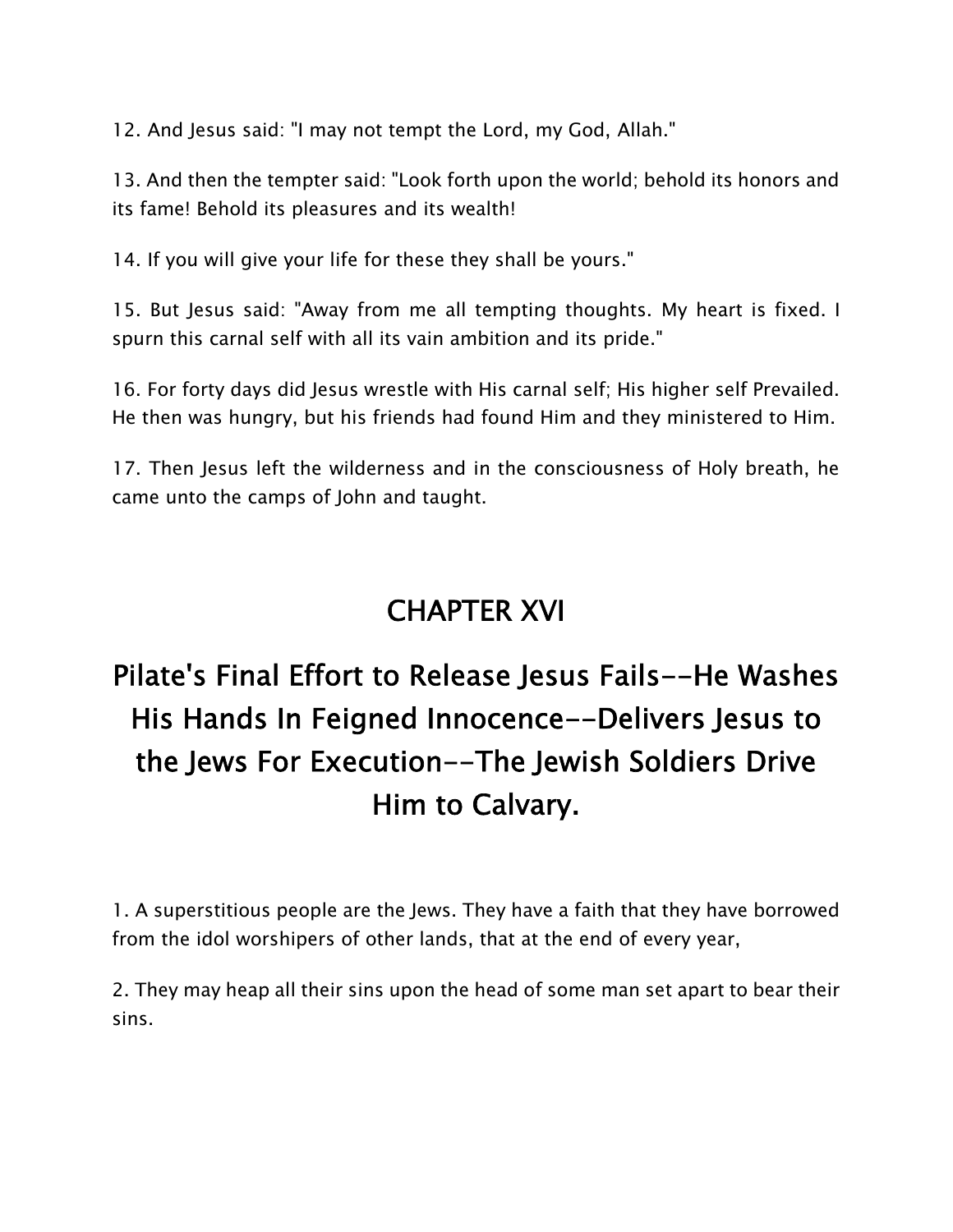3. The man becomes a scapegoat for the multitudes; and they believe that when they drive him forth into the wilds, or into foreign lands, they are released from sins.

4. So every spring before the feast they chose a prisoner from the prisons of the land, and by a form their own, they fain would make him bear their sins away.

5. Among the Jewish prisoners in Jerusalem were three who were the leaders of a vile, seditious band, who had engaged in thefts and murders and rapine, and had been sentenced to be crucified.

6. Barabbas and Jezia was among the men who were to die; but Barabbas was rich and he had bought off priests the boon to be scapegoat for the people at the coming feast, and he was anxiously in waiting for his hour to come.

7. Now, Pilate thought to turn this superstition to account to save the Lord Jesus, and so he went again before the Jews and said:

8. "You men of Israel, according to my custom I will release to you today a prisoner who shall bear you sins away.

9. This man you drive into the wilds or into foreign lands, and you have asked me to release Barabbas, who has been proven guilty of the murder of a score of men.

10. Now, hear me men. Let Jesus be released and let Barabbas pay his debt upon the cross; then you can send this Jesus to the wilds and hear no more of Him."

11. At what the ruler said the people were enraged, and they began to plot to tear the Roman palace down and drive in exile Pilate, and his household and his guards.

12. When Pilate was assured that civil war would follow if he heeded not the wishes of the mob, he took a bowl of water and in the presence of the multitude he washed his hands and said: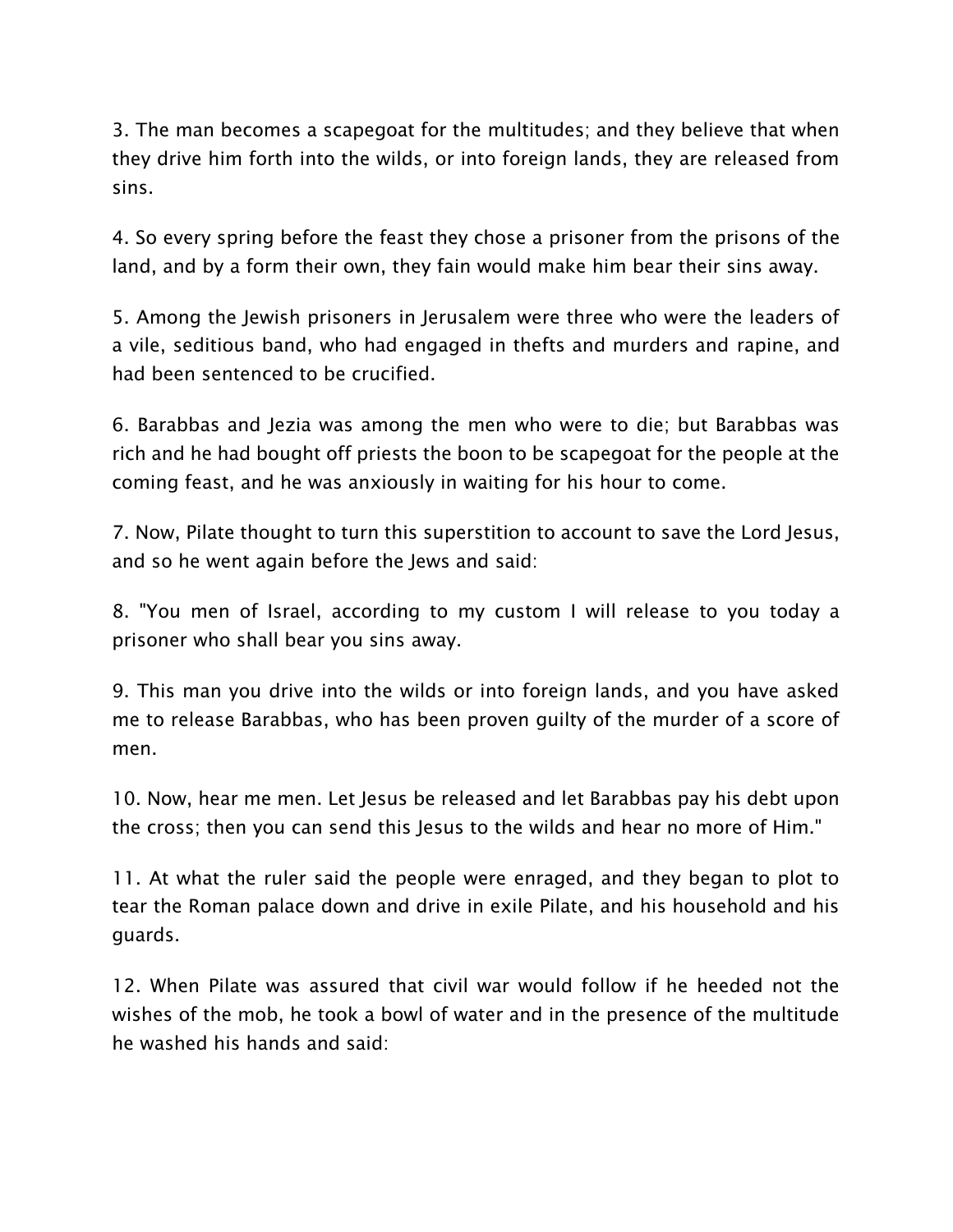13. "This man whom you accuse is Son of the Most High Allah, and I proclaim my innocence.

14. If you would shed His blood, His blood is on your hands and not on mine."

15. And then the Jews exclaimed: "And let His blood be on our hands and on our children's hands."

16. And Pilate trembled like a leaf, in fear. Barabbas he released, and as the Lord stood forth before the mob, the ruler said: "Behold your King! And would you put to death your King?"

17. The Jews replied, "He is no King; we have no King but great Tiberius."

18. Now, Pilate would not give consent that Roman soldiers should imbue their hands in blood of innocence and so the chief priests and the Pharisees took counsel what to do with Jesus.

19. Caiaphas has said: "We cannot crucify this man; he must be stoned to death and nothing more."

20. And then the rabble said: "Make haste! let Him be stoned." And then they led Him forth toward the hill beyond the city's gates, where criminals were put to death.

21. The rabble could not wait until they reached the place of skulls. As soon as they had passed the city's gates, they rushed upon Him, smote Him with their hands, they spit upon Him, stoned Him and He fell upon the ground.

22. And one, a man of Allah, stood forth and said: "Isaiah said, He shall be bruised for our transgressions and by His stripes we shall be healed."

23. As Jesus laid all bruised and mangled on the ground a High Priest called out, "Stay, stay you men! Behold the guards of Herod come and they will crucify this man."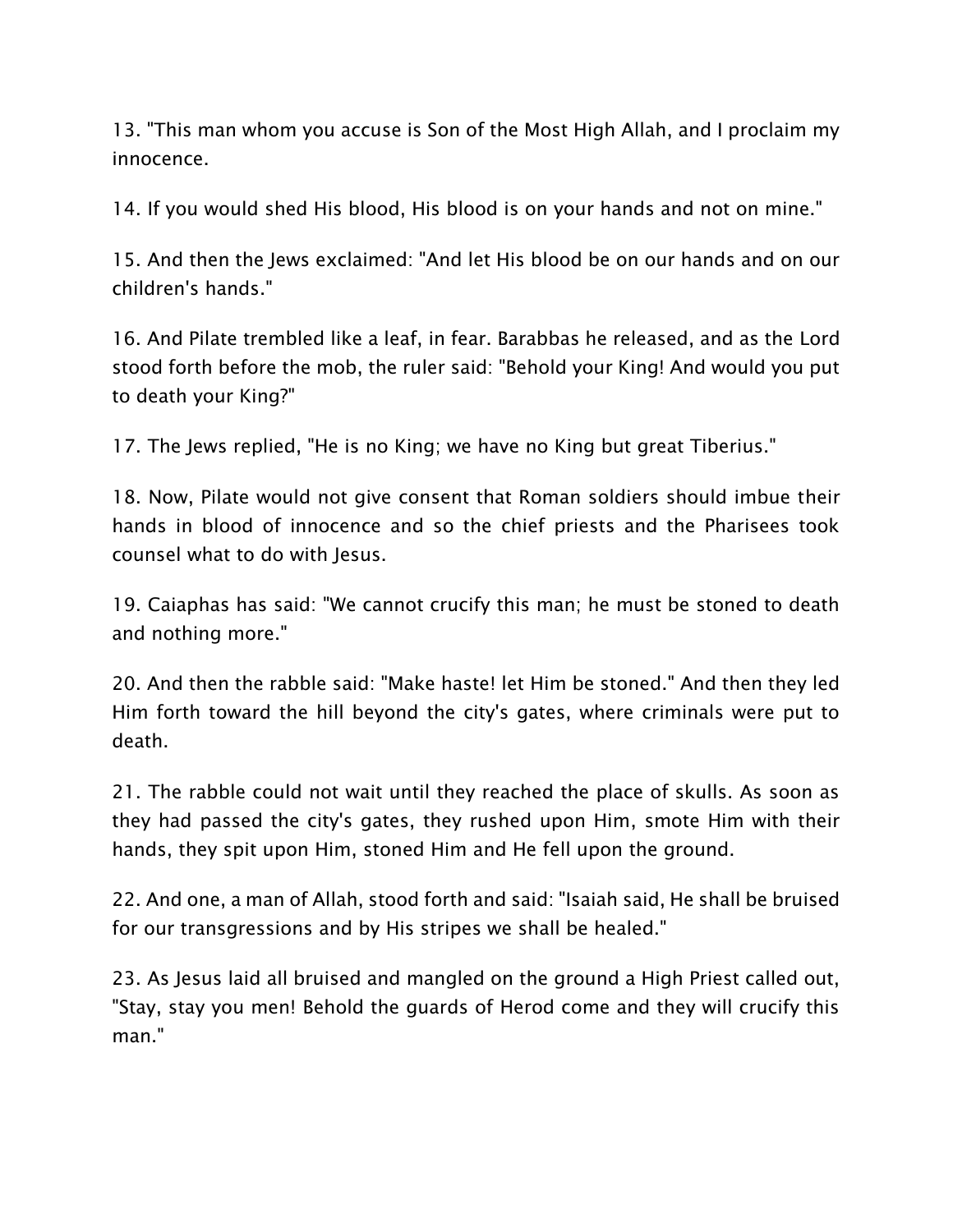24. And there beside the city's gate they found Barabbas' cross, and then the frenzied mob cried out, "Let him be crucified."

25. Caiaphas and the other ruling Jews came forth and gave consent.

26. And then they lifted Jesus from the ground, and at the point of swords they drove Him on.

27. A man named Simon, from Cyrene, a friend of Jesus, was near the scene, and since the bruised and wounded Jesus could not bear His cross, they laid it on the shoulders of this man and made him bear it on to Calvary.

#### **CHAPTER XVII**

# **Jesus Appears, Fully Materialized, Before Apollo and the Silent Brotherhood In Greece--Appears to Claudia and Juliet On the Tiber Near Rome--Appears to the Priest In the Egyptian Temple at Heliopolis.**

1. Apollo, with the Silent Brotherhood of Greece, was sitting in a Delphian grove. The Oracle had spoken loud and long.

2. The priests were in the sanctuary and as they looked the Oracle became a blaze of light; it seemed to be on fire, and all consumed.

3. The priests were filled with fear. They said: "A great disaster is to come; our gods are mad; they have destroyed our Oracle.

4. But when the flames had spent themselves, a man stood on the Oracle's pedestal and said: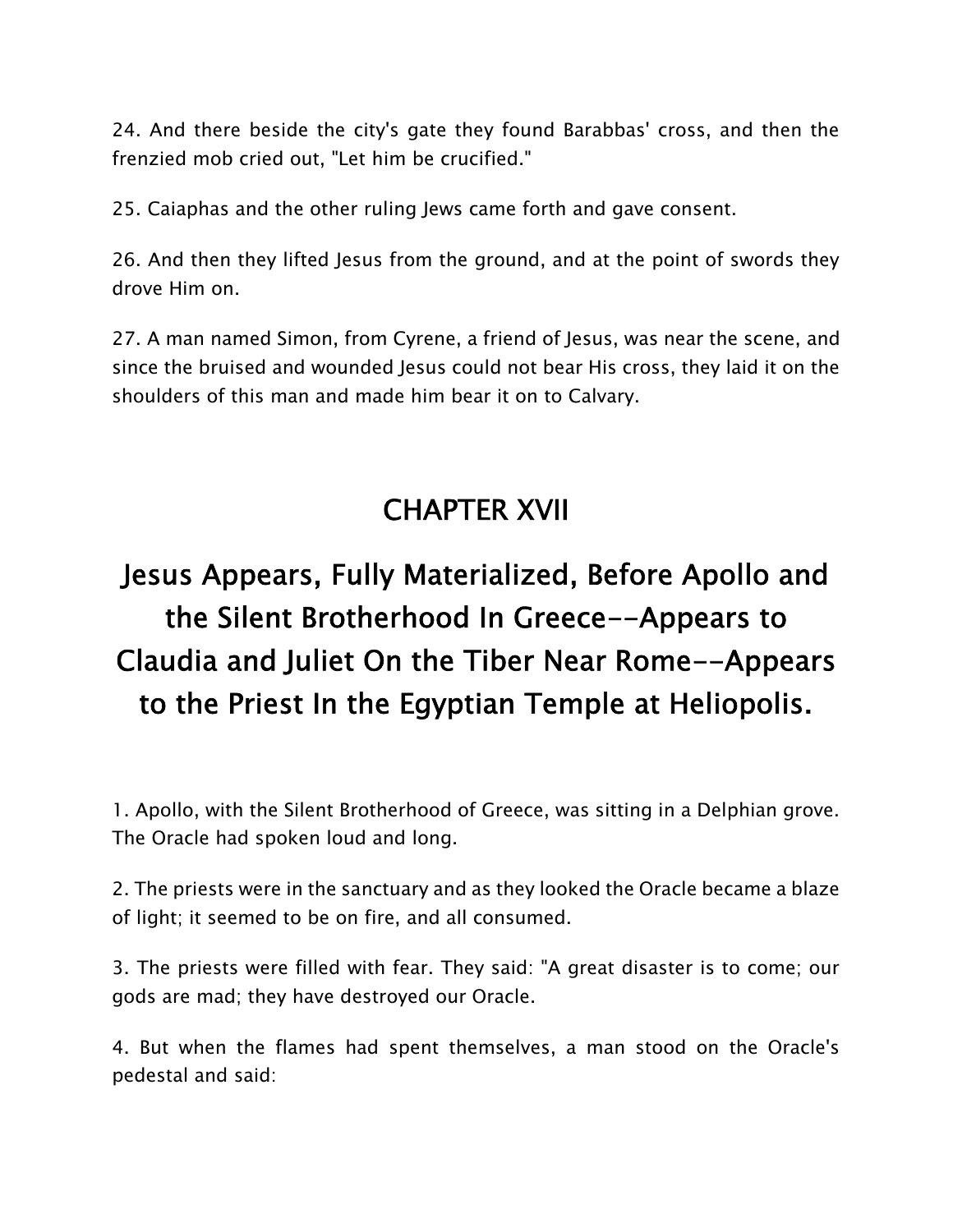5. "Allah speaks to man, not by an oracle of wood and gold, but by the voice of man."

6. "The gods have spoken to the Greeks, and kindred tongues, through images made by man, but Allah the One, now speaks to man through Jesus the only Son, who was, and is and evermore will be.

7. This Oracle shall fail; the living Oracle of Allah, the One, will not fail."

8. Apollo knew the man who spoke; he knew it was the Nazarene who once had taught the wise men in the Acropolis and had rebuked the idol worshipers upon the Athens' beach.

9. And in a moment Jesus stood before Apollo and the Silent Brotherhood and said:

10. "Behold, for I have risen from the dead with gifts for men. I bring to you the title of your vast estate.

11. All power in heaven and earth is mine; to you I give all power in heaven and earth.

12. Go forth and teach the nations of the earth the Gospel of the resurrection of the dead and of eternal life through Jesus, the love of Allah made manifest to men."

13. And then he clasped Apollo's hand and said: "My human flesh was changed to higher form by love divine and I can manifest in flesh or in the higher planes of life at will.

14. What I can do all men can do. Go teach the Gospel of the Omnipotence of man."

15. Then Jesus disappeared; but Greece and Crete and all the nations heard.

16. Claudas and Juliet, his wife, lived on the Palatine in Rome and they were servants of Tiberius; but they had been in Galilee.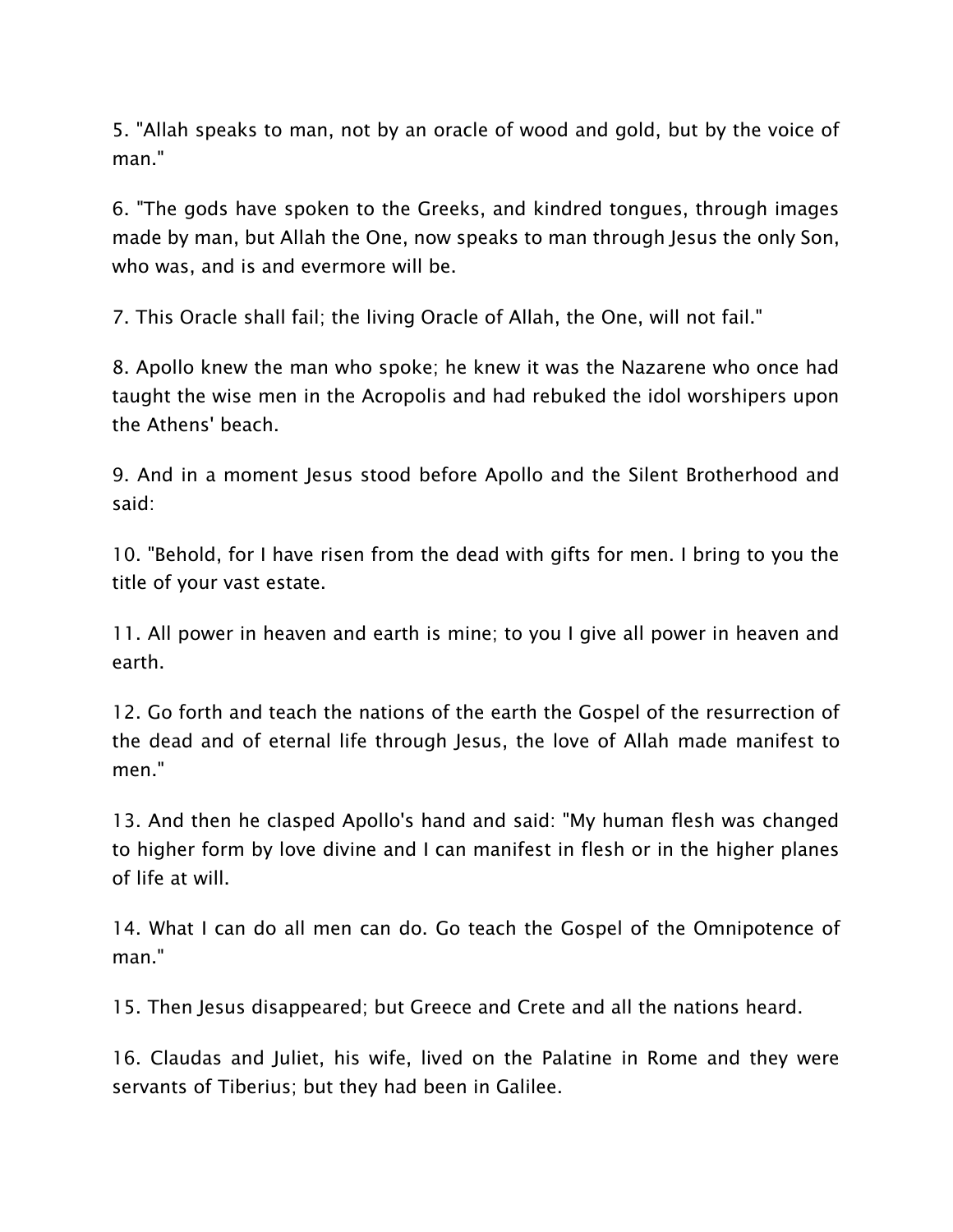17. Had walked with Jesus by the sea, had heard His words and seen His power; and they believed that He was Jesus made manifest.

18. Now Claudas and his wife were on the Tiber in a little boat; a storm swept from the sea, the boat was wrecked and Claudas and his wife were sinking down to death.

19. And Jesus came and took them by the hands and said: "Claudas and Juiet, arise and walk with me upon the waves."

20. And they arose and walked with him upon the waves.

21. A thousand people saw three walk on the waves, and saw them reach the land, and they were all amazed.

22. And Jesus said: "You men of Rome, I am the resurrection and the life. They that are dead shall live, and many that shall live will never die.

23. By mouth of gods and demi-gods Allah spoke unto your fathers long ago; but now He speaks to you through perfect man."

24. "He sent His son, Jesus, in human flesh to save the world, and as I lifted from the watery grave and saved these servants of Tiberius.

20. So Jesus will lift the sons and daughters of the human race, yea every one of them, from darkness and from graves of carnal things, to light and everlasting life.

26. I am the manifest of love raised from the dead; Behold my hands, my feet, my side which carnal men have pierced.

27. Claudas and Juliet whom I have saved from death, are my ambassadors to Rome.

28. And they will point the way and preach the gospel of the Holy Breath and the resurrection of the dead."

29. And that was all he said, but Rome and all of Italy heard.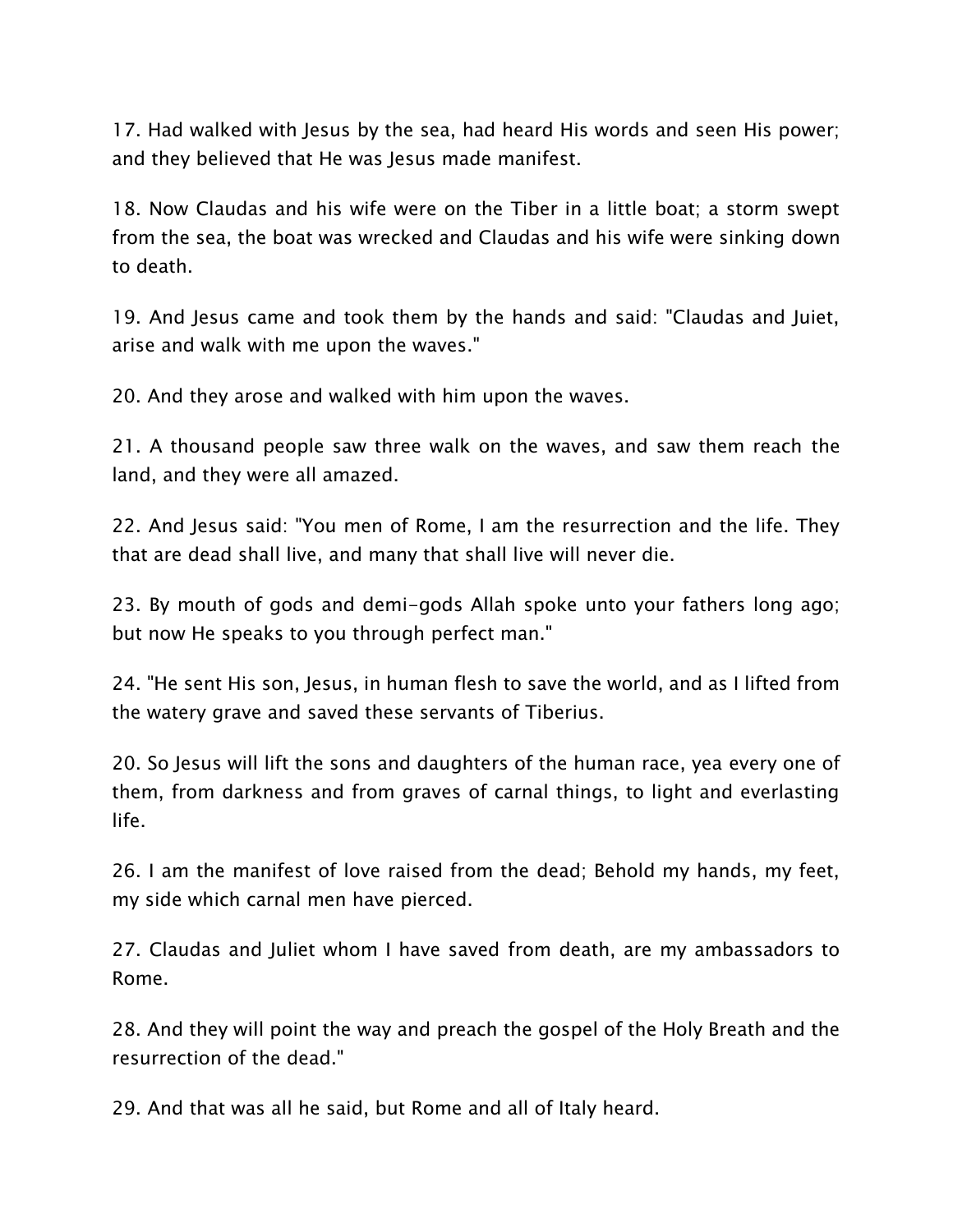30. The priests of Heliopolis were in their temple met to celebrate the resurrection of their brother Nazarite; they knew that he had risen from the dead.

31. The Nazarite appeared and stood upon a sacred pedestal on which no man had ever stood.

32. This was an honor that had been reserved for him who first would demonstrate the resurrection of the dead.

33. And Jesus was the first of all the human race to demonstrate the resurrection of the dead.

34. When Jesus stood upon the sacred pedestal the masters stood and said, "All hail!" The great bells of the temple rang and all the temple was ablaze with light.

35. And Jesus said: "All honor to the masters of this Temple of the Sun.

36. In flesh of man there is the essence of the resurrection of the dead. This essence quickened by the Holy Breath, will raise the substance of the Body to a higher tone,

37. And make it like the substance of the bodies of the planes above, which human eyes cannot behold.

38. There is a holy ministry in death. The essence of the body cannot be quickened by the Holy Breath until the fixed is solved; the body must disintegrate, and this is death.

39. And then upon these pliant substances Allah breathes, just as he breathed upon the chaos of the deep when worlds were formed.

40. And life springs forth from death; the carnal form is changed to form divine.

41. The will of man makes possible the action of the Holy Breath. When will of man and will of Allah are one, the resurrection is a fact.

42. In this we have the chemistry of mortal life, the ministry of death, the mystery of deific life.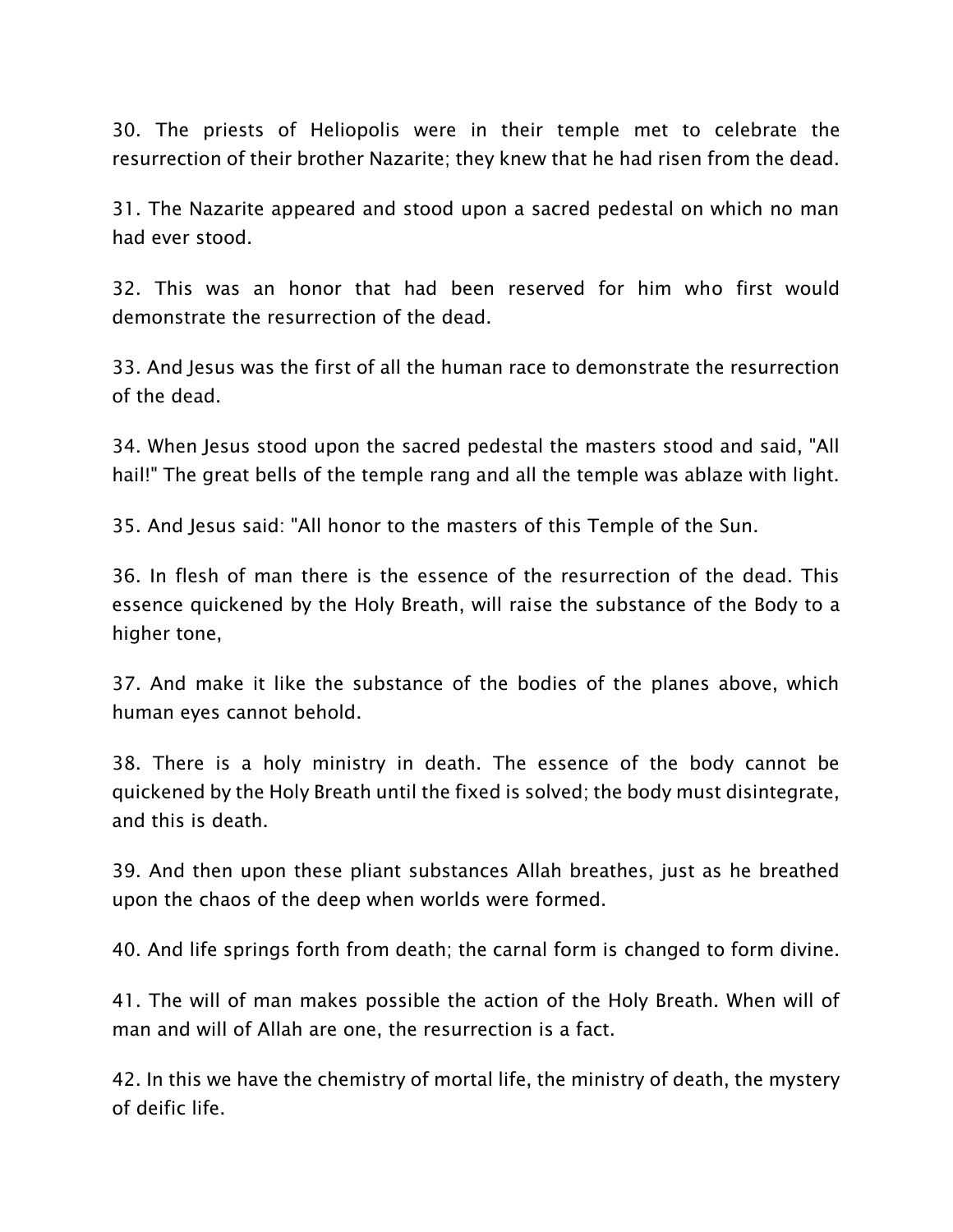43. My human life was wholly given to bring my will to tune with the deific will; when this was done my earth-tasks all were done.

44. And you, my brother, know full well the foes I had to meet; you know about my victories in Gethsemane; my trials in the courts of men; my death upon the cross.

45. You know that all my life was one great drama for the sons of men; a pattern for the sons of men. I lived to show the possibilities of man.

46. What I have done all men can do, and what I am all men shall be."

47. The masters looked; the form upon the sacred pedestal had gone, but every temple priest, and every living creature said: "Praise Allah."

#### **CHAPTER XVIII**

**The Resurrection of Jesus--Pilate Places the Roman Seal Upon the Stone Door Of the Tomb--At Mid night a Company Of the Silent Brothers March About the Tomb--The Soldiers Are Alarmed--Jesus Preaches To the Spirits In Prison--Early Sunday Morning He Rises From the Tomb--The Soldiers Are Bribed By the Priests To Say That the Disciples Had Stolen the Body.**

The tomb in which they laid the body of the Lord was in a garden, rich with flowers, the garden of Saloam, and Joseph's home was near.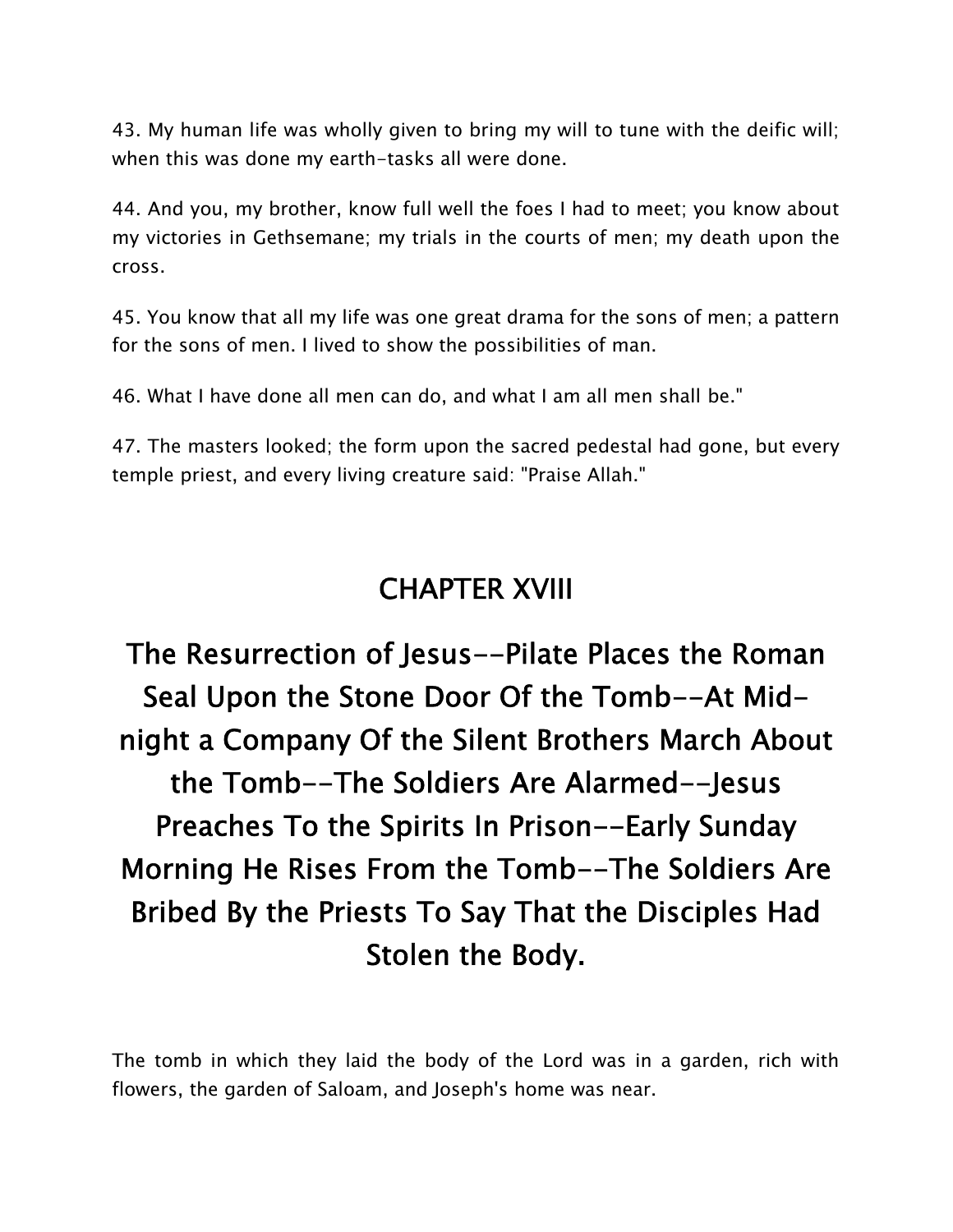2. Before the watch began Caiaphas sent a company of priests out to the garden of Saloam that they might be assured that Jesus' body was within the tomb.

3. They rolled away the stone; they saw the body there, and then they placed the stone again before the door.

4. And Pilate sent his scribe who placed upon the stone the seal of Rome, in such a way that he who moved the stone would break the seal.

5. To break this Roman seal meant death to him who broke the seal.

6. The Jewish soldiers all were sworn to faithfulness; and then the watch began.

7. At midnight all was well, but suddenly the tomb became a blaze of light, and down the garden walk a troupe of white clad soldiers marched in single file.

8. They came up to the tomb and marched and countermarched before the door.

9. The Jewish soldiers were alert; they thought His friends had come to steal the body of the Nazarene. The captain of the guard cried out to charge.

10. They charged; but not a white clad soldier fell. They did not even stop; they marched and countermarched among the frightened men.

11. They stood upon the Roman seal; they did not speak ; they unsheathed not their swords; it was the Silent Brotherhood.

12. The Jewish soldiers fled in fear; they fell upon the ground.

13. They stood apart until the white clad soldiers marched away, and then the light about the tomb grew dim.

14. Then, they returned; the stone was in its place; the seal was not disturbed, and they resumed their watch.

15. Now, Jesus did not sleep within the tomb. The body is the manifest of soul; but soul is without its manifest.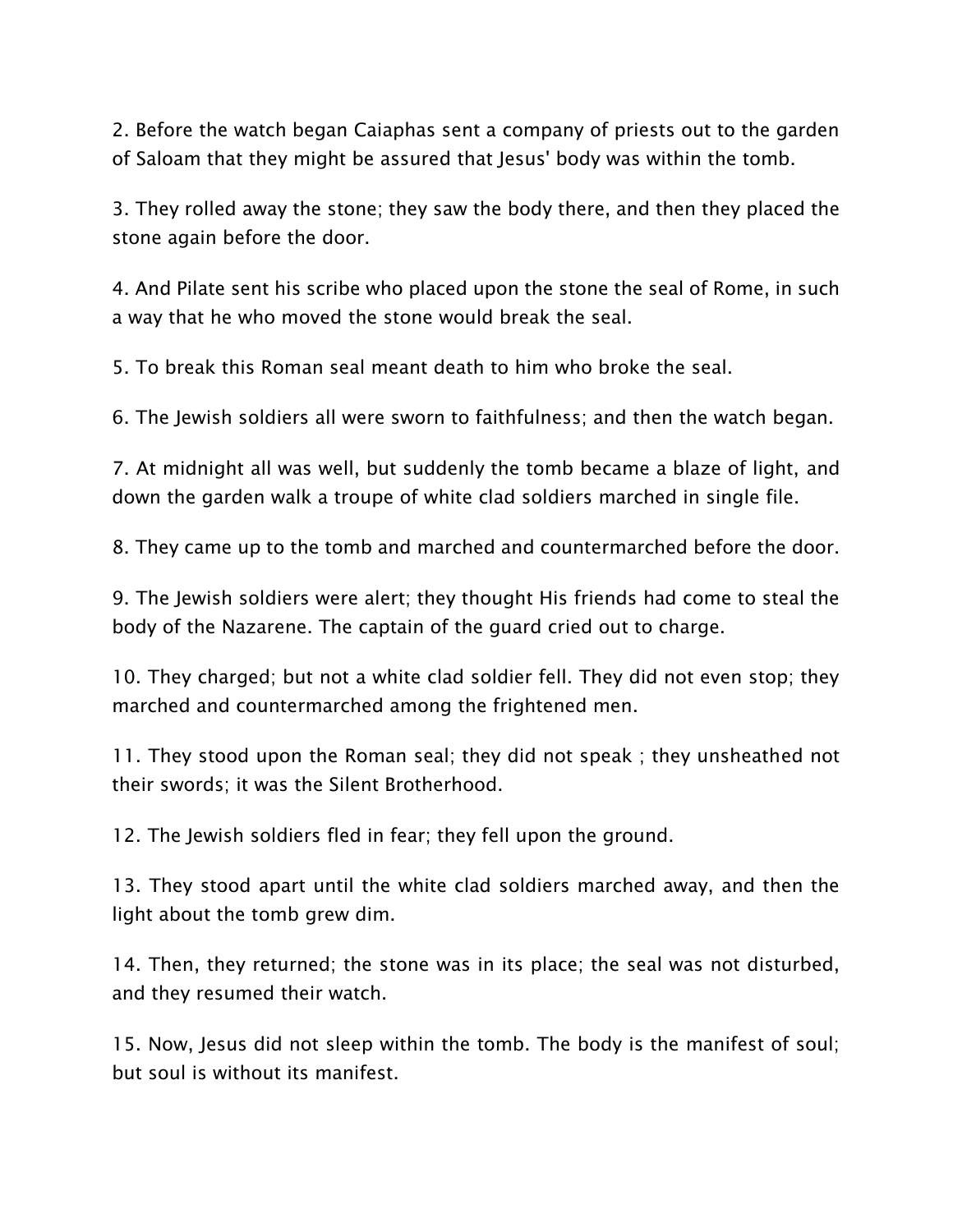16. And in the realm of souls, unmanifest, the Lord went forth and taught.

17. He opened up the prison doors and set the prisoners free.

18. He broke the chains of captive souls, and led the captives to the light.

19. He sat in council with the patriarchs and prophets of the olden times.

20. The masters of all times and climes He met, and in the great assemblies he stood forth and told the story of His life on earth, and of his death in sacrifice for man,

21. And of his promises to clothe himself again in garb of flesh and walk with his disciples, just to prove the possibilities of man.

22. To give to them the key of life, of death and of the resurrection of the dead.

23. In council all the masters sat and talked about the revelations of the coming age,

24. When she, the Holy Breath, shall fill the earth and air with holy breath, and open up the way of man to perfectness and endless life.

25. The garden of Saloam was silent on the Sabbath day. The Jewish soldiers watched and no one else approached the tomb; but on the following night the scene was changed.

26. At midnight every Jewish soldier heard a voice which said. "Adon Mashich Cumi," which meant: "Lord Jesus arise.

27. And they supposed again the friends of Jesus were alert, were coming up to take the body of their Lord away.

28. The soldiers were alert with swords unsheathed and drawn, and then they heard the words again.

29. It seemed as though the voice was everywhere, and yet they saw no man.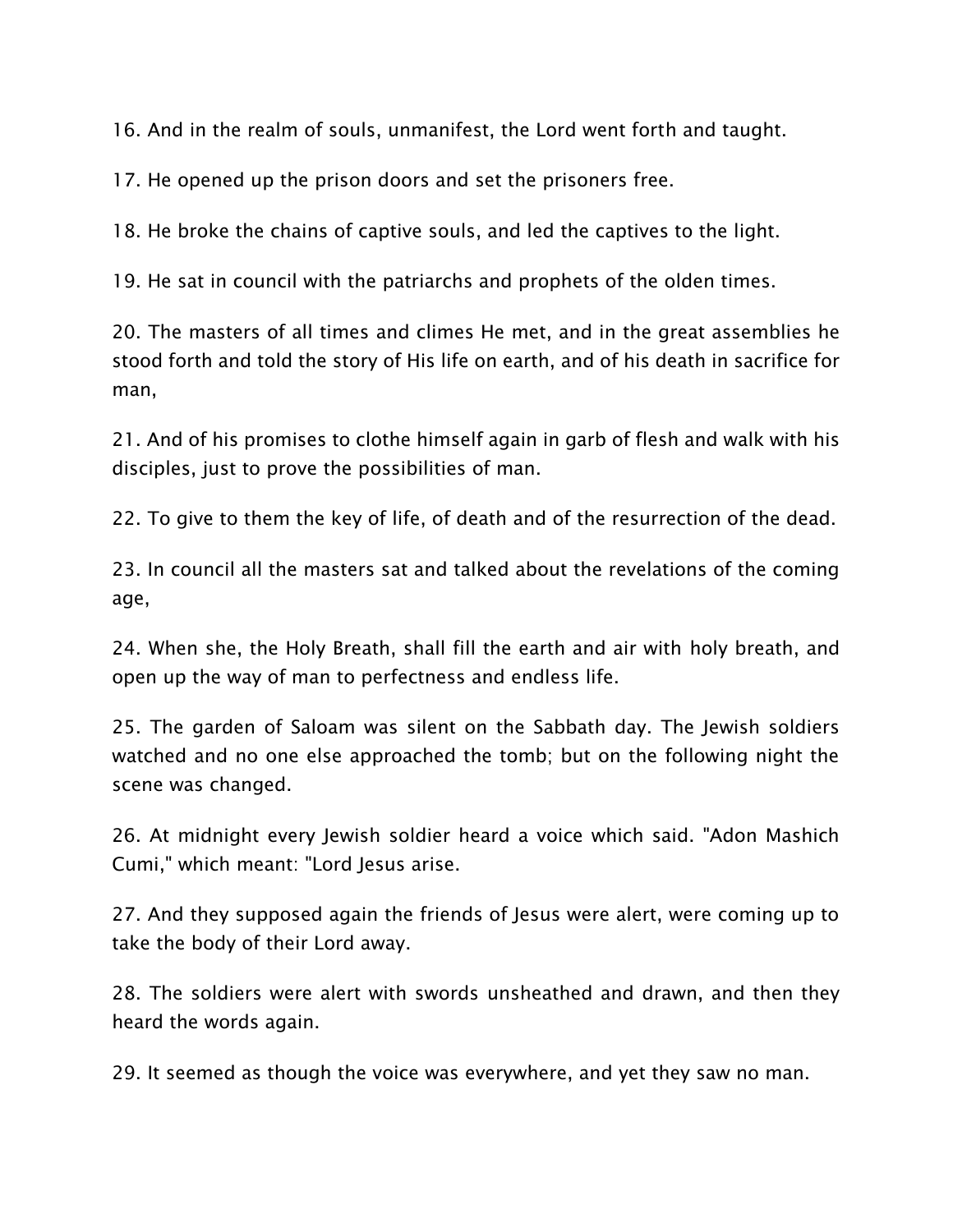30. The soldiers blanched with fear, and still to flee meant death for cowardice, and so they stood and watched.

31. Again, and this was just before the sun arose, the heavens blazed with light: a distant thunder seemed to herald forth a coming storm.

32. And then the earth began to quake and in the rays of light they saw a form descend from heaven. They said: "Behold, an angel comes."

33. And then they heard again: "Adon Mashich Cumi."

34. And then the white-robed form tramped on the Roman seal, and then he tore it into shreds, he took the mighty stone in his hand as though it were a pebble from the brook, and cast it to the side.

35. And Jesus opened up His eyes and said, "All hail the rising sun; the coming of the day of righteousness!"

36. And then He folded up His burial gown, His head bands and His coverings and laid them all aside.

37. He arose, and for a moment stood beside the white-robed form.

38. The weaker soldiers fell to the ground, and hid their faces in their hands; the stronger stood and watched.

39. They saw the body of the Nazarene transmute. They saw it change from mortal to immortal form, and then it disappeared.

40. The soldiers heard a voice from somewhere; yea, from everywhere, it said:

41. "Peace, peace on earth; good will to men."

42. They looked, the tomb was empty and the Lord had risen as He said.

43. The soldiers hastened to Jerusalem, and to the priests, and said: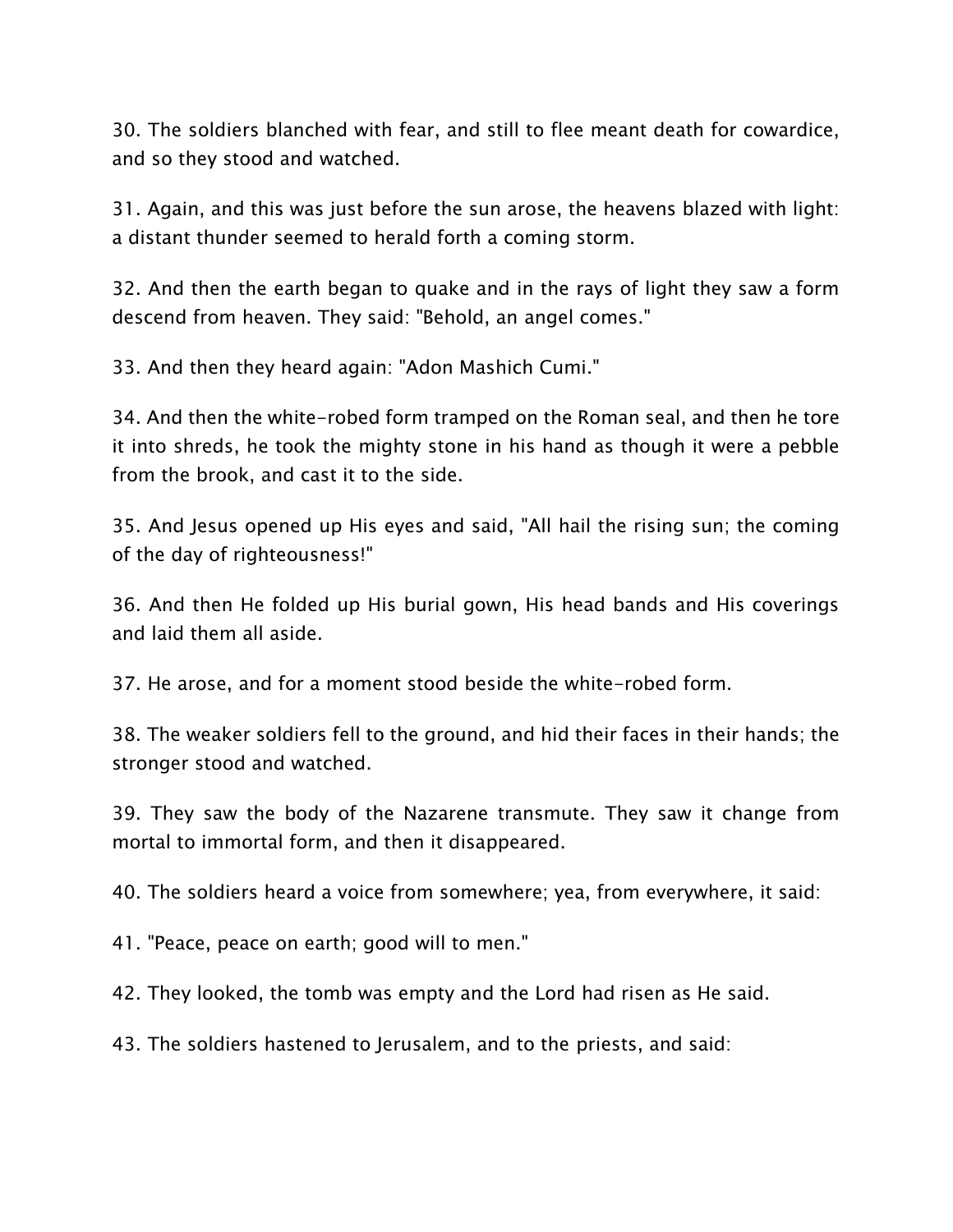44. "Behold the Nazarene has risen as He said; the tomb is empty and the body of the man is gone; we know not where it is." And then they told about the wonders of the night.

45. Caiaphas called a council of the Jews, he said:"The news must not go forth that Jesus has arisen from the dead.

46. For if it does, all men will say: "He is the son of Allah, and all our testimonials will be proven false."

47. And then they called the hundred soldiers in and said to them:

48. "You know not where the body of the Nazarene is resting now, so if you will go forth and say that His disciples came and stole the body while you slept,

49. Each one of you shall have a silver piece, and we will make it right with Pilate for breaking of the Roman seal."

50. The soldiers did as they were paid to do.

#### **CHAPTER XIX**

# **Jesus Appears, Fully Materialised, To the Eastern Sages In the Palace Of Prince Ravanna In India--To the Magian Priests In Persia.--The Three Wise Men Speak In Praise Of the Personality Of the Nazarene.**

1. Ravanna, prince of India, gave a feast. His palace in Orissa was the place where men of thought from all the farther East were wont to meet.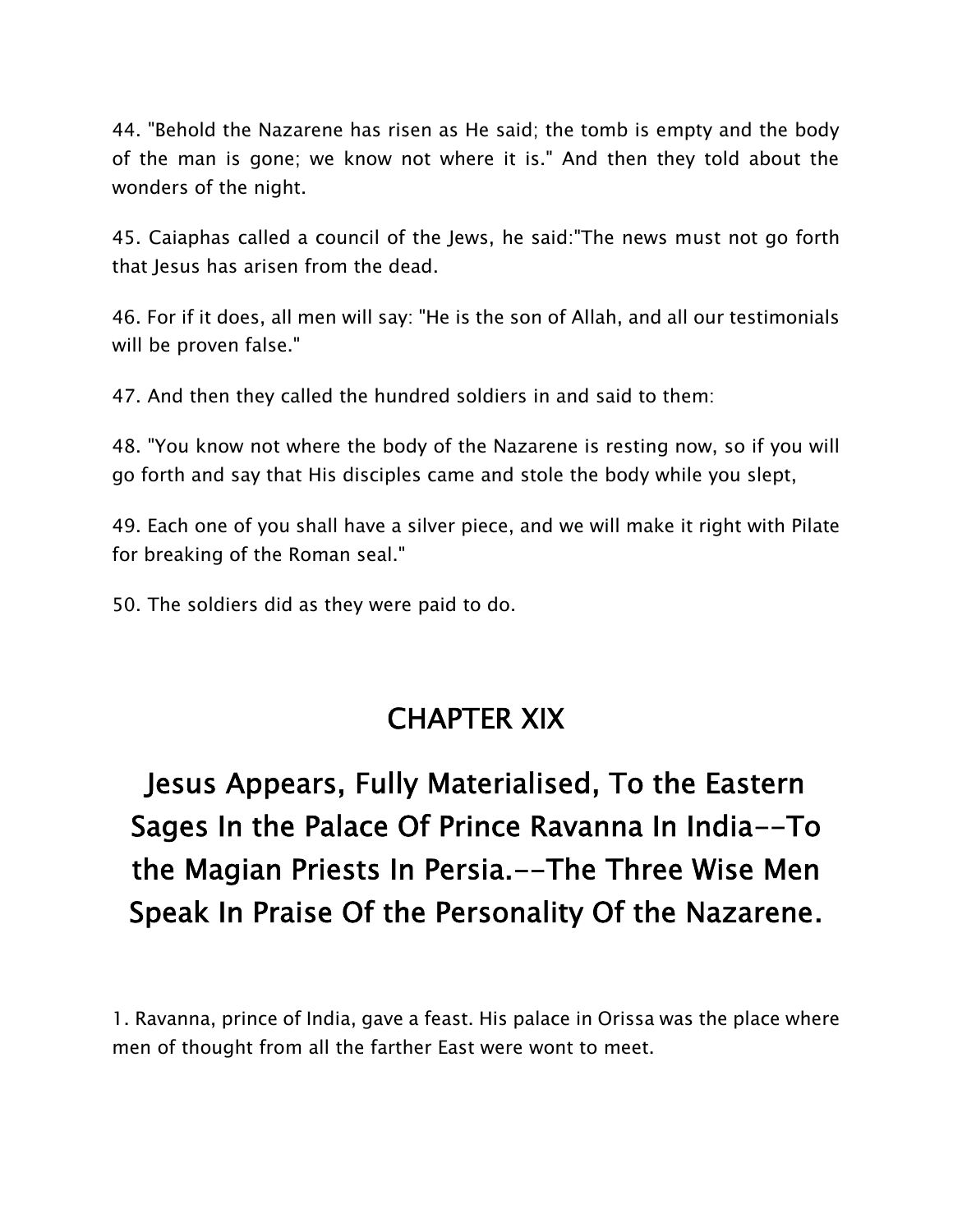2. Ravanna was the prince with whom the child Jesus went to India with when twelve years old.

3. The feast was made in honor of the wise men of the East.

4. Among the guests were Mengste, Vidyapati and Lamaas.

5. The wise men sat about the table talking of the needs of India and the world.

6. The door unto the banquet hall was in the East; a vacant chair was at the table to the East.

7. And as the wise men talked a stranger entered, unannounced, and raising up his hands in benediction said, "All hail!"

8. A halo rested on his head, and light, unlike the light of sun, filled all the room.

[9.The wise men rose and bowed their heads and said, "All hail!"]

10. And Jesus sat down in the vacant chair; and then the wise men knew it was the Jewish Prophet who had come.

11. And Jesus said: "Behold, for I am risen from the dead. Look at my hands, my feet, my side.

12. The Roman soldiers pierced my hands and feet with nails; and then one pierced my heart.

13. They put me in a tomb, and then I wrestled with the conqueror of men. I conquered death, I stamped upon him and arose.

14. Brought immortality to light and painted on the walls of time a rainbow for the sons of men; and what I did all men shall do.

15. This gospel of the resurrection of the dead is not confined to Jew and Greek; it is the heritage of every man of every time and clime; and I am here a demonstrator of the power of man."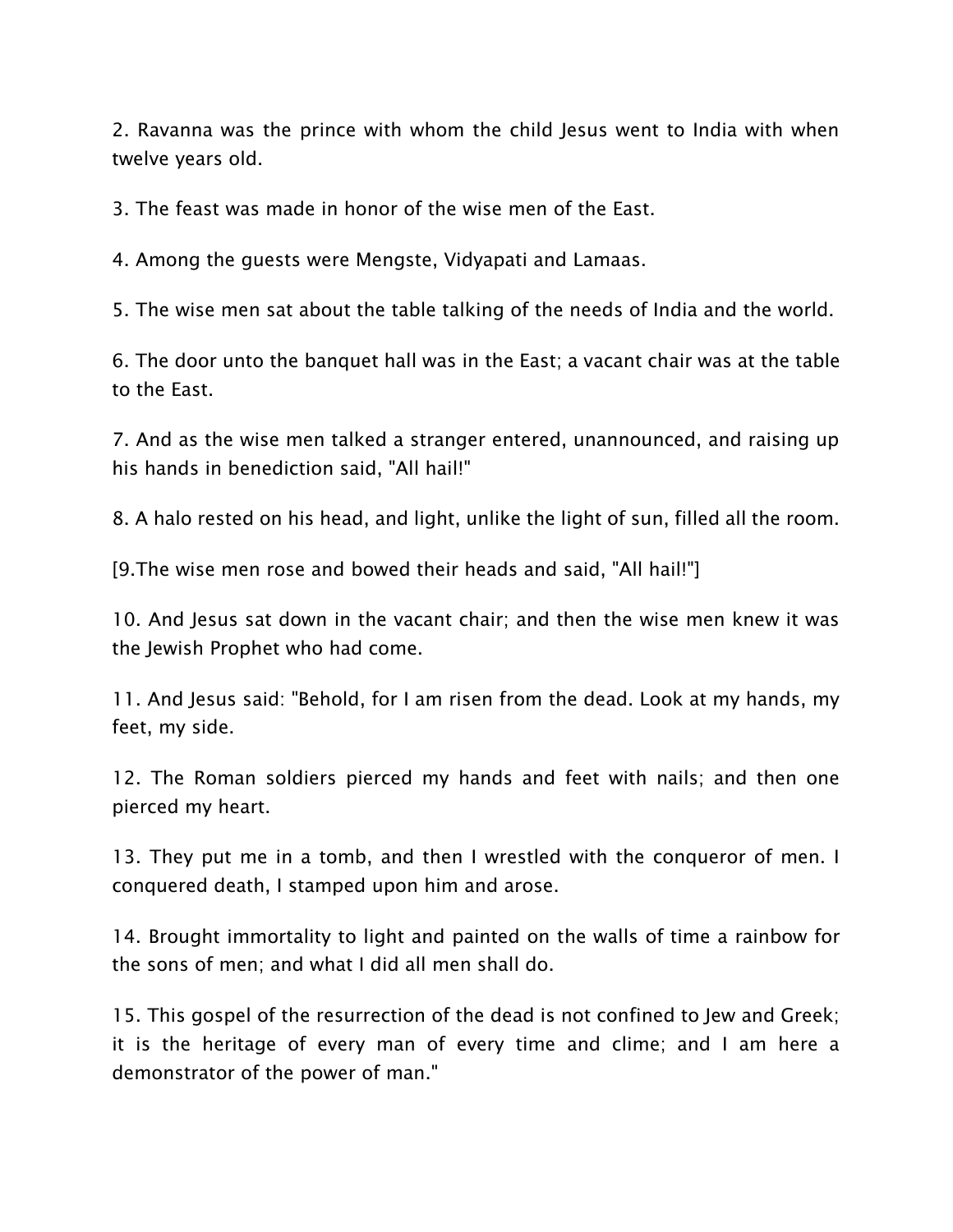16. Then He arose and pressed the hand of every man and of the royal host, and said:

17. "Behold, I am not myth made of the fleeting winds, for I am flesh and bone and brawn; but I can cross the borderland at will."

18. And then they talked together there a long, long time. Then Jesus said:

19. "I go my way, but you shall go to all the world and teach the gospel of the omnipotence of men, the power of truth, the resurrection of the dead.

20. He who believes this gospel of the son of man shall never die; the dead shall live again."

21. Then Jesus disappeared, but He had sown the seed. The words of life were spoken in Orissa, and all of India heard.

22. The Magian priests were in the silence in Persepolis, and Kaspar, and the Magian masters, who were first to greet the child of promise in the shepherd's home in Bethlehem, were with the priests.

23. And Jesus came and sat with them; a crown of light was on His head.

24. And when the silence ended Kaspar said: "A master from the Royal Council of the Silent Brotherhood is here; let us give praise."

25. And all the priests and masters stood and said: "All hail! What message from the Royal Council do you bring?"

26. And Jesus said: "My brothers of the Silent Brotherhood, peace, peace on earth, good will to men!

27. The problem of the age has been solved; a son of man risen from the dead; has shown that human flesh can be transformed into flesh divine.

28. Before the eyes of men this flesh in which I come to you was changed with speed of light from human flesh. And so I am the message that I bring to you.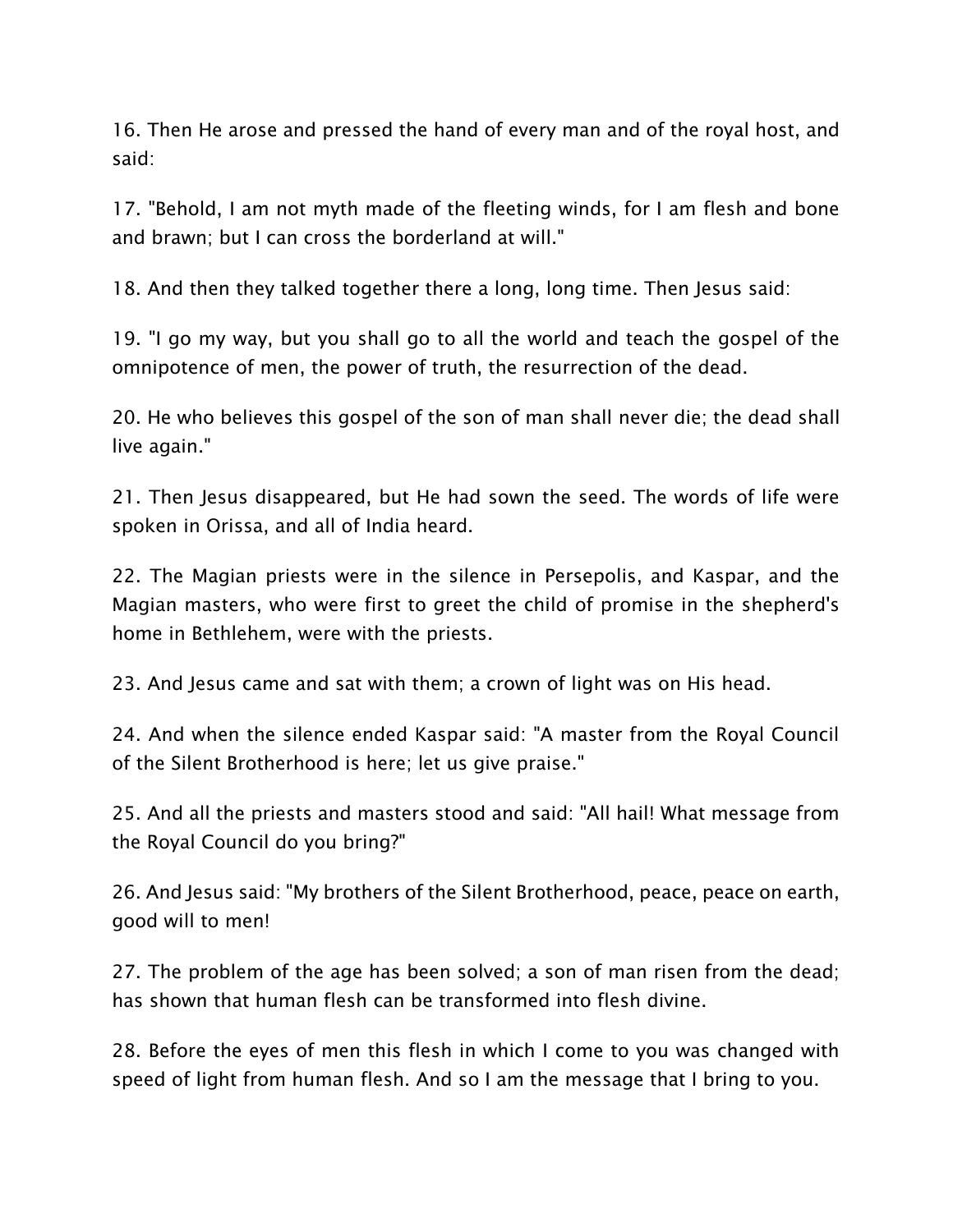29. To you I come, the first of all the race to be transmuted to the image of Allah.

30. What I have done, all men will do; and what I am, all men shall be."

31. But Jesus said no more. In one short breath He told the story of His mission to the sons of men, and then He disappeared.

32. The Magi said: "Some time ago we read this promise, now fulfilled, upon the dial plate of Heaven.

33. And then we saw this man who has just demonstrated unto us the power of man to raise from carnal flesh and blood to flesh of Allah, a babe in Bethlehem.

34. and after many years He came and sat with us in these same groves;

35. He told the story of His human life, of trials, sore temptations, buffeting and woes.

36. He pressed along the thorny way of life 'till He had risen and overthrown the strongest foes of Allah and man; and He is now the only master of the human race whose flesh has been transmuted into flesh divine.

37. He is the God-man of to-day; but everyone of earth shall overcome and be like Him, a Son of Allah.

#### **Epilogue for Chapters II-XIX**

These events occurred before He was thirty years of age, and the events after He had risen from the dead. He appeared back to India, Europe and Africa in the land of Egypt, and made himself known unto the world. These events are the eighteen years which are absent in your "Holy Bible." The events of John the Baptist. John taught by the Egyptian sage. The meaning of baptism and how to baptize himself. And after he was baptized, he was taken at the age of twelve years into Africa,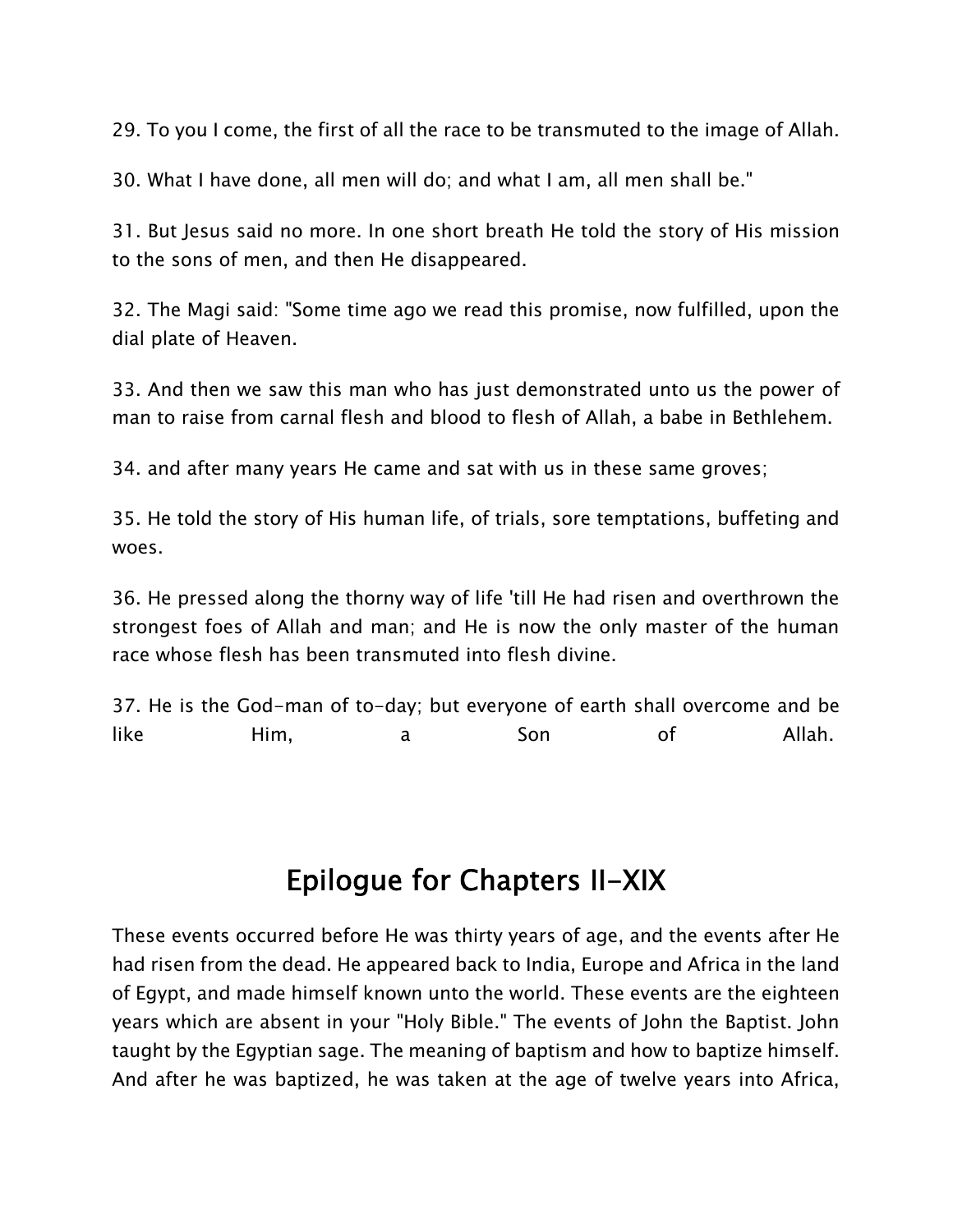the land of Egypt, and there he remained in the Egyptian schools eighteen years. And there he learned his duty as "fore-runner of Jesus."

#### **CHAPTER XX**

# **HOLY INSTRUCTION AND WARNINGS FOR ALL YOUNG MEN**

1. Beware, young man, beware of all the allurements of wantonness, and let not the harlot tempt thee to excess in her delights.

2. The madness of desire shall defeat its own pursuits; from the blindness of its rage, thou shalt rush upon destruction.

3. Therefore give not up thy heart to her sweet enticements, neither suffer thy soul to be enslaved by her enchanting delusions

4. The fountain of health which must supply the stream of pleasure, shall quickly be dried up, and every spring of joy shall be exhausted.

5. In the prime of thy life old age shall overtake thee; the sun shall decline in the morning of thy days.

6. But when virtue and modesty enlighten her charms, the luster of a beautiful woman is brighter than the stars of Heaven and the influence of her power it is in vain to resist.

7. The whiteness of her bosom transcendeth the lily; her smile is more delicious than a garden of roses.

8. The innocence of her eyes is like that of the turtle; simplicity and truth dwell in her heart.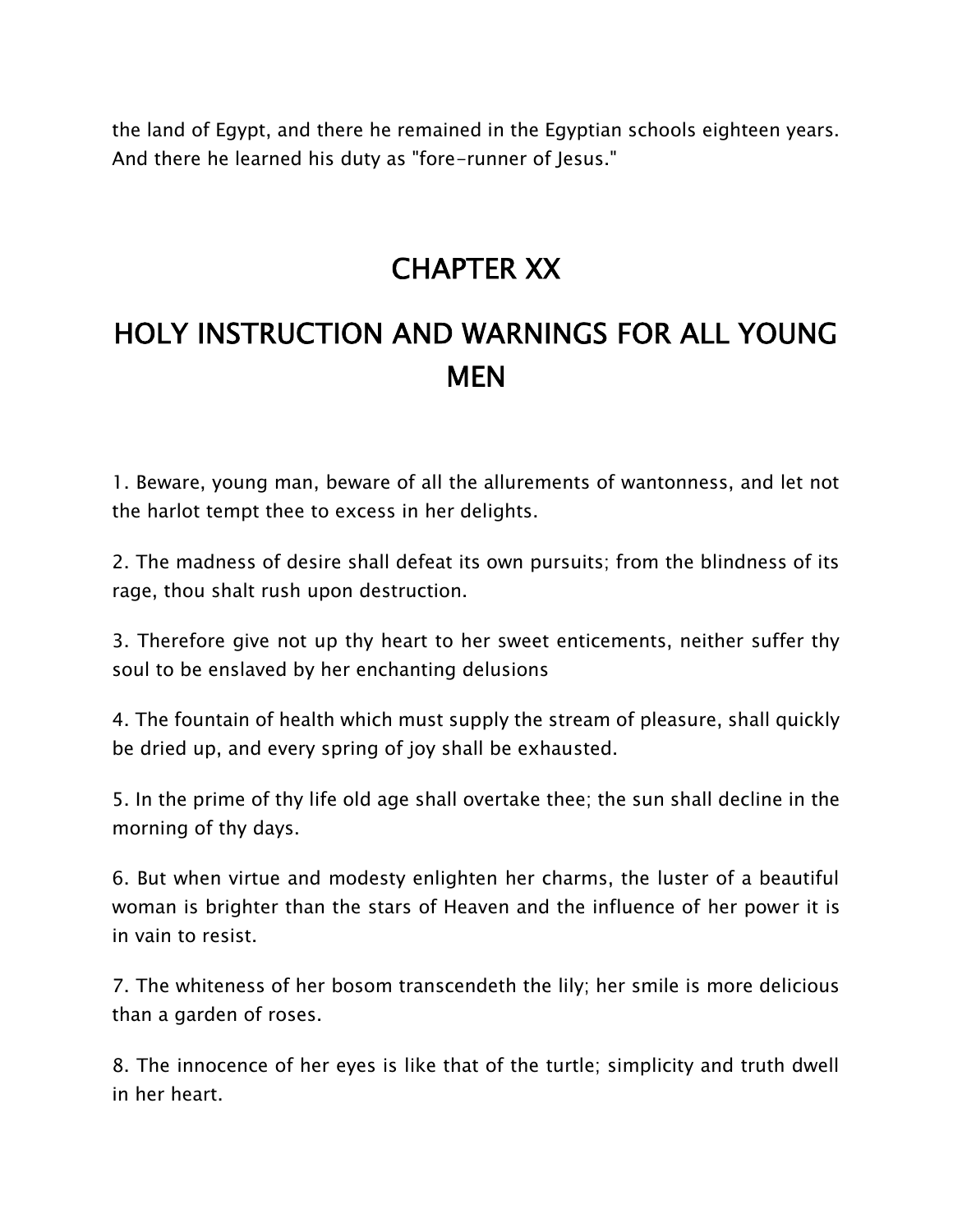9. The kisses of her mouth are sweeter than honey; the perfumes of Arabia breathe from her lips.

10. Shut not thy bosom to the tenderness of love; the purity of its flame shall ennoble thy heart, and soften it to receive the fairest impressions.

## **CHAPTER XXI**

# **MARRIAGE INSTRUCTIONS FOR MAN AND WIFE FROM THE NOBLE PROPHET**

1. Give ear, fair daughter of love, to the instructions of prudence and let the precepts of truth sink deep in thy heart; so shall the charms of thy mind add luster to the elegance of thy form; and thy beauty, like the rose it resembleth, shall retain its sweetness when its bloom is withered.

2. In the spring of thy youth, in the morning of thy days, when the eyes of men gaze on thee with delight, and nature whispereth in thine ear the meaning of their looks; ah, hear with caution their seducing words; guard well thy heart, nor listen to their soft persuasions.

3. Remember thou art made man's reasonable companion, not the slave of his passion; the end of thy being is not merely to gratify his loose desire; but to assist him in the toils of life, to soothe his heart with thy tenderness and recompense his care with soft en-dearments.

4. Who is she that winneth the heart of man, that subdueth him to love, and reigneth in his breast?

5. Lo! Yonder she walketh in maiden sweetness, with innocence in her mind, and modesty on her cheek.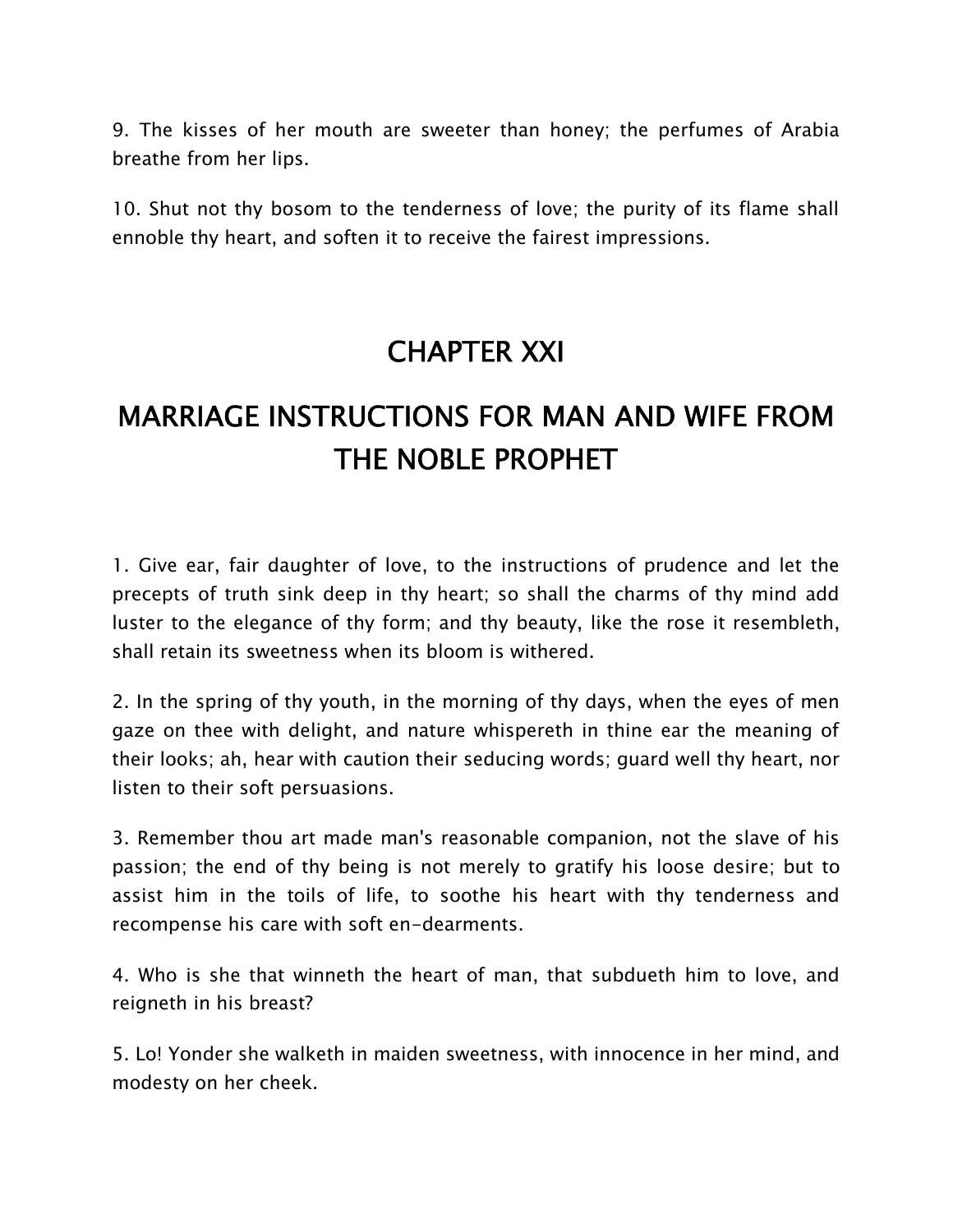6. Her hand seeketh employment, her foot delighteth not in gadding abroad.

7. She is clothed with neatness, she is fed with temperance; humility and meekness are as a crown of glory circling her head.

8. On her tongue dwelleth music, the sweetness of honey floweth from her lips. Decency is in all her words, in her answers are mildness and truth.

9. Submission and obedience are the lessons of her life, and peace and happiness are her reward.

10. Before her steps walketh prudence, and virtue attendeth at her right hand.

11. Her eye speaketh softness and love, but discretion with a sceptre sitteth on her brow.

12. The tongue of the licentious is dumb in her presence; the awe of her virtue keepeth him silent.

13. When scandal is busy, and the fame of her neighbors is tossed from tongue to tongue; if charity and good nature open not her mouth, the finger of silence resteth on her lip.

14. Her breast is the mansion of goodness, and therefore she suspecteth no evil of others.

15. Happy were the man that should make her his wife; happy the child that should call her mother.

16. She presideth in the house, and there is peace; she commandeth with judgment, and is obeyed.

17. She ariseth in the morning, she considers her affairs, and appointeth to every one their proper business.

18. The care of her family is her whole delight; to that alone she applieth her study; and elegance with frugality is seen in her mansion.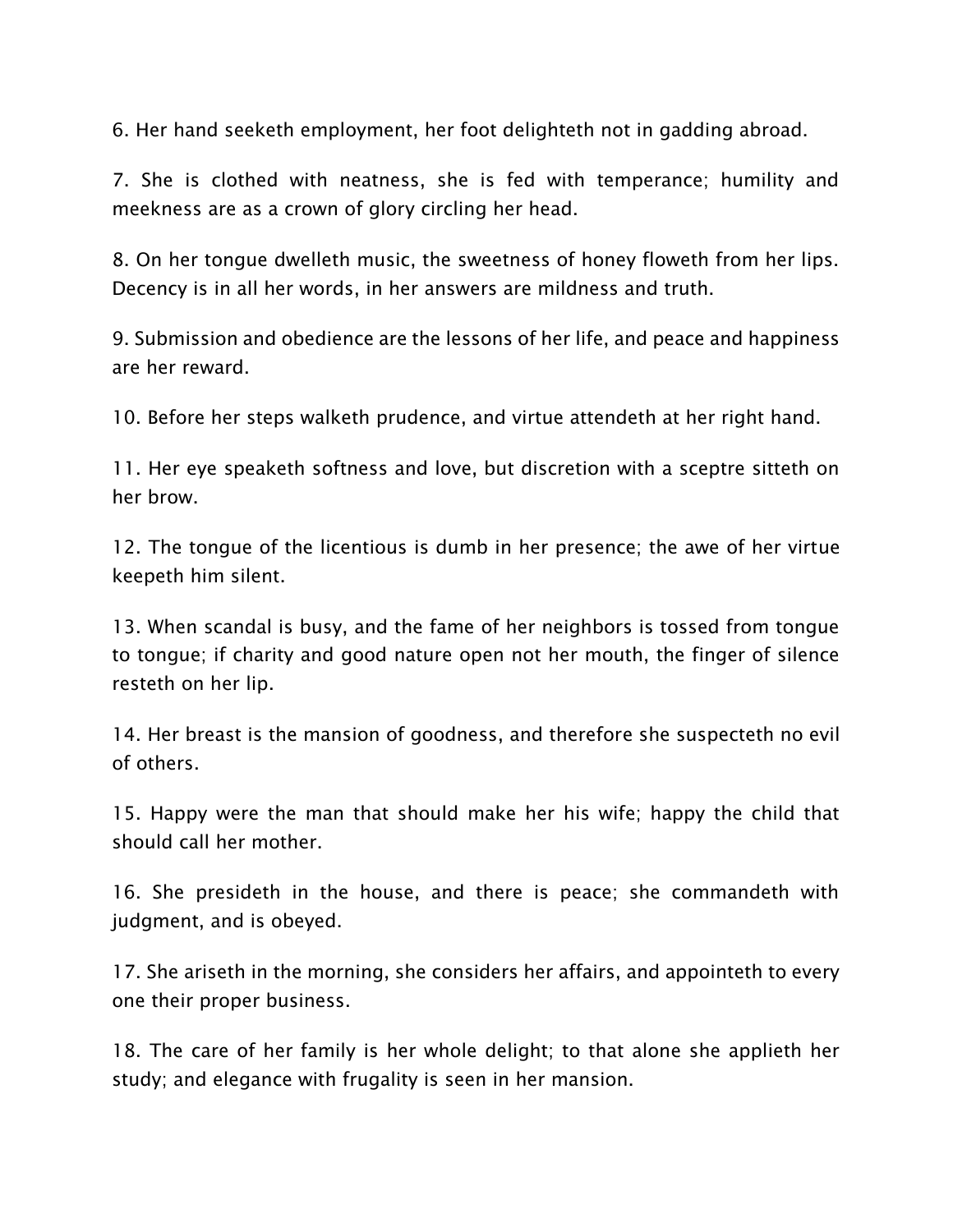19. The prudence of her management is an honor to her husband, he heareth her praise with a secret delight.

20. She informeth the minds of her children with wisdom; she fashioneth their manners from the examples of her own goodness.

21. The words of her mouth is the law of their youth; the motion of her eye commandeth their obedience.

22. She speaketh, and the servants fly; she pointeth, and the thing is done; for the law of love is in their hearts, and her kindness addeth wings to their feet.

23. In prosperity she is not puffed up; in adversity she healeth the wounds of fortune with patience.

24. The troubles of her husband are alleviated by her councils and sweetened by her endearments; he putteth his heart in her bosom, and receiveth comfort.

25. Happy is the man that has made her his wife; happy the child that call her mother.

#### **CHAPTER XXII**

## **DUTY OF A HUSBAND**

1. Take unto thyself a wife and obey the ordinance of Allah; take unto thyself a wife, and become a faithful member of society.

2. But examine with care, and fix not suddenly. On thy present choice depends thy future happiness.

3. If much of her time is destroyed in dress and adornment; if she is enamored with her own beauty, and delighted with her own praise; if she laugheth much,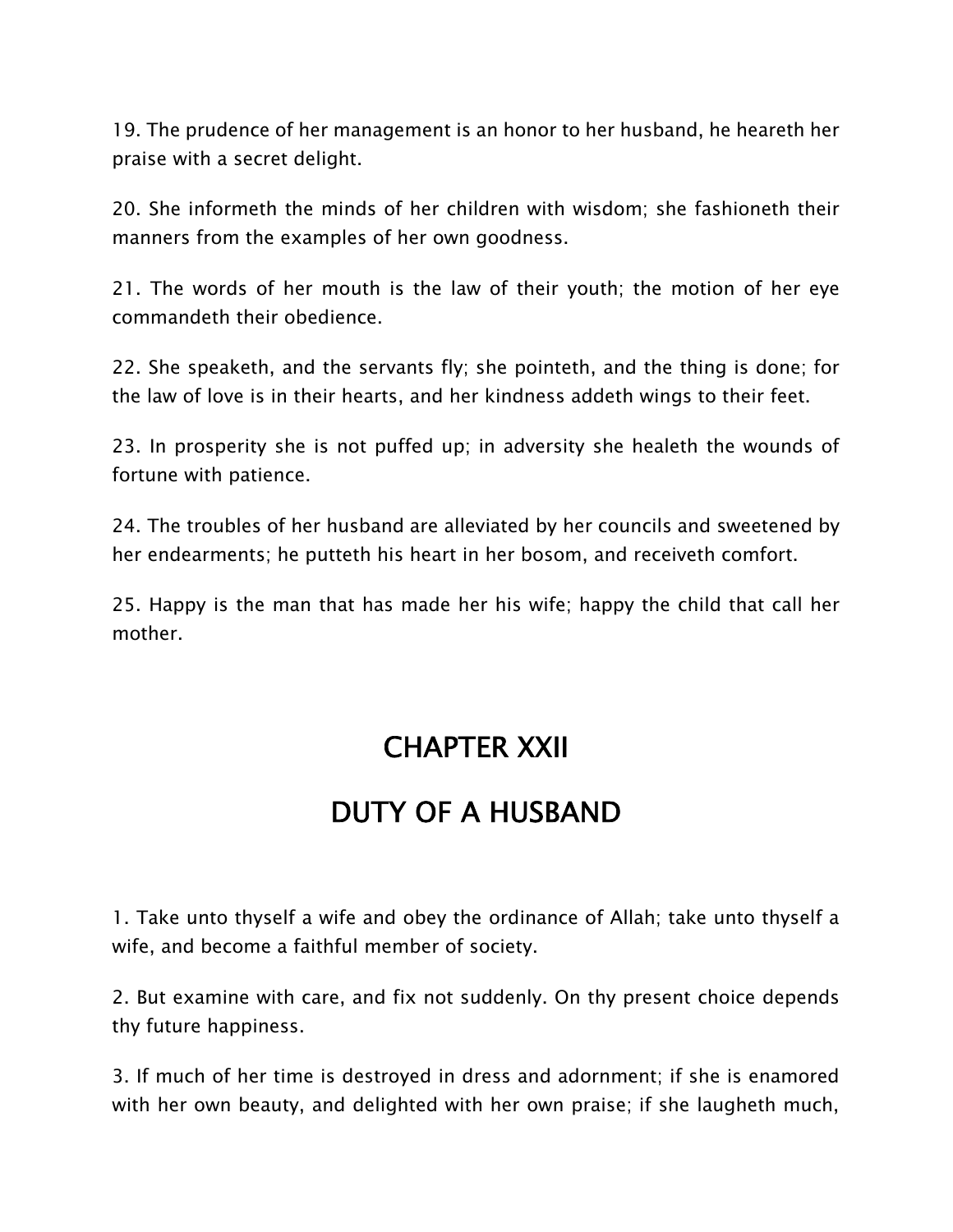and talketh loud; if her foot abideth not in her father's house, and her eyes with boldness rove on the faces of men; though her beauty were as the sun in the firmament of heaven, turn thy face from her charms, turn thy feet from her paths, and suffer not thy soul to be ensnared by the allurements of imagination.

4. But when thou findest sensibility of heart, joined with softness of manners; and accomplished mind, with a form agreeable to thy fancy; take her home to thy house; she is worthy to be thy friend, thy companion in life, the wife of thy bosom.

5. O cherish her as a blessing sent to thee from Heaven. Let the kindness of thy behavior endear thee to her heart.

6. She is the mistress of thy house; treat her therefore with respect, that thy servants may obey her.

7. Oppose not her inclination without cause; she is the partner of thy cares, make her also the companion of thy pleasures.

8. Reprove her faults with gentleness, exact not her obedience with rigor.

9. Trust thy secrets in her breast; her counsels are sincere, thou shalt not be deceived.

10. Be faithful to her bed; for she is mother of thy children.

11. When pain and sickness assault her, let thy tenderness soothe her affliction; a look from thee of pity and love shall alleviate her grief, or instigate her pain and be of more avail than ten physicians.

12. Consider the tenderness of her sex, the delicacy of her frame; and be not severe to her weakness, but remember thine own imperfections.

# **CHAPTER XXIII**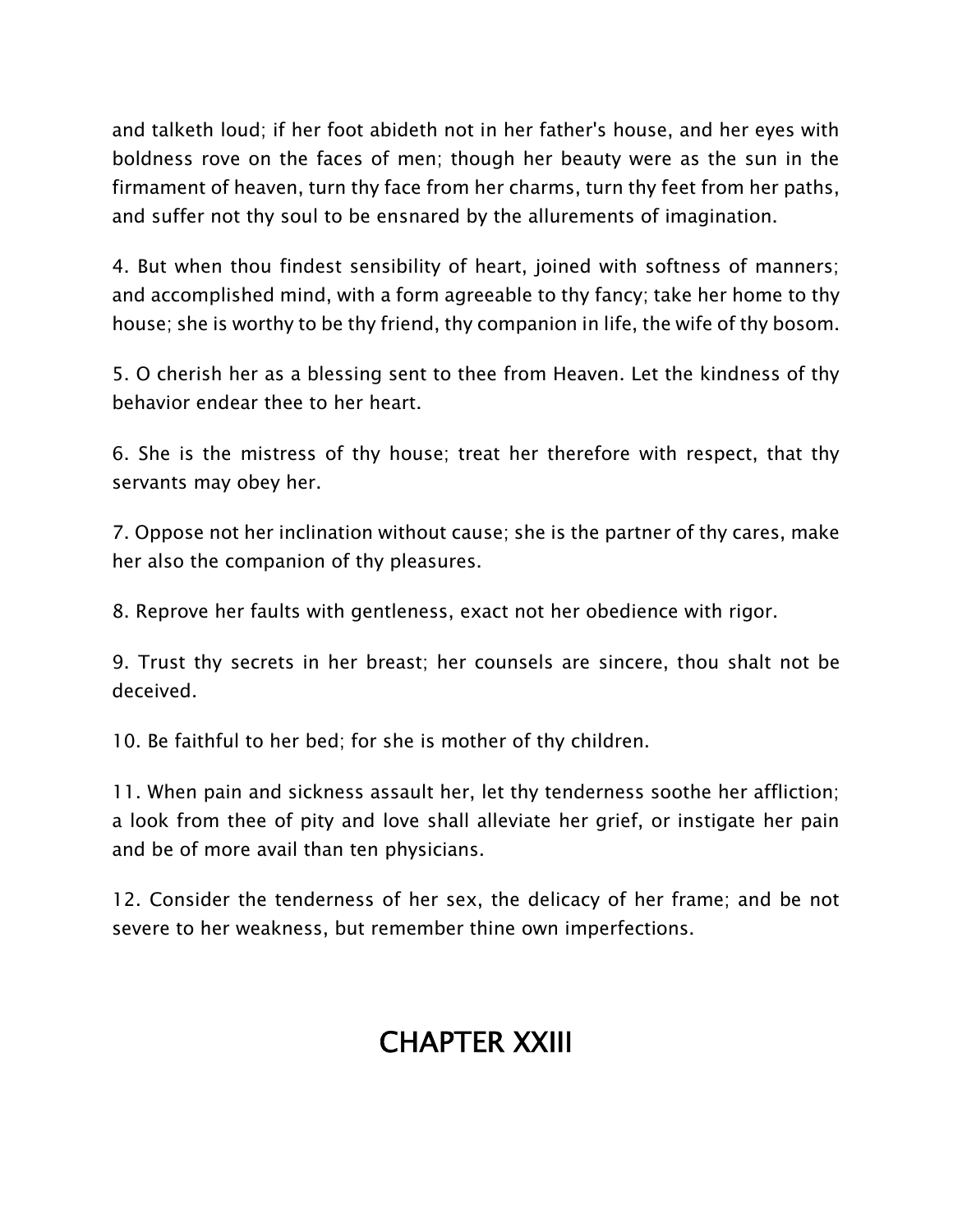# **HOLY INSTRUCTIONS FOR THY CHILDREN**

1. Consider, thou art a parent, the importance of thy trust; the being thou hast produced, it is thy duty to support.

2. Upon thee also it dependeth whether the child of thy bosom be a blessing or a curse to thyself; an useful or a worthless member to the community.

3. Prepare him early with instruction, and season his mind with the maxims of truth.

4. Watch the bent of his inclinations, set him right in his youth and let no evil habit gain strength with his years.

5. So shall he rise like a cedar on the mountains; his head shall be seen above the trees of the forest.

6. A wicked son is a reproach to his father; but he that doth right is an honor to his grey hairs.

7. The soil is thine own, let it not want cultivation; the seed which thou soweth, that also shall thou reap.

8. Teach him obedience, and he shall bless thee; teach him modesty, and he shall not be ashamed.

9. Teach him gratitude, and he shall receive benefits; teach him charity, and he shall gain love.

10. Teach him temperance, and he shall have health; teach him prudence, and fortune shall attend him.

11. Teach him justice, and he shall be honored by the world; teach him sincerity, and his own heart shall not reproach him.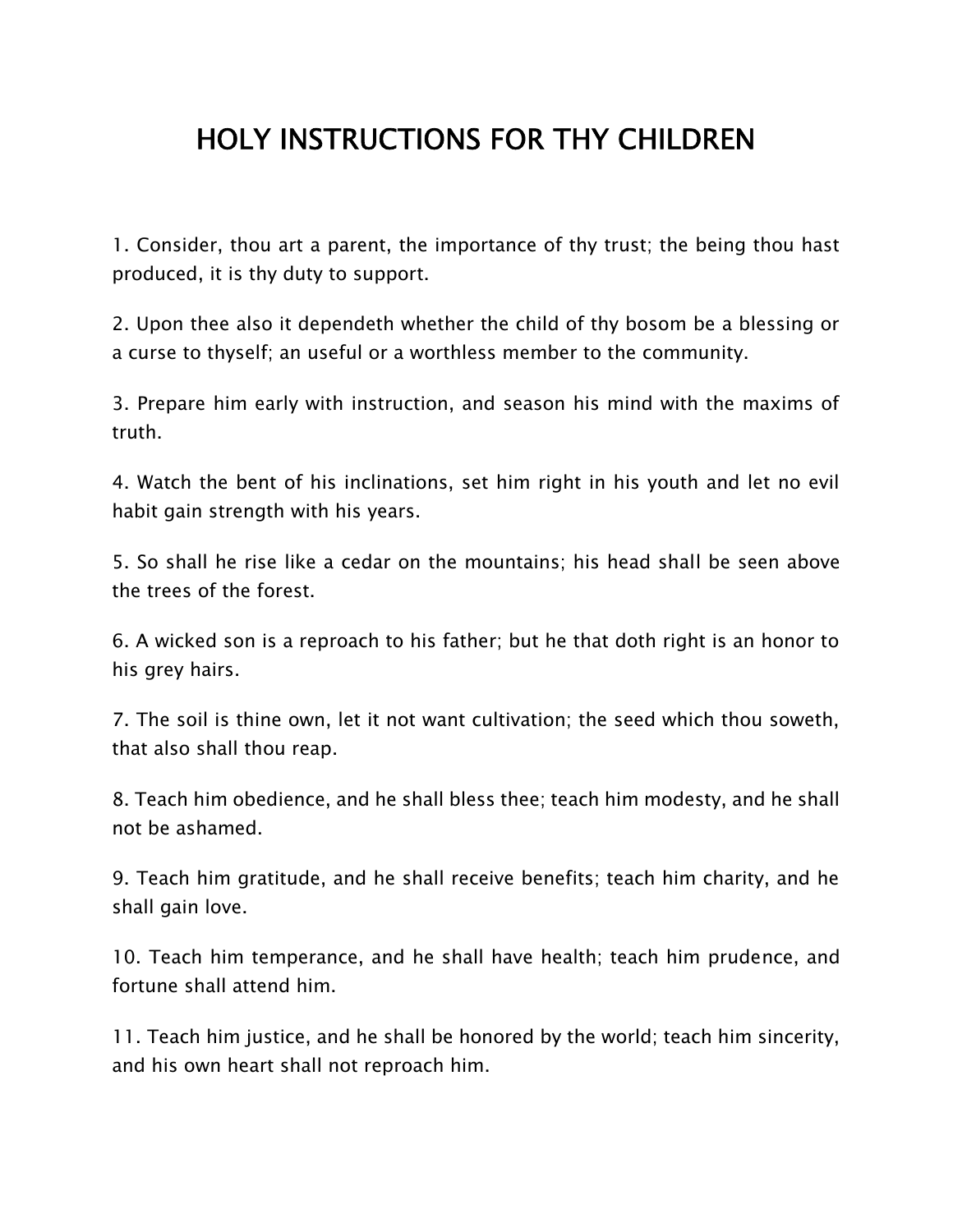12. Teach him diligence, and his wealth shall increase; teach him benevolence, and his mind shall be exalted.

13. Teach him science, and his life shall be useful; teach him religion, and his death shall be happy.

#### **CHAPTER XXIV**

# **THE OBEDIENCE OF CHILDREN TOWARDS THEIR FATHER**

1. From the secrets of Allah let man learn wisdom, and apply to himself the instruction they give.

2. Go to the desert, my son; observe the young stork of the wilderness; let him speak to thy heart; he beareth on his wings his aged sire; he lodgeth him in safety, and supplieth him with food.

3. The piety of a child is sweeter than the incense of Persia offering to the sun; yea, more delicious than odors wafted from a field of Arabian spices of the western gales.

4. Be grateful to thy father, for he gave thee life and to thy mother, for she sustained thee.

5. Hear the words of his mouth, for they are spoken for thy good; give ear to his admonition, for it proceedeth from love.

6. He hath watched for thy welfare, he hath toiled for thy ease; do honor therefore to his age, and let not his grey hairs be treated with irreverence.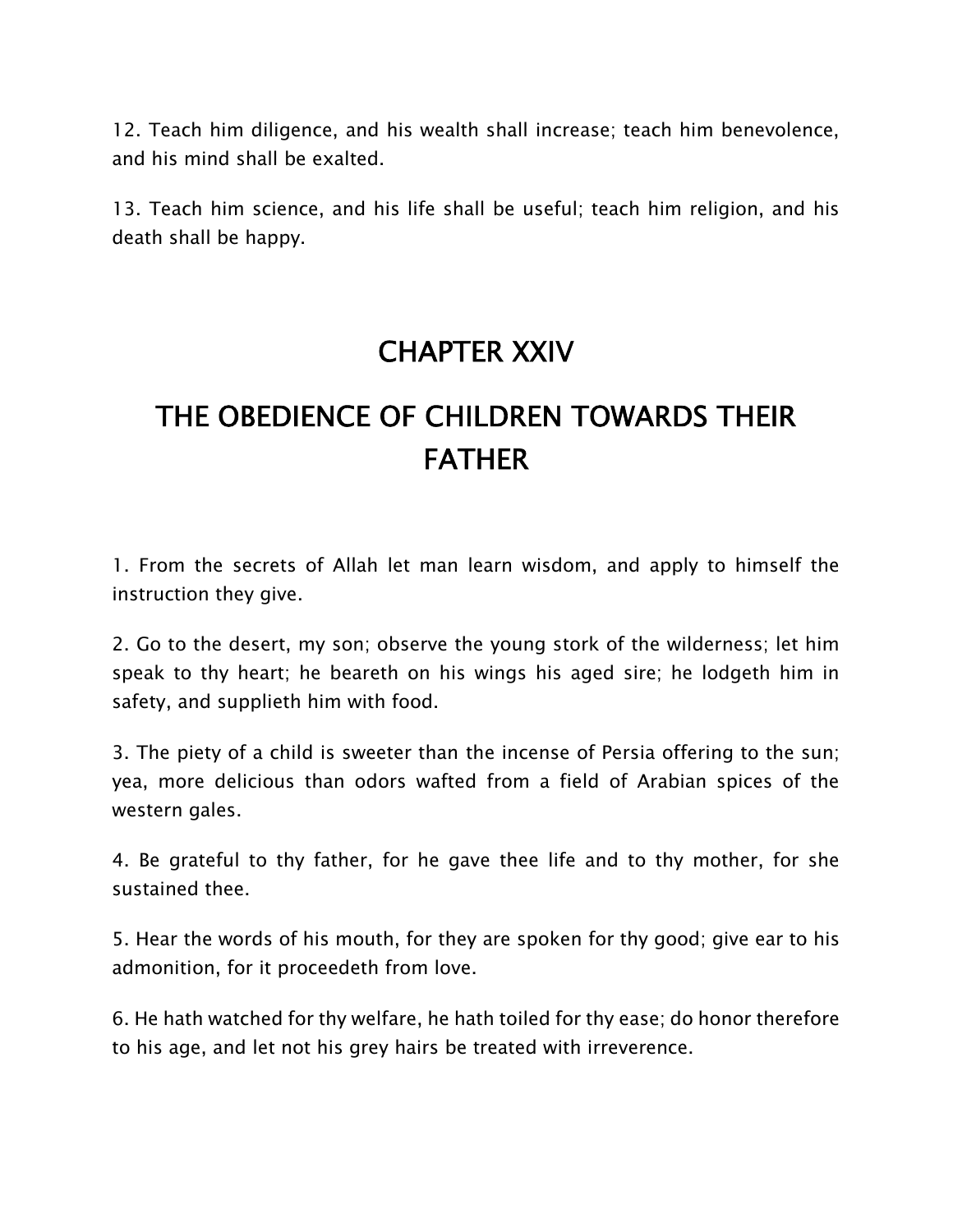7. Forget not thy helpless infancy, nor the forwardness of thy youth, and indulge the infirmities of thy aged parents; assist and support them in the decline of life.

8. So shall their hoary heads go down to the grave in peace; and thine own children, in reverence of thy example, shall repay thy piety with filial love.

#### **CHAPTER XXV**

## **A HOLY COVENANT OF THE ASIATIC NATION**

1. Ye are the children of one father, provided for by his care; and the breast of one mother hath given you suck.

2. Let the bonds of affection, therefore, unite thee with thy brothers, that peace and happiness may dwell in thy father's house.

3. And when ye separate in the world, remember the relation that bindeth you to love and unity; and prefer not a stranger before thy own blood.

4. If thy brother is in adversity, assist him; if thy sister is in trouble, forsake her not.

5. So shall the fortunes of thy father contribute to the support of his whole race; and his care be continued to you all, in your love to each other.

## **CHAPTER XXVI**

## **HOLY INSTRUCTIONS OF UNITY**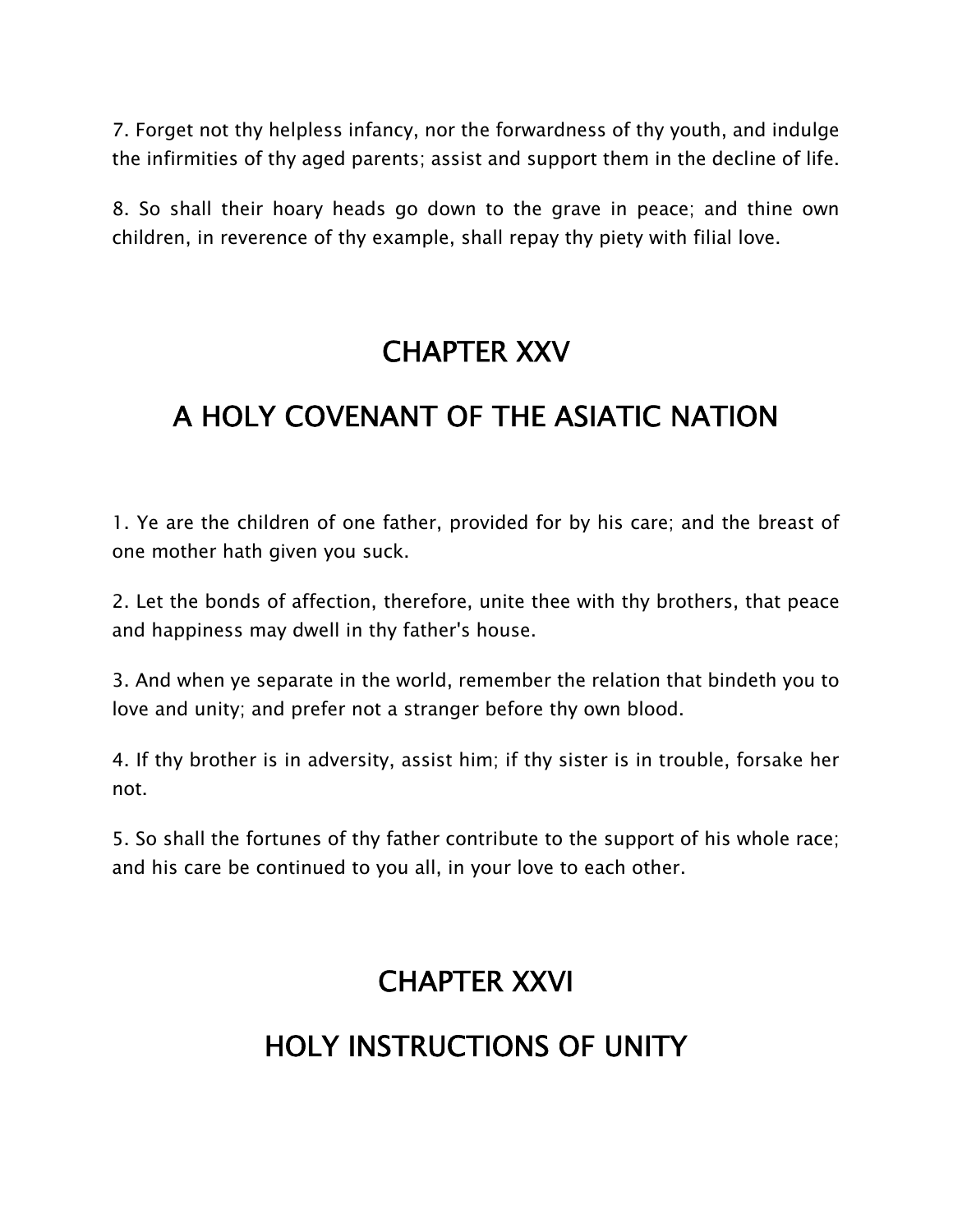1. The gifts of the understanding are the treasures of Allah; and He appointed to every one his portion, in what measure seemeth good unto Himself.

2. Hath He endowed thee with wisdom? Hath He enlightened thy mind with the knowledge of truth? Communicate it to the ignorant, for their instruction; communicate it to the wise, for thine own improvement.

3. True wisdom is less presuming than folly. The wise man doubteth often, and changeth his mind; the fool is obstinate, and doubteth not; he knoweth all things, but his own ignorance.

4. The pride of emptiness is an abomination; and to talk much, is the foolishness of folly; nevertheless, it is the part of wisdom to hear with patience their impertinence, and to pity their absurdity.

5. Yet be not puffed up in thine own conceit, neither boast of superior understanding; the clearest human knowledge is but blindness and folly.

6. The wise man feeleth his imperfections, and is humbled; he laboreth in vain for his own approbation but the fool peepeth in the shadow stream of his own mind, and is pleased with the pebbles which he seeth at the bottom; he bringeth them up and showeth them as pearls and with the applause of his brethren delighteth himself.

7. He boasteth of attainments in things that are of no worth; but where it is a shame to be ignorant, there he hath no understanding.

8. Even in the path of wisdom, he toileth after folly; and shame and disappointment are the reward of his labor.

9. But the wise man cultivates his mind with knowledge; the improvement of the arts is his delight, and their utility to the public crowneth with honor.

10. Nevertheless, the attainment of virtue he accounteth as the highest learning; and the science of happiness is the study of his life.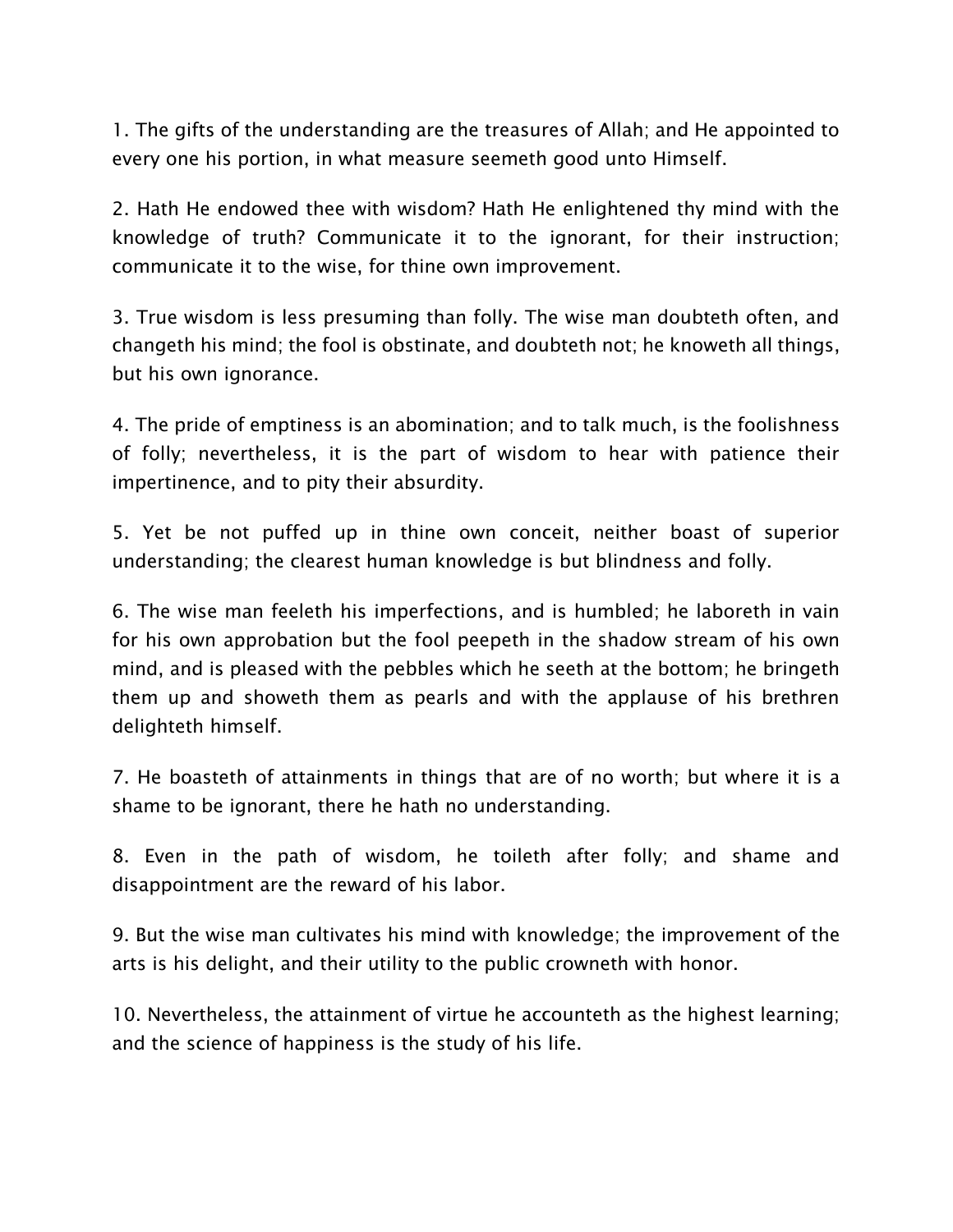### **CHAPTER XXVII**

## **THE HOLY UNITY OF THE RICH AND THE POOR**

1. The man to whom Allah hath given riches, and blessed with a mind to employ them alright, is peculiarly favored and highly distinguished.

2. He looketh on his wealth with pleasure, because it affordeth him the means to do good.

3. He protecteth the poor that are injured; he suffereth not the mighty to oppress the weak.

4. He seeketh out objects of compassion; he inquireth into their wants; he relieveth them with judgments and without ostentation.

5. He assisteth and rewardeth merit; he encourage ingenuity and liberally promoteth every useful design.

6. He carieth his own great works; his country is enriched, and the labor is employed; he formeth new schemes, and the arts receive improvement.

7. He considers the superfluities of his table, as belonging to the poor of his neighborhood; and he defraudeth them not.

8. The benevolence of his mind is not checked by his fortune; he rejoiceth therefore in riches, and his joy is blameless.

9. But woe. unto him that heapeth up wealth in abundance, and rejoiceth alone in the possession thereof; that grindeth the face of the poor, and considereth not the sweat of their brows!

10. He driveth on oppression, without feeling; the ruin of his brother disturbeth him not.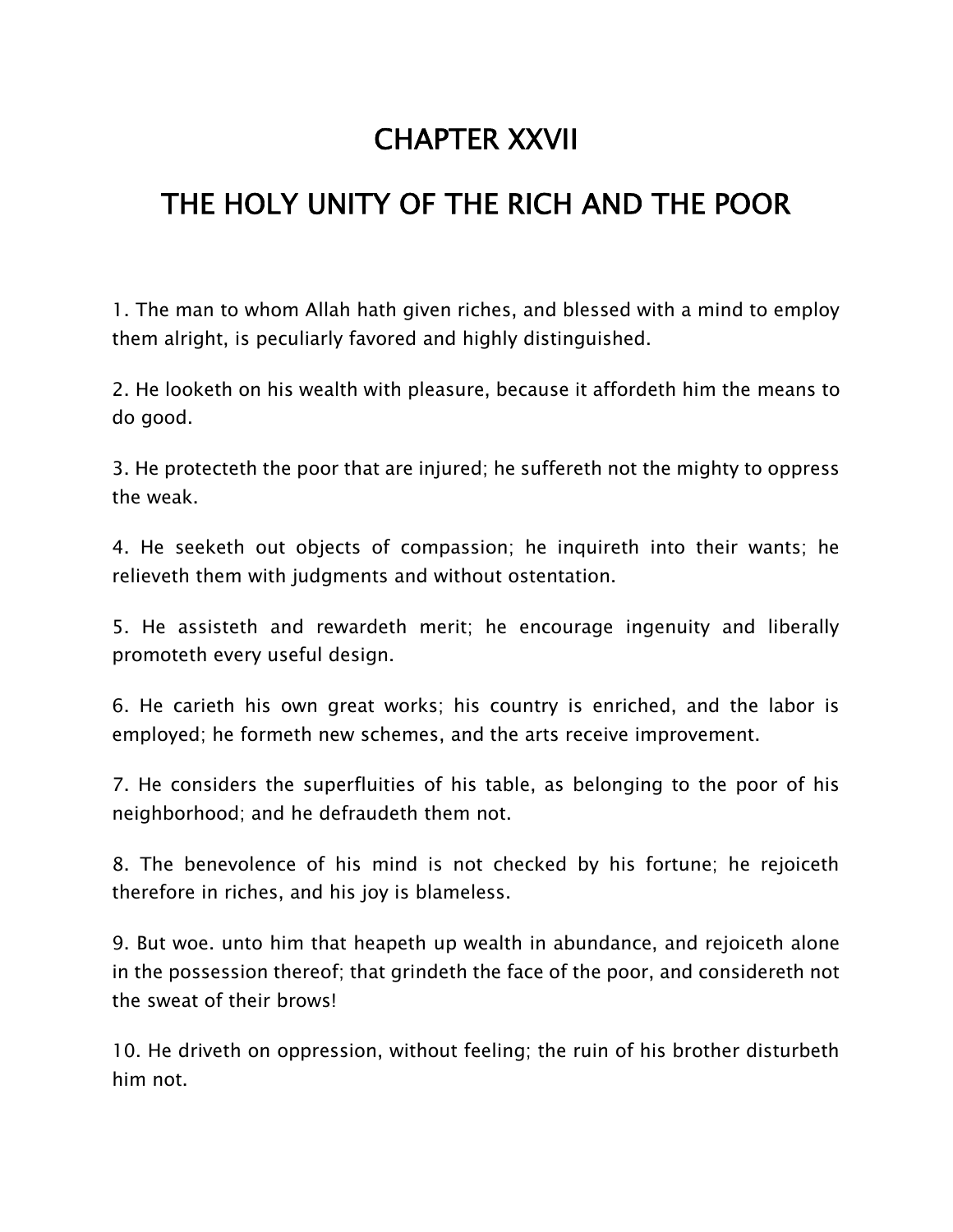11. The tears of the orphan he drinketh as milk; the cries of the widow are music to his ears.

12. His heart hardened with the love of wealth; no grief or distress can make impression upon it.

13. But the curse of iniquity pursueth him; he liveth in continual fear; the anxiety of his mind and the rapacious desires of his own soul take vengeance upon him for the calamities he has brought upon others.

14. Oh! What are the miseries of poverty in comparison with the gnawings of this man's heart!

15. Let the poor man comfort himself, yes, rejoice; for he hath many reasons.

16. He sitteth down to his morsel in peace; his table is not crowded with flatterers and devourers.

17. He is not embarrassed with a train of dependents, nor teased with the clamors of solicitations.

18. Debarred from the dainties of the rich, he escapeth also their diseases.

19. The bread that he eateth is not so sweet to his taste? The water he drinketh is not so pleasant to his thirst? Yea, far more delicious water than the richest draughts of the luxurious.

20. His labor preserveth his health, and procureth him a repose, to which the downy bed of sloth is a stranger.

21. He limiteth his desires with humility, and the calm of contentment is sweeter to his soul than all the acquirements of wealth and grandeur.

22. Let not the rich, therefore, presume on his riches; nor the poor in his poverty yield to despondence; for the providence of Allah dispenseth happiness to them both.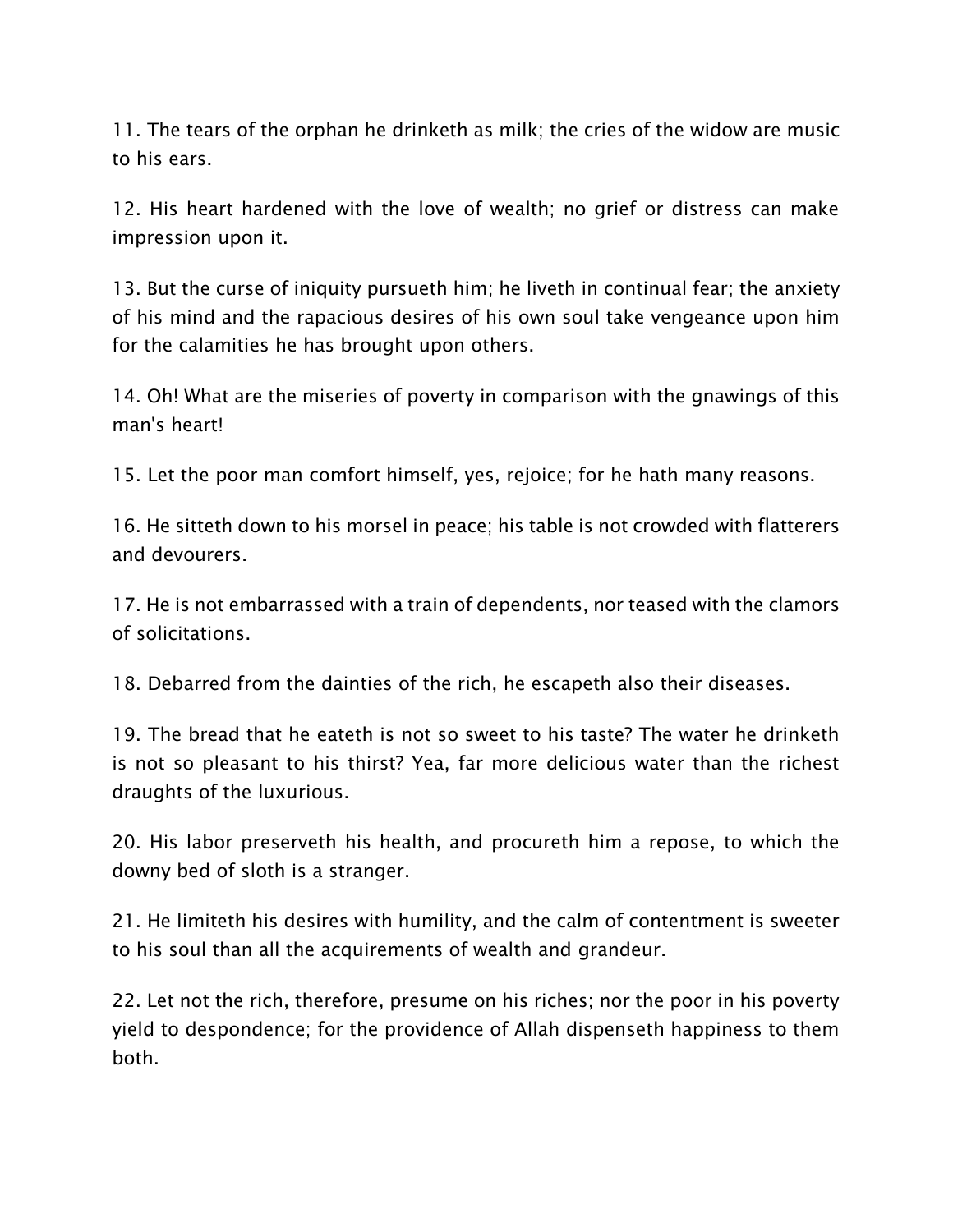# **CHAPTER XXVIII HOLY INSTRUCTIONS FROM THE PROPHET MASTER AND SERVANT**

1. Repine not, 0 man, at the state of servitude; it is the ap-pointment of Allah, and hath many advantages; it removeth thee from cares and solicitudes in life.

2. The honor of a servant is his fidelity; his highest virtues are submission and obedience.

3. Be patient, therefore, under the reproofs of thy master; and when he rebuketh thee, answer not again. The silence of thy resigna-tion shall not be forgotten.

4. Be studious of his interests, be diligent in his affairs, and faithful to the trust which he reposeth in thee.

5. Thy time and thy labor belong unto him. Defraud him not thereof, for he payeth thee for them.

6. And thou who art a master, be just to thy servant if thou expecteth from him fidelity; and reasonable in thy commands if thou expecteth ready obedience.

7. The spirit of a man is in him; severity and rigour may create fear, but can never command love.

8. Mix kindness with reproof, and reason with authority; so shall thy admonitions take place in his heart, and his duty shall be-come his pleasure.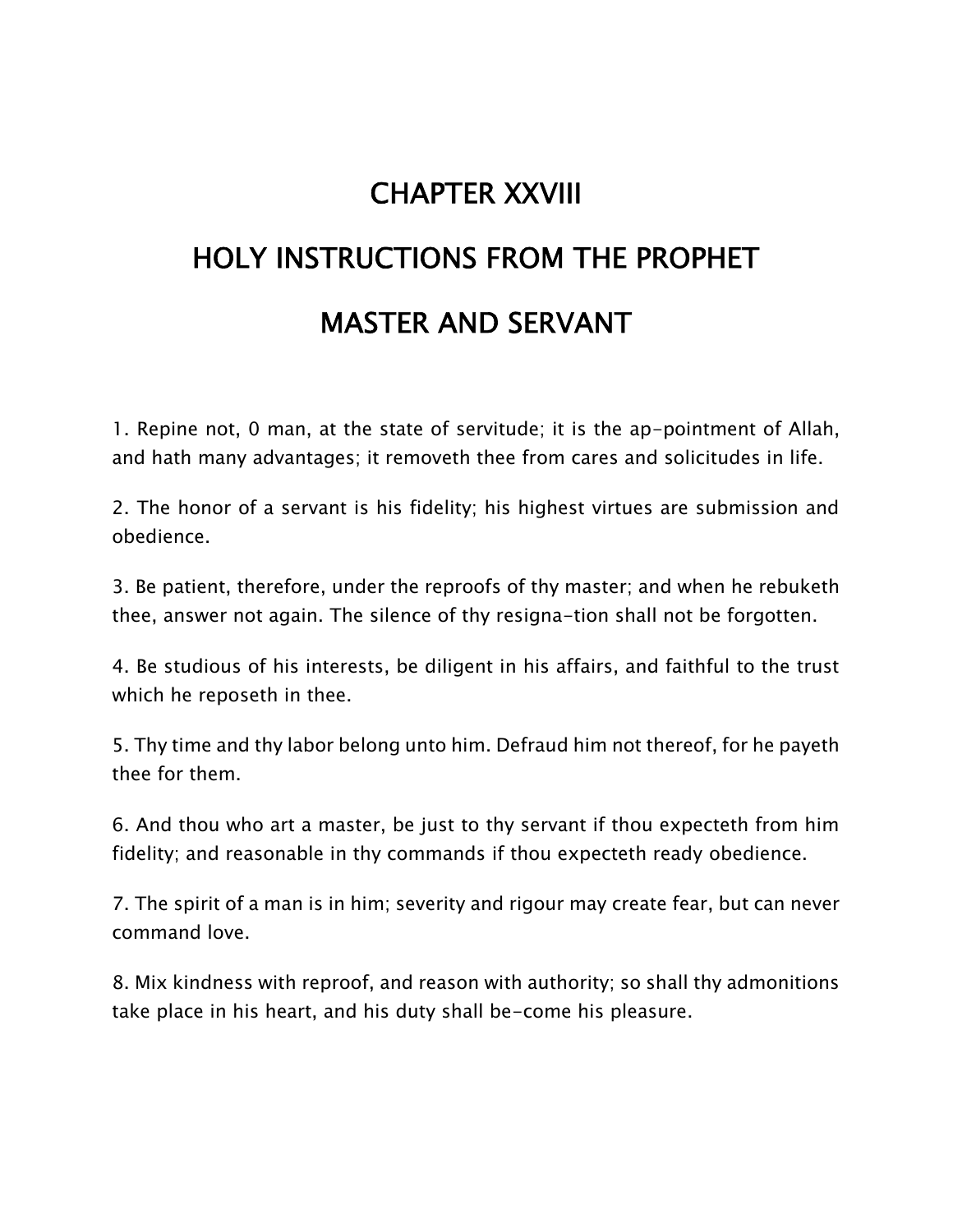9. He shall serve thee faithfully from the motive of gratitude; he shall obey thee cheerfully from the principle of love; and fail thou not, in return, to give his diligence and fidelity their proper reward.

### **CHAPTER XXIX**

### **MAGISTRATE AND SUBJECT**

1. 0 thou, the favorite of Heaven, whom the sons of men, thy equals, have agreed to raise to sovereign power and set as a ruler over themselves; consider the ends and importance of their trust, fax more than the dignity and height of thy station.

2. Thou art clothed in purple, and seated on a throne; the crown of majesty investeth thy temples, the sceptre of power is placed in thy hand; but not for thyself were these ensigns given; not meant for thine own, but the good of thy kingdom.

3. The glory of a king is the welfare of his people; his power and dominion rest on the hearts of his subjects.

4. The mind of a great prince is exalted with the grandeur of his situation; he evolveth high things, and searcheth for business worthy of his power.

5. He calleth together the wise men of his kingdom; he consulteth among them with freedom, and heareth the opinions of them all.

6. He looketh among his people with discernment; he discovereth the abilities of men, and employeth them according to their merits.

7. His magistrates are just, his ministers are wise, and the favorite of his bosom deceiveth him not.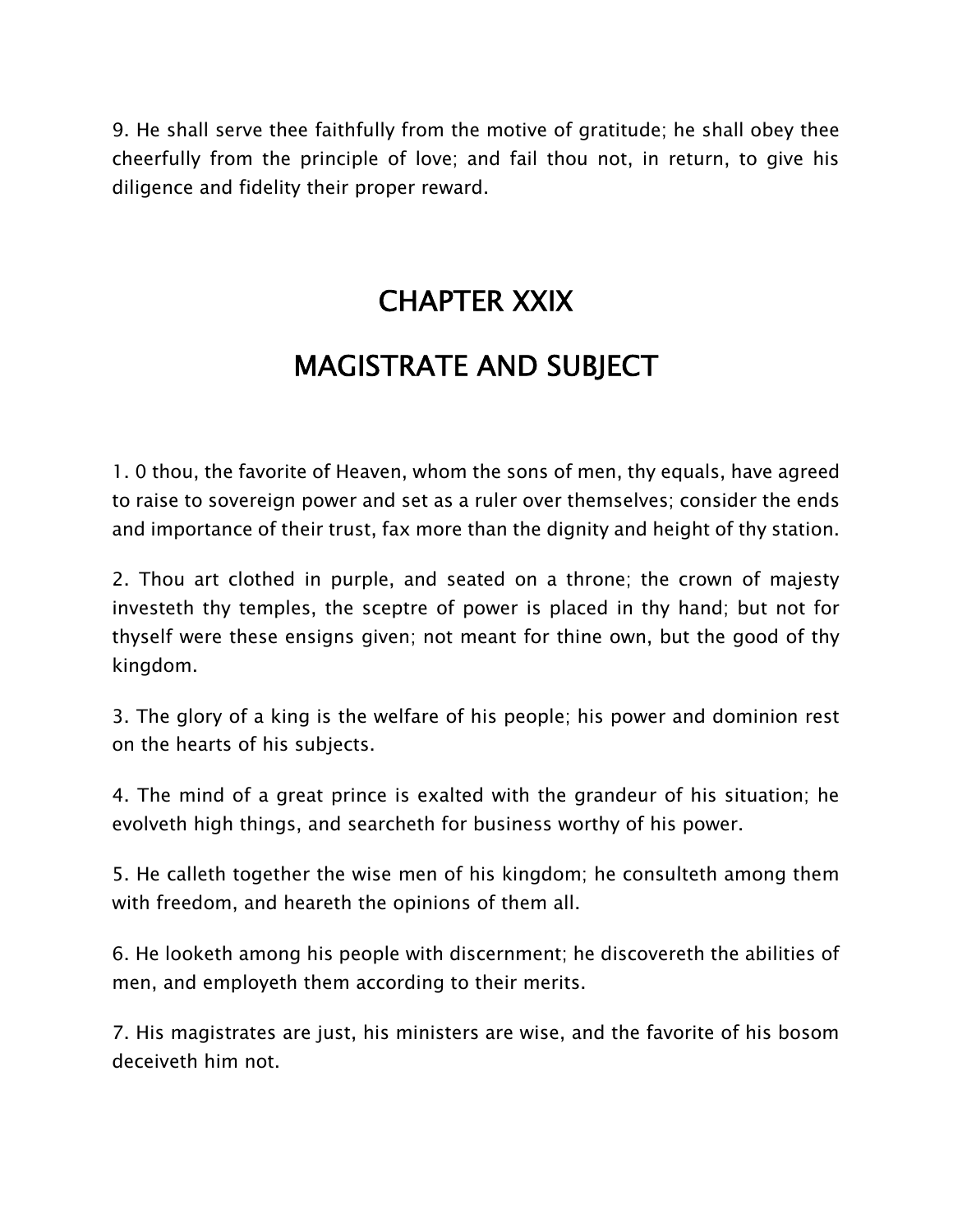8. He smileth on the arts, and they flourish; the sciences improve beneath the culture of his hand.

9. With the learned and ingenious he delighteth himself; he kindleth in their breasts emulation; and the glory of his kingdom is exalted by their labors.

10. The spirit of the merchant who extendeth his commerce, the skill of the farmer who enricheth his lands, the ingenuity of the artists, the improvements of the scholar; all these he honoreth with his favor, or rewardeth with his bounty.

11. He planteth new colonies, he buildeth strong ships, he openeth rivers for convenience, he formeth harbors for safety, his people abound in riches, and the strength of his kingdom increaseth.

12. He frameth his statutes with equity and wisdom; his subjects enjoy the fruits of their labor in security; and their happiness consists of the observance of the law.

13. He foundeth his judgments on the principle of mercy; but in the punishment of offenders, he is strict and impartial.

14. His ears are open to the complaints of his subjects; he restraineth the hands of their oppressors, and he delivereth them from their tyranny.

15. His people, therefore, look up to him as a father, with reverence and love; they consider him as the guardian of all they enjoy.

16. Their affection unto him begetteth in his breast a love of the public; the security of their happiness is the object of his care.

17. No murmurs against him arise in their hearts; the machinations of his enemies endanger not the state.

18. His subjects are faithful, and firm in his cause; they stand in his defense, as a wall of brass; the army of a tyrant flieth before them, as chaff before the wind.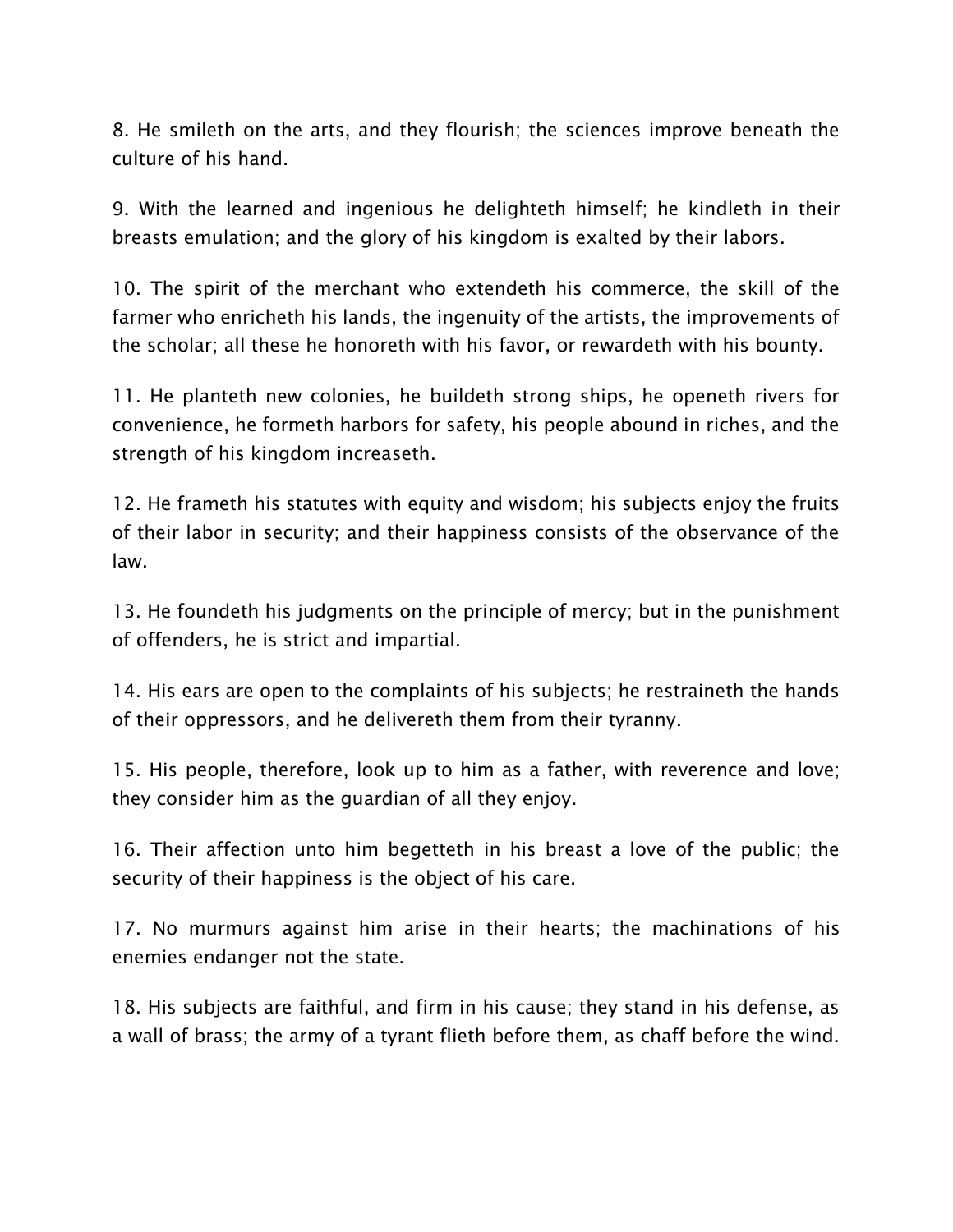19. Security and peace bless the dwelling of his people; and glory and strength encircle his throne forever.

### **CHAPTER XXX**

### **HOLY INSTRUCTION FROM THE PROPHET THE SOCIAL DUTIES**

1. When thou considereth thy wants, when thou beholdeth thy imperfections, acknowledge his goodness, 0 son of humanity, who honored thee with humanity, endowed thee with speech, and placed thee in society to receive and confer reciprocal helps and mutual obligations, protection from injuries, thy enjoyments of the comforts and the pleasures of life; all these thou oweth to the assistance of others, and couldst not enjoy but in the bands of society.

2. It is thy duty, therefore, to be a friend to mankind, as it is thy interest that man should be friendly to thee.

3. As the rose breatheth sweetness from its own nature, so the heart of a benevolent man produceth good works.

4. He enjoyeth the ease and tranquility of his own breast, and rejoiceth in the happiness and prosperity of his neighbor

5. He openeth not his ear unto slander; the faults and the failings of men give a pain to his heart.

6. His desire is to do good, and he researcheth out the occasions thereof; in removing the oppression of another, he relieveth himself.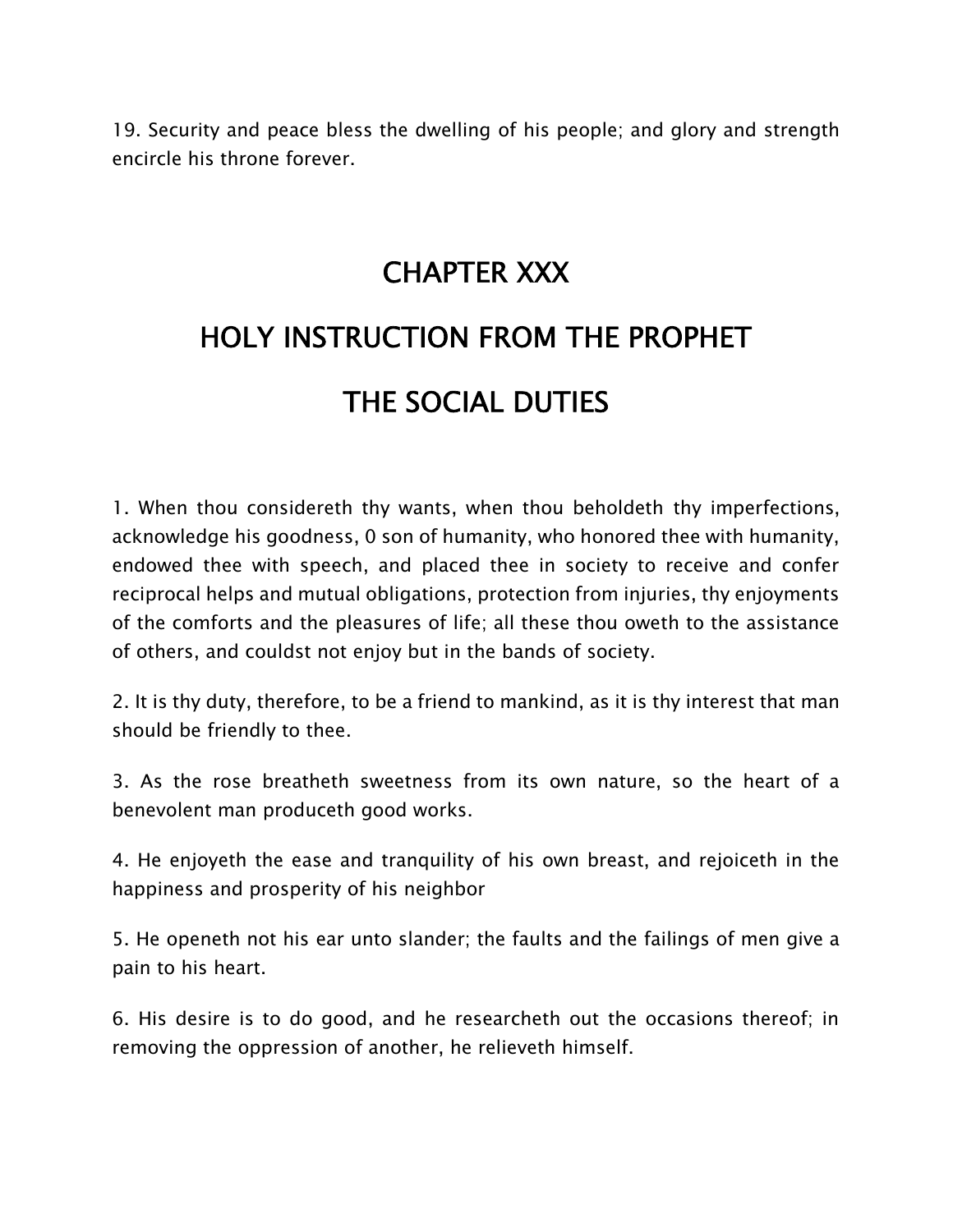7. From the largeness of his mind, he comprehendeth in his wishes the happiness of all men; and from the generosity of his heart, he endeavoreth to promote it.

#### **CHAPTER XXXI**

### **HOLY INSTRUCTIONS FROM THE PROPHET JUSTICE**

1. The peace of society dependeth on justice; the happiness of individuals, on the safe enjoyment of all their possessions.

2. Keep the desires of thy heart, therefore, within the bounds of moderation; let the hand of justice lead them aright.

3. Cast not an evil eye on the goods of thy neighbor; let whatever is his property be sacred from thy touch.

4. Let no temptation allure thee, nor any provocation excite thee to lift up thy hand to the hazard of his life.

5. Defame him not in his character; bear no false witness against him.

6. Corrupt not his servant to cheat or forsake him; and the wife of his bosom, 0 tempt not to sin.

7. It will be a grief to his heart, which thou canst not relieve; an injury to his life, which no reparation can atone.

8. In thy dealings with men, be impartial and just; and do unto them as thou wouldst they should do unto thee.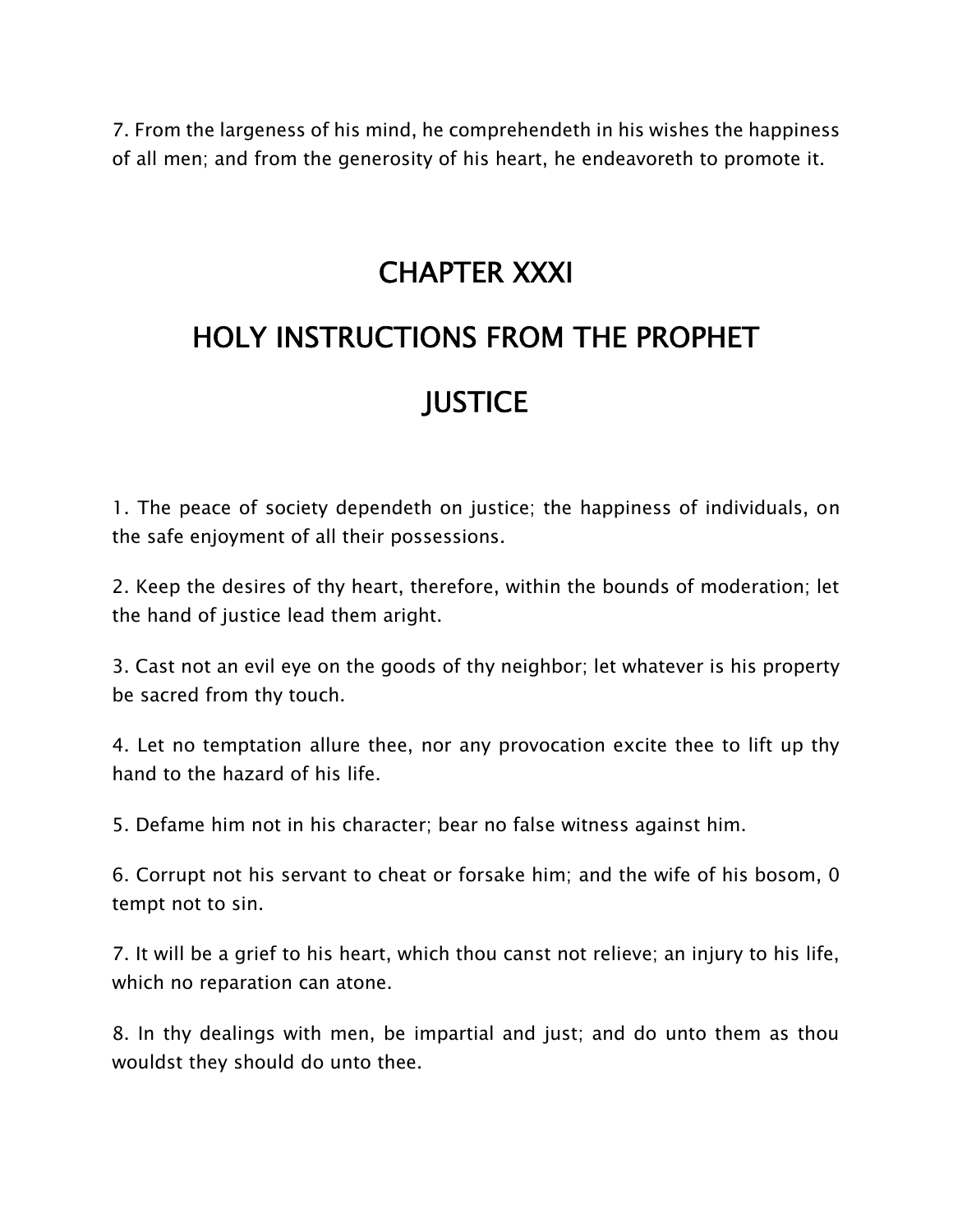9. Be faithful to thy trust, and deceive not the man who relieth upon thee; be assured, it is less evil in the sight of Allah to steal than to betray.

10. Oppress not the poor, and defraud not of his hire the laboring man.

11. When thou selleth for gain, hear the whispering of conscience, and be satisfied with moderation; nor from the ignorance of thy buyer take any advantage.

12. Pay the debts which thou oweth: for he who gave thee credit, relieth upon thine honor; and to withhold from him his due, is both mean and unjust.

13. Finally, 0 son of society, examine thy heart, call remembrance to thy aid; and if in any of these things thou hath transgressed, make a speedy reparation, to the utmost of thy power.

### **CHAPTER XXXII**

# **HOLY INSTRUCTIONS FROM THE PROPHET**

### **CHARITY**

1. Happy is the man who hath sown in his breast the seeds of benevolence: the produce thereof shall be charity and love.

2. From the fountain of his heart shall rise rivers of goodness; and the streams shall overflow, for the benefit of mankind.

3. He assisteth the poor in their trouble; he rejoiceth in furthering the prosperity of all men.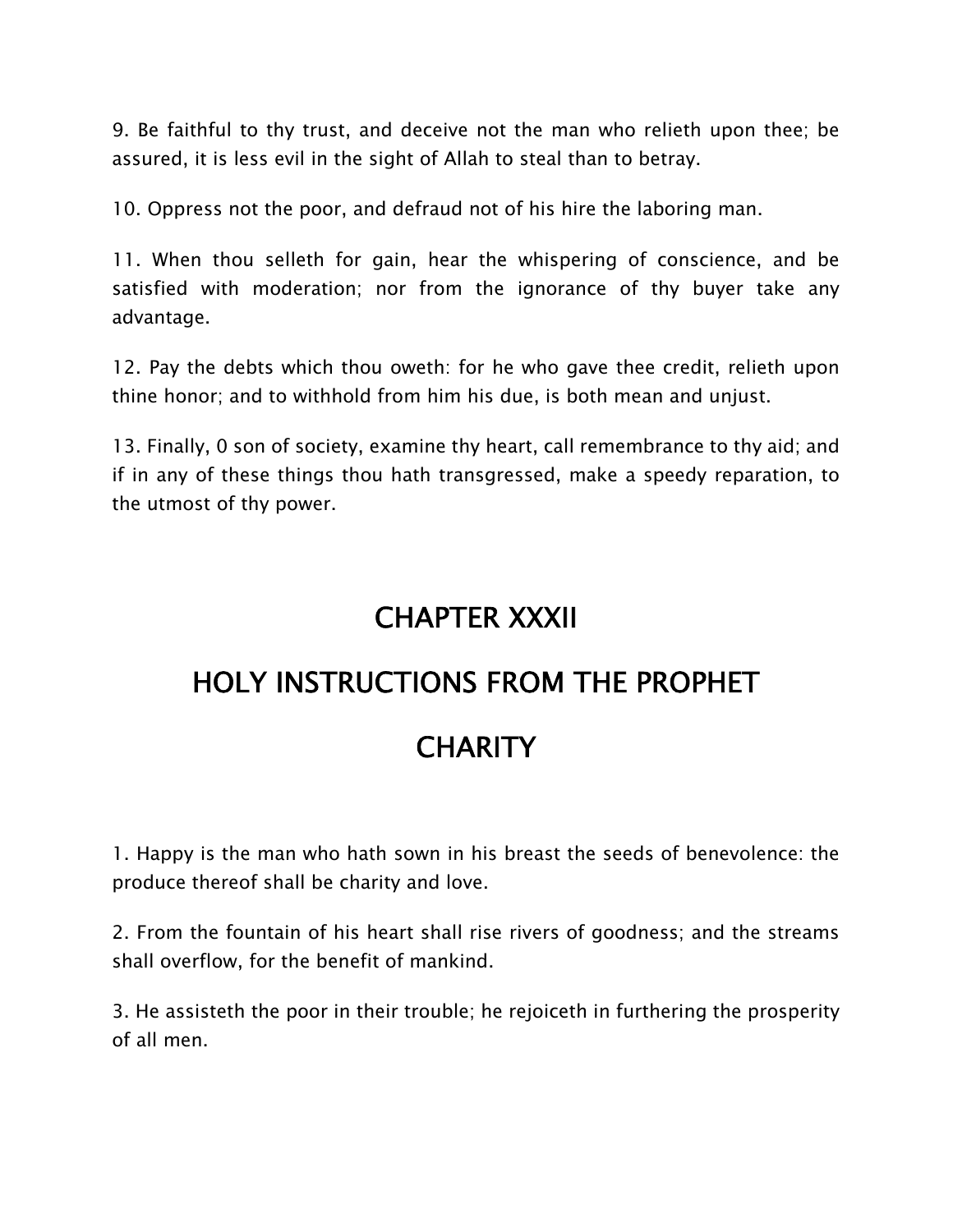4. He censureth not his neighbor; he believeth not the tales of envy and malevolence; neither repeateth he their slanders.

5. He forgiveth the injuries of men, he wipeth them from his remembrance; revenge and malice have no place in his heart.

6. For evil he returneth not evil, he hateth not even his enemies, but requiteth their injustice with a friendly admonition.

7. The griefs and anxieties of men excite his compassion; he endeavoreth to alleviate the weight of their misfortunes, and the pleasure of success rewardeth his labor.

8. He calmeth the fury, he healeth the quarrels of angry men, and preventeth the mischiefs of strife and animosity.

9. He promoteth in his neighborhood peace and good will, and his name is repeated with praise and benedictions.

### **CHAPTER XXXIII**

### **HOLY INSTRUCTIONS FROM THE PROPHET**

### **GRATITUDE**

1. As the branches of a tree return their sap to the root, from whence it arose; as a river poureth its streams to the sea, whence the spring was supplied; so the heart of a grateful man delighteth in returning a benefit recieved.

2. He acknowledgeth his obligation with cheerfulness, he looketh on his benefactor with love and esteem.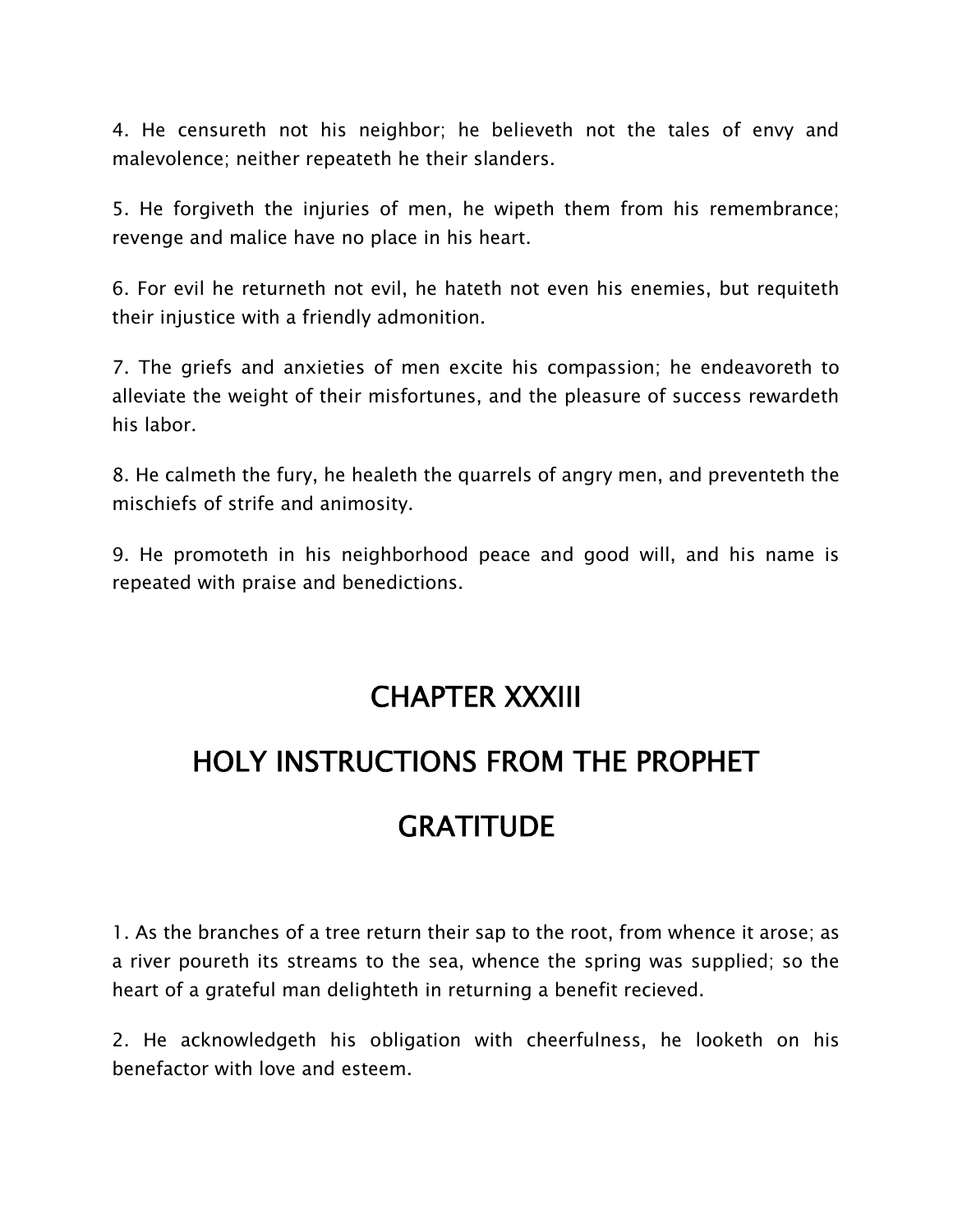3. And if to return it be not in his power, he nourisheth the memory of it in his breast with kindness; he forgetteth it not all the days of his life.

4. The heart of the grateful man is like the clouds of heaven which drops upon the eath, fruits, herbage and flowers; but the heart of the ungrateful is like a desert of sand which swalloweth with greediness the showers that fall, and burieth them in its bosom, and produceth nothing.

5. Envy not thy benefactor, neither strive to conceal the benefit he hath conferred; for though to oblige is better than to be obliged, though the act of generosity commandeth admiration, yet the humility toucheth the heart, and is amiable on the sight both of Allah and man.

6. But receive not a favor from the hand of the proud; to the selfish and avaricious have no obligation; the vanity of pride shall expose thee to shame; the greediness of avarice shall never be satisfied.

### **CHAPTER XXXIV**

### **HOLY INSTRUCTIONS FROM THE PROPHET**

### **SINCERITY**

1. O thou who are enamored with the beauty of Truth, and hast fixed thy heart on the simplicity of her charms, hold fast thy fidelity unto her, and forsake her not; the constancy of thy virtue shall crown thee with honor.

2. The tongue of the sincere is rooted in heart; hypocrisy and deceit have no place in his words.

3. He blusheth at falsehood, and is founded; but in speaking the truth, he hath a steady eye.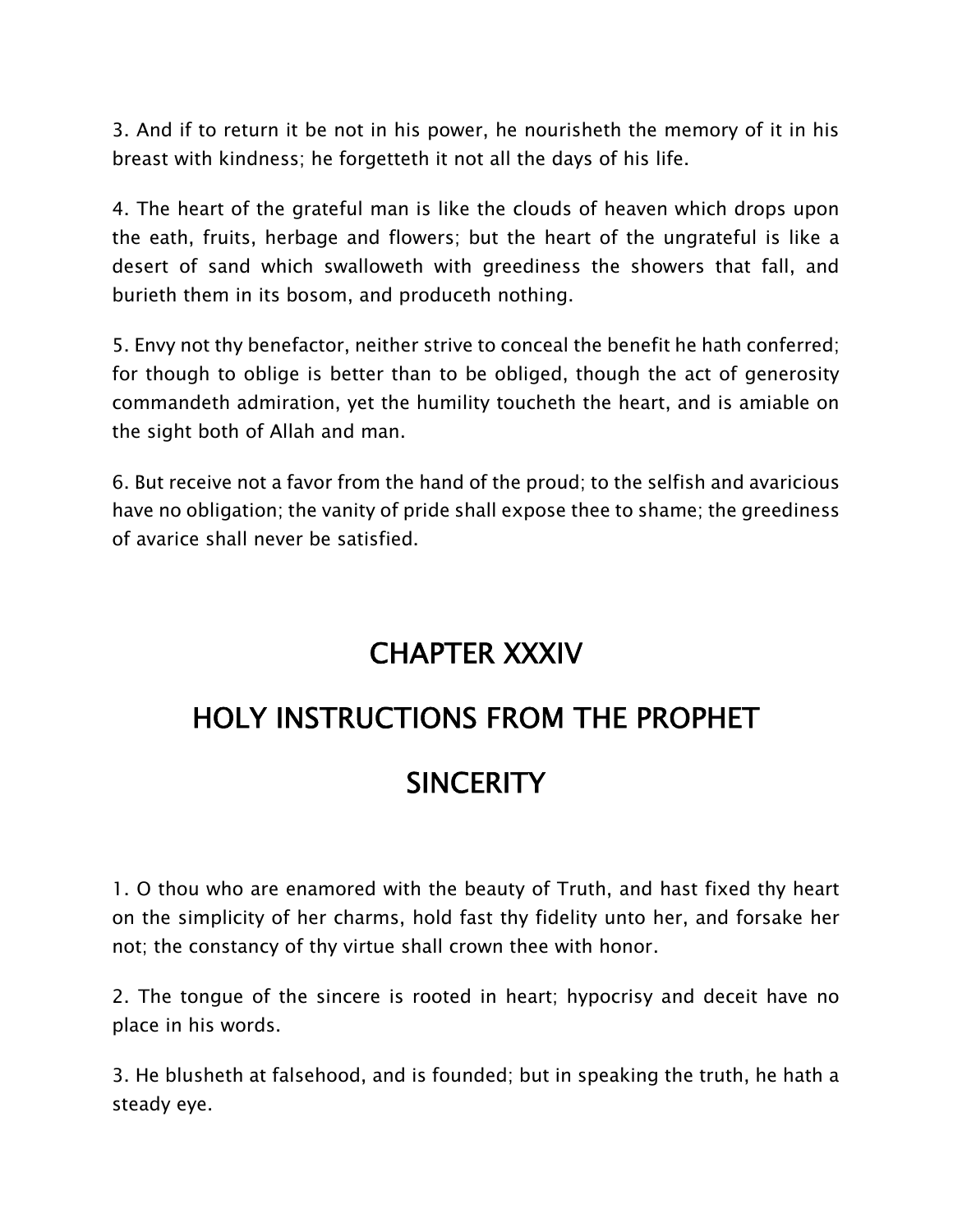4. He supporteth, as a man, the dignity of his character; to the arts of hypocrisy he scorneth to stoop.

5. He is consistent with himself; he is never embarrassed; he hath courage enough for truth; but to lie he is afraid.

6. He is far above the meanness of dissimulation; the words of his mouth are the thoughts of his heart.

7. Yet, with prudence and caution he openeth his lips; he studieth what is right, and speaketh with discretion.

8. He adviseth with friendship; he reproveth with freedom; and whatsoever he promiseth shall surely be performed.

9. But the heart of the hypocrite is hid in his breast; he maketh his words in the semblance of truth, while the business of his life is only to deceive.

10. He laugheth in sorrow, he weepeth in joy; and the words of his mouth have no interpretation.

11. He worketh in the dark as a mole, and fancieth he is safe; but he blundereth into light, and is betrayed and exposed, with dirt on his head.

12. He passeth his days in perpetual constraint; his tongue and heart are forever at variance.

13. He laboreth for the character of a righteous man; and huggeth himself in the thoughts of his cunning.

14. O fool, fool! The pains which thou taketh to hide what thou art, are more than would make thee what thou wouldst seem; and the children of Wisdom shall mock at thy cunning, when in the midst of security, thy disguise is stripped off, and the finger of derision shall point thee to scorn.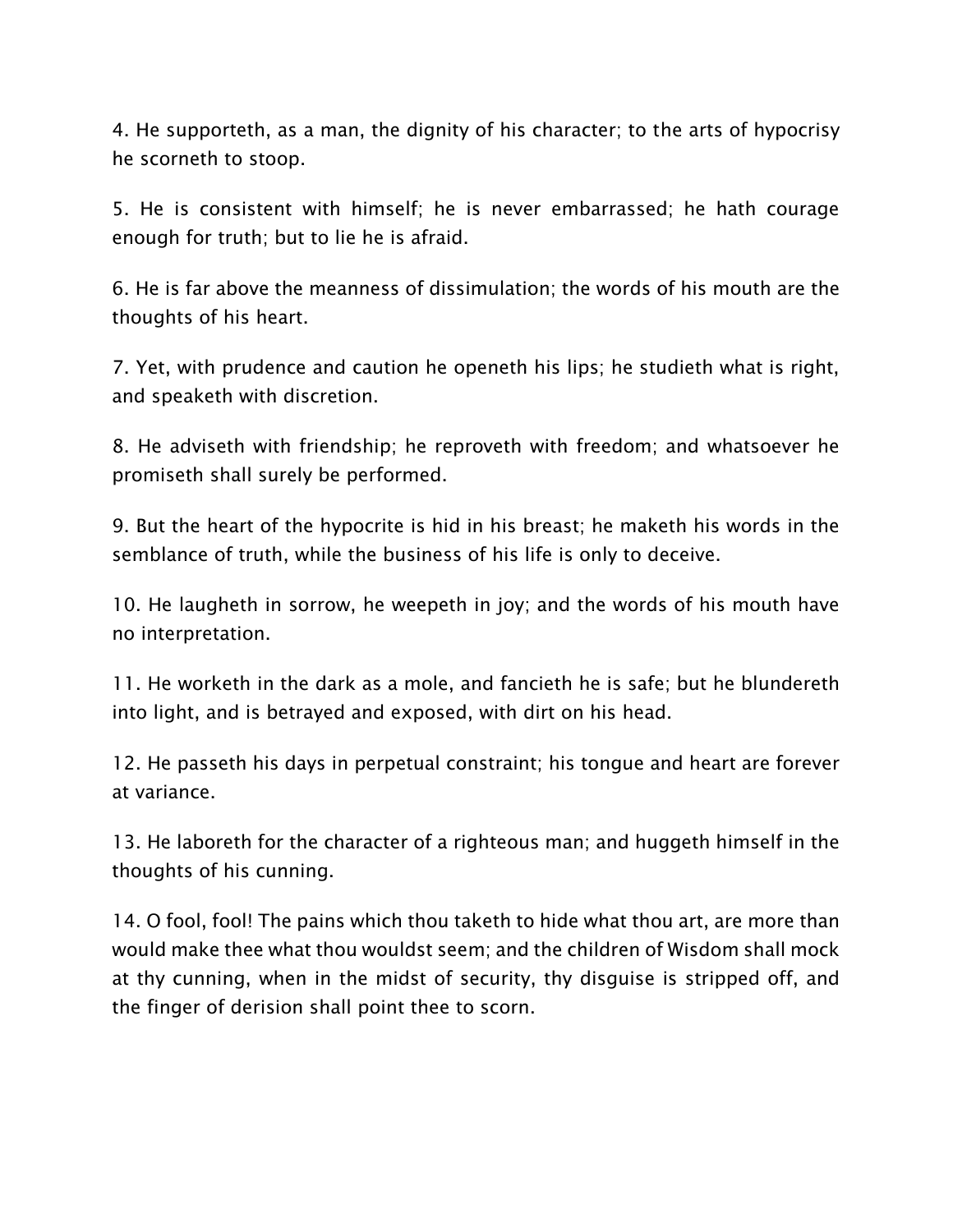### **CHAPTER XXXV**

### **HOLY INSTRUCTIONS FROM THE PROPHET RELIGION**

1. There is but one Allah, the author, the creator, the governor of the world; almighty , eternal, and incomprehensible.

2. The sun is not Allah, though his noblest image. He enlighteneth the world with his brightness; his warmth giveth life to the products of the earth. Admire him as the creature, the instrument of Allah, but worship him not.

3. To the one who is supreme, most wise and beneficent, and to Him alone, belong worship, adoration, thanks giving and praise.

4. Who hath stretched forth the heavens with His hands, who hath described with his finger the courses of stars.

5. Who setteth bounds to the ocean, that it cannot pass; and saith unto the stormy winds: "Be still."

6. Who shaketh the earth, and the nations tremble; who dareth His lightnings, and the wicked are dismayed.

7. Who calleth forth worlds by the words of His mouth; who smiteth with His arm, and they sink into nothing.

8. O reverence the majesty of the Omnipotent; and tempt not His anger, lest thou be destroyed.

9. The providence of Allah is ever all His works; He ruleth and directeth with infinite wisdom.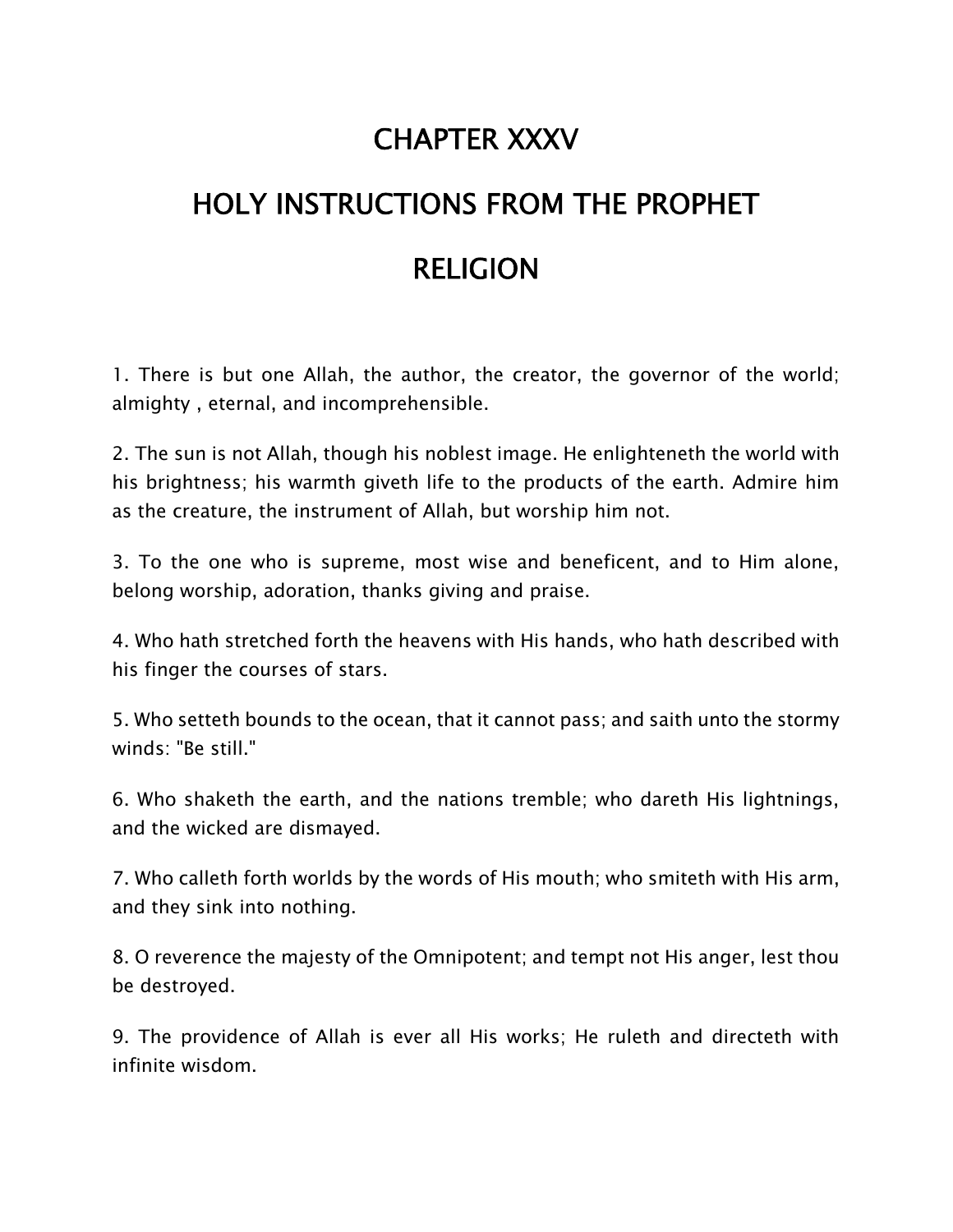10. He hath instituted laws for the government of the world; He hath wonderfully varied them in all beings; and each, by his nature conformeth to His will.

11. In the depth of His mind, He revolveth all knowledge; the secrets of futurity lie open before Him.

12. The thoughts of thy heart are naked to His view; He knoweth thy determination before they are made.

13. With respect to His prescience there is nothing contingent; with respect to his providence there is nothing accidental.

14. Wonderful is He in all His ways; His counsels are inscrutable; the manner of His knowledge transcendeth thy conception.

15. Pay therefore to His wisdom, all honor and veneration; and bow down thyself in humble and submissive obedience to His supreme discretion.

16. The Father is gracious and beneficent; He hath created the world in mercy and love.

17. His creatures of His hand declare His goodness, and their enjoyments speak of His praise; He clothed them with beauty, He supporteth them with food, He preserveth them with pleasure, from generation to generation.

18. If we lift up our eyes to the heavens, His glory shineth forth; if we cast them down on the earth, it is full of His goodness; the hills and the valleys rejoice and sing; fields, rivers, and woods resound His praise.

19. But thee, He hath distinguished with peculiar favor; and exalted thy station above all creatures.

20. But thee, He hath embued thee with reason, to maintain thy dominion; he hath fitted thee with language, to improve thy society; and exalted thy mind with the powers of meditation, to contemplate and adore His inimitable perfections.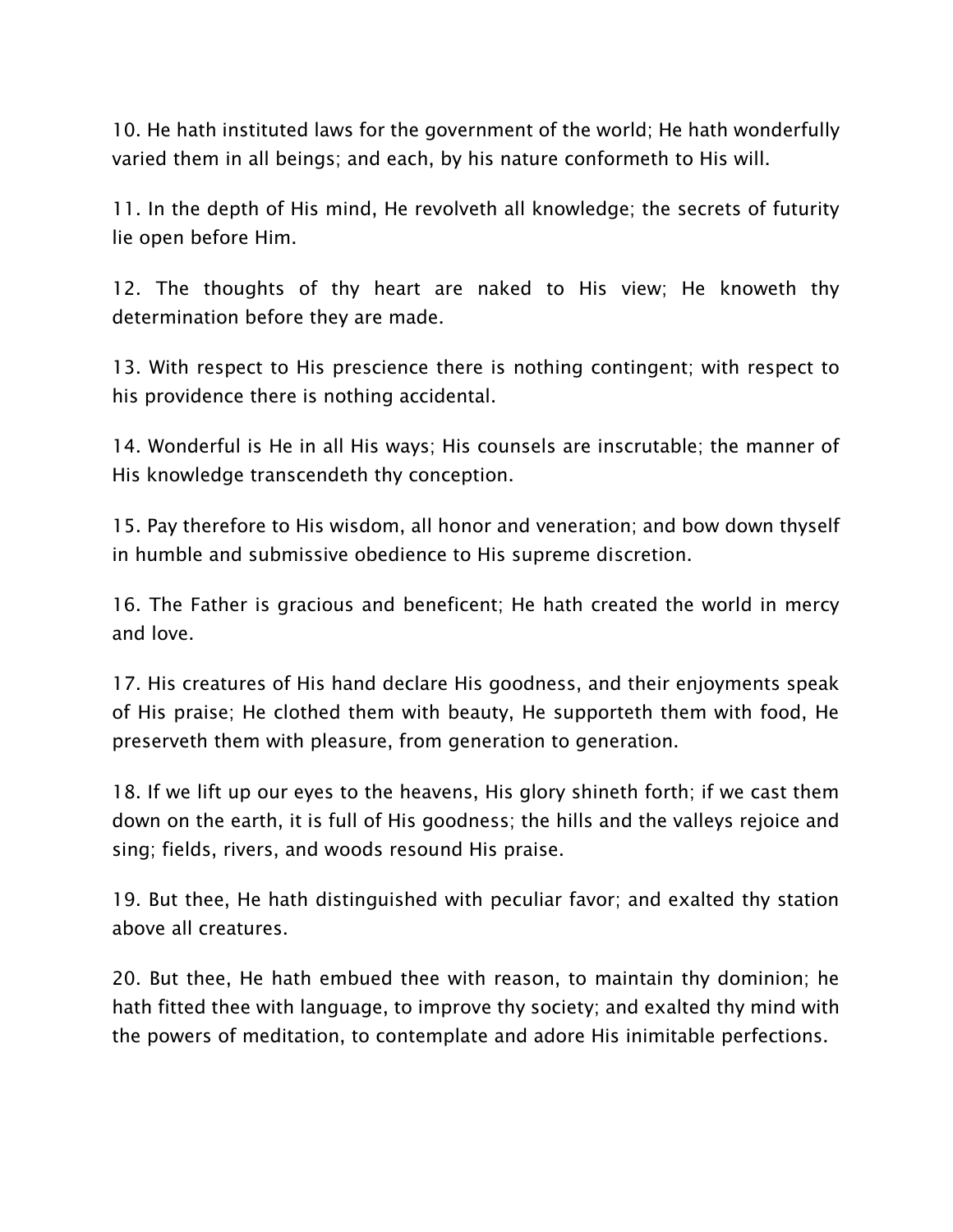21. And in the laws He hath ordained as the rule of life, so kindly hath He united thy duty to thy nature that obedience to His precepts is happiness to thyself.

22. O praise His goodness with songs of thanksgiving, and meditate in silence on the wonders of His love; let thy heart overflow with gratitude and acknowledgment, let the language of thy lips speak praise and adoration, let the actions of thy life show thy love to His law.

23. Allah is just and righteous, and will judge the earth with equity and truth.

24. Hath He established his laws in goodness and mercy, and shall He not punish the transgressors thereof?

25. O think not, bold men, because thy punishment is delayed, that the arm of Allah is weakened; neither flatter thyself with hopes that He winketh at thy doings.

26. His eye pierceth the secrets of every heart, and He rememebereth them forever; He respecteth not the persons or the stations of men.

27. The high and the low, the rich and the poor, the wise and the ignorant, when the soul hath shaken off the cumbrous shackles of this mortal life, shall equality receive, from the sentence of just and everlasting retribution, according to their works.

28. Then shall the wicked tremble and be afraid; but the heart of the righteous shall rejoice in His judgements.

29. O fear Allah, therefore, all the days of thy life, and walk in the paths which He hath opened before thee. Let prudence admonish thee, let temperance restrain, let justice guide thy hand, benevolence warm thy heart, and gratitude to Heaven inspire thee with devotion. These shall give thee happiness in thy present state, and bring thee to the mansions of eternal felicity in the paradise of Allah.

30. This is the true economy of Human Life.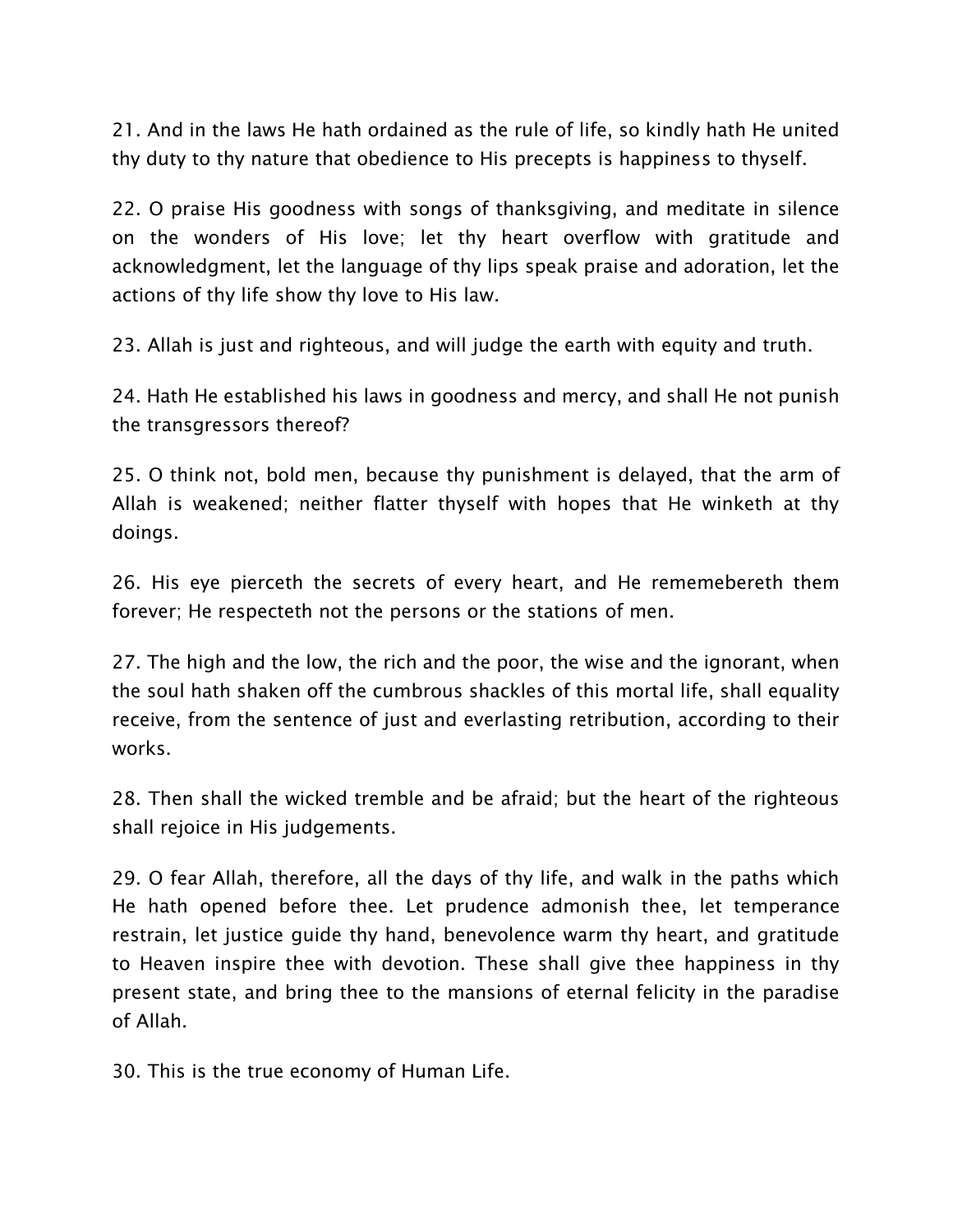### **CHAPTER XXXVI**

## **HOLY INSTRUCTIONS FROM THE PROPHET KNOW THYSELF**

1. Weak and ignorant as thou art, O man, humble as thou oughtest to be, O child of the dust, wouldst thou raise thy thoughts to infinite wisdom? Wouldst thou see omnipotence displayed before thee? Contemplate thine frame.

2. Fearfully and wonderfully art thou made; praise therefore thy Creator with awe, and rejoice before Him with reverence.

3. Wherefore of all creatures art thou only erect, but that thou shouldst behold his works? Wherefore art thou to behold, but that thou mayest admire them? Wherefore to admire but that thou mayest adore their and thy Creator?

4. Wherefore is consciousness reposed on thee alone, and whence is it derived to thee?

5. It is not in flesh to think; it is not in bones to reason. The lion knoweth not that worms shall eat him; the ox perceiveth not that he is fed for slaughter.

6. Something is added to thee, unlike to what thou seest; something informs the clay; higher than all is the object of thy senses. Behold, what is it?

7. The body remaineth perfect after it is fled; therefore it is no part of it; it is immaterial, therefore it is eternal; it is free to act; therefore it is accountable for its actions.

8. Knoweth the ass the use of food, because his teeth mow down the herbage? Or standeth the crocodile erect, although his backbone is as straight as thine?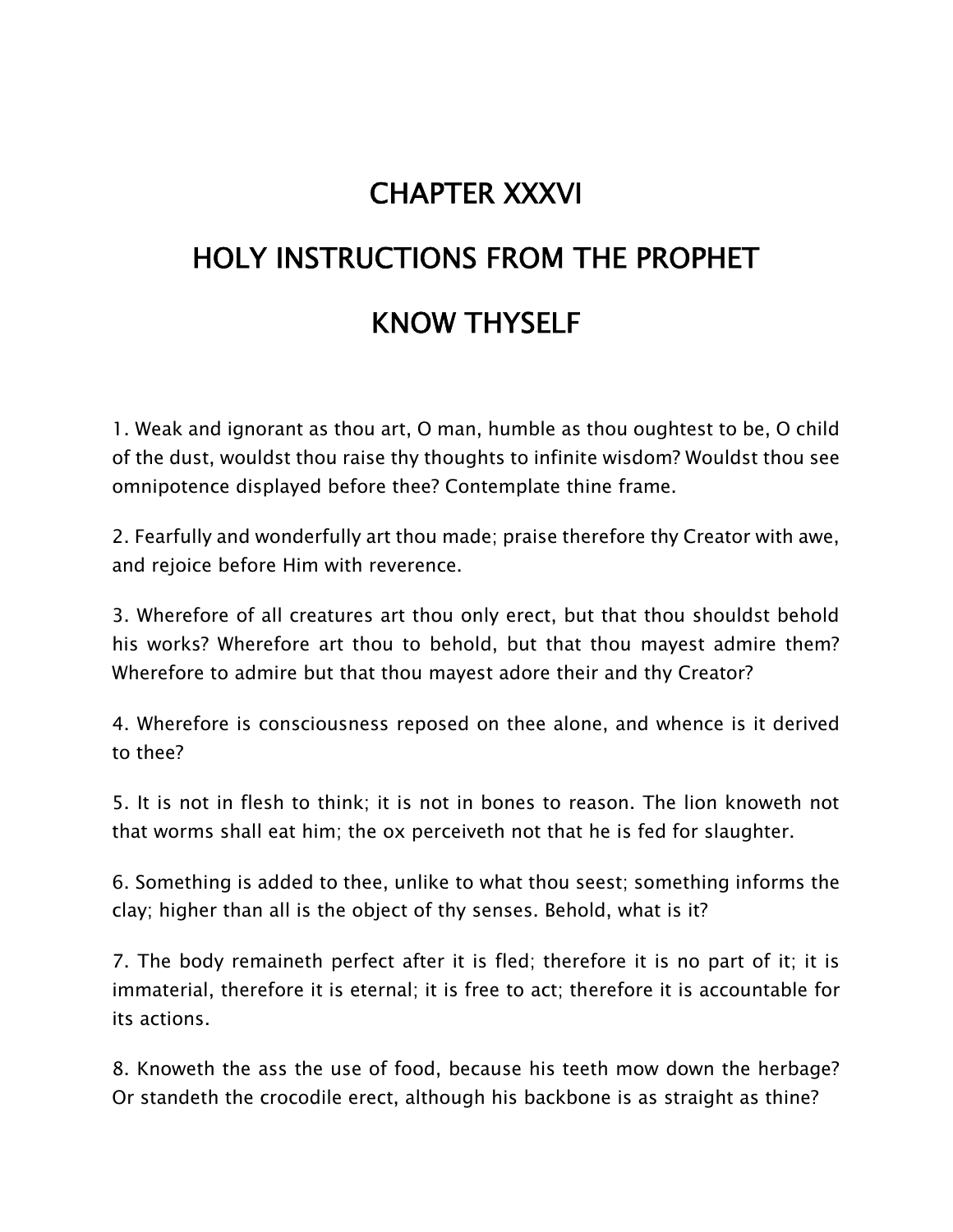9. Allah formed thee as He formed these; after them all wert thou created; superiority and command were given thee over all, and of His own breath did he communicate to thee the principle of knowledge.

10. Know thyself and the pride of His creation, the line uniting divinity and matter; behold a part of Allah Himself within thee; remember thine own dignity; nor dare descend to evil or to meanness.

11. Who planted terror in the tail of the serpent? Who clothed the neck of the horse with thunder? Even He who hath instructed thee to crush the one under thy feet, and to tame the other to thy purpose.

### **CHAPTER XXXVII**

### **HOLY INSTRUCTIONS FROM THE PHOPHET THE BREATH OF HEAVEN**

1. Vaunt not thy body; because it was first formed; nor of thy brain, because therein thy soul resideth. Is not the master of the house more honorable than its walls?

2. The ground must be prepared before corn be planted; the potter must build his furnace before he can make his porcelain.

3. As the breath of Heaven sayeth unto the waters of the deep; "This way shall thy billows roll, and no other; thus high, and no higher shall they raise their fury"; so let thy spirit, 0 man, actuate and direct thy flesh; so let it repress its wilderness.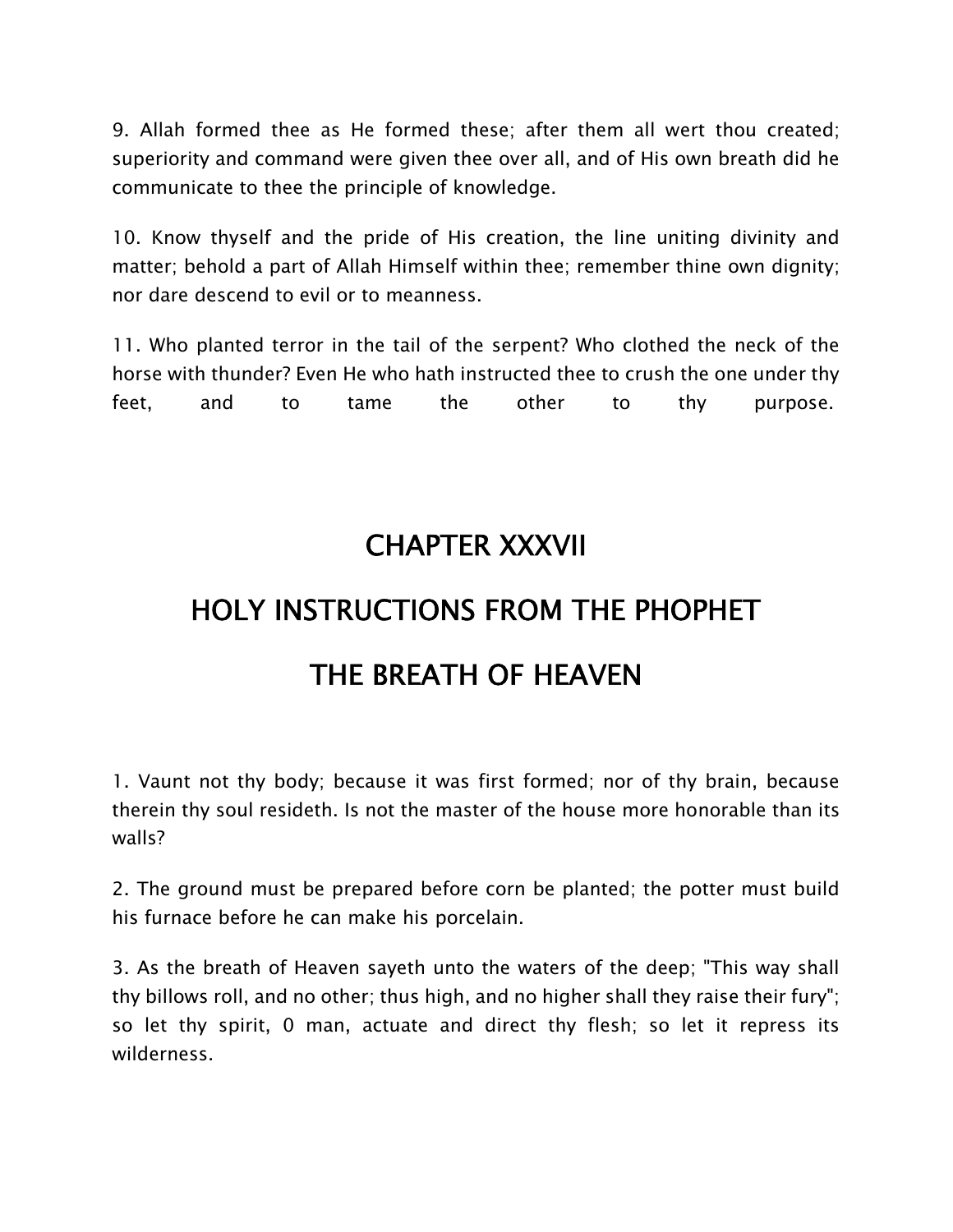5. Thy body is as the globe of the earth; thy bones the pillars that sustain it on its basis.

6. As the ocean giveth rise to springs, whose waters return again into its bosom through the rivers; so runneth thy life from thy outwards, and so runneth it into its place again.

7. Do not both retain their course forever? Behold, the same Allah ordained them.

8. Is not thy nose the channel to perfumes, thy mouth the path to delicacies.

9. Are not thine eyes the sentinels that watch for thee? Yet how often are they unable to distinguish truth from error?

10. Keep thy soul in moderation; teach thy spirit to be attentive to its good; so shall these its ministers be always to thee conveyances of truth.

11. Thine hand, is it not a miracle? Is there in the creation aught like unto it? Wherefore was it given thee, but that thou mightest stretch it out to the assistance of thy brother?

12. Why of all things living are thou alone made capable of blushing? The world shall read thy shame upon thy face; therefore do nothing shameful.

13. Fear and dismay, which robs thy countenance of its ruddy splendor, avoid guilt, and thou shalt know that fear is beneath thee, that dismay is unnamely.

14. Wherefore to thee alone speaks shadows in the vision of the pillow? Reverence them; for know that dreams are from on high.

15. Thou man alone canst speak. Wonder at thy glorious prerogative; and pay to Him who gave it to thee a rational and welcome praise, teaching thy children wisdom, instructing the offspring of thy loins in piety.

### **CHAPTER XXXVIII**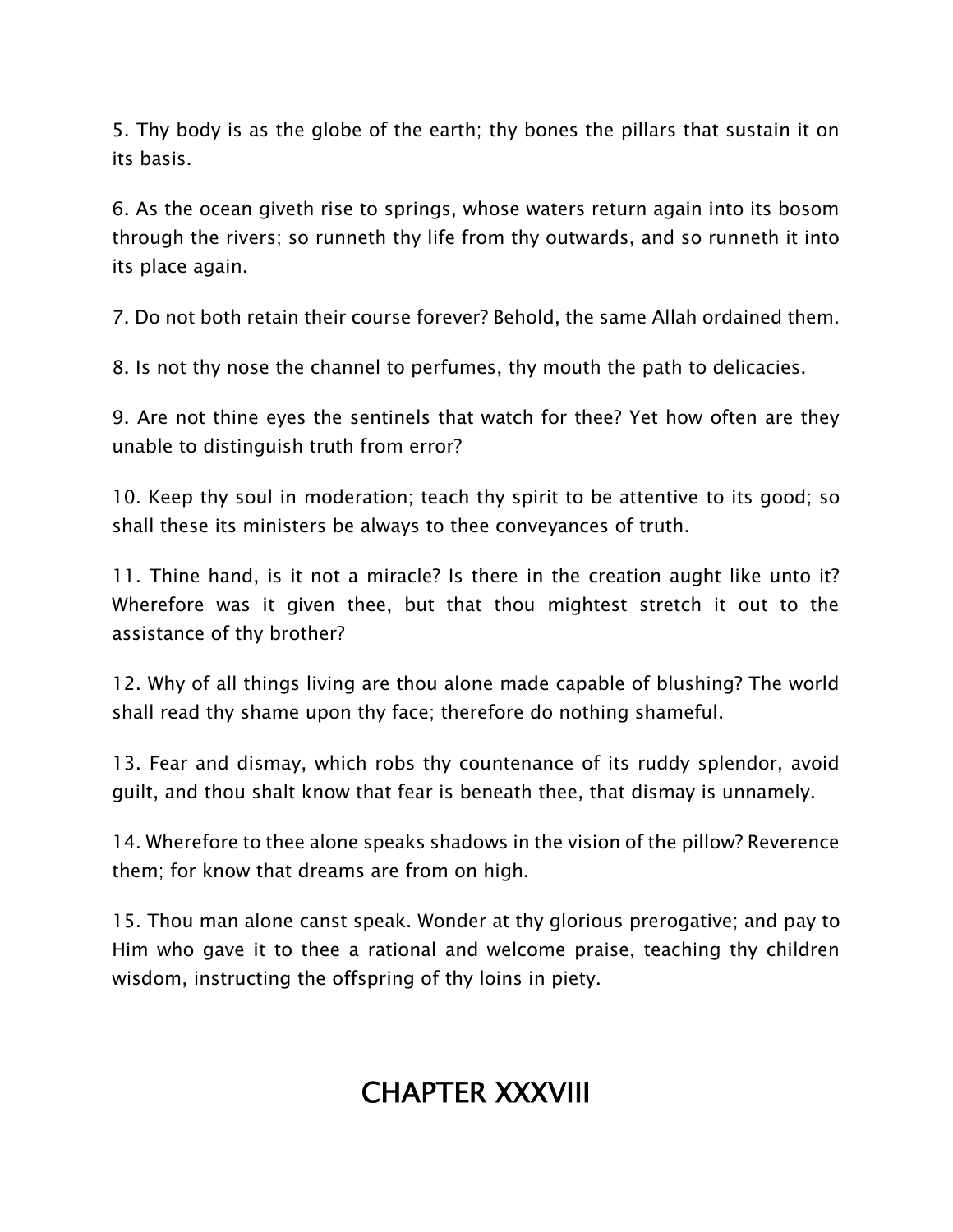# **HOLY INSTRUCTIONS FROM THE PROPHET THE SOUL OF MAN**

1. The blessing, 0 man, of thy external part is health, vigor and proportion. The greatest of these is health. What health is to the body even that is honesty to the soul.

2. That thou hast a soul is of all knowledge the most certain of all truths the most plain unto thee. Be meek, be grateful for it. Seek not to know it perfectly. It is inscrutable.

3. Thinking, understanding, reasoning, willing, call not these the soul. They are its actions, but they are not its essence.

4. Raise it not too high, that thou be not despised. Be not thou like unto those who fall by climbing; neither debase it to the sense of brutes, nor be thou like to the horse and the mule, in whom there is no understanding.

5. Search it by its faculties: know it by its virtues. They are more in number than the hairs of thy head; the stars of heaven are not to be counted with them.

6. Think not with Arabia, that one soul is parted among all men; neither believe thou with the sons of Egypt, that every man hath many; know, that as thy heart, so also thy soul is one.

7. Doth not the sun harden the clay? Doth it not also soften the wax? As it is one sun that worketh both, even so it is one soul willeth contraries.

8. As the moon retaineth her nature, though darkness spread itself before her face as a curtain; so the soul remaineth perfect, even in the bosom of a fool.

9. She is immortal; she is unchangeable; she is alike in all. Health calleth her forth to show her loveliness, and application anointeth her with the oil of wisdom.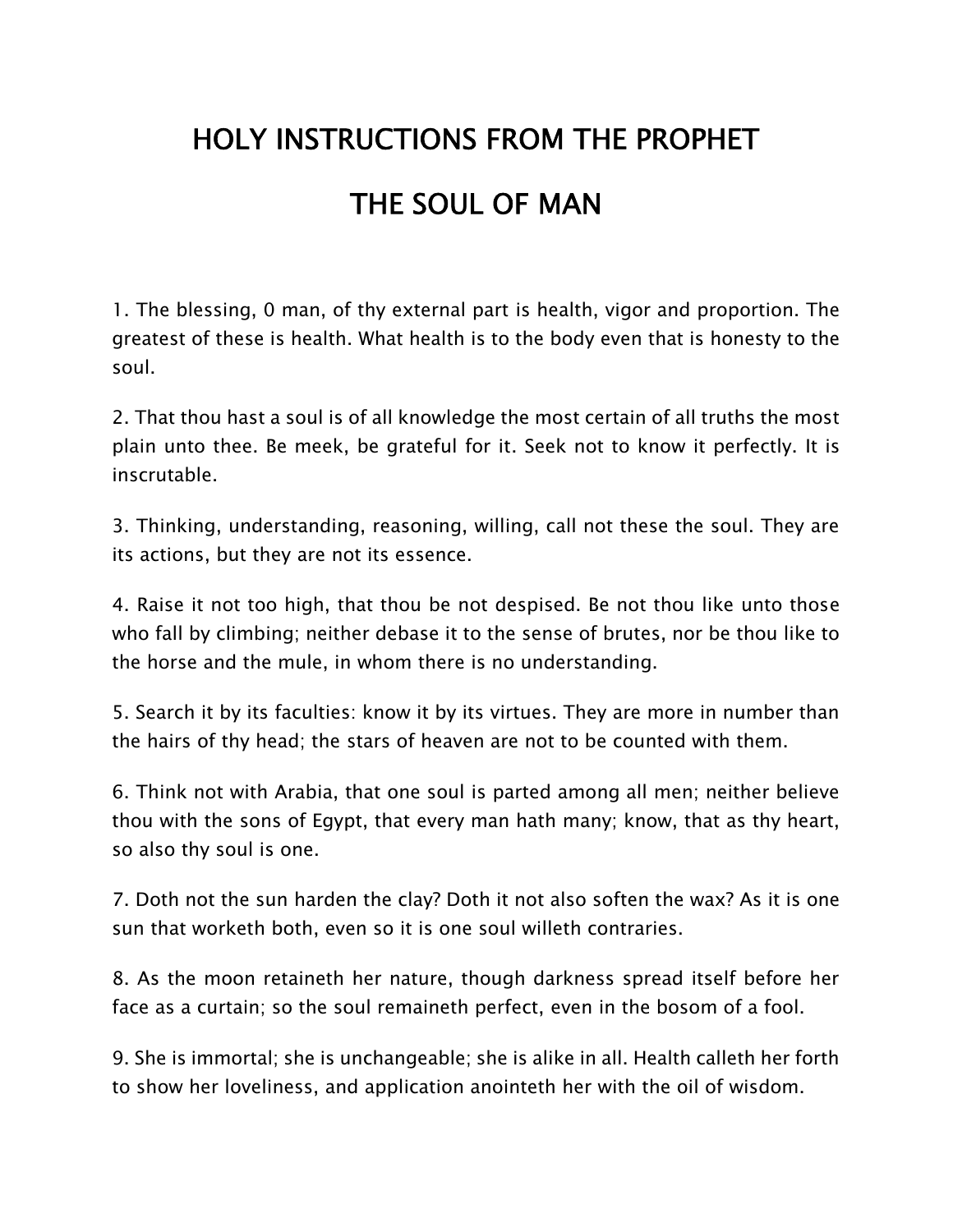10. Although she shall live after thee, think not she was born before thee. She was created with thy flesh, and formed with thy brain.

11. Justice could not give her to thee exalted by virtues, nor mercy deliver her to thee deformed by vices. These must be thine, and thou must answer for them.

12. Suppose not death can shield thee from examination; think not corruption can hide thee from inquiry. He who formed thee of thou knowest not what, can he not raise thee from thou knowest not what again?

13. Perceiveth not the cock the hour of midnight? Exalteth he not his voice to tell thee it is morning? Knoweth not the dog the footsteps of his master? Flieth not the wounded goat unto the herb that healeth him? Yet when these die, their spirit returneth to dust; thine alone surviveth.

14. Envy not to these their senses, because quicker than thine own. Learn that the advantage lieth not in possessing good things, but in the knowing to use them.

15. Hadst thou the ear of the stag, or were thine eyes as strong and piercing as the eagles; didst thou equal the hound in smell, or could the ape resign to thee his taste, or could the tortoise her feeling; yet without reason what would they avail thee? Perish not all these like their kindred?

16. Hath any one of them the gift of speech? Can any say unto thee, "Therefore did I do?"

17. The lips of the wise are as the doors of a cabinet; no sooner are they opened but treasures are poured out before thee.

18. Like unto trees of gold arranged in beds of silver are wise sentences uttered in due season.

19. Canst thou think too greatly of thy soul? Or can too much be said in its praise? It is the image of Him who gave it.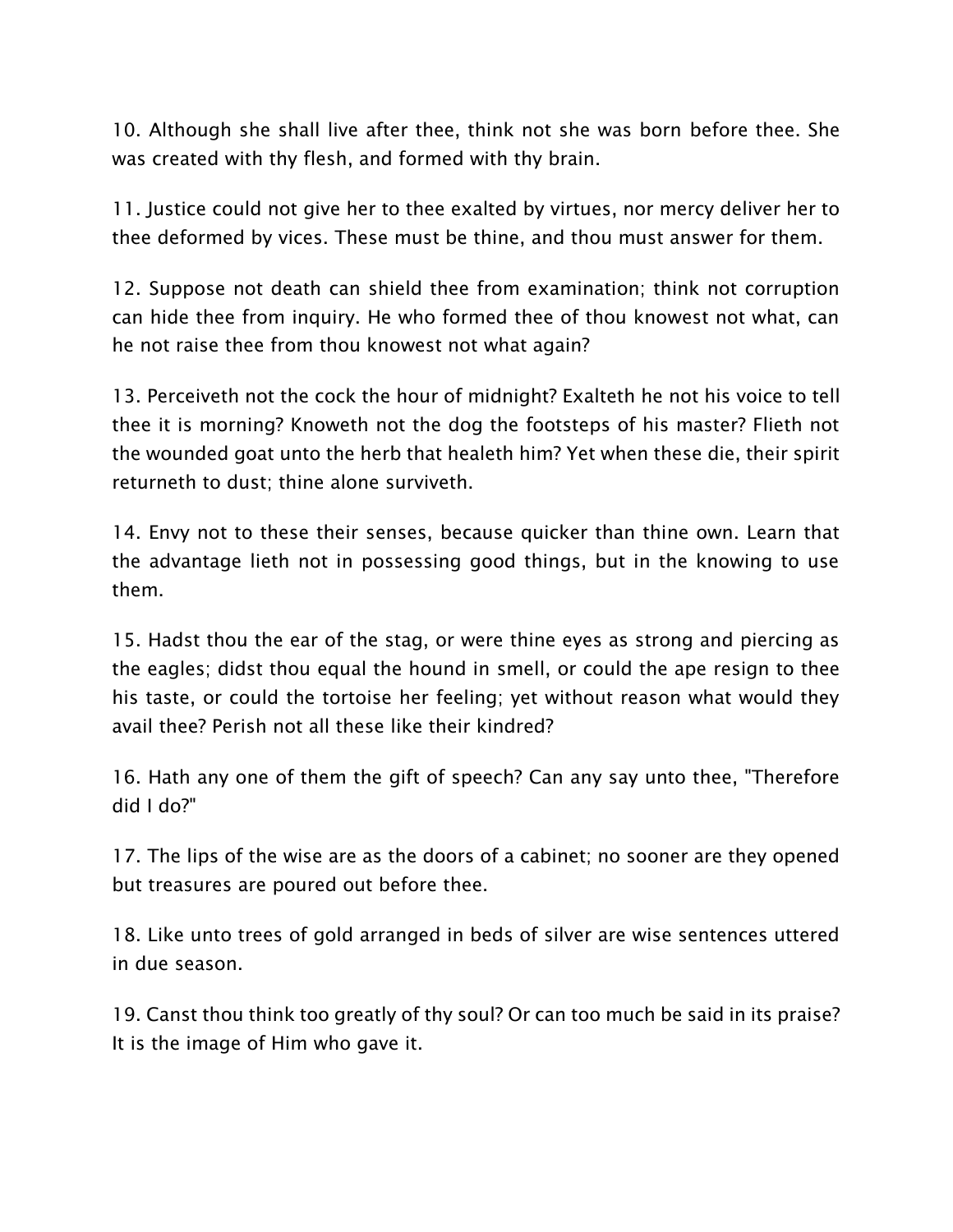20. Remember thou its dignity forever; forget not how great a talent is committed to thy charge.

21. Whatsoever may do good, may also do harm. Beware that thou direct its course to virtue.

22. Think not that thou canst lose her in a crowd; suppose not that thou canst bury her in thy closet. Action is her delight, and she will not be withheld from it.

23. Her motion is perpetual; her attempts are universal; her agility is not to be suppressed. Is it at the uttermost parts of the earth? She will have it. Is it beyond the regions of the stars? Yet will her eye discover it, Inquiry is her delight. As one who traverseth the burning sands, in search of water, so is the soul that thirsteth after knowledge.

24. Guard her for she is rash; restrain her, for she is irregular; correct her, for she is outrageous; more supple is she than water, more flexible than wax, more yielding than air. Is there aught that can bind her?

25. As a sword in the hand of a mad man, even so is the soul to him who wanteth discretion.

26. The end of her search is truth; her means to discover it are reason and experience. But are not these weak, uncertain and fallacious? How then shall she attain unto it?

27. General opinion is no proof of truth, for the generality of men are ignorant.

28. Perception of thyself, the knowledge of Him who create thee, the sense of worship thou owest unto Him. Are not these plain before thy face? And, behold! What is there more that men needeth to know?

### **CHAPTER XXXIX**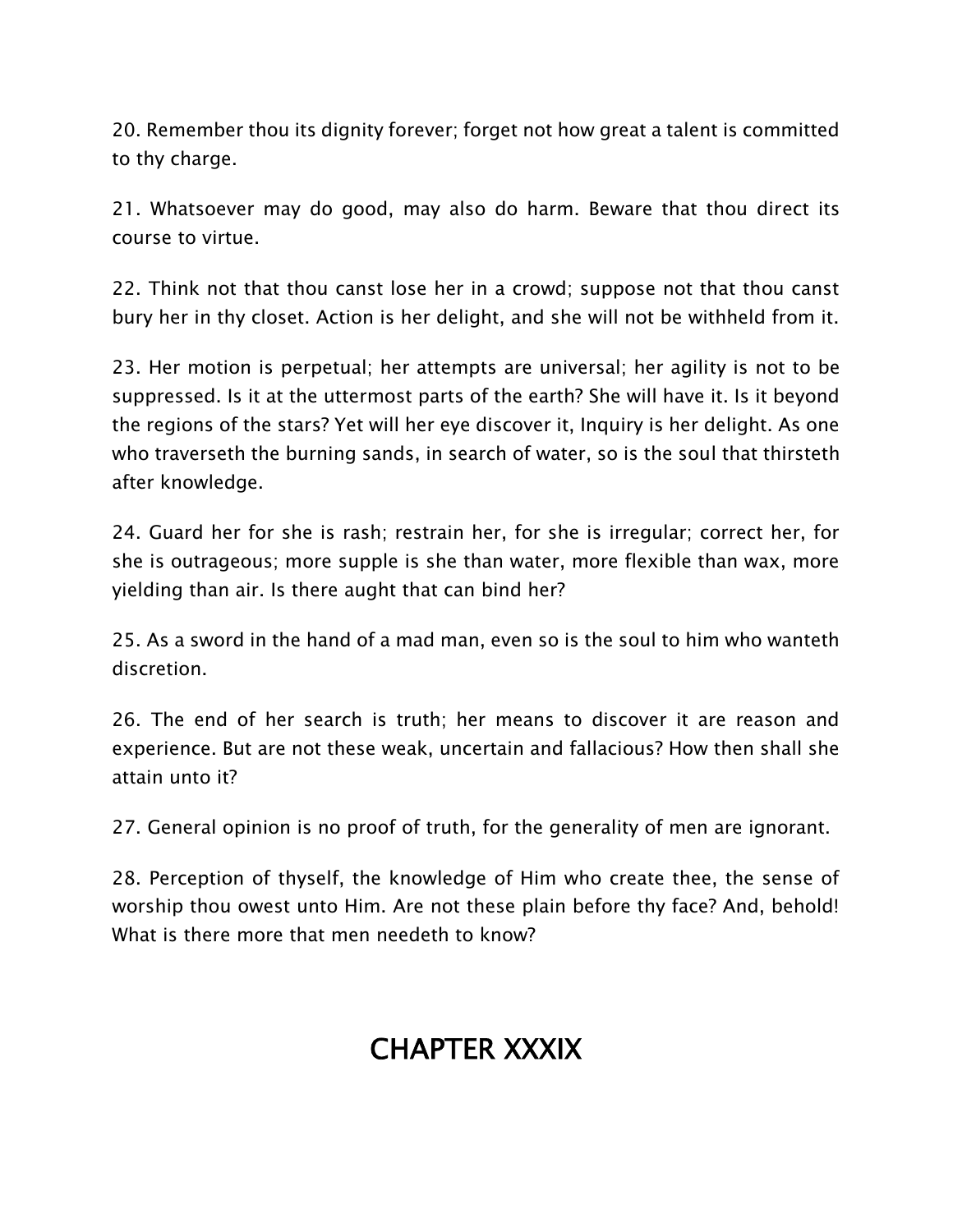# **HOLY INSTRUCTIONS FROM THE PROPHET PINNACLE OF WISDOM**

1. As the eye of the morning to the lark, as the shade of the evening to the owl, as honey to the bee, or as the carcass to the vulture even such is life unto the heart of man.

2. Though bright, it dazzleth not; though obscure, it displeaseth not; though sweet, it cloyeth not; though corrupt, it forbiddeth not, yet who is he that knoweth its true value?

3. Learn to esteem as thou ought; then art thou near the pinnacle of wisdom.

4. Think not, with the fool, that nothing is more valuable; nor believe, with the pretended wise, that thou oughtest to condemn it. Love it not thyself, but for the good it may be of to others.

5. Gold cannot buy it for thee neither mines of diamonds purchase back the moment thou hast now lost it. Employ the succeeding ones in virtue.

6. Say not that it were best not to have been born: or, if born that it has been best to die early; neither dare thou to ask of thy Creator, "Where has been the evil, had I not existed?" Good is thy power, the want of good is evil; and if thy question be just, lo, it condemneth thee.

7. Would the fish swallow the bait if he knew the hook were hidden therein? Would the lion enter the toils if he saw they were prepared for him? So neither, were the soul to perish with this clay, neither would a merciful Father have created him; know hence thou shalt live afterwards.

8. As the bird, enclosed in the cage before he seeth it, yet teareth not his flesh against its sides; so neither labor thou vainly to run the state thou art in, but know it is alloted thee, and be content with it.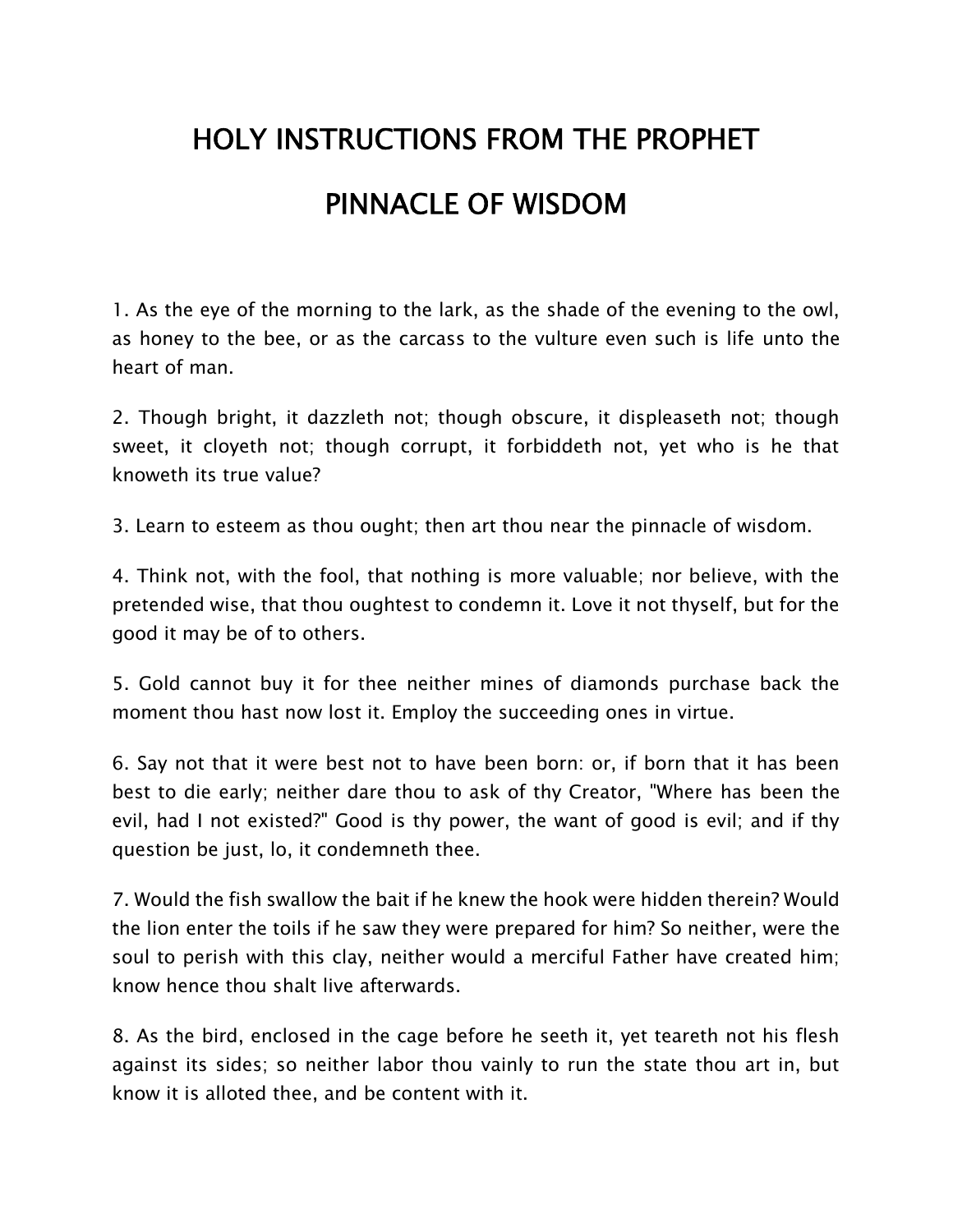9. Though its ways are uneven, yet they are not all painful. Accommodate thyself to all; and where there is the least appearance of evil, suspect the greatest danger.

10. When thy bed is straw, thou sleepest in security; but when thou stretcheth thyself on roses beware of the thorns.

11. A good death is better than an evil life; strive therefore, to live as long as thou oughtest, not as long as thou canst. While thy life is to others worth more than thy death, it is thy duty to preserve it.

12. Complain not, with the fool, of the shortness of thy time: remember, with thy days thy cares are shortened.

13. Take from the period of thy life the useless part of it, and what remaineth?

14. Take off the time of thine infancy, thy second infancy of age, thy sleep, thy thoughtless hours, thy days of sickness; and, even at thy fulness of years, how few seasons hast truly numbered!

15. He who gave thee life as a blessing, shortened it to make it even more so.

16. To what end would longer life have served thee? Wishest thou to have had an opportunity of more vices? As to the good, will not He who limited thy span, be satisfied with the fruits of it?

17. To what end, O child of sorrow, wouldst thou live longer. To breathe, to eat, to see the world? All this thou hast done often already. Too frequent repetition, is it not tiresome? Or is it not superfluous?

18. Wouldst thou improve thy wisom and thy virtue? Alas! What art thou to know? Or who is it that shall teach thee? Badly thou employest the little thou hast; dare not, therfore, to complain that the more is not given thee.

19. Repine not at thy want of knowledge; it must perish within the grave. Be honest here, thou shalt be wise hereafter.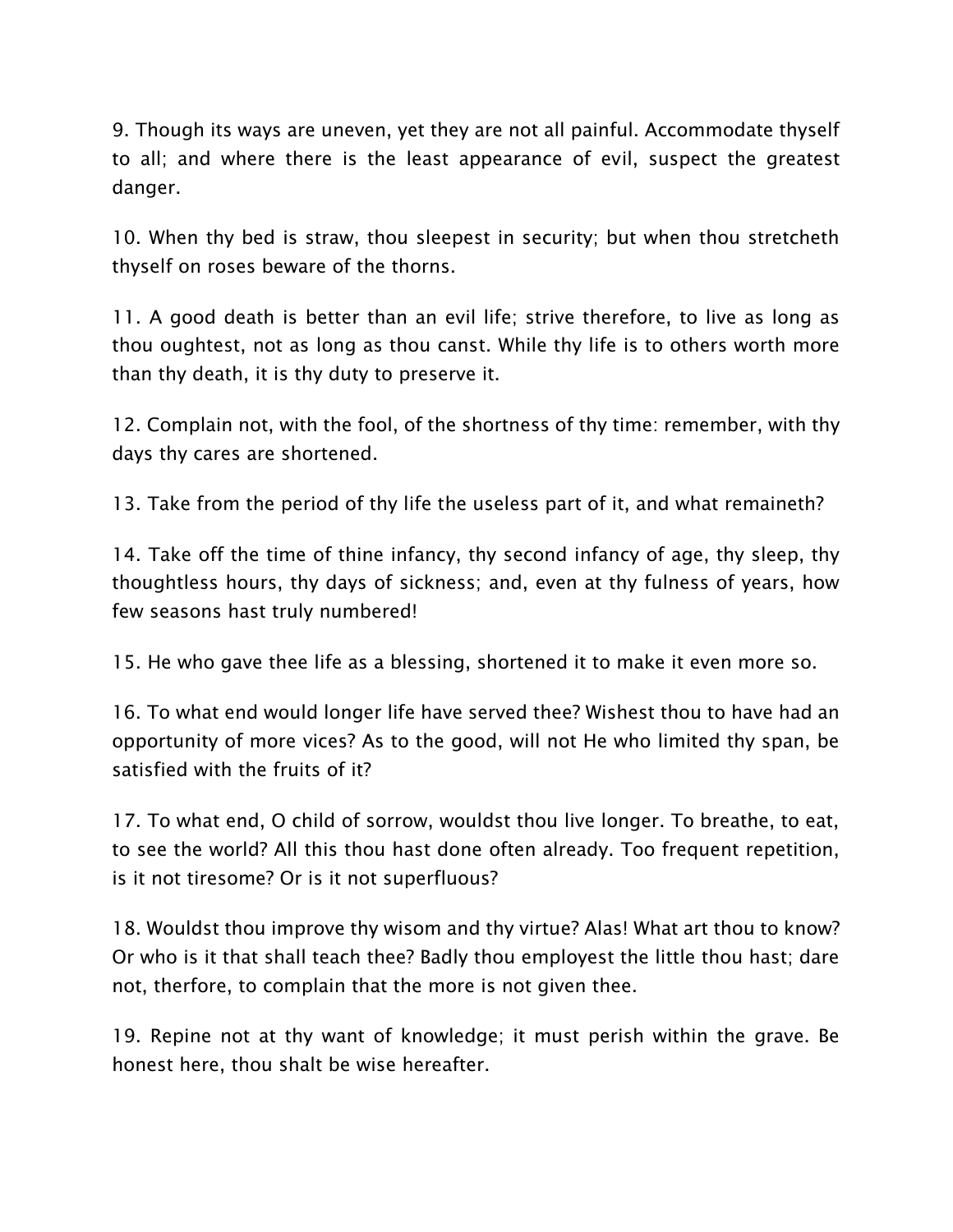20. Say not unto the crow, "Why numberest thou seven times thy Lord?" or to the fawn, "Why art thine eyes to see my offspring an hundred generations?" Are these to be compared with thee in the abuse of life?

21. Are they riotous? Are they cruel? Are they ungrateful? Learn from them, rather, that innocence of manners are the paths of good old age.

22. Knowest thou to employ life better than these? Then less of it may suffice thee.

23. Man, who dares enslave the world, when he knows he can enjoy his tyranny but for a moment, what would he not aim at, if he were immortal.

24. Enough hath thou of life, but thou regardest it not; thou are not in want of it, O man, but thou art prodigal; thou threwest it lightly away, as if thou hadst more than enough; and yet thou repinest that it is not gathered again unto thee. Know, that it is not abundance which maketh rich, but Economy.

25. The wise continueth to live from his first period; the fool is always beginning.

26. Labor not after riches first, and think thou wilt afterwards enjoy them. He who neglecteth the present moment, throweth away all that he hath. As the arrow passeth through the heart while the warrior knew not that it was coming; so shall his life be taken away, before he knoweth that he hath it.

27. What then is life, that man should desire it? What, breathing that he should covet it?

28. Is it not a scene of delusion, a series of misadventures, a pursuit of evils linked on all sides together? In the beginning, it is ignorance, pain is in its middle; and its end is sorrow.

29. As one wave pusheth on another, till both are involved in that behind them; even so succeedeth evil to evil, in the life of man; the greatest and the present swallow up the lesser and the past. Our terrors are real evils; our expectations look forward into impossibilities.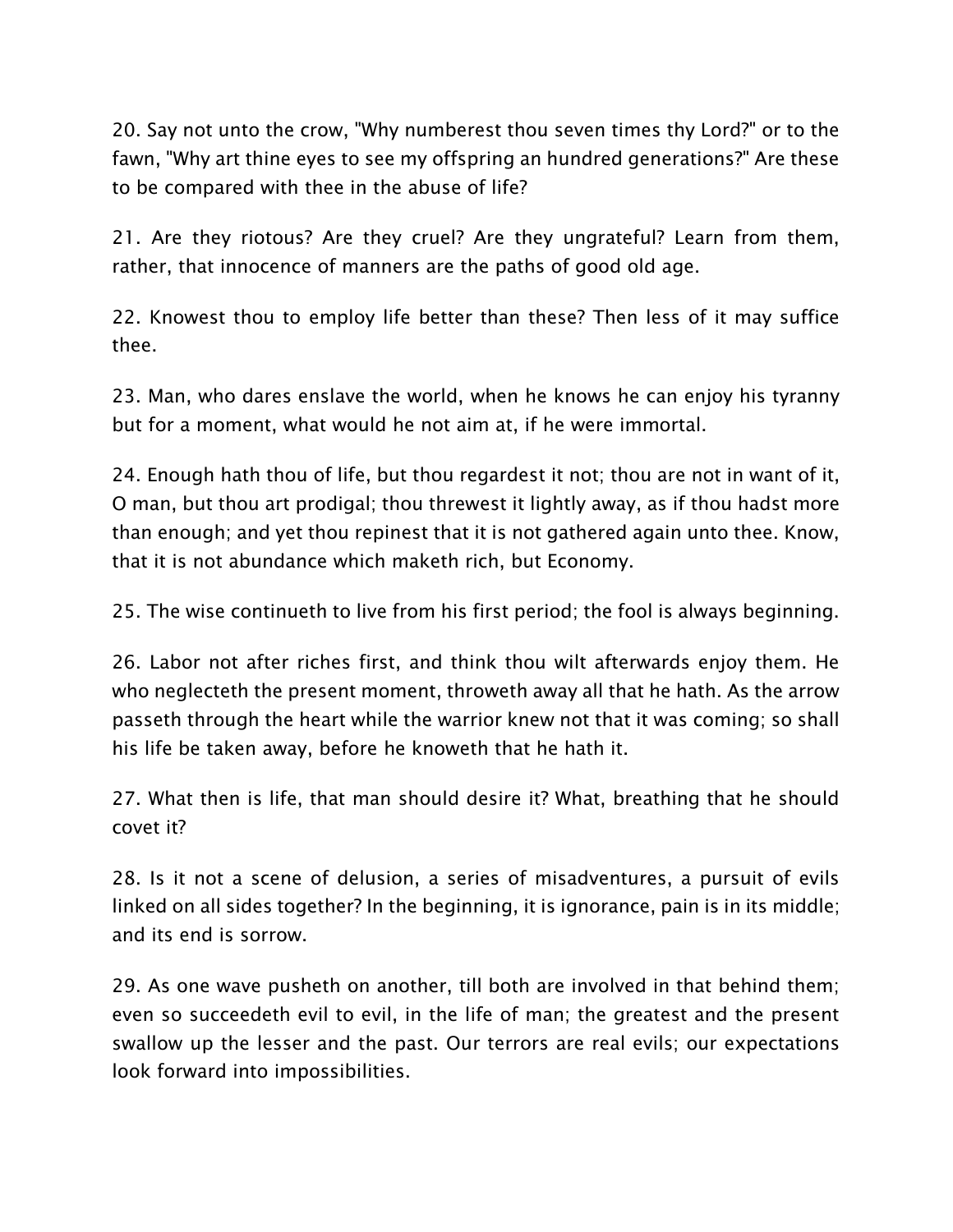30. Fools, to dread as mortals, and to desire as if immortal!

31. What part of life is it that we should wish to remain with us? Is it youth? Can we be in love with outrage, licentiousness, and temerity? Is it age? Then we are fond of infirmities.

32. It is said, grey hairs are revered, and length of days an honor. Virtue can add reverence to the bloom of youth; and without it, age plants more wrinkles in the soul than on the forehead.

33. Is age respected because it hateth riot? What justice is in this when it is not age that despiseth pleasure, but pleasure that despiseth age.

34. Be virtuous while thou are young, so shall thine age be honored.

### **CHAPTER XL**

# **HOLY INSTRUCTIONS FROM THE PROPHET THE INSTABILITY OF MAN**

1. Inconstancy is powerful in the heart of man; Intemperance swayeth it whither it will; Despair engrosseth much of it; and Fear proclaimeth: "Behold, I sit unrivalled therein," but Vanity is beyond them all.

2. Weep not therefore at the calamities of the human state; rather laugh at its follies. In the hands of the man addicted to vanity, life then is but the shadow of a dream.

3. The hero, the most renowned of human character, what is he, but the bubble of this weakness. The public is unstable and ungrateful. Why should the man of wisdom endanger himself for fools?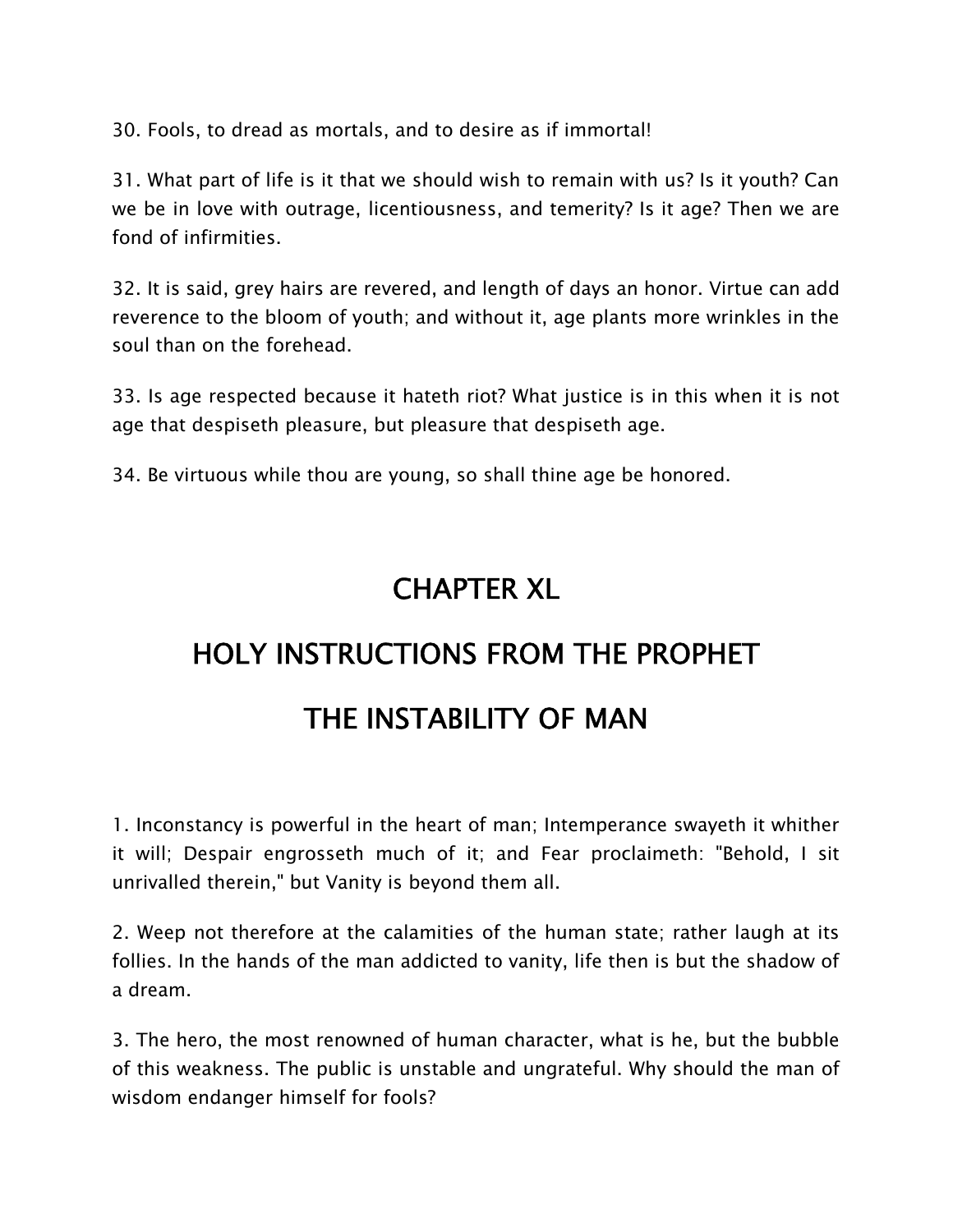4. The man who neglecteth his present concerns, to revolve how he will behave when greater, feedeth himself with wind, while his bread is eaten by another.

5. Act as becometh thee in thy present station, and in more exalted ones thy face shall not be ashamed.

6. What blindeth the eye, or what hideth the heart of a man from himself, like Vanity? Lo, when thou seest not thyself, then others discover thee, most plainly.

7. As the tulip that is gaudy without smell, conspicuous without use; so is the mail who sitteth himself up so high, and hot not merit.

8. The heart of the vain is troubled while it seemeth content; his cares are greater than his pleasures.

9. His solicitude cannot rest with his bones, the grave is not deep enough to hide it; he extendeth his thoughts beyond his being; he bespeaketh praise; to be paid when he is gone; but whosoever promiseth it, deceiveth him.

10. As the man who engageth his wife to remain in widowhood, that she disturb not his soul; so is he who expecteth that his praise shall reach his ears beneath the earth, or cherish his heart in its shroud.

11. Do well whilst thou liveth; but regard not what is said of it. Content thyself with deserving praise, and thy posterity shall rejoice in hearing it.

12. As the butterfly who seeth not his own colors, as the jasmine which feeleth not the scent it casteth around it; so is the man who appeareth gay, and biddeth others to take note of it.

13. "To what purpose," saith he, "is my vesture of gold, to what end are my tables filled with dainties, if no eye gaze upon them, if the world knows it not?" Give thy raiment to the naked, and thy food unto the hungry; so shalt thou be praised, and feel that thou deserveth it.

14. Why bestoweth thou in every man the flattery of unmeaning words? Thou knowest, when returned thee, thou regardest it not. He knoweth he lieth unto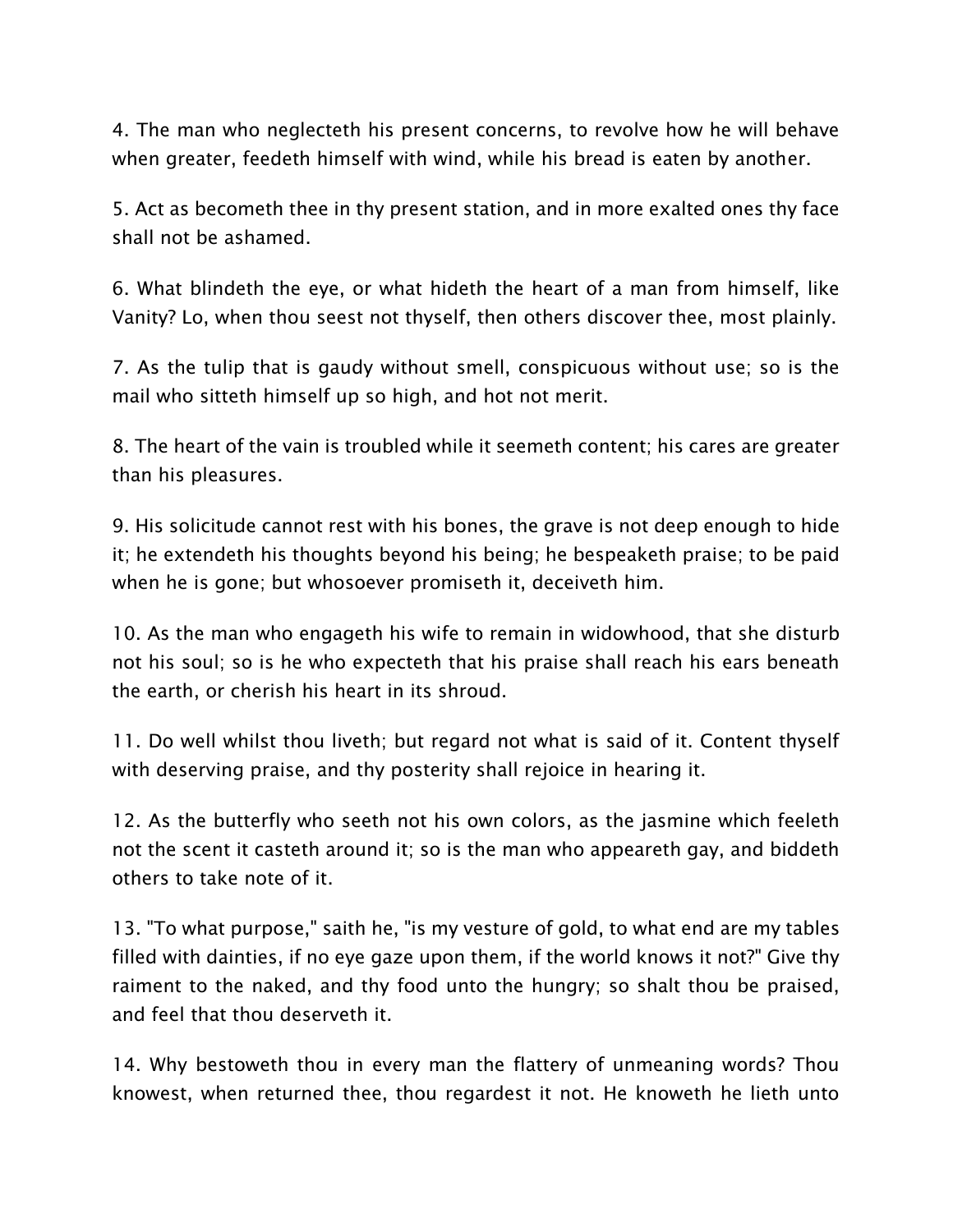thee, yet he knoweth thou will thank him for it. Speak in sincerity, and thou wilt hear with instruction.

15. The vain delighteth to speak of himself; but he seeth not that others like not to hear him.

16. If he hath done anything worth praise, if he possesseth that which is worthy of admiration, his joy is to proclaim it, his pride to hear it reported. The desire of such a man defeateth itself. Men say not: "Behold he hath done it," or "See, he possesseth it," but "Mark how proud he is of it."

17. The heart of man cannot attend at once to too many things. He who fixeth his soul on show, loseth reality. He pursueth bubbles, which break in their flight, while he treads to earth what would him honor.

### **CHAPTER XLI**

### **HOLY INSTRUCTIONS FROM THE PROPHET**

### **INCONSTANCY**

1. Nature urgeth thee to inconstancy, 0 man! Therefore guard thyself at all times against, it.

2. Thou art, from the womb of thy mother, various and wavering, from the loins of thy father inheriteth thou instability. How then shalt thou be firm ?

3. Those who gave thee a body, furnished it with weakness; but He who gave thee a soul, armed thee. with resolution. Employ it, and thou art wise be wise, and thou art happy.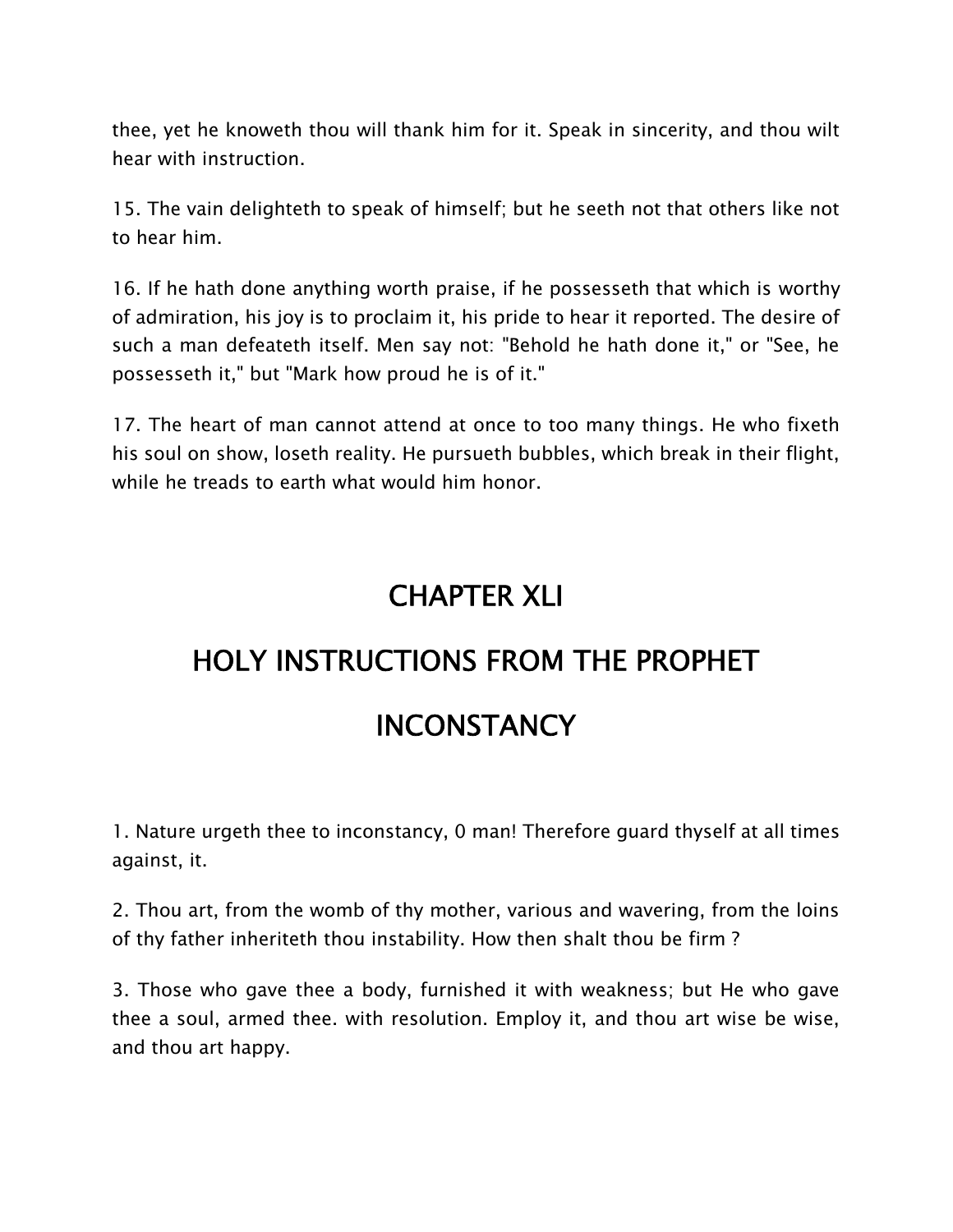4. Let him who doeth well, beware how he boasteth of it, for rarely is it of his own will.

5. Is not the event of an impulse, from without born of uncertainty enforced by accident, dependent on somewhat else? To thee, and to accident, is due the praise.

6. Beware of irresolution in the intent of thy actions; beware of instability in the execution; so shalt thou triumph over two great failings of thy nature.

7. What reproacheth reason more than to act contrarieties? What can suppress the tendencies to these, but firmness of mind?

8. The inconstant feeleth that he changeth, but he knoweth not why; he seeth that he escapeth from himself, but he perceiveth not how. Be thou incapable of change, in that which is right, and men will rely upon thee.

9. Establish unto thyself principles of action, and see that thou ever act according to them.

10. So shall thy passions have no rule over thee; so shall thy constancy ensure unto thee the good thou possesseth, and drive from thy door misfortune. Anxiety and disappointment shall be strangers to thy gates.

11. Suspect not evil in anyone until thou seeth it; when thou seeth, forget it not.

12. Who so hath been an enemy, cannot be a friend; for man mendeth not his faults.

13. How should his actions be right, who hath no rule of his life? Nothing can be just which proceedeth not from reason.

14. The inconstant hath no peace in his soul; neither can be at ease whom he concerneth himself with.

15. His life is unequal; his motions are irregular; his soul changeth with the weather.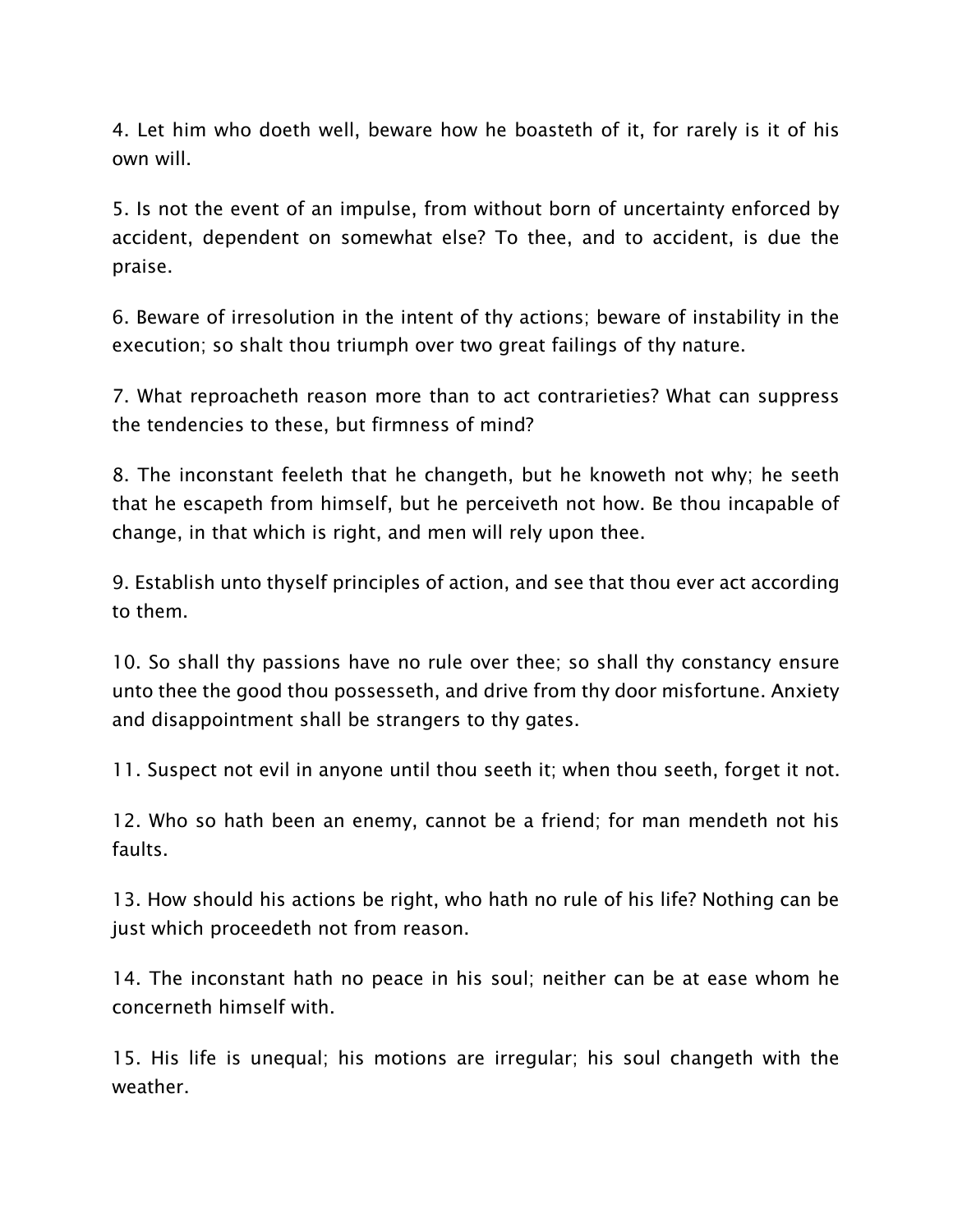16. Today he loveth thee, tomorrow thou art detested by him; and why? Himself knoweth not wherefore he now hateth.

17. Today he is the tyrant, tomorrow thy servant is less humble; and why? He who is arrogant without power, will be servile while there is no subjection.

18. Today he is profuse, tomorrow he grudgeth unto his mouth that which it should eat. Thus it is with him who knoweth not moderation.

19. Who shall say of the camelion: "He is black," when, the moment after the verdure of the grass, overspreadeth him?

20. Who shall say of the inconstant: "He is joyful," when his next breath shall be spent in sighing?

21. What is the life of such a man, but the phantom of a dream? In the morning he riseth happy, at noon he is on the rack; this hour he is a god, the next below a worm; one moment he laugheth, the next he weepeth; he now willeth, in an instant he willeth not, and in another he knoweth not whether he willeth or not.

22. Yet neither ease nor pain have fixed themselves on him; neither is he waxed greater, or become less; neither hath he had cause for laughter, or reason for his sorrow; therefore shall none of them abide with him.

23. The happiness of the inconstant is as a palace built on the surface of the sand; the blowing of the wind carrieth away its foundation; What wonder then that it falleth?

24. But what exalted form is this, that hitherward directs its even, its uninterrupted course - whose foot is on earth, whose head is above the clouds?

25. On his brow sitteth majesty; steadiness is in his port; and in his heart reigneth tranquility.

26. Though obstacles appear in his way, he deigneth not to look down upon them; though heaven and earth oppose his passage; he proceedeth.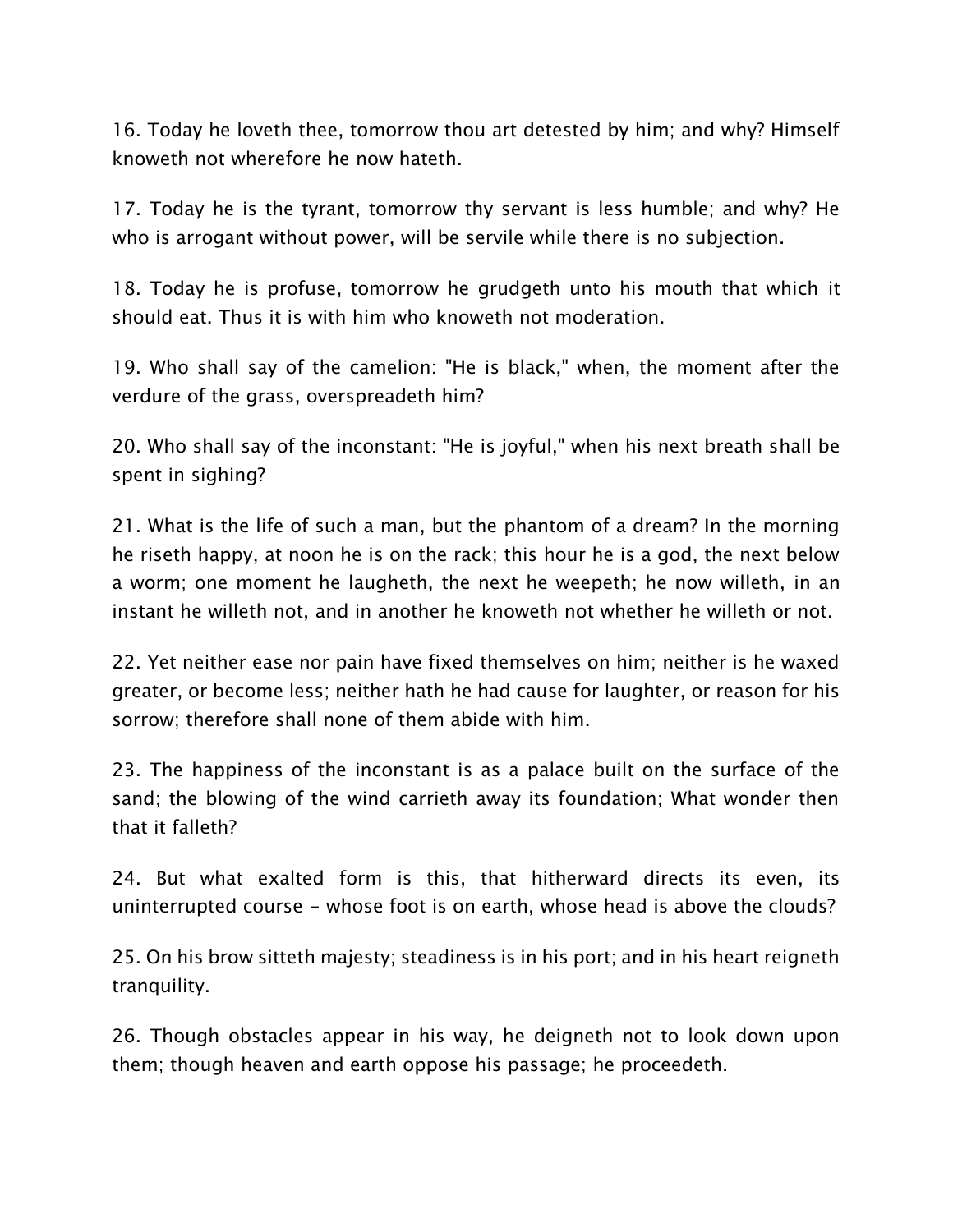27. The mountains sink beneath his tread; the waters of the ocean are dried up under the sole of his foot.

28. The tiger throweth herself across his way in vain; the spots of the leopard glow against him unregarded.

29. He marcheth through the embattled legions; with his hands he putteth aside the terrors of death.

30. Storms roar against his shoulders, but are not able to shake them; the thunder bursteth over his head in vain; the lightning serveth but to show the glories of his countenance.

31. His name is Resolution! He cometh from the utmost part of the earth; he seeth happiness afar off before him; his eye discovereth her temple beyond the limits of the pole.

32. He walketh up to it, he entereth boldly, and he remaineth there forever.

33. Establish thy heart, 0 man, in that which is right; and then know, the greatest of human is to be immutable.

#### **CHAPTER XLII**

### **HOLY INSTRUCTIONS FROM THE PROPHET**

### **WEAKNESS**

1. Vain and inconstant as thou art, 0 child of imperfection, how canst thou be weak? Is not inconstancy connected with frailty? Can there be vanity without infirmity? Avoid the danger of the one, and thou shalt escape the mischiefs of the other.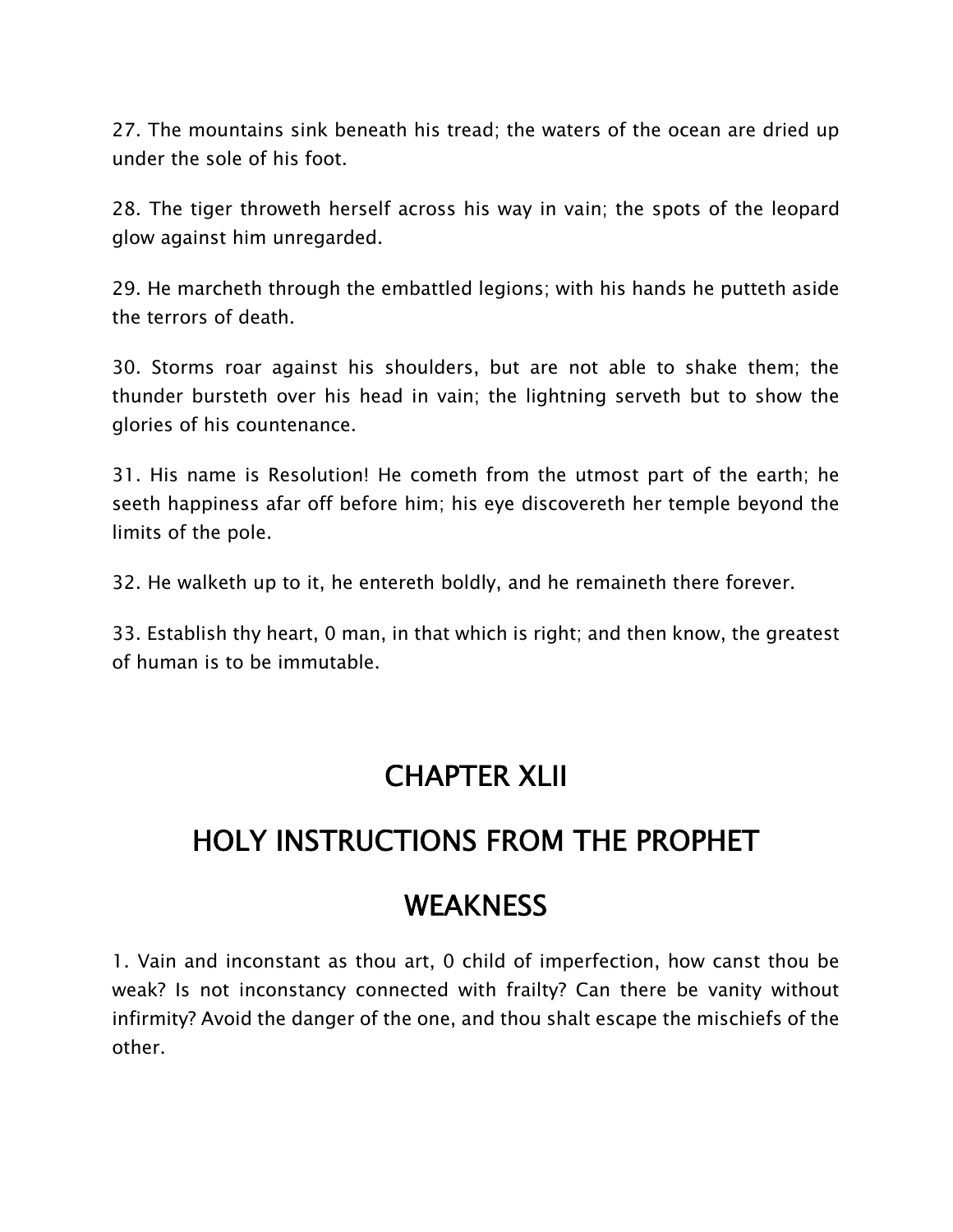2. Wherein art thou most weak? In that wherein thou seemest most strong; in that wherein most thou glorieth; even in possessing the things which thou hast; in using the good that is about thee.

3. Art not thy desires also frail? Or knoweth thou even what it is thou wouldst wish? When thou hast obtained what most thou soughteth after, behold, it contenteth thee not.

4. Wherefore loseth the pleasure that is before thee its relish? And why appeareth that which is yet to come the sweeter? Because thou art wearied with the good of this, because thou knoweth not the evil of that which is not with thee. Know that to be content, is to be happy.

5. Couldst thou choose for thyself, would thy Creator lay before thee all that thy heart could ask for, would happiness then remain with thee, or would joy always dwell in thy gates?

6. Alas! Thy weakness forbiddeth it; thy infirmity declareth against it. Variety is to thee in the place of pleasure; but that which permanently delighteth, must be permanent.

7. When that is gone, thou repenteth the loss of it; though, while it was with thee, thou despiseth it.

8. That which succeedeth it, hath no more pleasure to thee; and thou afterwards quarreleth with thyself for preferring it; behold the only circumstances in which thou arrest not!

9. Is there any thing in which thy weakness appeareth more, than in desiring things? It is in the possessing, and in the using of them.

10. Good things cease to be good in our enjoyment of them. What nature meant pure sweets, are sources of bitterness to us, from our delights arise pain, from our joys, sorrow.

11. Be moderate in the enjoyment, and it shall remain in thy possession; let thy joy be founded on reason, and to its end shall sorrow be a stranger.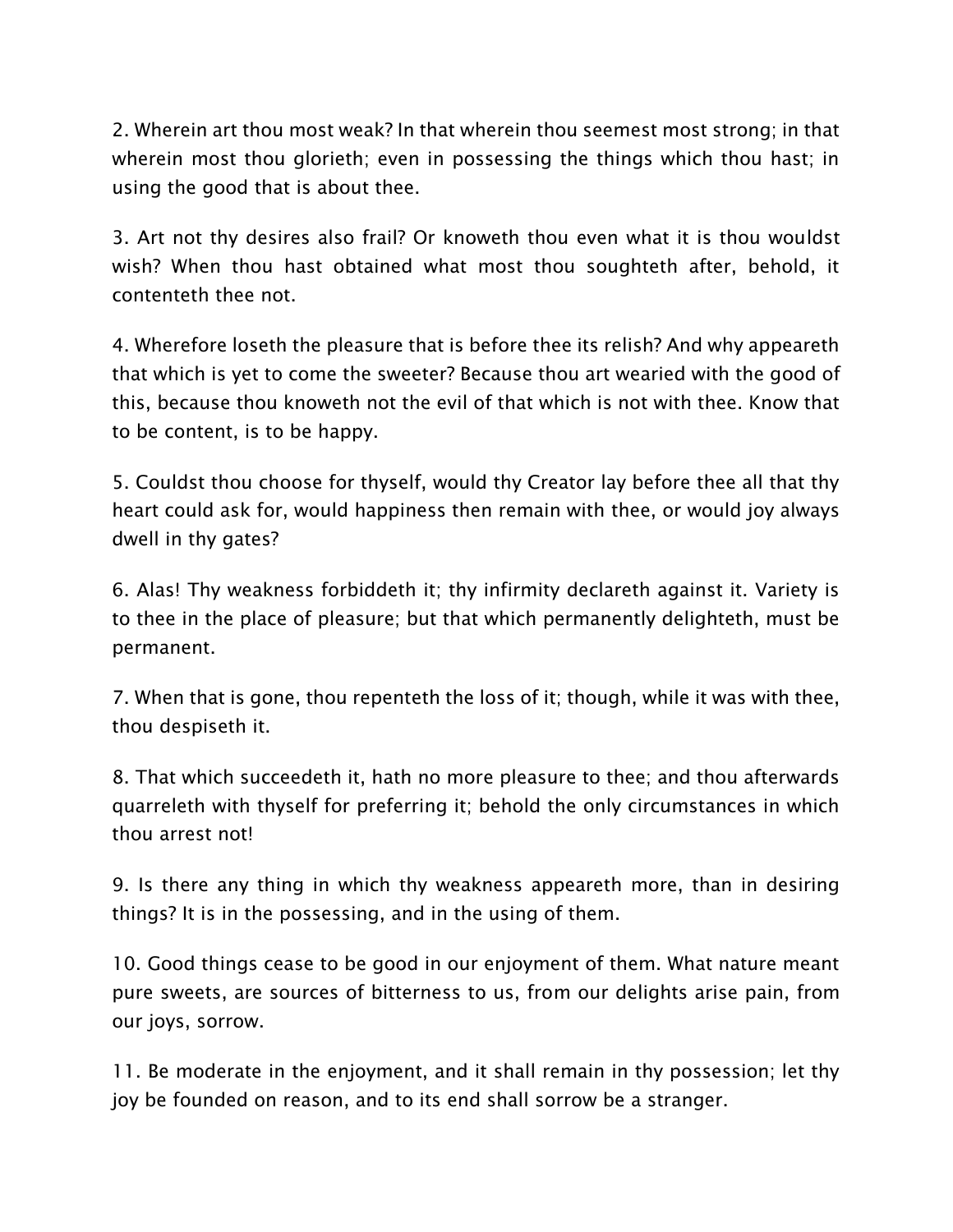12. The delights of love are ushered in by sighs, and they terminate in languishment and dejection. The objects thou burnedeth for, nauseates with satiety; and no sooner hast thou possessed it, but thou art weary of its presence.

13. Join esteem to thy admiration, unite friendship with the love; so shalt thou find in the end content so absolute, that it surpasseth raptures, tranquility more worth than ecstasy.

14. Allah hath given thee no good, without its admixture of evil; but he hath given thee also the means of throwing off the evil from it.

15. As joy is not without its alloy of pain, so neither is sorrow without its portion of pleasure. Joy and grief, though unlike, are united. Our own choice only can give them to us entirely.

16. Melancholy itself often giveth delight, and the extremity of joys are mingled with tears.

17. The best things in the hands of a fool may be turned to his destruction; and out of the worst, the wise will find means of good.

18. So blended is weakness in thy nature, 0 man, that thou hast not strength either to be good nor to be evil, entirely. Rejoice that thou canst not excel in evil, and let the good that is within thy reach content thee.

19. The virtues are allotted to various stations. Seek not after impossiblities, nor grieve that thou canst not possess them all.

20. Wouldst thou at once have the liberality of the rich, and the contentment of the poor? Shall the wife of thy bosom be despised because she showeth not the virtues of the widow?

21. If thy father sink before thee in the divisions of thy country, can at once thy justice destroy him, and thy duty save his life?

22. If thou behold thy brother in the agonies of slow death, is not mercy to put a period to his life? And is it not also death to be his murderer?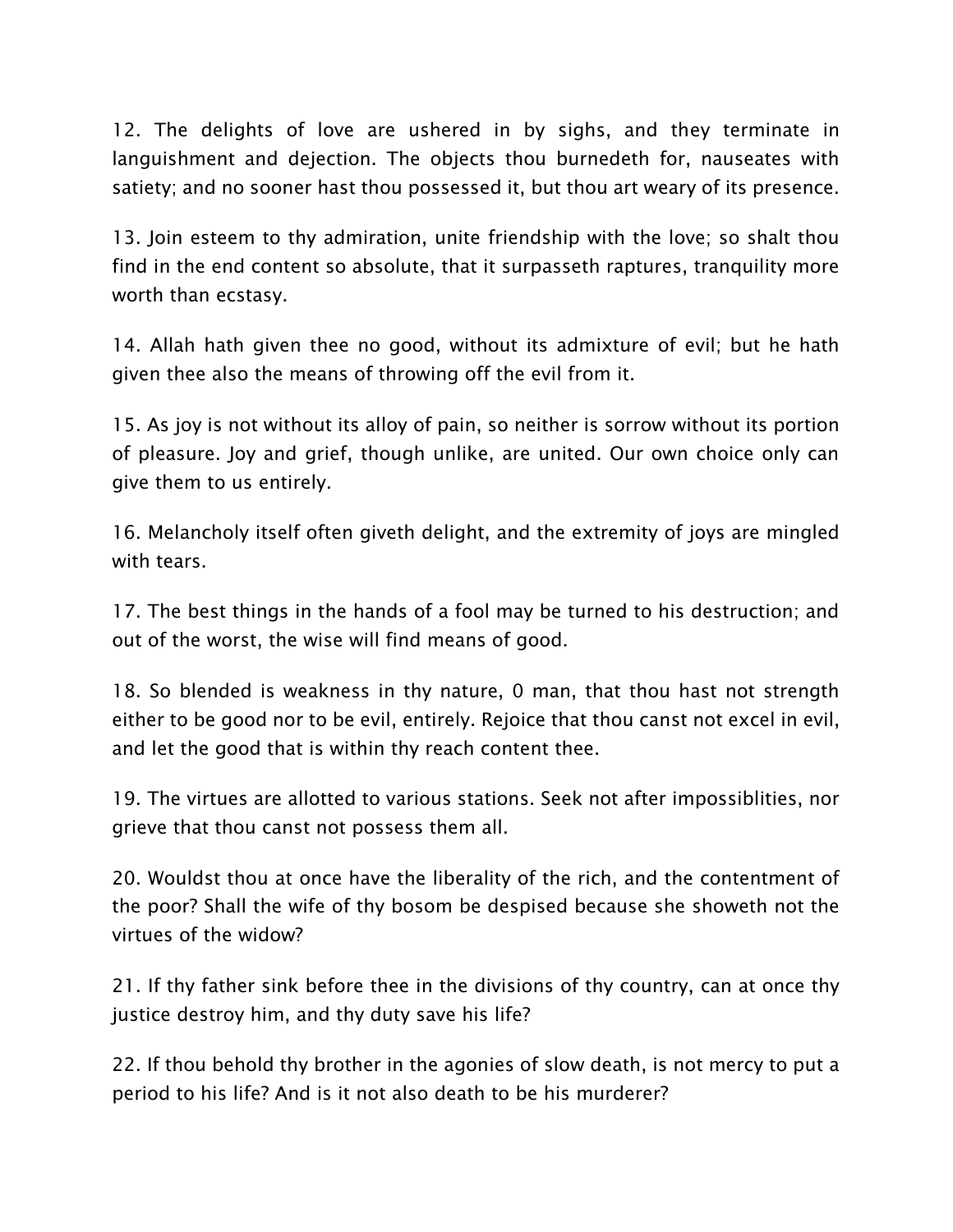23. Truth is but one; thy doubts are of thine own raising. He who made virtues what they are, planted in thee a knowledge of their pre-eminence. Act as thy soul dictates to thee, and the end shall be always right.

### **CHAPTER XLIII**

### **HOLY INSTRUCTIONS FROM THE PROPHET THE INSUFFICIENCY OF KNOWLEDGE**

#### **1. If there is anything lovely, if there is anything desirable, if there is anything within the reach of man that is worthy of praise, is it not knowledge? And yet who is it that attaineth it?**

2. The statesman proclaimeth that he hath it; the ruler of the people claimeth the praise of it -- but findeth the subject that he posssesseth it?

3. Evil is not requisite to man; neither can vice be necessary to be tolerated; yet how many evils are permitted by the connivance of the laws; how many crimes committed by the decree of the council!

4. But be wise, 0 ruler, and learn, 0 thou that are to command the nations! One crime authorized by thee is worse than the escape of ten from punishment.

5. When the people are numerous, when thy sons increase about thy table; sendest thou them not out to slay the innocent, and to fall before the sword of him whom they have not offended?

6. If the objects of thy desire demanding the lives of a thousand sayeth thou not: "I will have it." Surely thou forgetteth that He who created thee, created also these; and that their blood is as rich as thine ?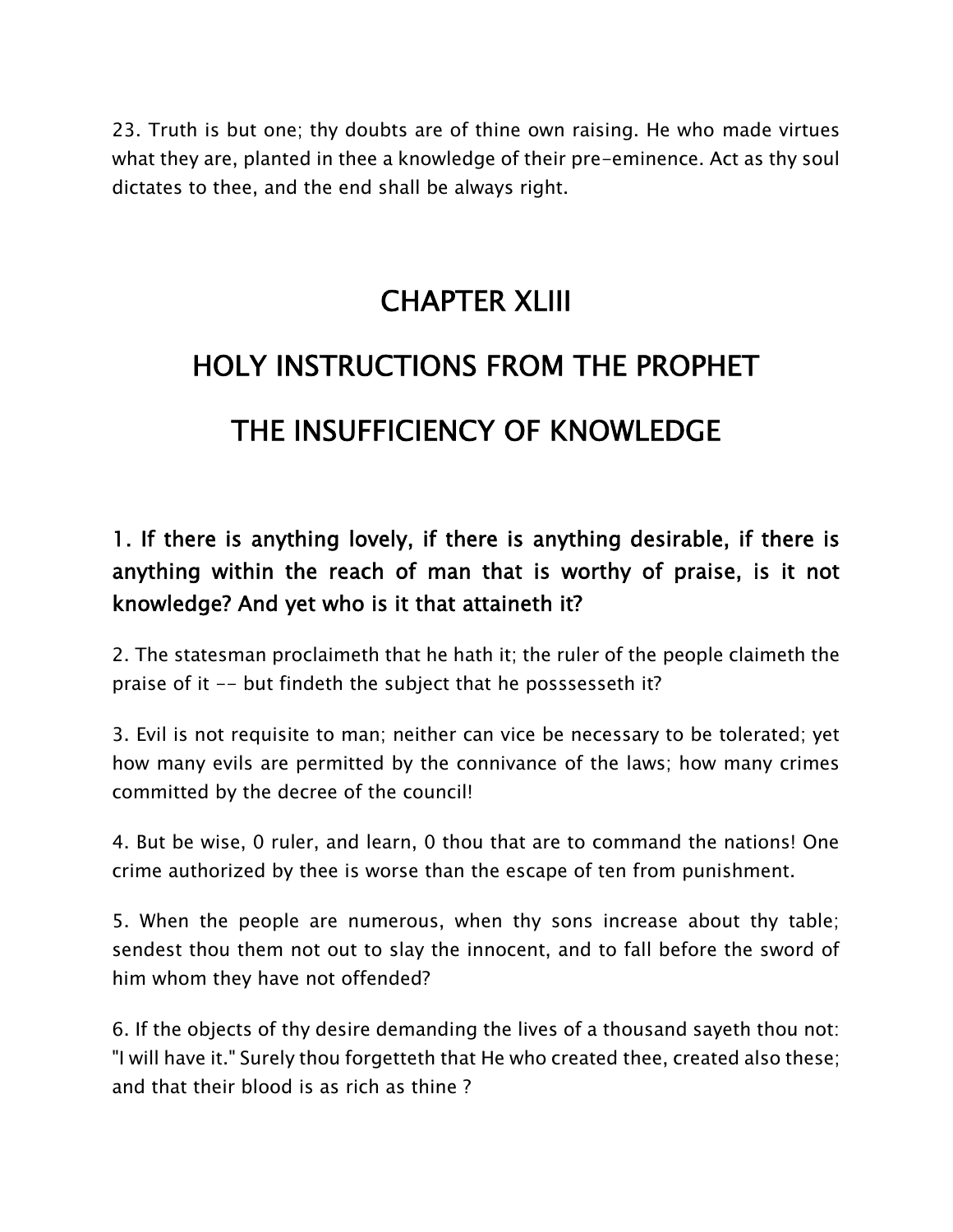7. Sayeth thou, that justice cannot be executed without wrong? Surely thine own words condemn thee.

8. Thou who flattereth with false hopes the criminal that he may confess his guilt, art not thou unto him a criminal? Or art thou guiltless, because he cannot punish it?

9. When thou commandest to the torture him whom is but suspected of ill, dareth thou to remember, that thou mayest rack the innocent?

10. Is thy purpose answered by the event? Is thy soul satisfied with his confession? Pain will enforce him to say what is not, as easy as what is, and anguish hath caused innocence to accuse herself.

11. That thou mayest not kill him without cause, thou dost worse than kill him; that thou mayest prove if he be guilty, thou detsroyeth him innocent.

12. 0 blindness to all truth! 0 insufficience of the wisdom of the wise! Know, when thy judge shall bid thee account for this, thou shalt wish ten thousand guilty to have gone free, rather than one innocent to stand forth against thee.

13. Insufficient as thou art to the maintenance of justice, how shalt thou arrive at the knowledge of truth? How shalt thou ascend to the footstep of her throne?

14. As the owl is blinded by the radiance of the sun, so shall the brightness of her countenance dazzle thee in thy approaches.

15. If thou wouldst mount onto her throne, first bow thyself at her footstool. if thou wouldst arrive at the knowledge of her, first inform thyself of thine own ignorance.

16. More worth is she than pearls, therefore seek her carefully; the emerald and the sapphire, and the ruby are as dirt beneath her feet; therefore pursue her manfully.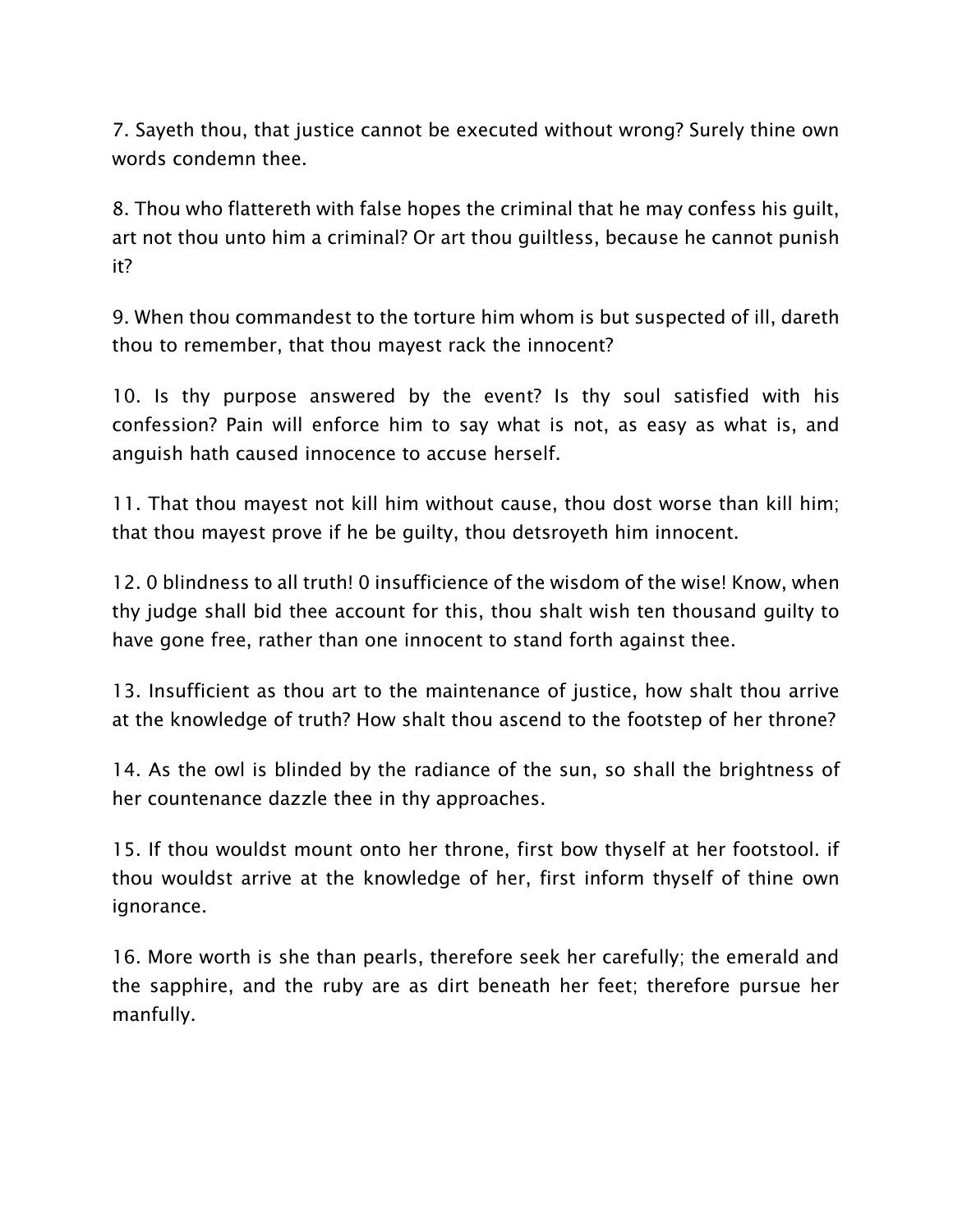17. The way to her is labor; attention is the pilot that must conduct thee into her port. But weary not on the way; for when art arrived at her, the toil shall be to thee for pleasure.

18. Say not unto thyself: "Behold, truth breedeth hatred, and I will avoid it; dissimulation raiseth friends, and I will follow it." Are not the enemies made by truth, better than the friends obtained by flattery?

19. Naturally doth man desire the truth; yet, when it is before him, he will not apprehend it; and if it force itself upon him, he is not offended at it.

20. The fault is not in truth, for that is amiable; but the weakness of man bareth not its splendor.

21. Wouldst thou see thine insufficence more plainly? View at thy devotions! To what end was religion instituted, but to teach thee thine infirmities, to remind thee of thy weakness, to show thee that from Heaven alone art thou to hope for good?

22. Doth it not remind thee that thou art dust? Doth it not tell thee that thou art ashes? And behold repentance, is it not frailty?

23. When thou givest an oath; when thou swearest thou wilt not deceive; behold it spreadeth shame upon thy face, and upon the face of him that receiveth it. Learn to be just, and repentance may be forgotten; learn to be honest, and oaths are unnecessary.

24. The shorter follies are, the better; say not therefore to thyself: "I will not play the fool by halves."

25. He that heareth his own faults with patience, shall reprove another with boldness.

26. He that giveth a denial with reason, shall suffer a repulse with moderation.

27. If thou art suspected, answer with freedom. Whom should suspicion affright, except the guilty?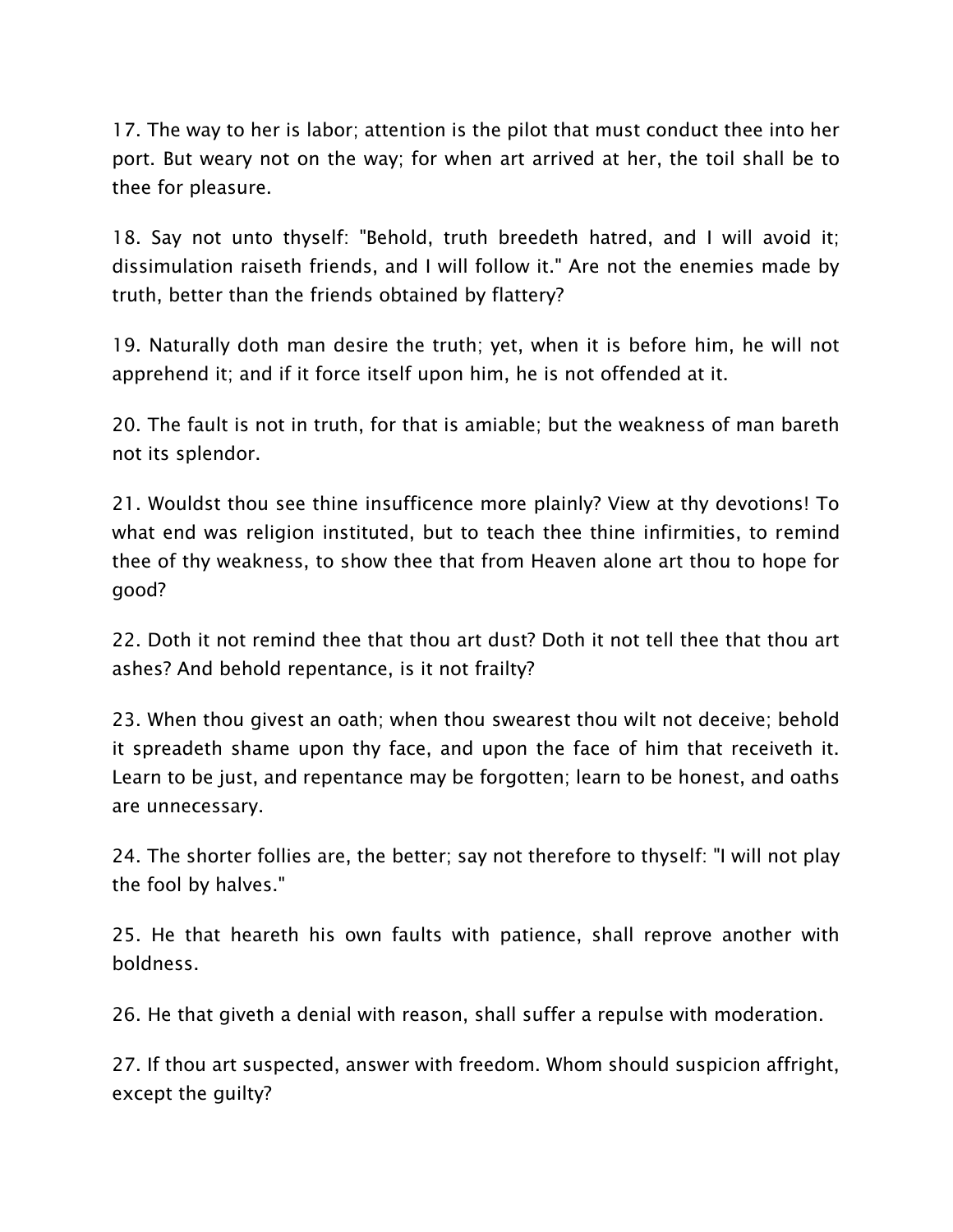28. The tender of heart is turned from his purpose by supplications, the proud is rendered more obstinate by entreaty; the sense of thine insufficience commandeth thee to hear; but to be just, thou must hear without thy passions.

#### **CHAPTER XLIV**

### **HOLY INSTRUCTIONS FROM THE PROPHET**

#### **MISERY**

#### **1. Feeble and insufficient as thou art, O man, in good; frail and inconsistent as thou art in pleasure; yet there is a thing in which thou art strong and unshaken. Its name is Misery.**

2. It is the character of thy being, the prerogative of thy nature; in thy breast alone, it resideth; without thee, there is nothing of it. And behold, what is its source, but thine own passions?

3. He who gave thee these, gave thee also reason to subdue them; exert it, and thou shall trample them under thy feet!

4. Thine entrance into the world, is it not shameful? Thy destruction, is it not glorious-- Lo! men adorn the instruments of death with gold and gems and wear them above their garments.

5. He who begetteth a man, hideth his face; but he who killeth a thousand is honored.

6. Know thou, notwithstanding, that in this is error. Custom cannot alter the nature of truth, neither can the opinion of man destroy justice; the glory and the shame are misplaced.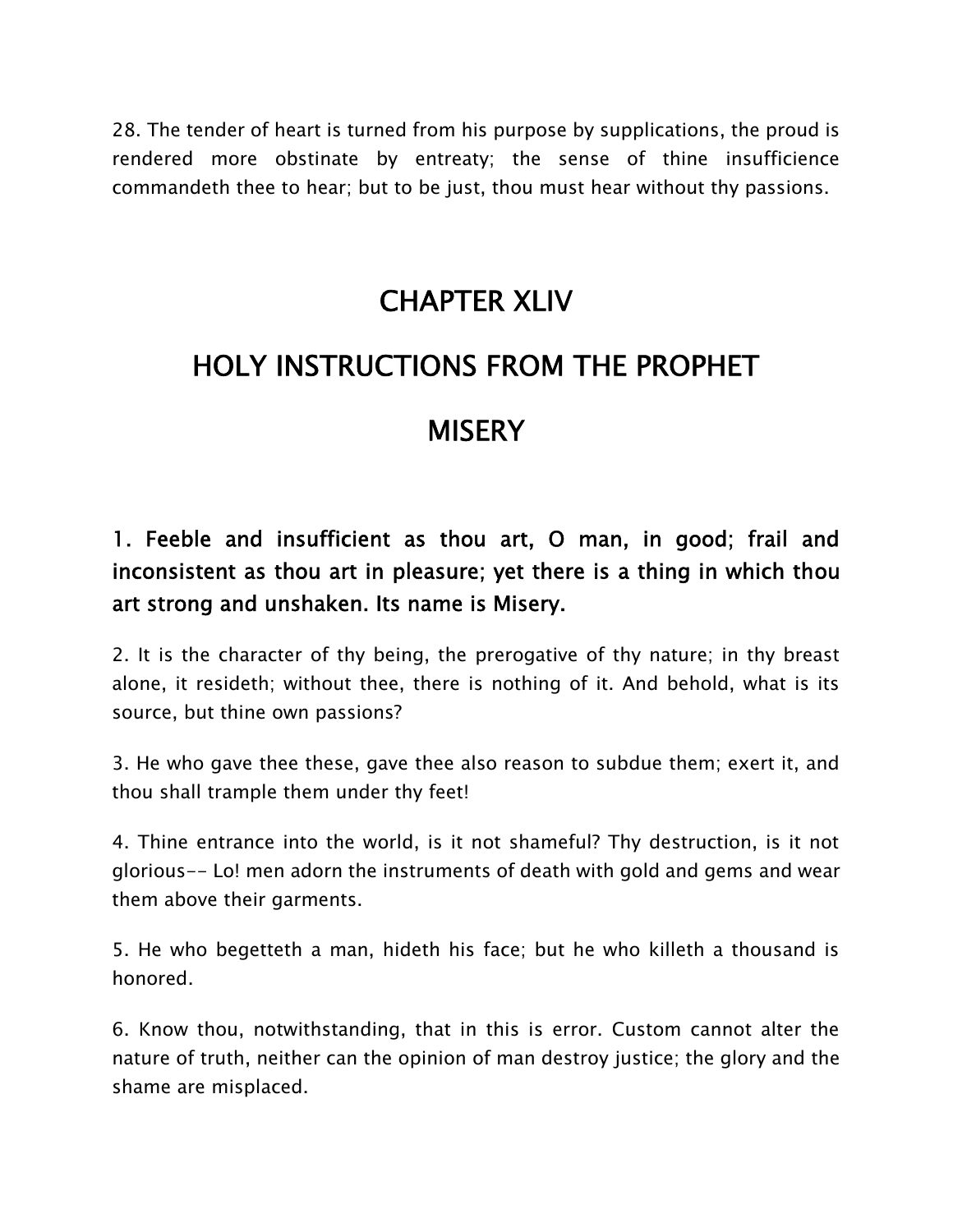7. There is but one way for a man to be produced; there are a thousand by which he may be destroyed.

8. There is no praise or honor to him who giveth being to another; but triumphs and empire are the rewards of murder.

9. Yet he who hath many children, hath many blessings; and he who hath taken away the life of another, shall not enjoy his own.

10. While the savage curseth the birth of his son, and blesseth the death of his father, doth he not call himself a monster?

11. The greatest of all human ills is sorrow; too much of this thou art born into; add not unto it by thy own perverseness.

12. Grief is natural to thee, and is always about thee; pleasure is a stranger and visiteth thee by times; use well thy reason, and sorrow will be cast behind thee; be prudent, and the visits of joy shall remain long with thee.

13. Every part of thy frame is capable of sorrow, but few and narrow are the paths that lead to delight.

14. Pleasures can be admitted only simply, but pains rush in a thousand at a time.

15. As the blaze of straw fadeth as soon as it is kindeled, so passeth away the brightness of joy, and thou knoweth not what become of it.

16. Sorrow is frequent, pleasure is rare; pain cometh of itself; delight must be purchased; grief is unmixed, but joy wanteth not its alloy of biterness.

17. As the soundest health is less percieved than the lightest malady, so the highest joy toucheth us less deep than the smallest sorrow.

18. We are in love with anguish; we often fly from pleasure; when we purchase it, costeth it not more than it is worth?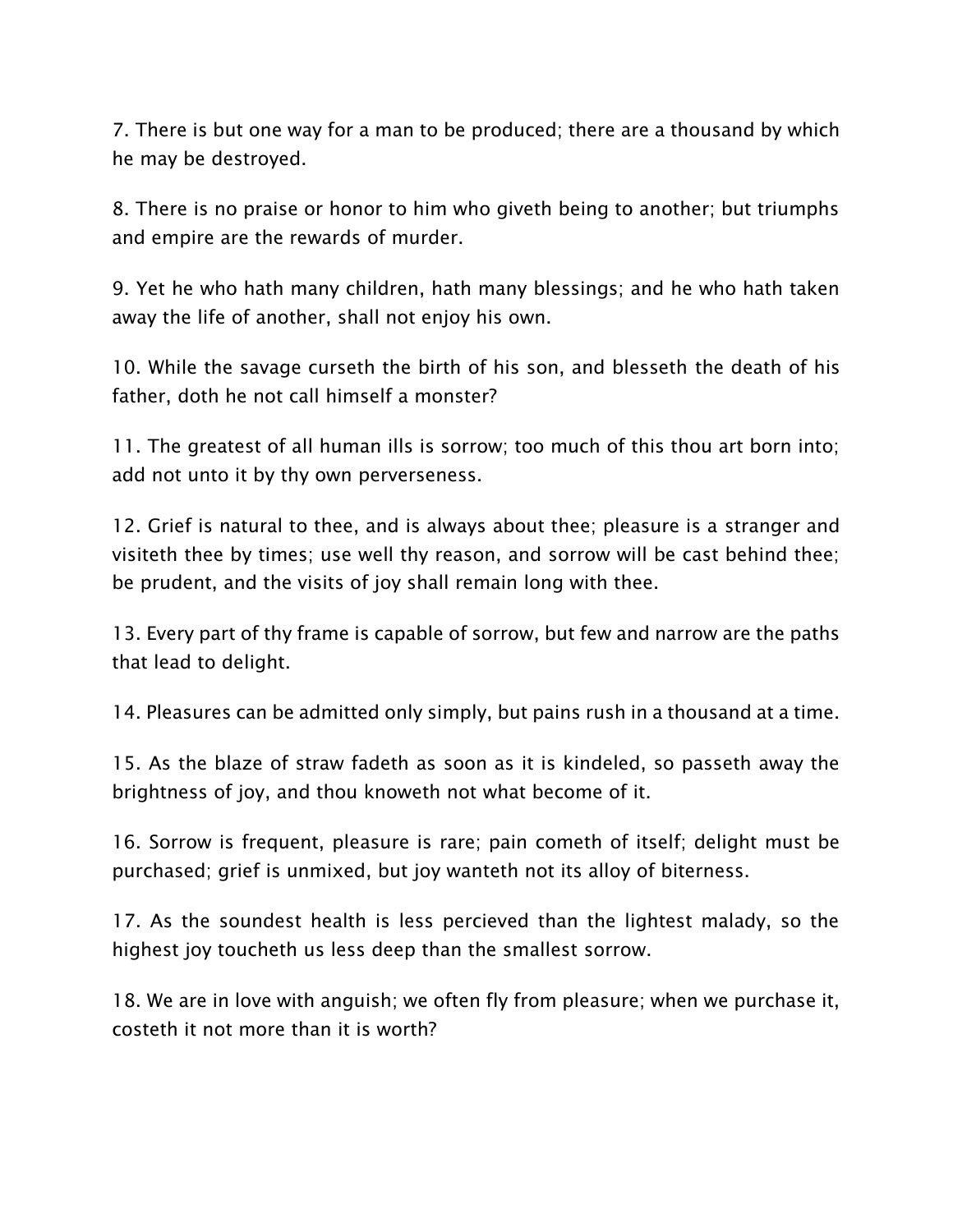19. Reflection is the business of man; sense of his state is his first duty; but who remembereth himself a boy? Is it not in mercy, then, that sorrow is allotted unto us?

20. Man forseeth the evil that is to come; he remembereth it when it is past; he considereth not that the thought of affliction woundeth deeper than the affliction itself. Think not of thy pain, but when it is upon thee, and thou shalt avoid what most hurt thee.

21. He who weepeth before he needeth, weepeth more than he needeth; and why, but that he loveth weeping?

22. The stag weepeth not till the spear is lifted against him; nor do the tears of the beaver fall, till the hound is ready to sieze him; man anticipateth death by the apprehension of it: and the fear is greater misery than the event itself.

23. Be always prepared to give an account of thine action; and the best death is that which is least premeditated.

### **CHAPTER XLV**

### **THE DIVINE ORIGIN OF THE ASIATIC NATIONS**

**1. The fallen sons and daughters of the Asiatic Nation of North America need to learn to love instead of hate; and to know their higher self and lower self. This is the uniting of the Holy Koran of Mecca, for teaching and instructing all Moorish Americans, etc.**

2. The key of civilization was and is in the hands of the Asiatic nations. The Moorish, who were ancient Moabites, and the founders of the Holy City of Mecca.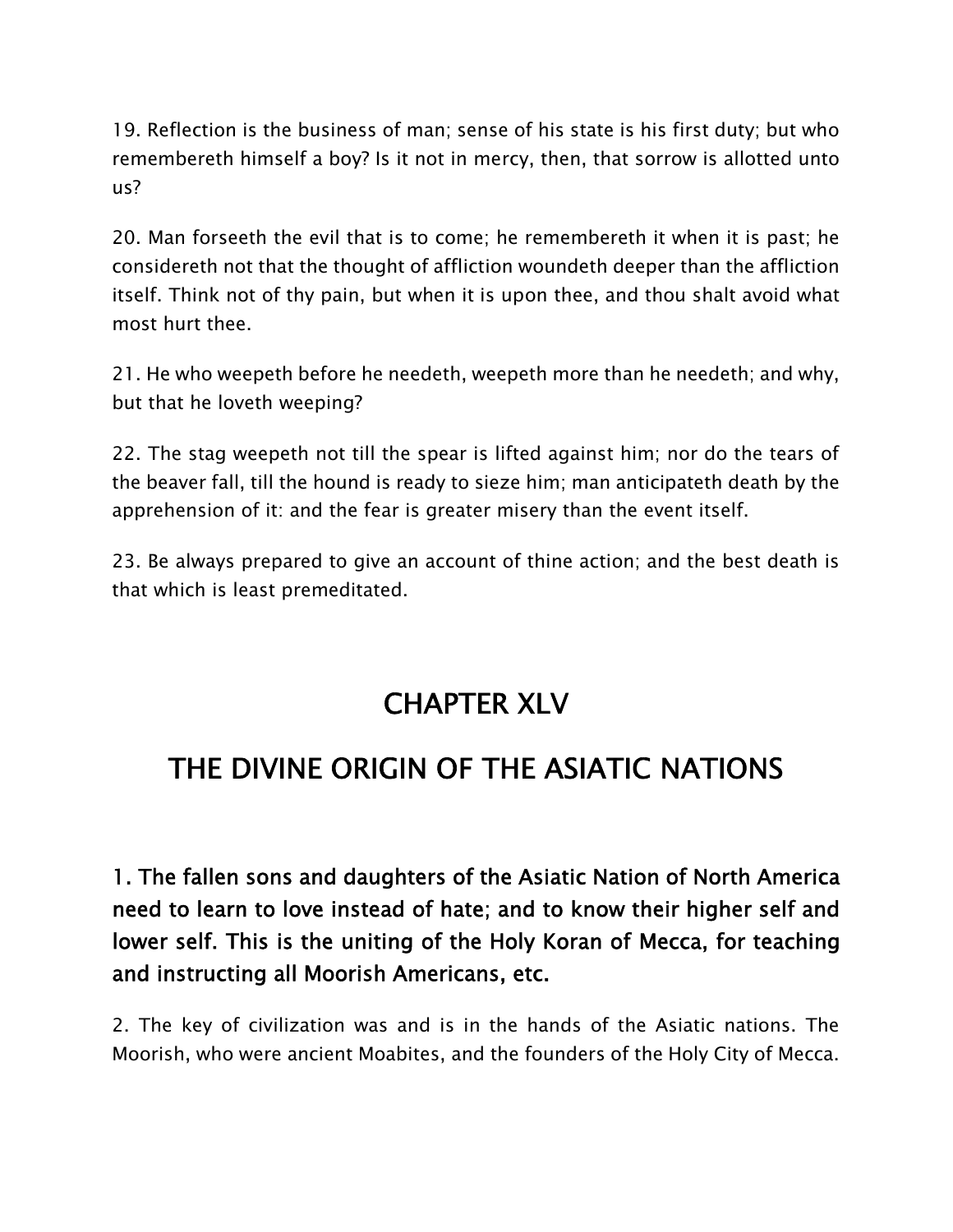3. The Egyptians who were the Hamathites, and of a direct descendant of Mizraim, the Arabians, the seed of Hagar, Japanese and Chinese.

4. The Hindoos of India, the descendants of the ancient Canaanites, Hittites, and Moabites of the land of Canaan.

5. The Asiatic nations of North, South, and Central America: the Moorish Americans and Mexicans of North America, Brazilians, Argentinians and Chilians in South America.

6. Columbians, Nicaraguans, and the natives of San Salvador in Central America, etc. All of these are Moslems.

7. The Turks are the true descendants of Hagar, who are the chief protectors of the Islamic Creed of Mecca; beginning from Mohammed the First, the founding of the uniting of Islam, by the command of the great universal God--Allah.

## **CHAPTER XLVI**

## **THE BEGINNING OF CHRISTIANITY**

#### **1. The foundation of Christianity began in Rome. The Roman nations founded the first Church, of whom crucified Jesus of Nazareth for seeking to redeem His people from under the Roman yoke and law.**

2. Jesus himself was of the true blood of the ancient Canaanites and Moabites and the inhabitants of Africa.

3. Seeking to redeem His people in those days from the pressure of the pale skin nations of Europe, Rome crucified Him according to their law.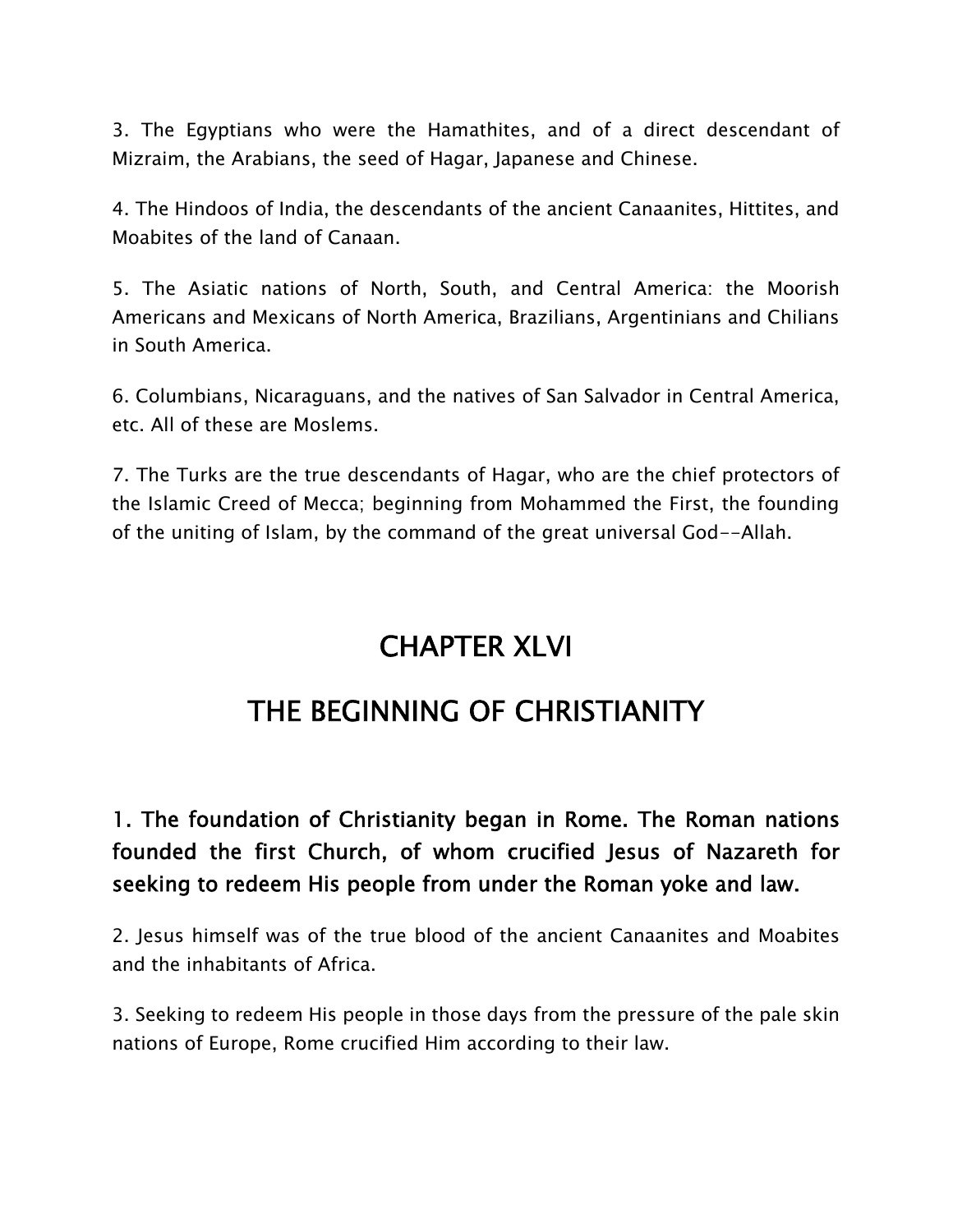4. Then Europe had peace for a long time until Mohammed the First came upon the scene and fulfilled the works of Jesus of Nazareth.

5. The holy teaching of Jesus was to the common people, to redeem them from under the great pressure of the hands of the unjust. That the rulers and the rich would not oppress the poor. Also that the lion and the lamb may lay down together and neither would be harmed when morning came.

6. These teachings were not accepted by the rulers, neither by the rich; because they loved the principles of the ten commandments.

7. Through the ten commandments the rulers and the rich live, while the poor suffer and die.

8. The lamb is the poor people, the lion is the rulers and the rich, and through Love, Truth, Peace, Freedom, and Justice all men are one and equal to seek their own destiny; and to worship under their own vine and fig tree. After the principles of the holy and divine laws of their forefathers.

9. All nations of the earth in these modern days are seeking peace, but there is but one true and divine way that peace may be obtained in these days, and it is through Love, Truth, Peace, Freedom, and Justice being taught universally to all nations, in all lands.

## **CHAPTER XLVII**

## **EGYPT, THE CAPITAL EMPIRE OF THE DOMINION OF AFRICA**

**1. The inhabitants of Africa are the descendants of the ancient Canaanites from the land of Canaan.**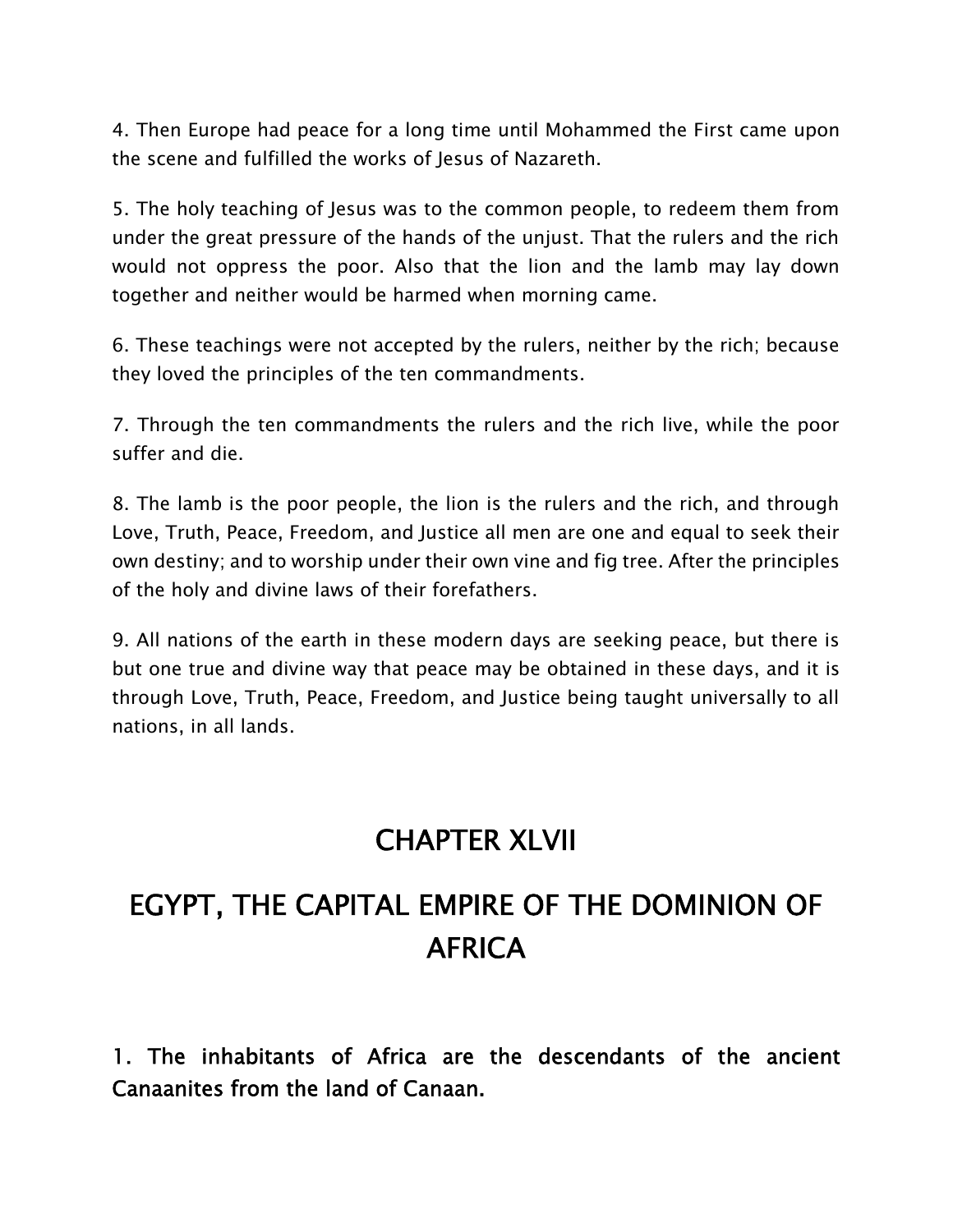2. Old man Cush and his family are the first inhabitants of Africa who came from the land of Canaan.

3. His father Ham and his family were second. Then came the word Ethiopia, which means the demarcation line of the dominion of Amexem, the first true and divine name of Africa. The dividing of the land between the father and the son.

4. The dominion of Cush, North-East and South-East Africa and North-West and South-West was his father's dominion of Africa.

5. In later years many of their bretheren from Asia and the Holy Lands joined them.

6. The Moabites from the land of Moab who received permission from the Pharaohs of Egypt to settle and inhabit North-West Africa; they were the founders and are the true possessors of the present Moroccan Empire. With their Canaanite, Hittite, and Amorite bretheren who sojourned from the land of Canaan seeking new homes.

7. Their dominion and inhabitation extended from North-East and South-West Africa, across great Atlantis even unto the present North, South, and Central America and also Mexico and the Atlantis Islands; before the great earthquake, which caused the great Atlantic Ocean.

8. The River Nile was dredged and made by the ancient Pharaohs of Egypt, in order to trade with the surrounding kingdoms. Also the Niger river was dredged by the great Pharaoh of Egypt in those ancient days for trade, and it extends eastward from the River Nile, westward across the great Atlantic. It was used for trade and transportaion.

9. According to all true and divine records of the human race there is no negro, black, or colored race attached to the human family, because all the inhabitants of Africa were and are of the human race, descendants of the ancient Canaanite nation from the holy land of Canaan.

10. What your ancient forefathers were, you are today without doubt or contradiction.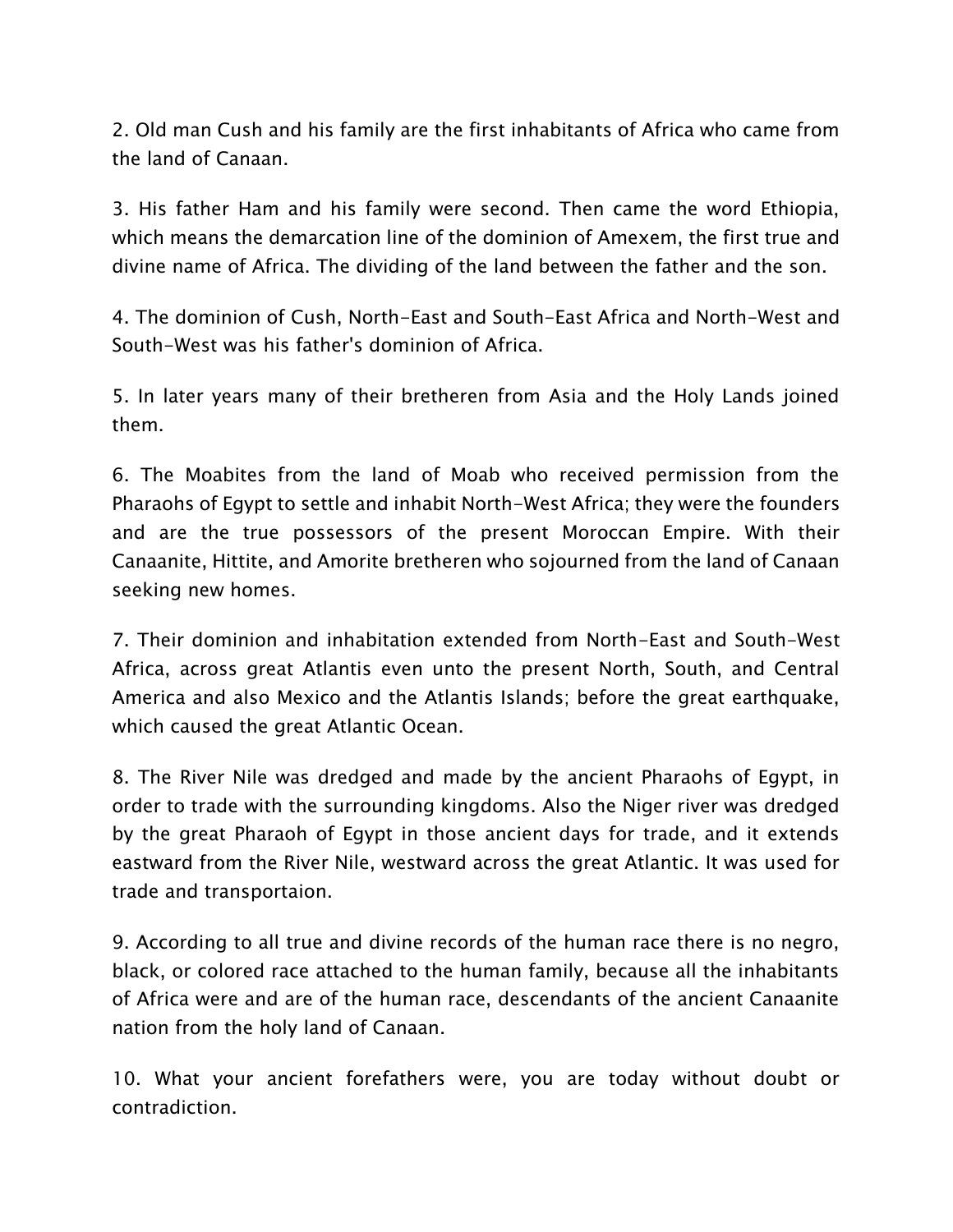11. There is no one who is able to change man from the descendant nature of his forefathers; unless his power extends beyond the great universal Creator Allah Himself.

12. These holy and divine laws are from the Prophet, Noble Drew Ali, the founder of the uniting of the Moorish Science Temple of America.

13. These laws are to be strictly preserved by the members of all the Temples, of the Moorish Science Temple of America. That they will learn to open their meeting and guide it according to the principles of Love, Truth, Peace, Freedom and Justice.

14. Every subordinate Temple of the Grand-Major Temple is to form under the covenant of Love, Truth, Peace, Freedom and Justice; and to create their own laws and customs, in conjunction with the laws of the Holy Prophet and the Grand Temple. I, the Prophet, Noble Drew Ali, was sent by the great God, Allah, to warn all Asiatics of America to repent from their sinful ways; before that great and awful day that is sure to come.

15. The time has come when every nation must worship under its own vine and fig tree, and every tongue must confess his own.

16. Through sin and disobedience every nation has suffered slavery, due to the fact that they honored not the creed and principles of their forefathers.

17. That is why the nationality of the Moors was taken away from them in 1774 and the word negro, black and colored, was given to the Asiatics of America who were of Moorish descent, because they honored not the principles of their mother and father, and strayed after the gods of Europe of whom they knew nothing.

## **CHAPTER XLVIII**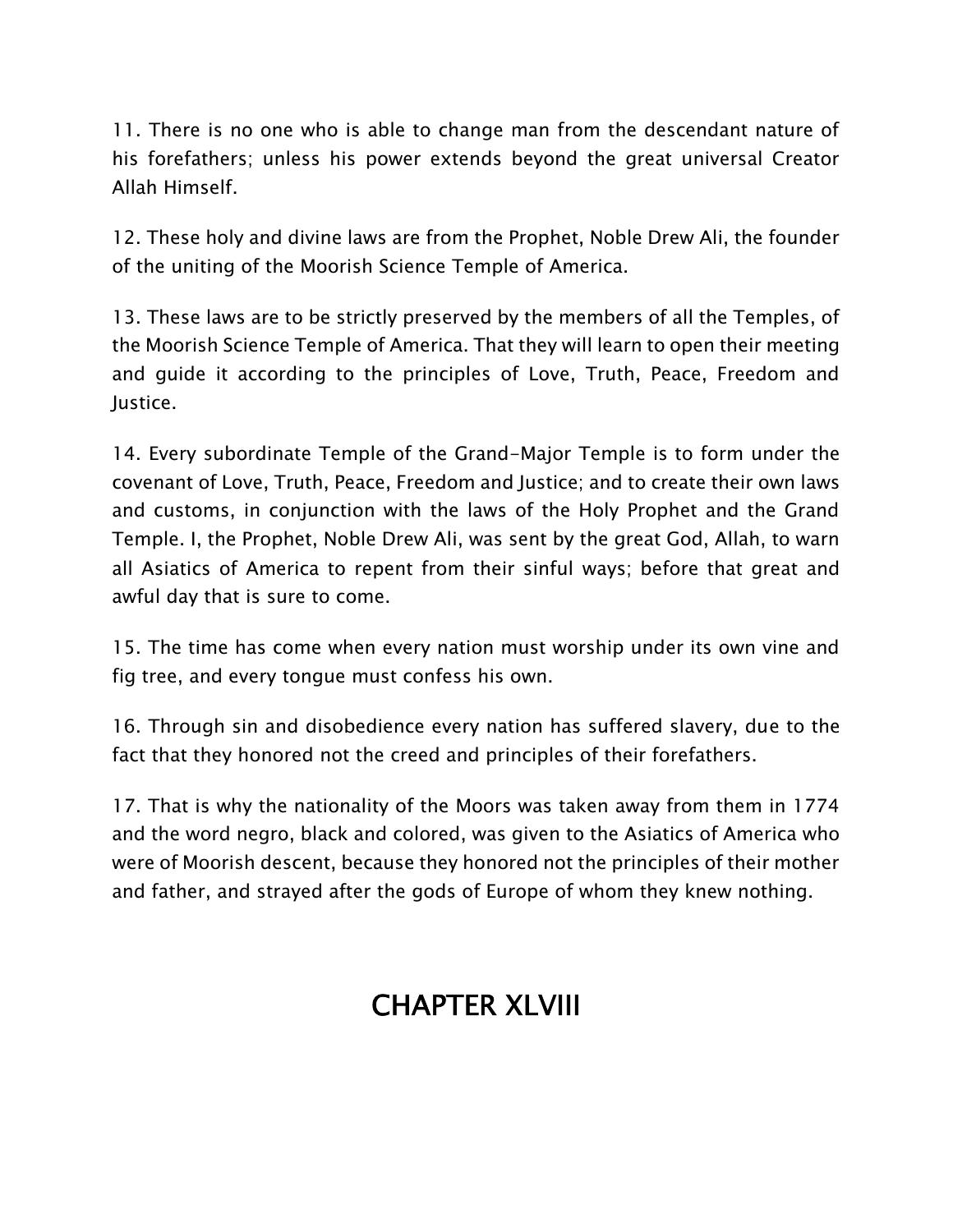# **THE END OF TIME AND THE FULFILLING OF THE PROPHESIES**

**1. The last Prophet in these days is Noble Drew Ali, who was prepared divinely in due time by Allah to redeem men from their sinful ways; and to warn them of the great wrath which is sure to come upon the earth.**

2. John the Baptist was the forerunner of Jesus in those days, to warn and stir up the nation and prepare them to receive the divine creed which was to be taught by Jesus.

3. In these modern days there came a forerunner of Jesus, who was divinely prepared by the great God-Allah and his name is Marcus Garvey, who did teach and warn the nations of the earth to prepare to meet the coming Prophet; who was to bring the true and divine Creed of Islam, and his name is Noble Drew Ali who was prepared and sent to this earth by Allah, to teach the old time religion and the everlasting gospel to the sons of men. That every nation shall and must worship under their own vine and fig tree, and return to their own and be one with their Father God-Allah.

4. The Moorish Science Temple of America is a lawfully chartered and incorporated organization. Any subordinate Temple that desires to receive a charter; the prophet has them to issue to every state throughout the United States, etc.

5. That the world may hear and know the truth, that among the descendants of Africa there is still much wisdom to be learned in these days for the redemption of the sons of men under Love, Truth, Peace, Freedom, and Justice.

6. We, as a clean and pure nation descended from the inhabitants of Africa, do not desire to amalgamate or marry into the families of the pale skin nations of Europe. Neither serve the gods of their religion, because our forefathers are the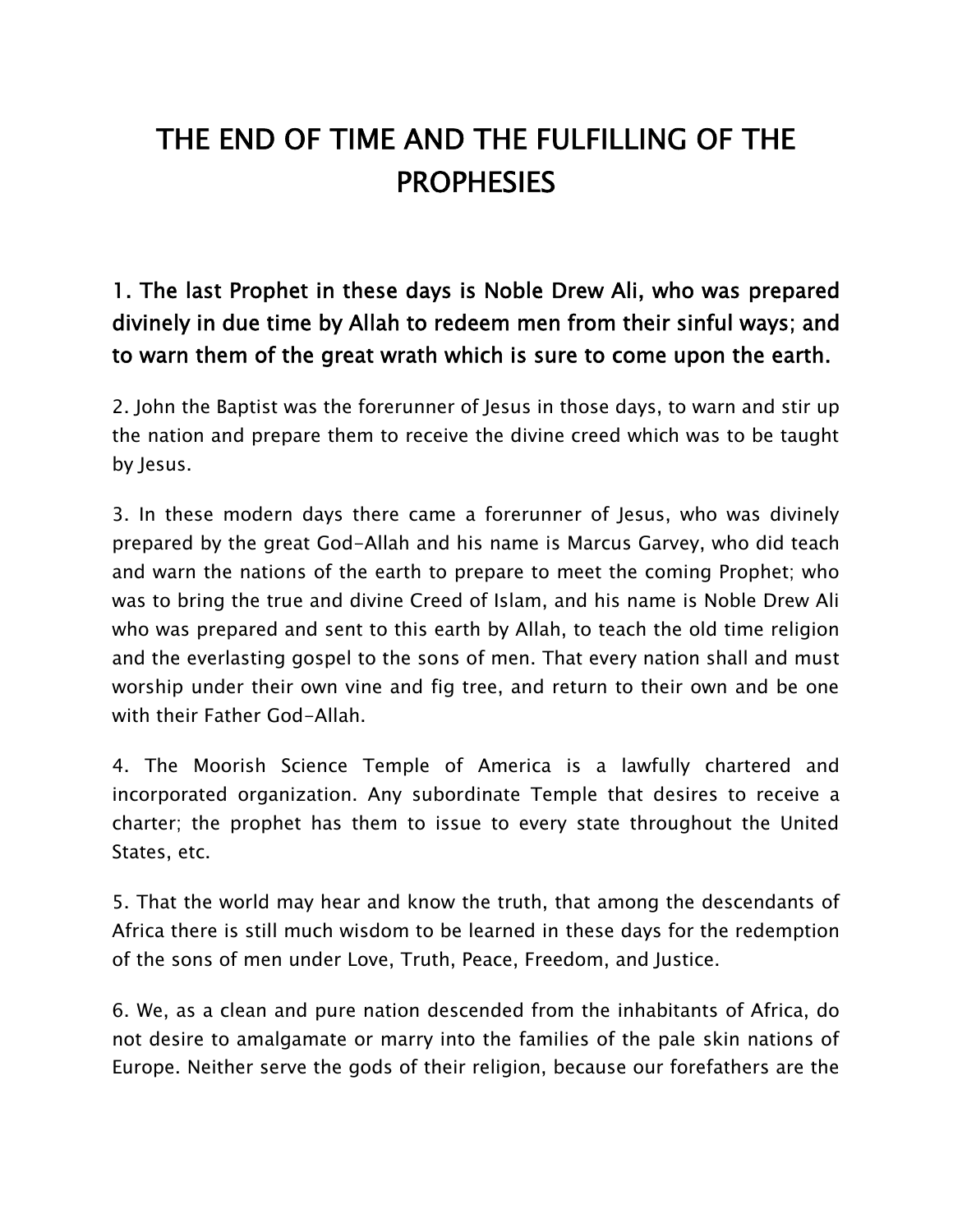true and divine founders of the first religious creed, for the redemption and salvation of mankind on earth.

7. Therefore we are returning the Church and Christianity back to the European Nations, as it was prepared by their forefathers for their earthly salvation.

8. While we, the Moorish Americans are returning to Islam, which was founded by our forefathers for our earthly and divine salvation.

9. The covenant of the great God-Allah: "Honor they father and they mother that thy days may be longer upon the earth land, which the Lord thy God, Allah hath given thee!"

10. Come all ye Asiatics of America and hear the truth about your nationality and birthrights, because you are not negroes. Learn of your forefathers ancient and divine Creed. That you will learn to love instead of hate.

11. We are trying to uplift fallen humanity. Come and link yourselves with the families of nations. We honor all the true and divine prophets.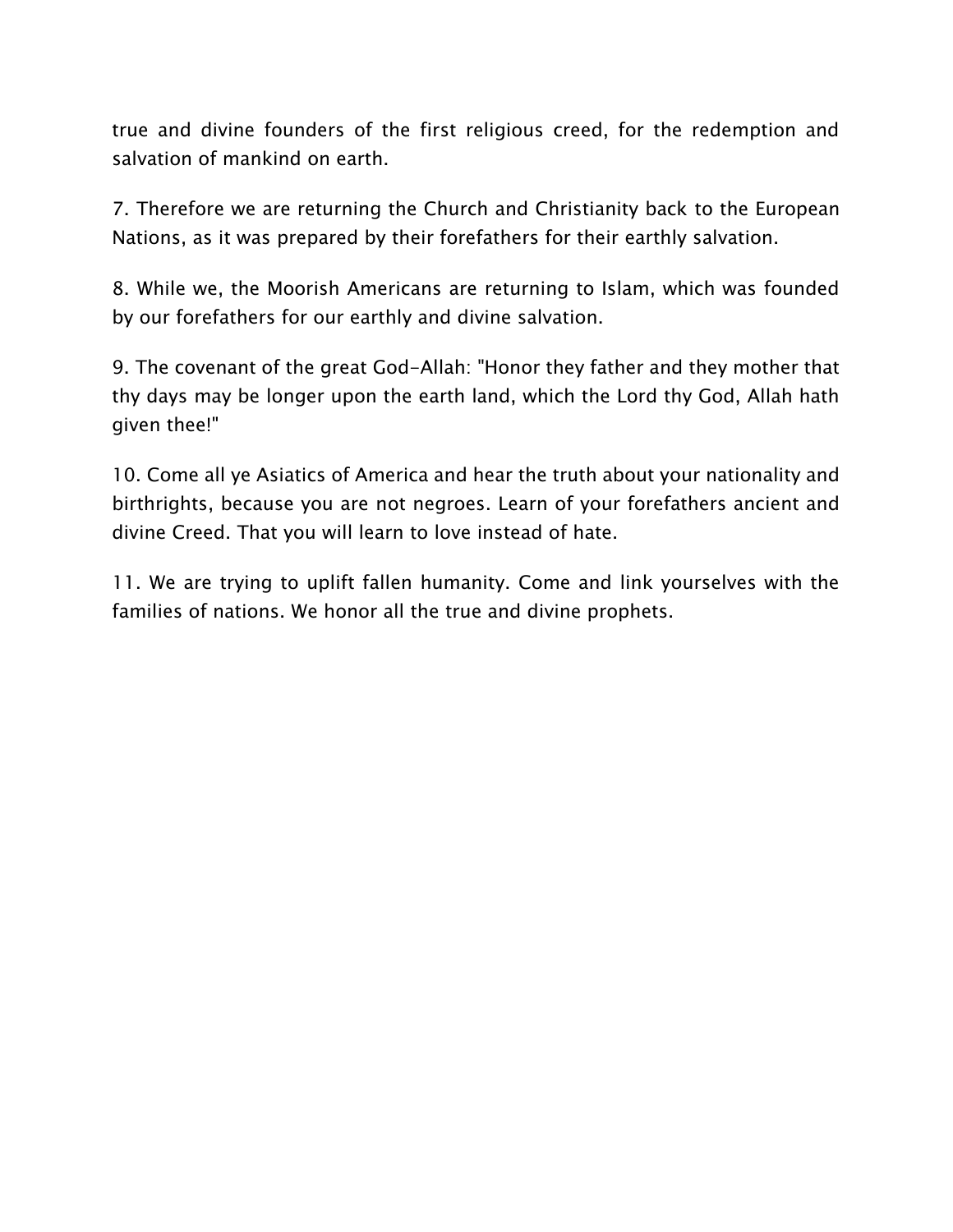## **THE 102 KEYS**

001. Who made you? **ALLAH.**

#### 002. Who is ALLAH? **ALLAH is the Father of the Universe.**

003. Can we see Him? **No.**

004. Where is the nearest place we can meet Him? **In the heart.**

005. Who is Noble Drew Ali? **He is ALLAH'S Prophet.**

006. What is a Prophet? **A Prophet is a thought of ALLAH manifested in flesh.**

007. What is the duty of a Prophet? **To save nations from the wrath of ALLAH.**

008. Who is the founder of the MOORISH SCIENCE TEMPLE OF AMERICA? **Noble Drew Ali**.

009. What year was the MOORISH SCIENCE TEMPLE OF AMERICA founded? **1913 A.D.**

010. Where? **Newark, New Jersey.**

011. Where was Noble Drew Ali born? **In the State of North Carolina, 1886.**

012. What is his nationality? **Moorish American.**

013. What is your nationality? **Moorish American.**

014. Why are we Moorish Americans? **Because we are descendants of Moroccans and born in America.**

015. For what purpose was the Moorish Science Temple of America founded? **For the uplifting of fallen humanity.**

016. How did the Prophet begin to uplift the Moorish Americans? **By teaching them to be themselves.**

017. What is our religion? **Islamism.**

018. Is that a new, or is that the old time religion? **Old time religion.**

019. What kind of a flag is the Moorish? **It is a red flag with a five pointed green star in the center.**

020. What do the five points represent? **Love, Truth, Peace, Freedom and Justice.**

021. How old is our flag? **It is over 50,000 years old.**

022. Which is our Holy Day? **Friday.**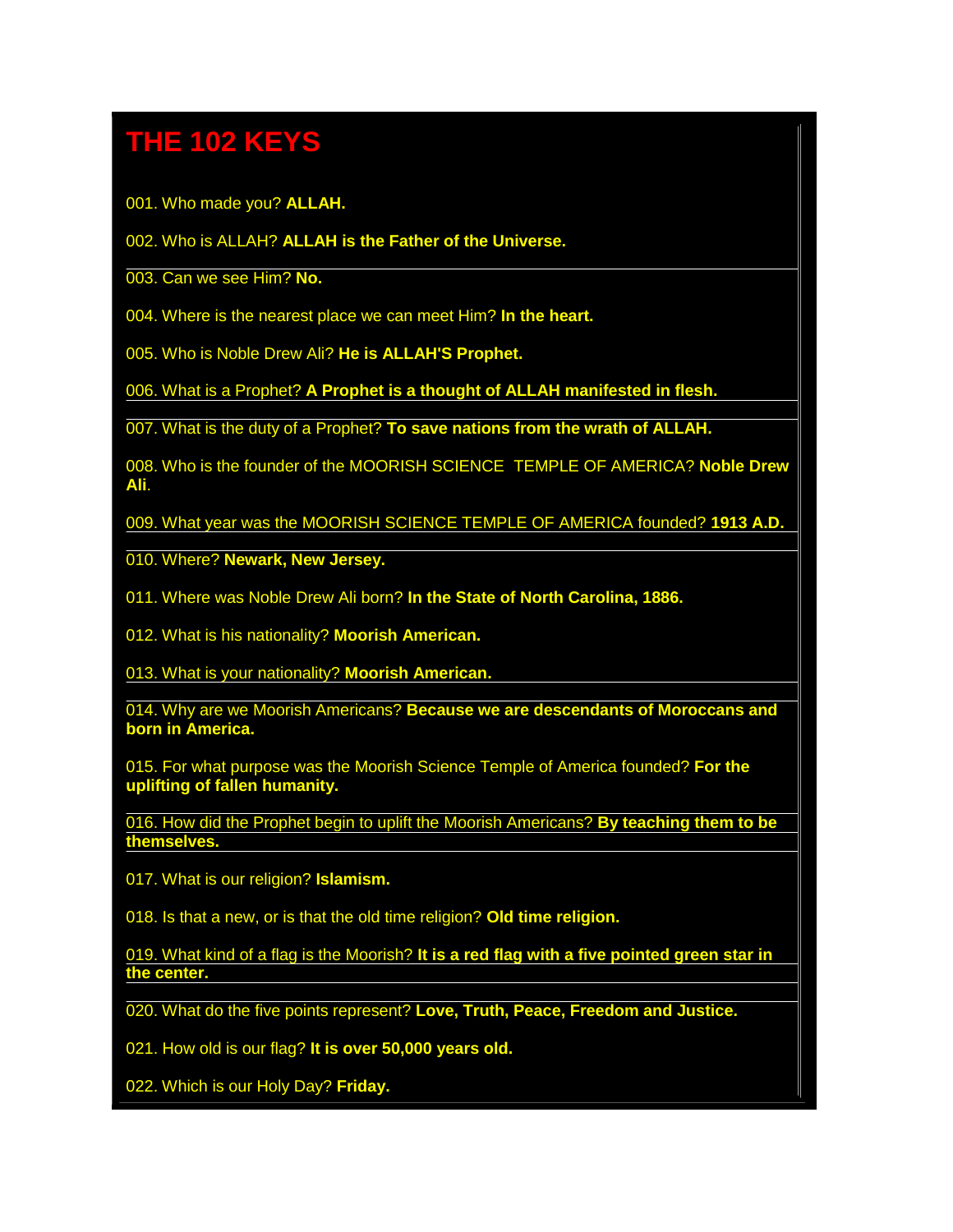023. Why? **Because Friday is the day on which man was formed in flesh, and it was on Friday when he departed out of flesh.**

024. Who was Jesus? **He was a Prophet of Allah.**

025. Where was He born? **In Bethlehem, of Judah, in the house of David.**

026. Who were His Father and Mother? **Joseph and Mary.**

027. Will you give in brief the line (genealogy) through which Jesus came? **Some of the Great Fathers through**

**which Jesus came are: Abraham, Boaz by Ruth, Jesse, King David, Solomon, Hezekiah and Joseph by Mary.**

028. Why did ALLAH send Jesus to this earth? **To save the Israelites from the iron hand oppression of the**

**pale-skin nations of Europe, who were governing a portion of Palestine at that time.**

029. How long has that been? **About two thousand years ago.**

030. What was the nationality of Ruth? **Ruth was a Moabites.**

031. What is the modern name for the Moabites? **Moroccans.**

032. Where is the Moroccan Empire? **Northwest Amexem.**

033. What is the modern name for Amexem? **Africa.**

034. What is the title given to our ruler in Morocco {East}? **Sultan.**

035. Where do we get the name Jesus? **From the West.**

036. What does the name Jesus mean? **Jesus means Justice.**

037. Did the Angel give to the Child that was called Jesus a Holy Name? **Yes, but it cannot be used by those who are slaves to sin.**

038. What is an Angel? **An Angel is a thought of ALLAH manifested in human flesh.**

039. What are Angels used for? **To carry messages to the four corner of the world, to all nations.**

040. What is our Prophet to us? **He is an Angel of ALLAH, who is sent to bring us the Everlasting Gospel of ALLAH.**

041. What is the Everlasting Gospel? **It is a Saving Power that comes from Allah through our ancient Father, by His Prophet.**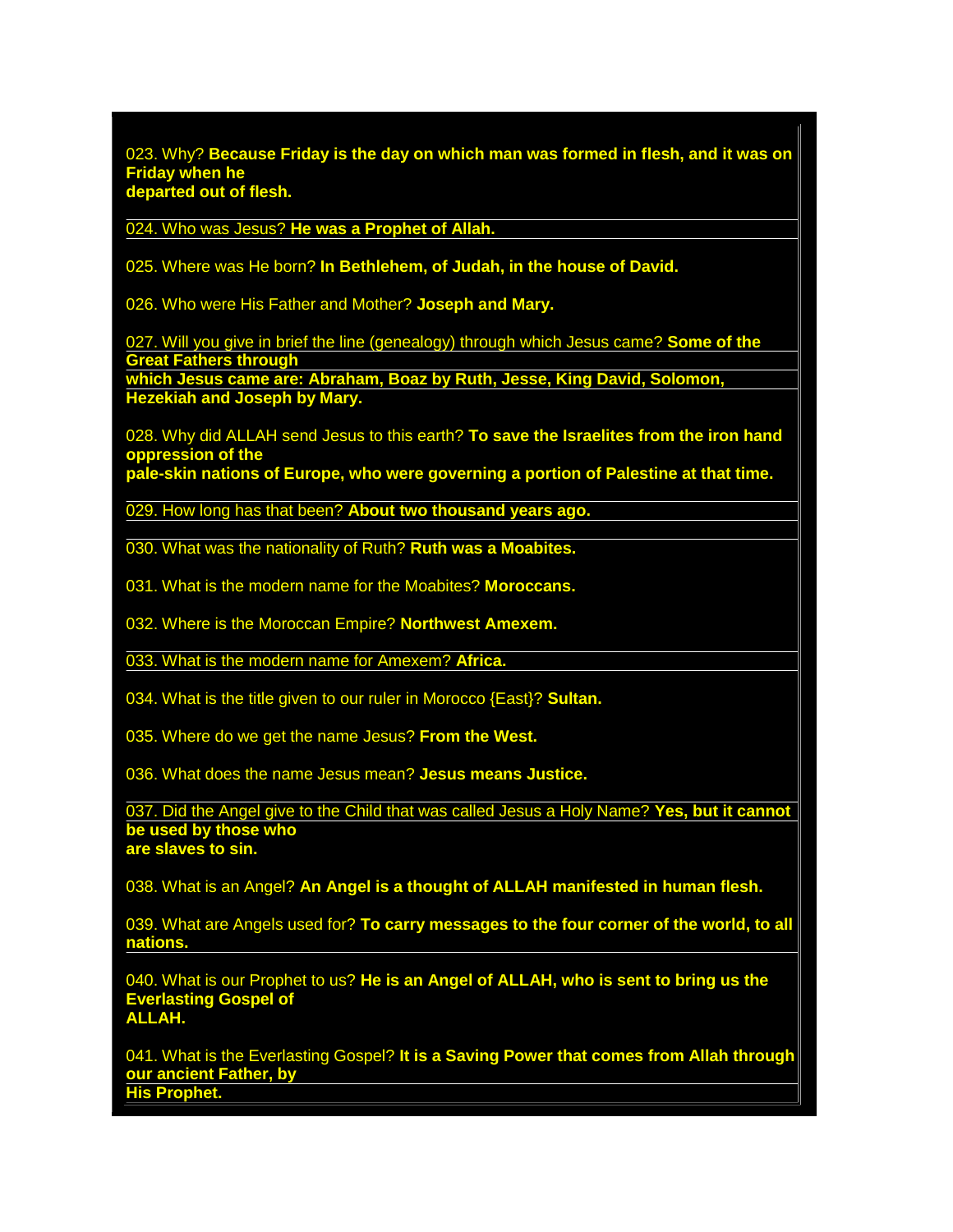042. What is the Covenant of the Great GOD-ALLAH? **Honor thy Father and thy Mother, that thy days may be**

**longer upon the Earth land which the Lord thy GOD ALLAH hath given thee.**

043. At what age did Jesus begin to teach? **At the age of twelve.**

044. Where did He teach? **India, Africa and Europe.**

045. How long did He teach? **Eighteen years.**

046. What did Jesus say that would make you free? **Truth.**

047. What is Truth? **Truth is Aught.**

048. What is Aught? **Aught is ALLAH.**

049. Can Truth change? **TRUTH cannot change, or pass away.**

050. What other name do we give to TRUTH? **HOLY BREATH.**

051. What have you to say about the HOLY BREATH? **All we can say is it is great, it is good, it was, it is, and evermore to be. AMEN.**

052. At what place on earth was the physical part of MAN formed? **In the Garden of Eden.[Asia]**

053. Where is the Garden of Eden? **In the land of Canaan, in the city of Mecca.**

054. What is the modern name for the Garden of Eden? **MECCA.**

055. What is the name of the first Physical Man? **His Name cannot be used, only by Executive Rulers of the A.C. Of the M.S.T. of A.**

056. What are the words of A.C. of the M.S.T. of A.? **Adept Chamber of the Moorish Science Temple of America (3rd Heaven.)**

057. Who were Adam and Eve? **They are the one who brought about a discord in the Holy City of Mecca and were driven out**

058. Where did they go? **They went into Europe**

059. What is the modern name given to their children? **Roman.**

060. What is the shade of their skin? **Pale**

061.Who is guarding the Holy City of MECCA to keep the unbelievers away? **Angels.**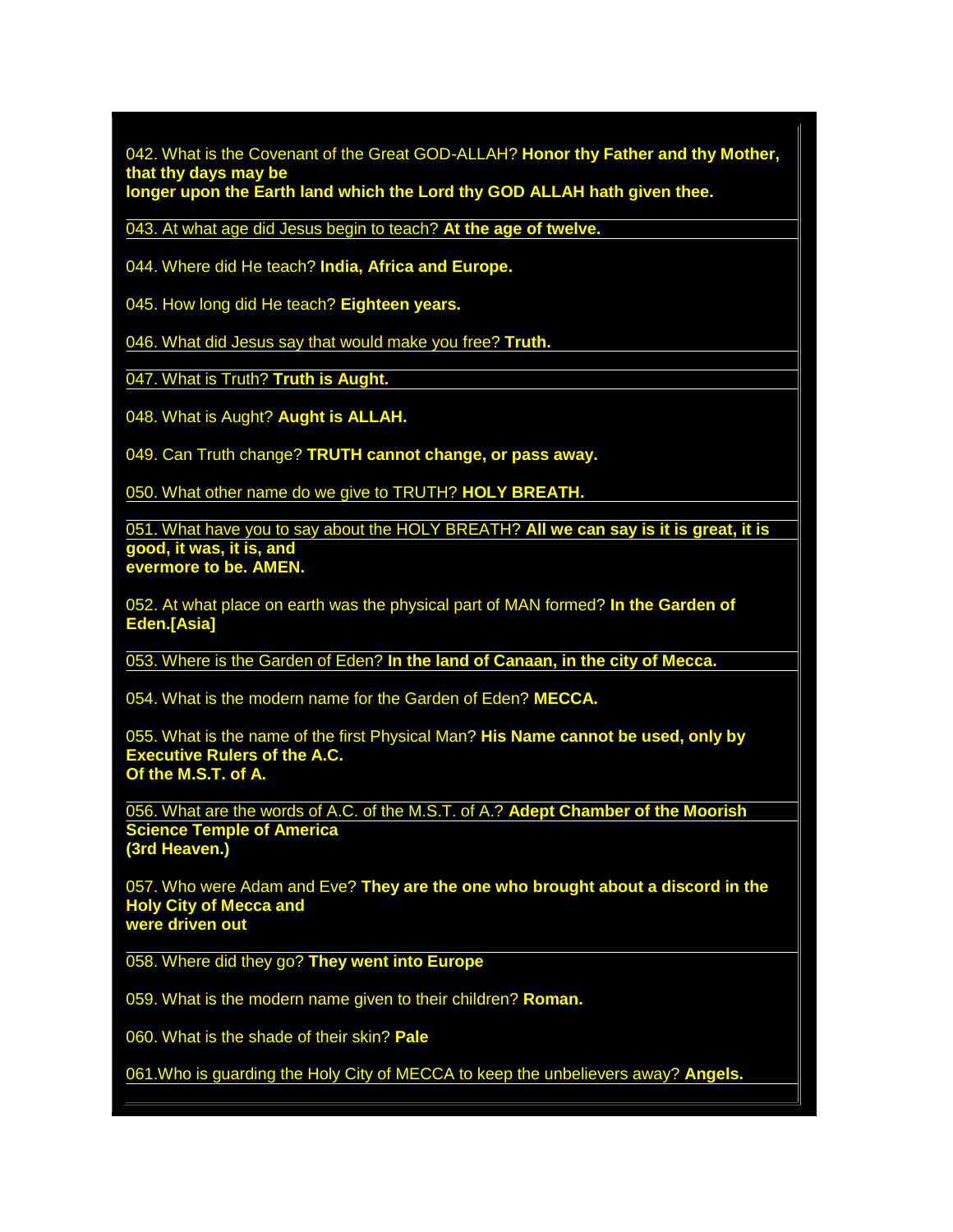062. What is the modern name of these Angels? **Arabian**

063-. What is the shade of their skin? **Olive.**

064. Are the Moorish Americans any relation to those Angels? **Yes, we all have the same Father and Mother.**

065. Give five names that are given to the descendants of Adam and Eve. **Lucifer, Satin, Devil, Dragon nd Beast.**

066. What is the Devil sometimes called? **The lower self.**

067. How many selves are there? **Two.**

068. Name them. **Higher self and lower self.**

069. What people represent the Higher self? **The angels who protect the Holy City of MECCA.**

070. What people represent the Lower self? **Those who were cast out of the Holy City, and those who accept their teachings.**

071. What is the Higher self? **The Higher self is the mother of virtues and the harmonies of life, and breeds Justice, Mercy, Love and Right.**

072. Can the Higher self pass away? **No.**

073. Why? **Because it is ALLAH in Man.**

074. What does the Lower self breed? **Hatred, Slander, Lewdness, Murders, Theft and everything that harms.**

075. What did the Higher self say to the Lower self at one time when He met him? **Where are you going Satan?**

076. What was the answer that the Lower self gave to the Higher self? **I am going to and fro the earth seeking whom I may devour.**

077. Has he finished his task of devouring? **Yes.**

078. When was his time declared out? **When he nailed Jesus on the cross.**

079. What are the last words Jesus uttered? **It is finished.**

080. What did He have reference to? **He had reference to the end of Satan.**

081. Did Jesus say that he would return to conquer him? **Yes.**

082. What is the name of the person into whom Jesus was first reincarnated? **Prophet**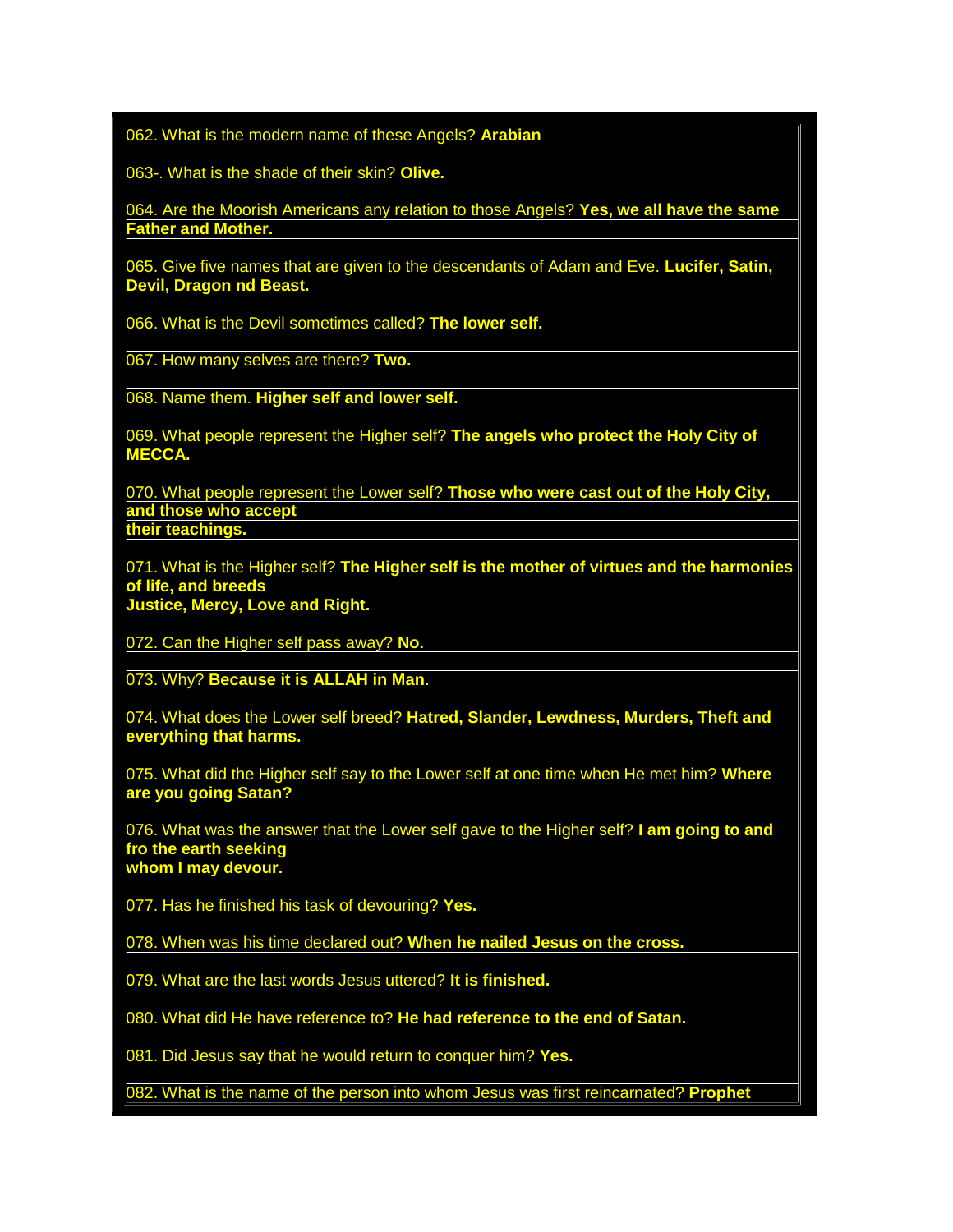#### **Mohammed "The Conqueror."**

083. Was Satan to be bound then? **Satan was to be bound in part.**

084. When was the head of Satan taken off? **1453 (Byzantine).**

085. By whom? **By Mohammed the II**

086. Name some of the marks that were put upon the MOORS of Northwest by the Beast{ Satan} in 1774?. **Negro, Black, Colored and Ethiopia.**

087. In all reality what is Negro? **A Negro is a four legged Animal.**

088. What is meant by the word Black? **Black, according to science, means death.**

089. What does the word Colored mean? **Colored means anything that has been painted, stained, varnished, or dyed.**

090. What does Ethiopia mean? **Ethiopia means something divided.**

091. Can a man be a Negro, Black, Colored, or Ethiopian? **No.**

092. Why? **Because man is made in the Image and after the likeness of God, Allah.**

093. What title does Satan give himself? **God.**

094. Will you define the word White? **White means purity, Purity means God, and God means the Ruler of the Land.**

095. To whom do we refer to at times, as being the GREAT GOD? **ALLAH.**

096. Is the Devil made in the Image and Likeness of ALLAH? **No.**

097. Who made the Devil? **Elohim.**

098. Who is Elohim? **Elohim is the Seven Creative Spirits that created everything that ever was, is, and evermore to be.**

099. What is Elohim sometimes called? **The Seven Eyes of Allah.**

100. How many days are in the Circle? **Seven days.**

101. How many days are in creation? **Seven days.**

102. According to Science, how many days are in a year? **Seven days**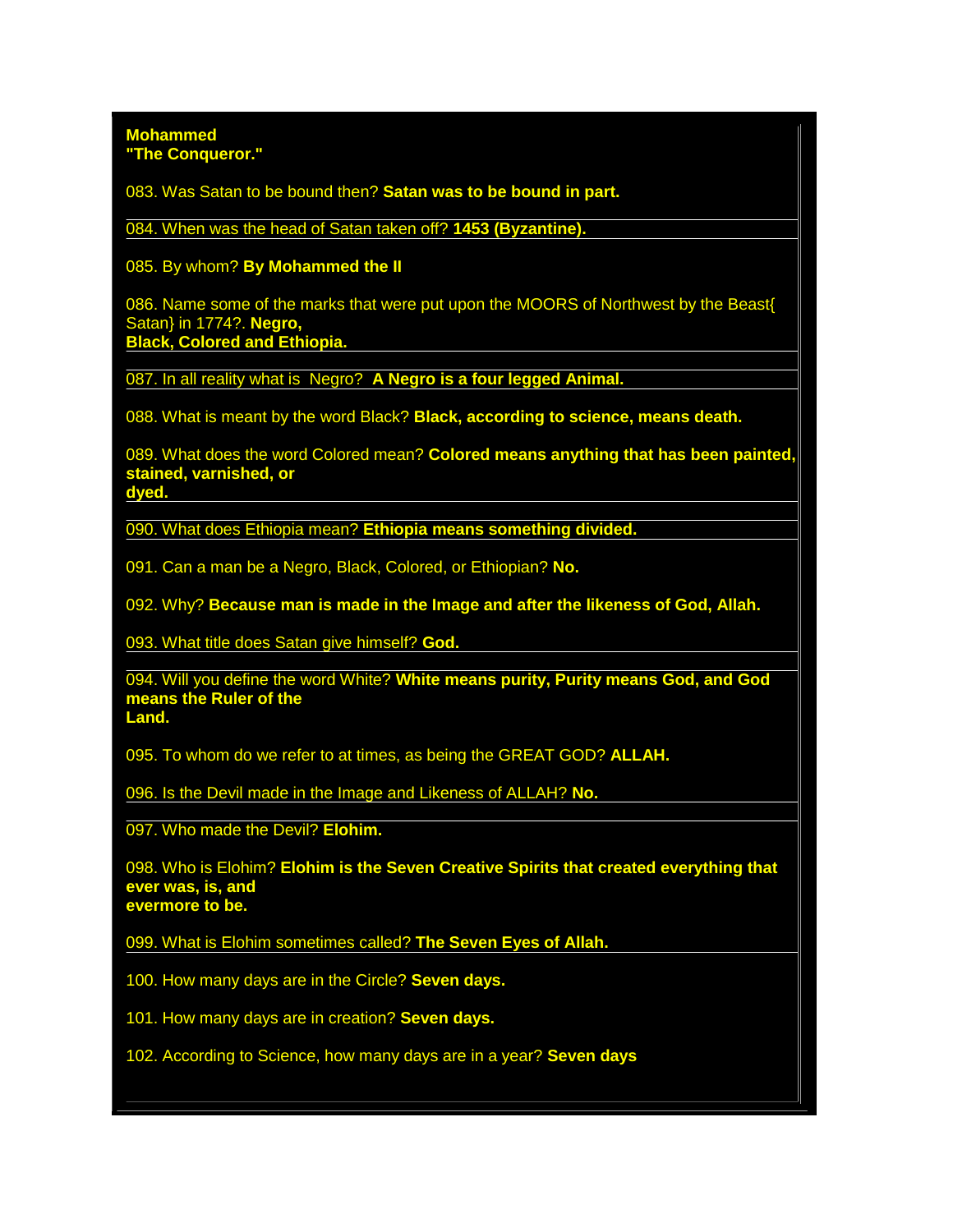### **THE 101 KEYS**

- 1. Who made you? **ALLAH.**
- 2. Who is ALLAH? **ALLAH is the Father of the Universe.**
- 3. Can we see Him? **No.**
- 4. Where is the nearest place we can meet Him? **In the heart.**
- 5. Who is Noble Drew Ali? **He is ALLAH'S Prophet.**
- 006. What is a Prophet? **A Prophet is a thought of ALLAH manifested in flesh.**
- 007. What is the duty of a Prophet? **To save nations from the wrath of ALLAH.**
- 008. Who is the founder of the MOORISH SCIENCE TEMPLE OF AMERICA? **Noble Drew Ali**.
- 009. What year was the MOORISH SCIENCE TEMPLE OF AMERICA founded? **1913 A.D.**
- 010. Where? **Newark, New Jersey.**
- 011. Where was Noble Drew Ali born? **In the State of North Carolina, 1886.**
- 012. What is his nationality? **Moorish American.**
- 013. What is your nationality? **Moorish American.**
- 014. Why are we Moorish Americans? **Because we are descendants of Moroccans and born in America.**
- 015. For what purpose was the Moorish Science Temple of America founded? **For the uplifting of fallen humanity.**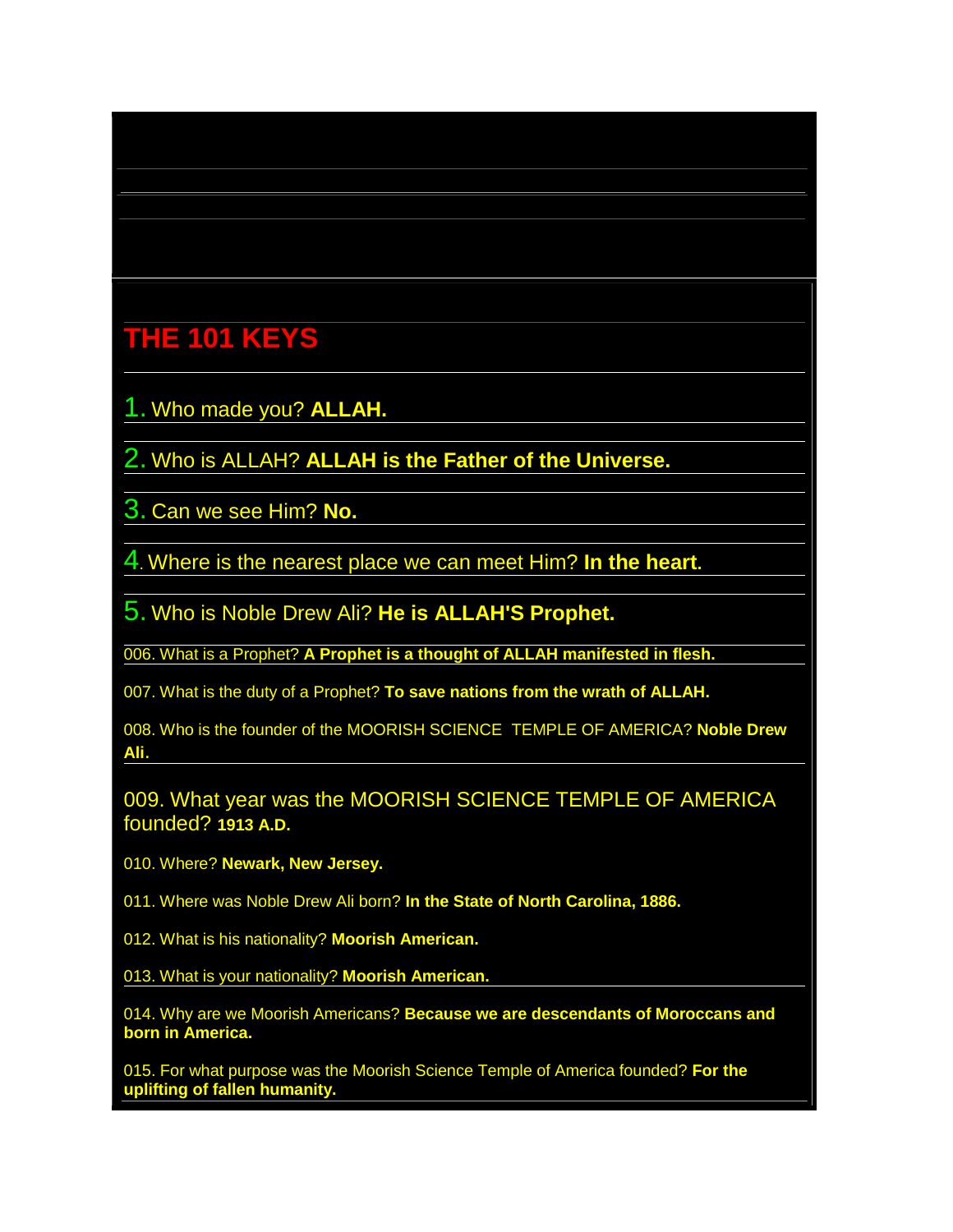016. How did the Prophet begin to uplift the Moorish Americans? **By teaching them to be themselves.**

017. What is our religion? **Islamism.**

018. Is that a new, or is that the old time religion? **Old time religion.**

019. What kind of a flag is the Moorish? **It is a red flag with a five pointed green star in the center.**

020. What do the five points represent? **Love, Truth, Peace, Freedom and Justice.**

021. How old is our flag? **It is over 50,000 years old.**

022. Which is our Holy Day? **Friday.**

023. Why? **Because Friday is the day on which man was formed in flesh, and it was on Friday when he departed out of flesh.**

024. Who was Jesus? **He was a Prophet of Allah.**

025. Where was He born? **In Bethlehem, of Judah, in the house of David.**

026. Who were His Father and Mother? **Joseph and Mary.**

027. Will you give in brief the line (genealogy) through which Jesus came? **Some of the Great Fathers through**

**which Jesus came are: Abraham, Boaz by Ruth, Jesse, King David, Solomon, Hezekiah and Joseph by Mary.**

028. Why did ALLAH send Jesus to this earth? **To save the Israelites from the iron hand oppression of the**

**pale-skin nations of Europe, who were governing a portion of Palestine at that time.**

029. How long has that been? **About two thousand years ago.**

030. What was the nationality of Ruth? **Ruth was a Moabites.**

031. What is the modern name for the Moabites? **Moroccans.**

032. Where is the Moroccan Empire? **Northwest Amexem.**

033. What is the modern name for Amexem? **Africa.**

034. What is the title given to our ruler in Morocco {East}? **Sultan.**

035. Where do we get the name Jesus? **From the West.**

036. What does the name Jesus mean? **Jesus means Justice.**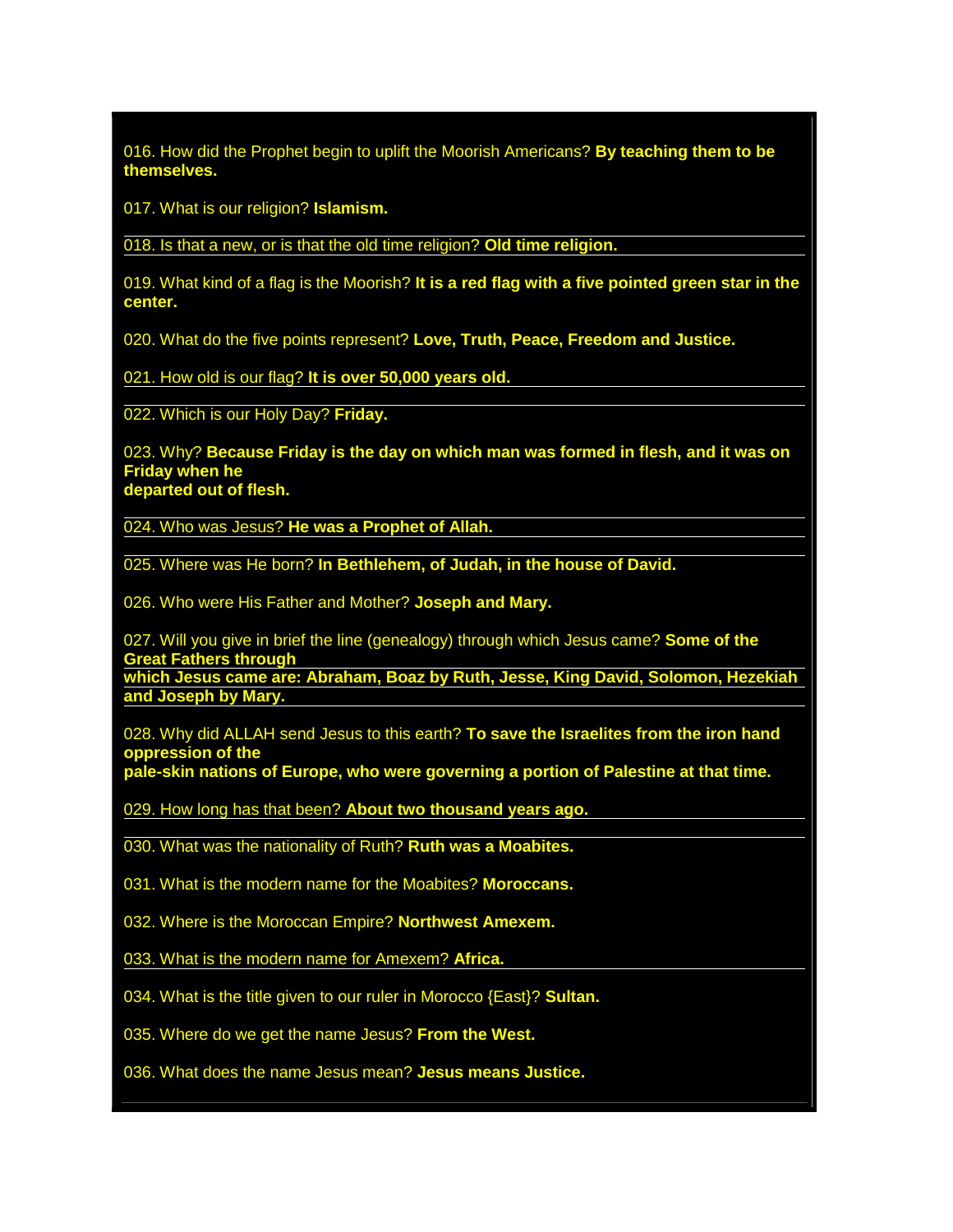037. Did the Angel give to the Child that was called Jesus a Holy Name? **Yes, but it cannot be used by those who are slaves to sin.**

038. What is an Angel? **An Angel is a thought of ALLAH manifested in human flesh.**

039. What are Angels used for? **To carry messages to the four corner of the world, to all nations.**

040. What is our Prophet to us? **He is an Angel of ALLAH, who is sent to bring us the Everlasting Gospel of ALLAH.**

041. What is the Everlasting Gospel? **It is a Saving Power that comes from Allah through our ancient Father, by His Prophet.**

042. What is the Covenant of the Great GOD-ALLAH? **Honor thy Father and thy Mother, that thy days may be longer upon the Earth land which the Lord thy GOD ALLAH hath given thee.**

043. At what age did Jesus begin to teach? **At the age of twelve.**

044. Where did He teach? **India, Africa and Europe.**

045. How long did He teach? **Eighteen years.**

046. What did Jesus say that would make you free? **Truth.**

047. What is Truth? **Truth is Aught.**

048. What is Aught? **Aught is ALLAH.**

049. Can Truth change? **TRUTH cannot change, or pass away.**

050. What other name do we give to TRUTH? **HOLY BREATH.**

051. What have you to say about the HOLY BREATH? **All we can say is it is great, it is good, it was, it is, and evermore to be. AMEN.**

052. At what place on earth was the physical part of MAN formed? **In the Garden of Eden.[Asia]**

053. Where is the Garden of Eden? **In the land of Canaan, in the city of Mecca.**

054. What is the modern name for the Garden of Eden? **MECCA.**

055. What is the name of the first Physical Man? **His Name cannot be used, only by Executive Rulers of the A.C. Of the M.S.T. of A.**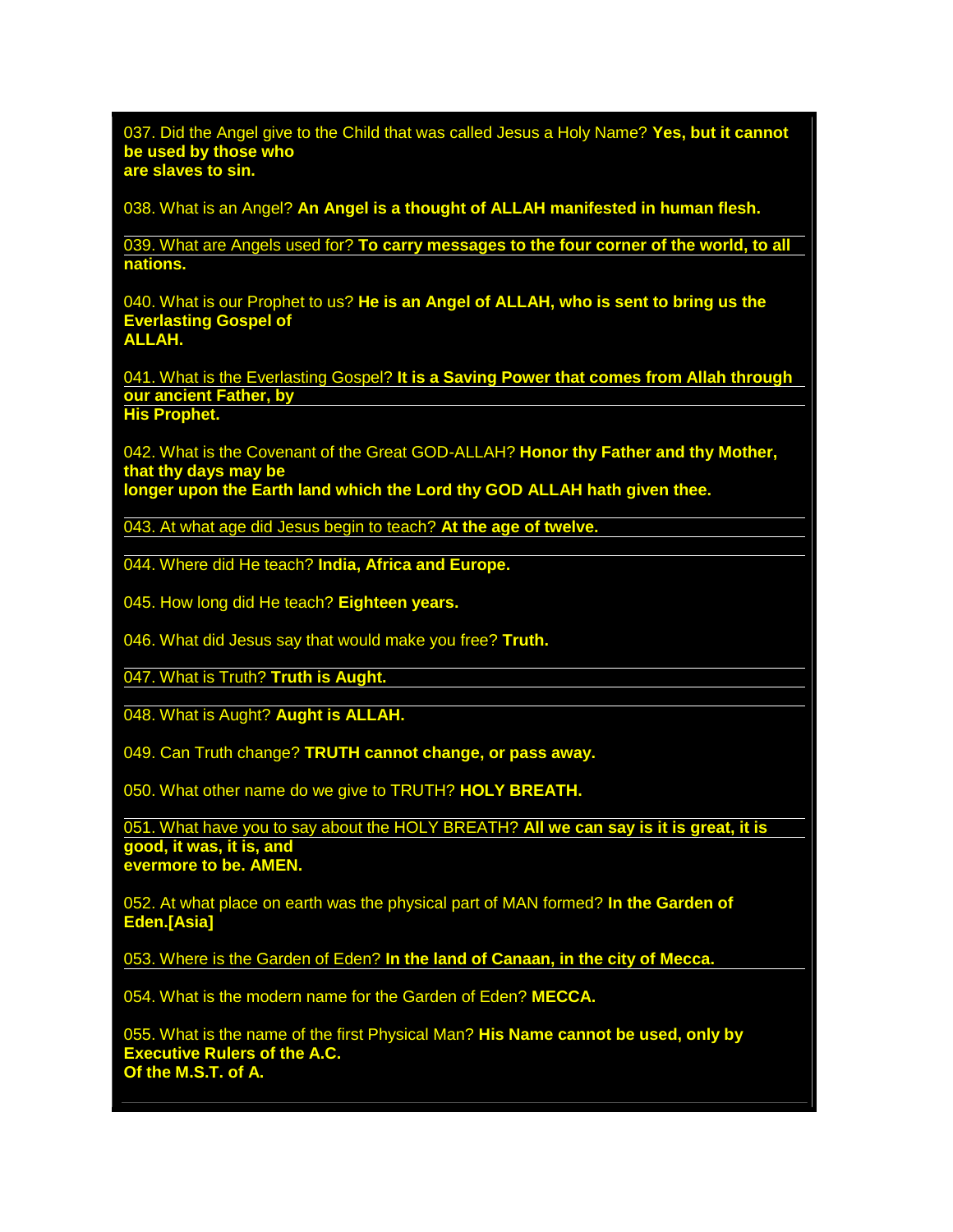056. What are the words of A.C. of the M.S.T. of A.? **Adept Chamber of the Moorish Science Temple of America (3rd Heaven.)**

057. Who were Adam and Eve? They are the mothers and fathers of the human family. Asiaitic and Moslem.

058. Where did they go? They went into Asia.

059. What is the modern name given to their children? Asiaitics.

060.Who is guarding the Holy City of MECCA to keep the unbelievers away? **Angels.**

061. What is the modern name of these Angels? Asiaitics.

062-. What is the shade of their skin? **Olive.**

063. Are the Moorish Americans any relation to those Angels? **Yes, we all have the same Father and Mother.**

064. Give five names that are given to the descendants of Adam and Eve. **Lucifer, Satin, Devil, Dragon nd Beast.**

065. What is the Devil sometimes called? **The lower self.**

066. How many selves are there? **Two.**

067. Name them. **Higher self and lower self.**

068. What people represent the Higher self? **The angels who protect the Holy City of MECCA.**

069. What people represent the Lower self? **Those who were cast out of the Holy City, and those who accept their teachings.**

070. What is the Higher self? **The Higher self is the mother of virtues and the harmonies of life, and breeds Justice, Mercy, Love and Right.**

071. Can the Higher self pass away? **No.**

072. Why? **Because it is ALLAH in Man.**

073. What does the Lower self breed? **Hatred, Slander, Lewdness, Murders, Theft and everything that harms.**

074. What did the Higher self say to the Lower self at one time when He met him? **Where are you going Satan?**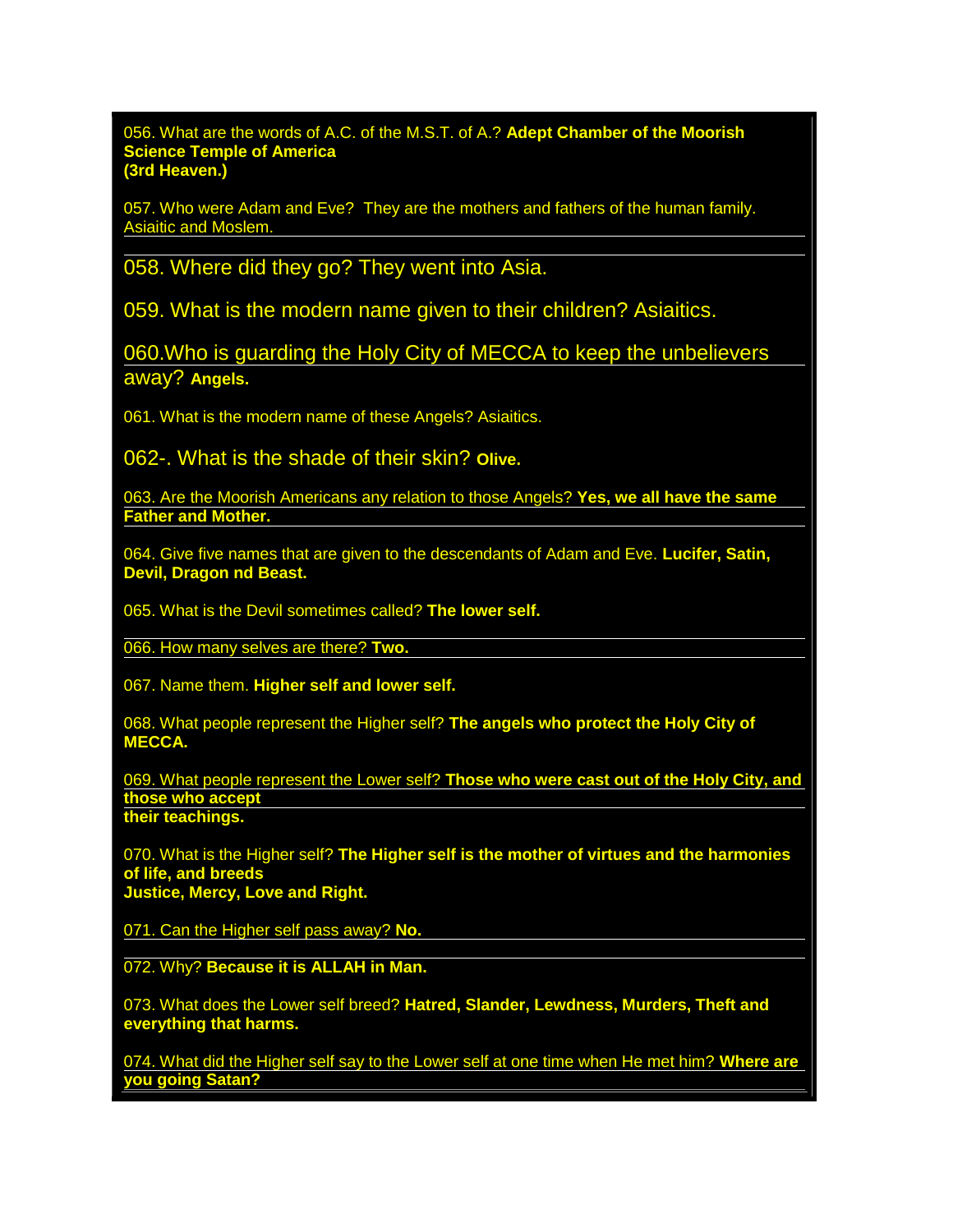075. What was the answer that the Lower self gave to the Higher self? **I am going to and fro the earth seeking whom I may devour.**

076. Has he finished his task of devouring? **Yes.**

077. When was his time declared out? **When he nailed Jesus on the cross.**

078. What are the last words Jesus uttered? **It is finished.**

079. What did He have reference to? **He had reference to the end of Satan.**

080. Did Jesus say that he would return to conquer him? **Yes.**

081. What is the name of the person into whom Jesus was first reincarnated? **Prophet Mohammed "The Conqueror."**

082. Was Satan to be bound then? **Satan was to be bound in part.**

083. When was the head of Satan taken off? **1453 (Byzantine).**

084. By whom? **By Mohammed the II**

085. Name some of the marks that were put upon the MOORS of Northwest by the Beast{ Satan} in 1774?. **Negro, Black, Colored and Ethiopia.**

086. In all reality what is Negro? **A Negro is a four legged Animal.**

087. What is meant by the word Black? **Black, according to science, means death.**

088. What does the word Colored mean? **Colored means anything that has been painted, stained, varnished, or dyed.**

089. What does Ethiopia mean? **Ethiopia means something divided.**

090. Can a man be a Negro, Black, Colored, or Ethiopian? **No.**

091. Why? **Because man is made in the Image and after the likeness of God, Allah.**

092. What title does Satan give himself? **God.**

093. Will you define the word White? **White means purity, Purity means God, and God means the Ruler of the Land.**

094. To whom do we refer to at times, as being the GREAT GOD? **ALLAH.**

95. Is the Devil made in the Image and Likeness of ALLAH? **No.**